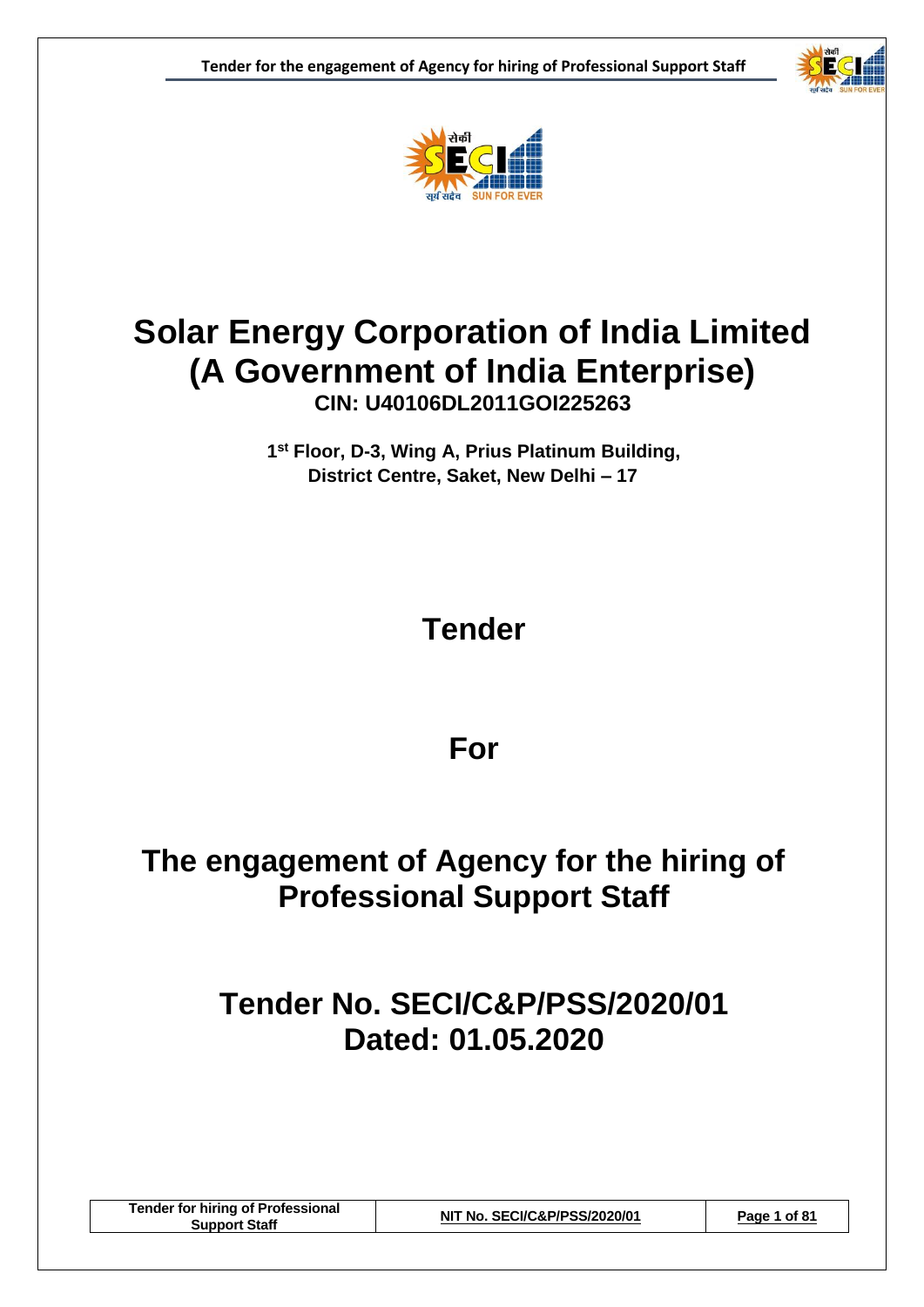

### **INDEX**

| <b>SECTION NO</b>  | <b>CONTENTS</b>                                                                                                                                                                                                                                                                                                                                                                                                                                                                                                                                                                                               | <b>PAGE NOS</b> |
|--------------------|---------------------------------------------------------------------------------------------------------------------------------------------------------------------------------------------------------------------------------------------------------------------------------------------------------------------------------------------------------------------------------------------------------------------------------------------------------------------------------------------------------------------------------------------------------------------------------------------------------------|-----------------|
| <b>Section-I</b>   | Introduction & Invitation for Bids (IFB)                                                                                                                                                                                                                                                                                                                                                                                                                                                                                                                                                                      | $3 - 8$         |
| <b>Section-II</b>  | Scope of work & Tender Specifications                                                                                                                                                                                                                                                                                                                                                                                                                                                                                                                                                                         | $9 - 12$        |
| <b>Section-III</b> | Instructions to Bidders & Eligibility Criteria                                                                                                                                                                                                                                                                                                                                                                                                                                                                                                                                                                | 13-36           |
| <b>Section-IV</b>  | <b>Evaluation Criteria</b>                                                                                                                                                                                                                                                                                                                                                                                                                                                                                                                                                                                    | $37 - 43$       |
| <b>Section-V</b>   | General Conditions of Contract (GCC)                                                                                                                                                                                                                                                                                                                                                                                                                                                                                                                                                                          | 44-54           |
| <b>Section-VI</b>  | Forms & Formats                                                                                                                                                                                                                                                                                                                                                                                                                                                                                                                                                                                               | 55-72           |
|                    | a) Covering Letter as per Format I.<br>b) General particulars of the Bidder as per<br>Format II<br>c) Performance Security Bank Guarantee as<br>per Format III<br>d) Earnest Money Deposit Bank Guarantee as<br>per Format IV<br>e) Contractual Turnover of last 03 years as per<br>Format VII<br>f) No Deviation Confirmation as per Format VIII<br>g) E Banking Mandate Form as per Format IX<br>h) Power of Attorney as per Format X<br>i) List of Banks as Per Format XI<br>j) Format XII for Relationship Declaration<br>k) Checklist for the Bank Guarantee<br>I) Schedule of Rates (SOR) for Price Bid |                 |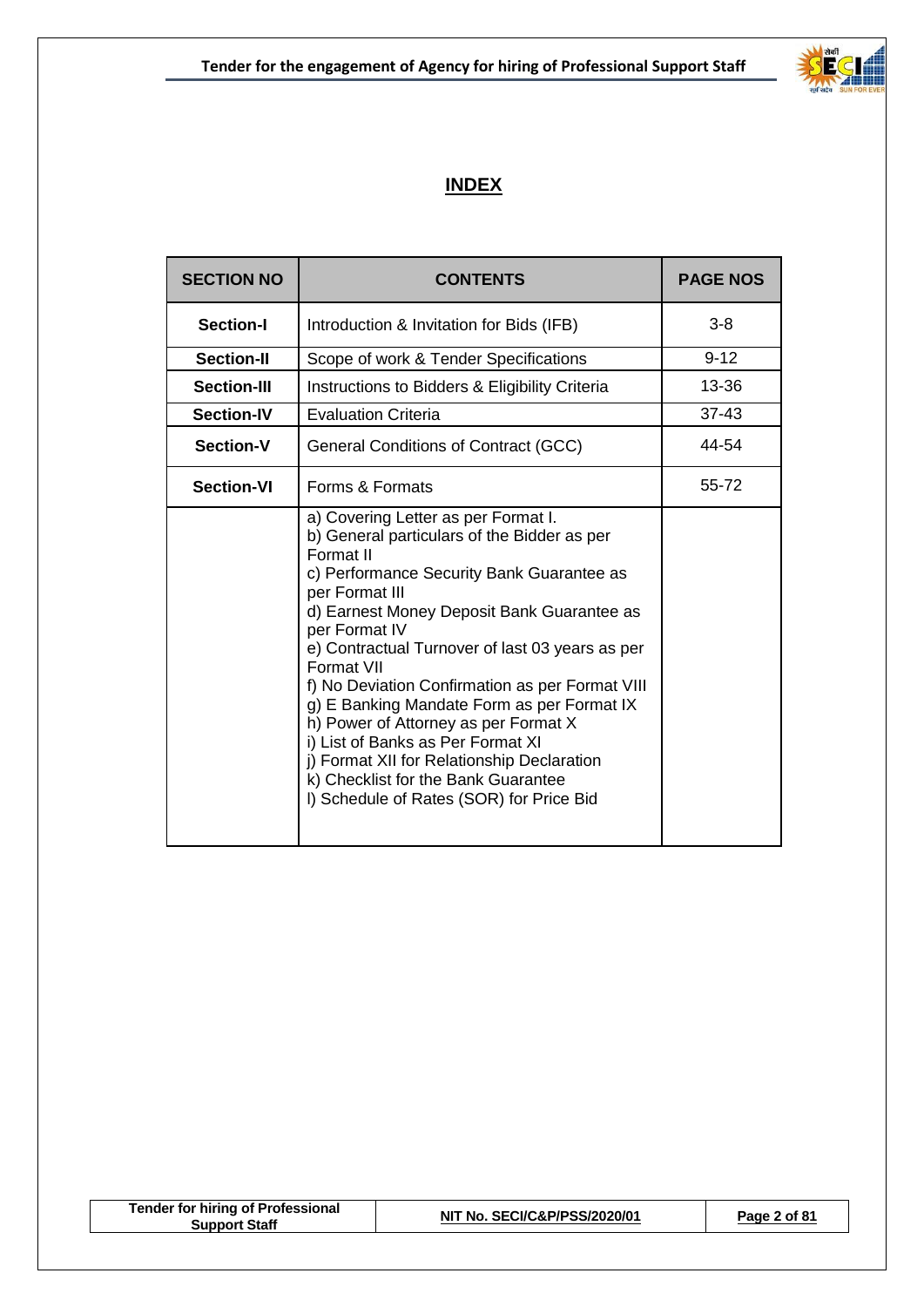

# **SECTION I**

# **INTRODUCTION AND INVITATION FOR BIDS (IFB)**

**Tender for hiring of Professional Support Staff NIT No. SECI/C&P/PSS/2020/01 Page 3 of 81**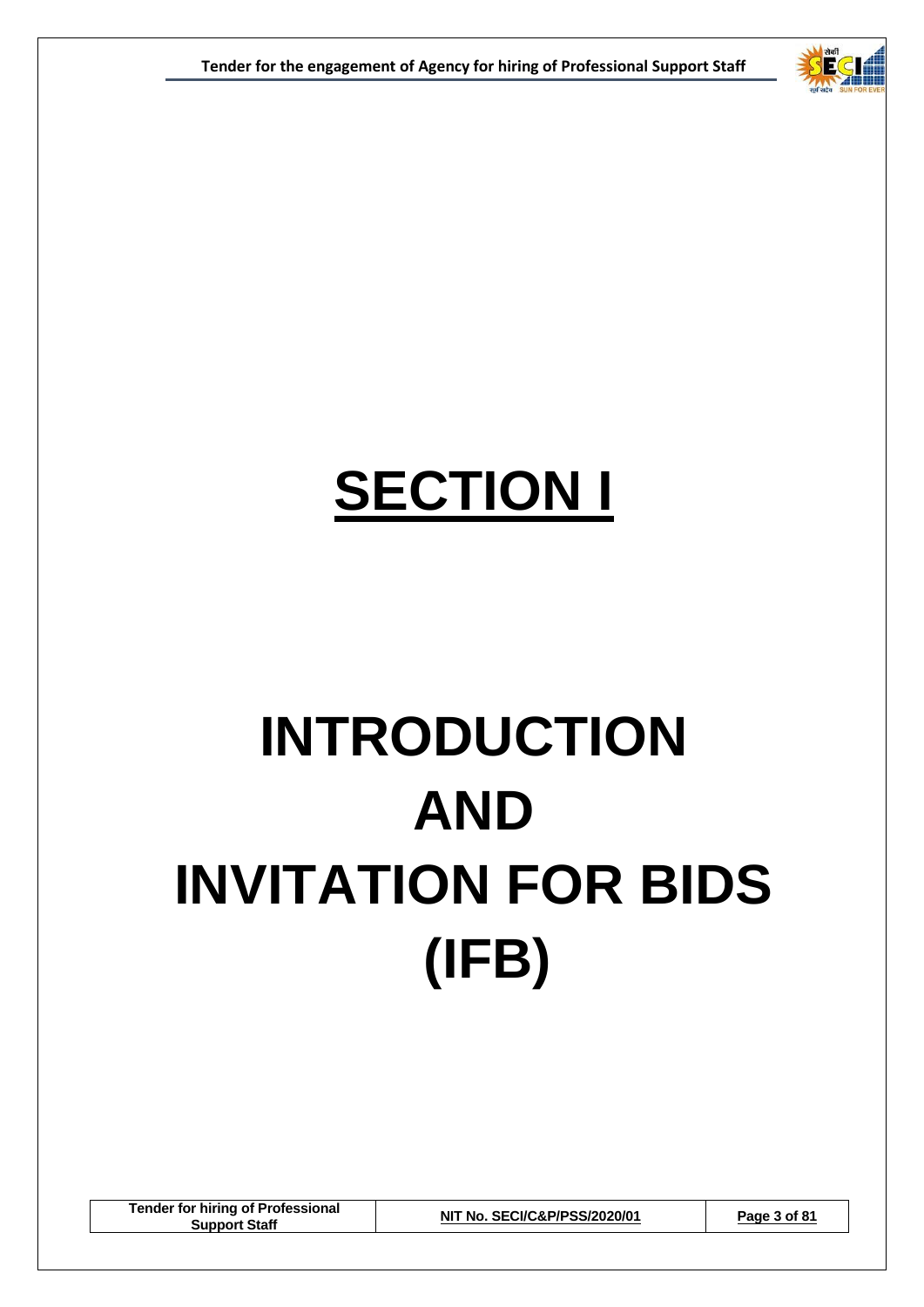

#### **SOLAR ENERGY CORPORATION OF INDIA LIMITED**

(A Government of India Enterprise)



#### **Tender No: SECI/C&P/PSS/2020/01 Date: 01/05/2020**

Solar Energy Corporation of India Limited (hereinafter called "SECI"), invites bids from the eligible Bidders/Firms/Agencies to participate in the Tender for "**The engagement of Agency for the hiring of Professional Support Staff at SECI, New Delhi and at its sites in various locations of the country**"

For the implementation of above-mentioned work, Bidders/Firms/Agencies should submit their Techno Commercial & Price Bids/proposals complete in all respect in separate sealed covers, super-scribed with "**Tender for the engagement of Agency for the hiring of Professional Support Staff at SECI, New Delhi and at its sites in various locations of the country"** at the following address so as to reach on or before **1400 HRS on 01st June, 2020** positively to

> **Sh. Sandeep Kumar Manager (C&P) Solar Energy Corporation of India Limited 1 st floor, D-3Wing A, Prius Platinum Building District Centre, Saket, New Delhi – 17 Telephone: 011 71989290, Extension 290 E mail**: **[sandeeprana@seci.co.in](mailto:sandeeprana@seci.co.in) & [contracts@seci.co.in](mailto:contracts@seci.co.in)**

Bidder shall submit the Tender proposal, complete in all respect as per the Bid Information sheet.

- 1. The complete Bidding Documents are available at ETI portal *[https://www.bharat](https://www.tcil-india-electronictender.com/)[electronictender.com,](https://www.tcil-india-electronictender.com/)* Central Public Procurement portal (CPPP) of GoI at *[www.eprocure.gov.in](http://www.eprocure.gov.in/)* as well as on SECI's website *[http://www.seci.co.in](http://www.seci.co.in/)*. However, the official copy of bidding documents should only be referred at *[https://www.bharat](https://www.bharat-electronictender.com/)***[electronictender.com](https://www.bharat-electronictender.com/)** for the purpose of participation. Interested bidders shall download the Bidding Documents from the portal *[https://www.bharat-electronictender.com](https://www.tcil-india-electronictender.com/)* as per the provisions available therein.
- 2. Interested bidders have to necessarily register themselves on the portal *[https://www.bharat-electronictender.com](https://www.tcil-india-electronictender.com/)* through M/s Electronic Tender.com India Pvt Ltd (ETI), New Delhi to participate in the bidding under this invitation for bids. It shall be the sole responsibility of the interested bidders to get themselves registered at the aforesaid

| <b>Tender for hiring of Professional</b><br>Support Staff | NIT No. SECI/C&P/PSS/2020/01 | Page 4 of 81 |
|-----------------------------------------------------------|------------------------------|--------------|
|-----------------------------------------------------------|------------------------------|--------------|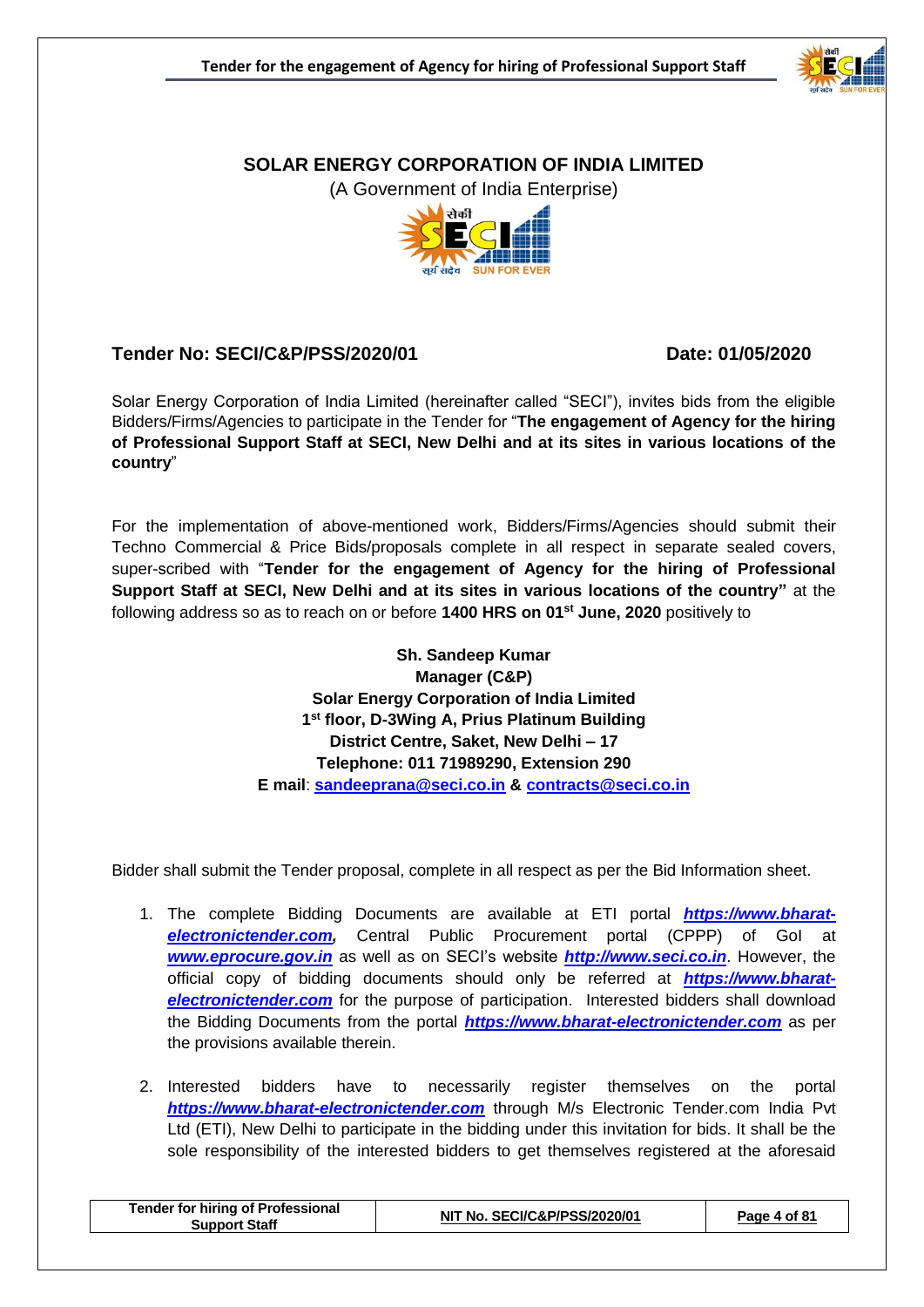

portal for which they are required to contact M/s ETI, New Delhi to complete the registration formalities. The address of M/s ETI is mentioned in the Tender document. All required documents and formalities for registering on ETI are mentioned in the subsequent bidding documents.

Bidders may obtain further information regarding this from the registered office of SECI at the address given on the Bid Information Sheet from 10:00 hours to 17:00 hours on all working days.

For proper uploading of the bids on the portal namely *[https://www.bharat](https://www.tcil-india-electronictender.com/)[electronictender.com](https://www.tcil-india-electronictender.com/) (hereinafter referred to as the 'portal')*, it shall be the sole responsibility of the bidders to apprise themselves adequately regarding all the relevant procedures and provisions as detailed in the portal as well as by contacting M/s Electronic Tender.com India Pvt Ltd (ETI), New Delhi directly, as and when required, for which contact details are also mentioned on the Bid Information Sheet. The owner in no case shall be responsible for any issues related to timely or properly uploading/ submission of the bid in accordance with the relevant provisions of the Bidding Documents.

3. While submitting/ uploading the bids, the system through portal asks to key in the passphrase for encryption of the documents. The pass-phrase is required by the owner for opening the bids (Separate for both First Envelopes as well as Second Envelopes). **The same may be submitted on the portal as per the provisions existing for submission of the pass-phrase and as per the details given in the subsequent bidding document.**

In the event of not opening of the bid with the pass-phrase provided by the bidder, Owner on its discretion may give an option through the portal, to the bidder to open its bid as per provisions available on the portal. However, Owner shall not be responsible if bid could not be opened within reasonable time for what so ever reason. In such a case, the bid shall be sent unopened to 'Archive' on the portal and shall not be considered at all any further.

- 4. A Single Stage Two Envelope Bidding Procedure will be adopted and will proceed as detailed in the Bidding Documents. Bidding will be conducted through the competitive bidding procedures as per the given provisions of bidding document and the contract shall be executed as per the provisions of the Contract. It shall be noted that the respective rights of the owner and the Bidder/ Contractor shall be governed by the Bidding Documents/ Contract signed between the owner and the Contractor for the mentioned work.
- 5. Bidders should submit their bid proposal online complete in all aspect on or before last date and time of Bid Submission as mentioned on ETS Portal of ETI (*[https://www.bharat](https://www.tcil-india-electronictender.com/)[electronictender.com](https://www.tcil-india-electronictender.com/)*), SECI website *[http://www.seci.co.in](http://www.seci.co.in/)* and as indicated in the Bid Information Sheet.
- 6. Bidder shall submit bid proposal along with non-refundable Tender Processing Fee, Earnest Money Deposit (EMD) complete in all respect as per the Bid Information Sheet. Techno-Commercial bids will be opened as per the Bid Information Sheet in offline/ online presence of authorised representatives of bidders who wish to be present offline/ online. Bid proposals received without the prescribed Tender Processing Fee and Earnest Money Deposit (EMD) will be rejected. **In the event of any date indicated is a declared Holiday, the next working day shall become operative for the respective purpose mentioned herein.**

|  | <b>Tender for hiring of Professional</b><br>Support Staff | <b>「No. SECI/C&amp;P/PSS/2020/01</b><br>NIJ | Page 5 of 81 |
|--|-----------------------------------------------------------|---------------------------------------------|--------------|
|--|-----------------------------------------------------------|---------------------------------------------|--------------|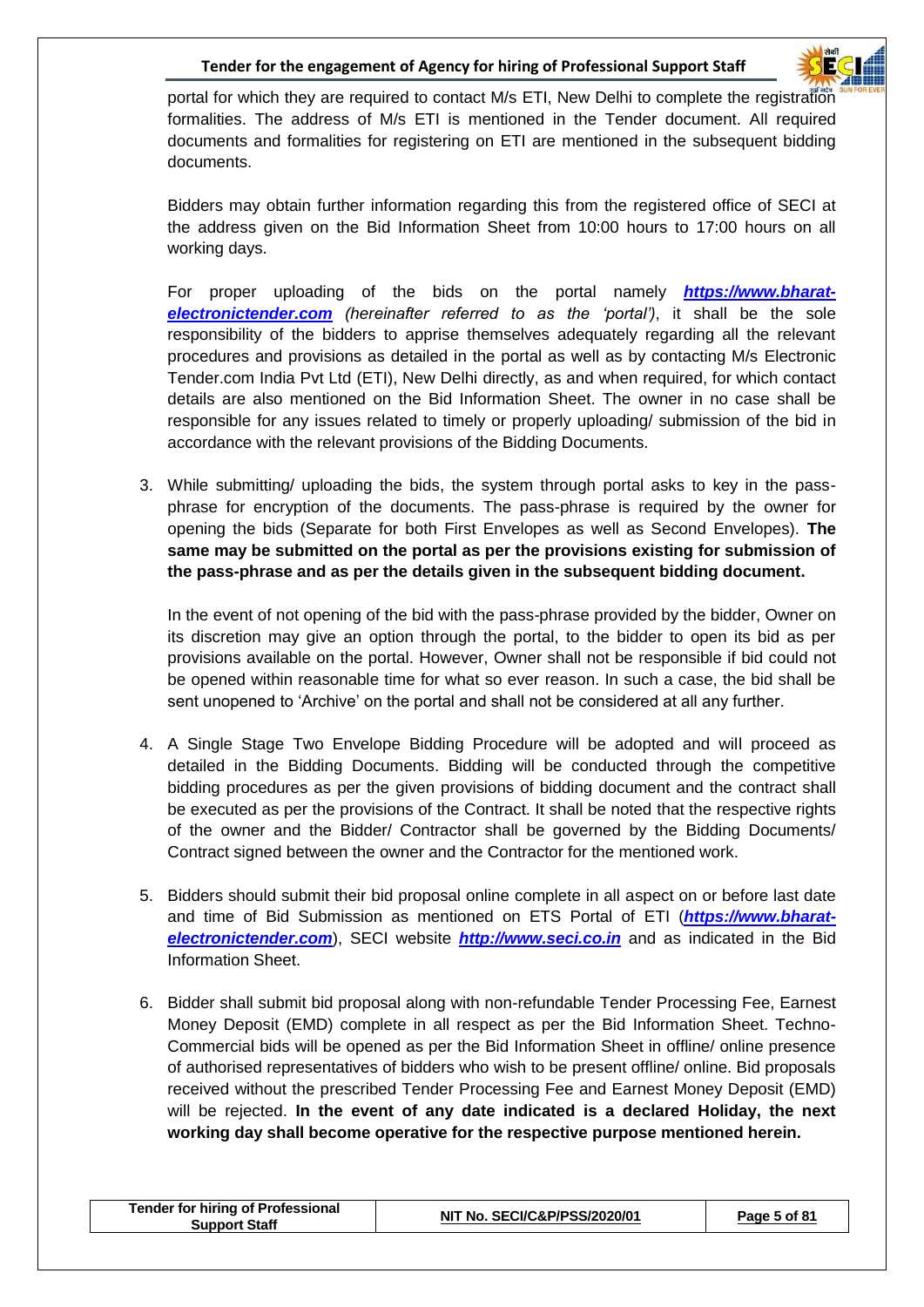

- 7. Tender documents which include Eligibility Criteria, Technical Specifications, various Conditions of Contract, Formats etc. can be downloaded from ETS Portal of ETI (*[https://www.bharat-electronictender.com](https://www.tcil-india-electronictender.com/)* or from SECI website (*[http://www.seci.co.in](http://www.seci.co.in/)*). **It is mandatory to download official copy of Tender Document from Electronic Tender System (ETS) Portal of ETI to participate in the Tender**. Any amendment(s)/ corrigendum(s)/ clarification(s) with respect to this Tender shall be uploaded on ETI website. The Bidder should regularly check for any Amendment(s)/ Corrigendum(s)/ Clarification(s) on the above mentioned ETI website. The same may also be uploaded on SECI website *[http://www.seci.co.in](http://www.seci.co.in/)* also. **However, in case of any discrepancy, the information available on ETI website shall prevail**.
- 8. Owner reserves the right to cancel/ withdraw this invitation for bids without assigning any reason and shall bear no liability whatsoever consequent upon such a decision.

#### **DISCLAMIER:**

.

- 1. Though adequate care has been taken while preparing the Tender Document, the Bidders shall satisfy themselves that the document is complete in all respects. Intimation of any discrepancy shall be given to this office immediately. If no intimation is received from any Bidder within twenty (20) days from the date of notification of Tender/Issue of the Tender Documents, it shall be considered that the Tender Document is complete in all respects and has been received by the Bidder.
- 2. Solar Energy Corporation of India Limited (SECI) reserves the right to modify, amend or supplement this Tender Document including all formats and Annexures.
- 3. While this Tender has been prepared in good faith, neither SECI nor their employees or advisors make any representation or warranty, express or implied, or accept any responsibility or liability, whatsoever, in respect of any statements or omissions herein, or the accuracy, completeness or reliability of information, and shall incur no liability under any law, statute, rules or regulations as to the accuracy, reliability or completeness of this Tender, even if any loss or damage is caused by any act or omission on their part.

|  | Tender for hiring of Professional<br><b>Support Staff</b> | NIT No. SECI/C&P/PSS/2020/01 | Page 6 of 81 |
|--|-----------------------------------------------------------|------------------------------|--------------|
|--|-----------------------------------------------------------|------------------------------|--------------|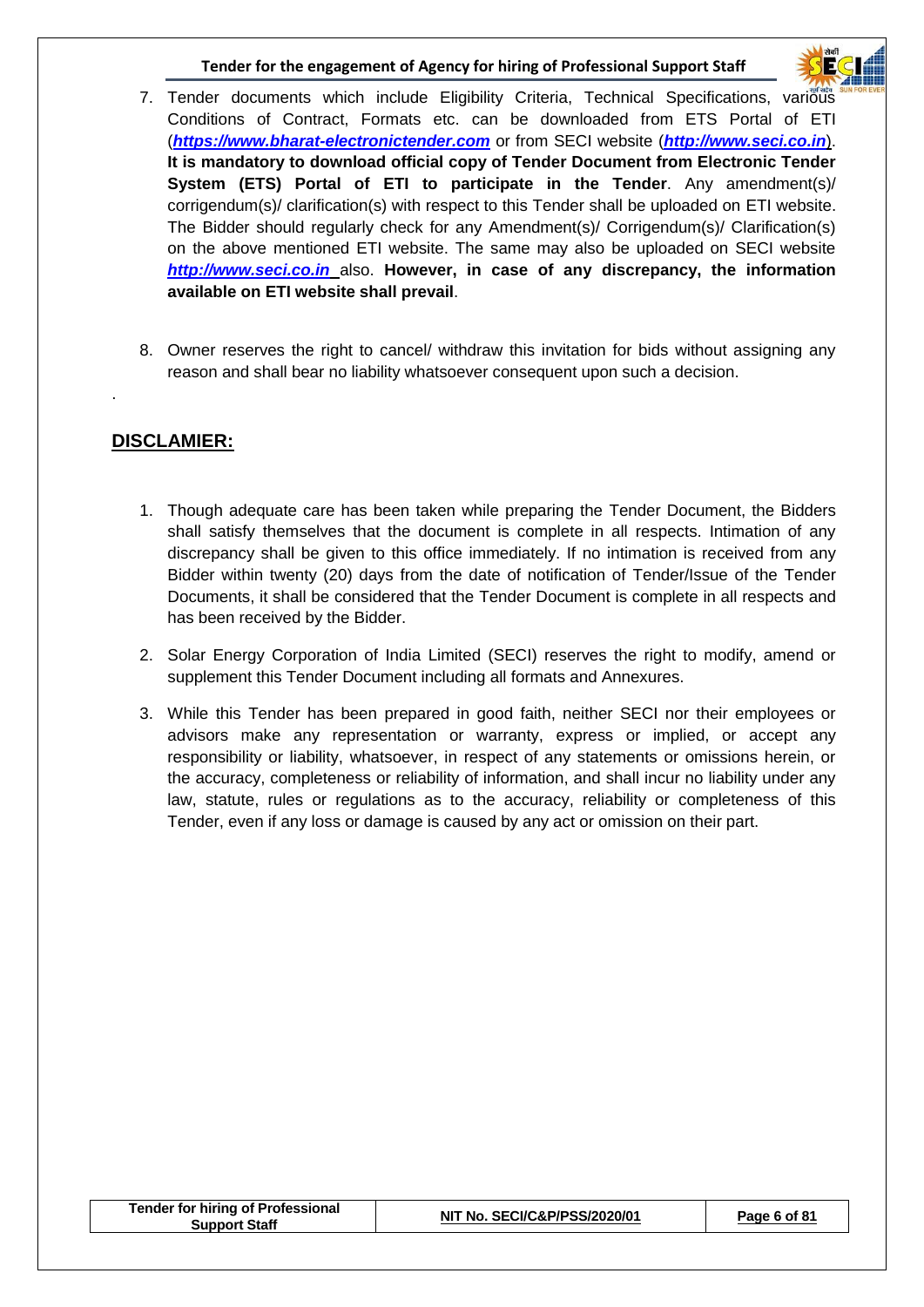

#### **BID INFORMATION SHEET**

| NIT No. & Date                                  | Tender No: SECI/C&P/PSS/2020/01<br>Dated: 01/05/2020                                                                                                                                                                                                                                                                                                                                                                                                                                                                                                                                                                                            |
|-------------------------------------------------|-------------------------------------------------------------------------------------------------------------------------------------------------------------------------------------------------------------------------------------------------------------------------------------------------------------------------------------------------------------------------------------------------------------------------------------------------------------------------------------------------------------------------------------------------------------------------------------------------------------------------------------------------|
| <b>Broad Scope</b>                              | Tender for the engagement of Agency for the hiring of<br>Professional Support Staff at SECI, New Delhi and at its sites<br>in various locations of the country                                                                                                                                                                                                                                                                                                                                                                                                                                                                                  |
| <b>Contract Period</b>                          | 02 Years, extendable for further 01 year based on the<br>satisfactory performance of the contractor                                                                                                                                                                                                                                                                                                                                                                                                                                                                                                                                             |
| <b>Bid Processing Fee</b><br>(non-refundable)   | <b>INR 25,000/-</b> (Indian Rupees Twenty-five thousand) only<br>inclusive of GST @ 18% to be submitted in the form of<br>Demand Draft / Banker's Cheque drawn in favour of "Solar<br>Energy Corporation of India Limited, New Delhi" Payable at<br>New Delhi. Bid Processing Fee is to be deposited along with<br>the Tender document submission in offline mode.                                                                                                                                                                                                                                                                              |
| <b>Earnest Money Deposit</b>                    | INR 22,66,640/- (Indian Rupees Twenty-two lakhs, sixty-six<br>thousand, six hundred & forty only) in the form of Demand<br>Draft (DD)/Bankers Cheque drawn in favor of "Solar Energy<br>Corporation of India Limited", New Delhi Payable at New<br>Delhi or in the form of Bank Guarantee as per the prescribed<br>format (With a validity of 180 Days from the Due date of Bid<br>Submission). EMD to be deposited along with the Tender<br>document submission in offline mode.                                                                                                                                                               |
| <b>Performance Security</b>                     | Within 30 days from the issuance of the Notification of Award<br>(NOA)/ Contract Agreement (CA) from SECI, the successful<br>bidder shall furnish an unconditional and irrevocable Contract<br>Performance Security. The Contract Performance Security<br>shall be in the form of either Banker's Cheque or Demand Draft<br>drawn in favour of "Solar Energy Corporation of India<br>Limited, New Delhi" Payable at New Delhi or in the form of<br>Bank Guarantee as per the prescribed format and shall be in<br>the currency of the Contract. The value of the Performance<br>Security shall be INR 56,66,600 (Indian Rupees fifty-six lakhs, |
| <b>Multiple Bidding System</b>                  | sixty-six thousand & six hundred only). BG validity of which<br>should remain 90 days beyond the contract Period.<br>Not Allowed.                                                                                                                                                                                                                                                                                                                                                                                                                                                                                                               |
| <b>Type of Tender</b>                           | E-Tender                                                                                                                                                                                                                                                                                                                                                                                                                                                                                                                                                                                                                                        |
|                                                 | A Pre-bid/clarification Meeting conference shall be held on                                                                                                                                                                                                                                                                                                                                                                                                                                                                                                                                                                                     |
| Date, Time & Venue of Pre-bid<br><b>Meeting</b> | 11/05/2020 at SECI, New Delhi Office from 1100 Hrs onwards.<br>as per the intimation on www.seci.co.in. Maximum two<br>persons from the Bidder company are allowed to attend the<br>same.                                                                                                                                                                                                                                                                                                                                                                                                                                                       |

| <b>Tender for hiring of Professional</b><br><b>Support Staff</b> | NIT No. SECI/C&P/PSS/2020/01 | Page 7 of 81 |
|------------------------------------------------------------------|------------------------------|--------------|
|------------------------------------------------------------------|------------------------------|--------------|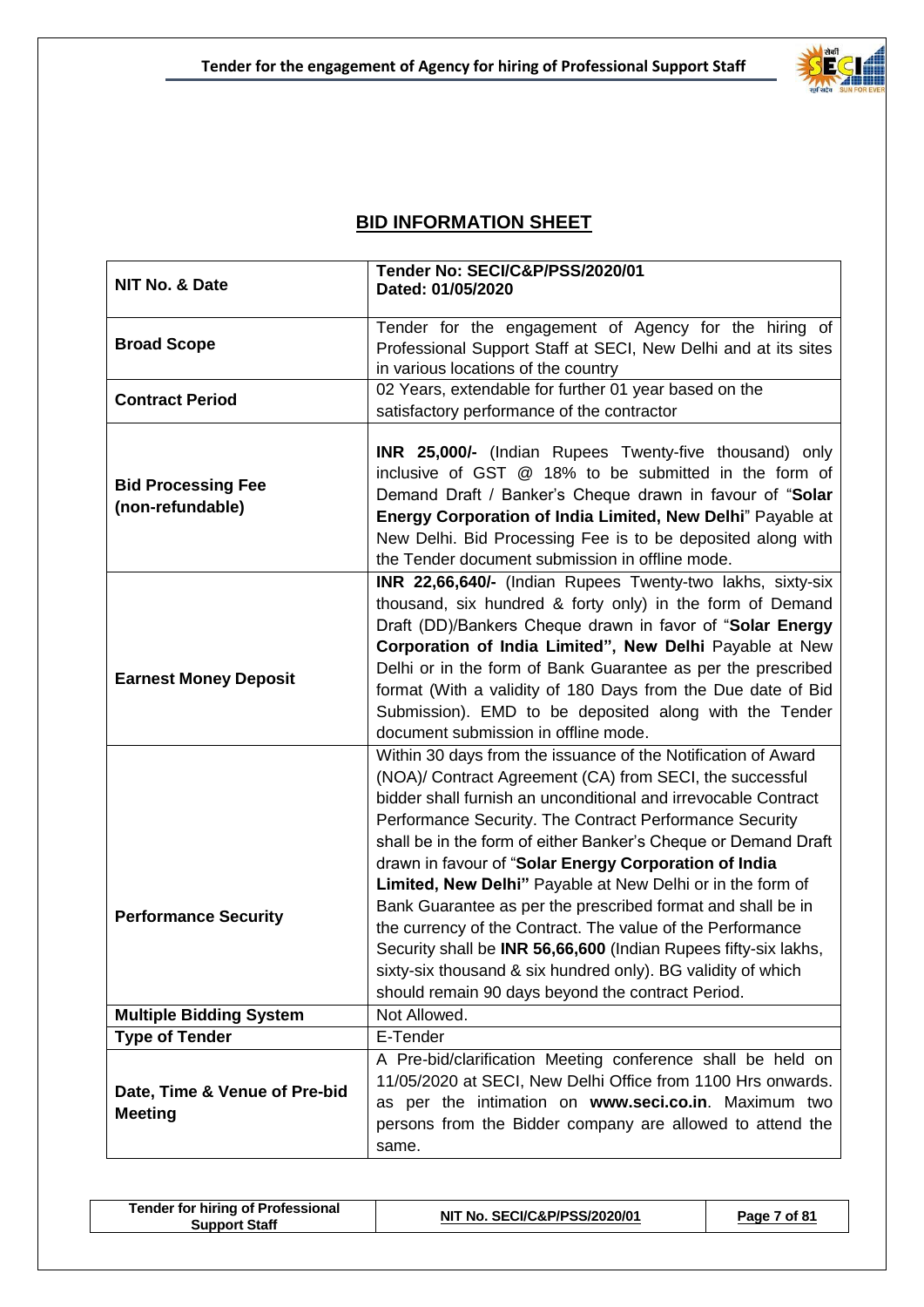

| <b>Offline &amp; Online Bid-</b><br><b>Submission Deadline</b>                                          | 01/06/2020 up to 1400 HRS                                                                                                                                                                                                                                                                                            |
|---------------------------------------------------------------------------------------------------------|----------------------------------------------------------------------------------------------------------------------------------------------------------------------------------------------------------------------------------------------------------------------------------------------------------------------|
| <b>Offline &amp; Online Bid Opening</b>                                                                 | 01/06/2020, 1600 HRS onwards                                                                                                                                                                                                                                                                                         |
| <b>Financial Bids Opening</b>                                                                           | To be intimated subsequent to the shortlisting of Techno<br><b>Commercial Bids</b>                                                                                                                                                                                                                                   |
| <b>Technical queries contact</b><br>details                                                             | <b>Sh. Kaushik Bhar</b><br>Dy Gen Manager (P & A)<br>Solar Energy Corporation of India Limited<br>(A Government of India Enterprise)<br>D - 3, 1st Floor, Wing - A, Prius Platinum Building, District<br>Centre,<br>Saket, New Delhi - 110 017<br>E mail: shilpi@seci.co.in<br>Phone: 011-71989200/71989324/71989234 |
| <b>Name, Designation, Address</b><br>and other details (For<br><b>Submission of Response to</b><br>NIT) | Sh. Sandeep Kumar<br>Manager (C&P)<br>Solar Energy Corporation of India Limited<br>1 <sup>st</sup> floor, D-3Wing A, Prius Platinum Building<br>District Centre, Saket, New Delhi - 17<br>Telephone: 011 71989290, Extension 290<br>E mail: contracts@seci.co.in                                                     |
|                                                                                                         | M/s Electronic Tender.com (India) Pvt Ltd<br>Registered Office: 6, Jain Mandir Road, New Delhi-110001                                                                                                                                                                                                                |
| <b>Contact details of ETI</b>                                                                           | Corporate Office: 1001, City Court, M. G. Road, Gurugram -<br>122002, Haryana<br>Contact Person: ETS Support Team<br>Contact No.: +91-124-4229071, 4229072<br>Email: support@isn-ets.com                                                                                                                             |
|                                                                                                         |                                                                                                                                                                                                                                                                                                                      |

#### **Important Note:**

- 1.0 Any bidder, who meets the Qualifying Requirement and wishes to quote against this tender, may download the complete bidding document along with its amendment(s) if any from ETS Portal of ETI **(***[https://www.bharat-electronictender.com\)](https://www.tcil-india-electronictender.com/)* and/ or SECI website **(***[www.seci.co.in](http://www.seci.co.in/)***)** and submit their Bid complete in all respect as per terms & conditions of Tender Document on or before the due date of bid submission.
- 2.0 Clarification(s)/ Corrigendum(s) if any shall also be available on above referred websites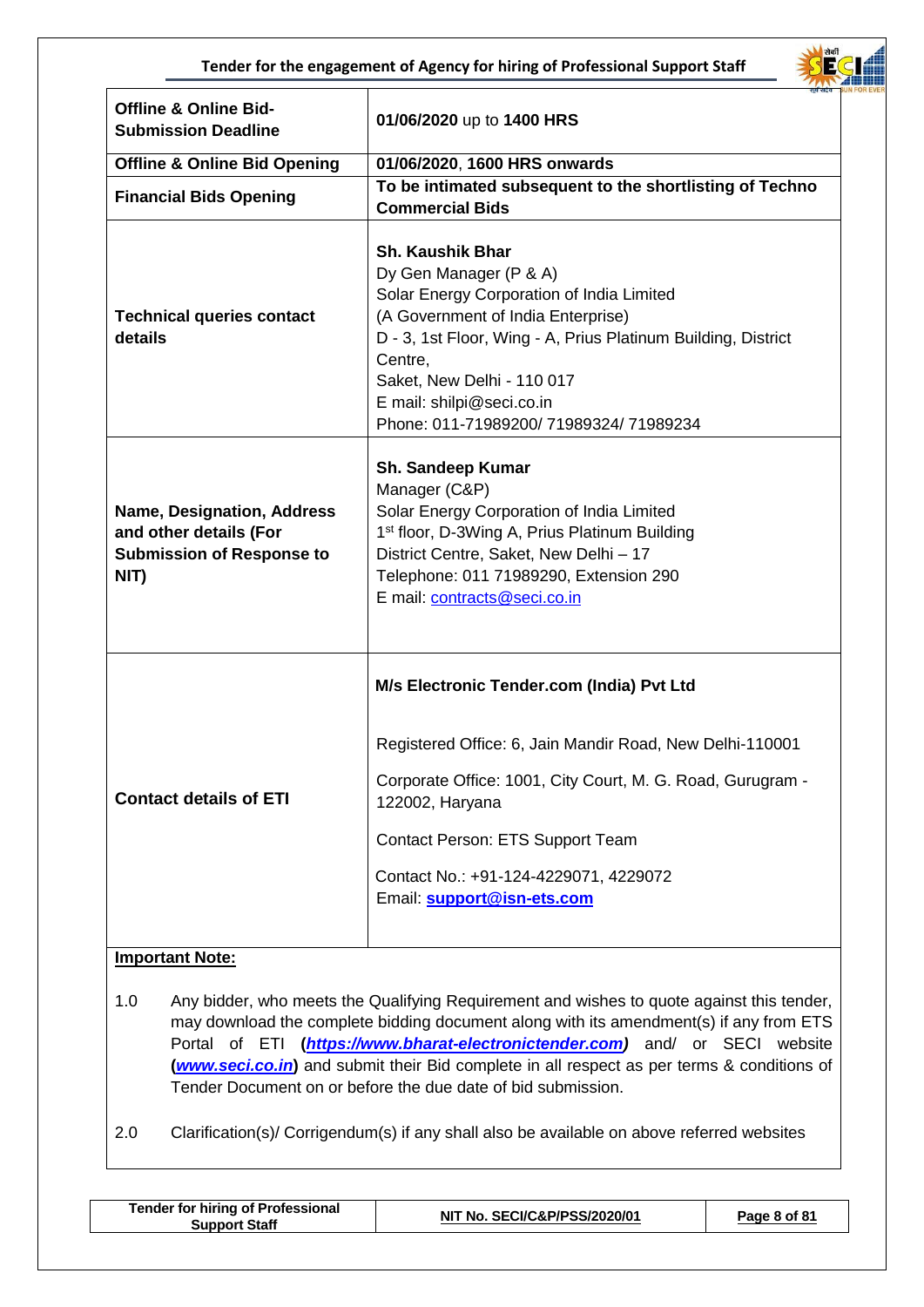3.0 Prospective Bidder are requested to remain updated for any notices/amendments/clarifications etc. to the Tender Document from ETS Portal of ETI **(***[https://www.bharat-electronictender.com\)](https://www.tcil-india-electronictender.com/)* and/ or SECI website **(***[www.seci.co.in](http://www.seci.co.in/)***)**. No separate notifications will be issued for such notices/amendments/clarification etc. in the print media or individually. All the information related to this Tender Document shall be updated in the ETS Portal of ETI **(***[https://www.bharat-electronictender.com\)](https://www.tcil-india-electronictender.com/)* and/ or SECI website **(***[www.seci.co.in](http://www.seci.co.in/)***)** only

| <b>Tender for hiring of Professional</b> |  |
|------------------------------------------|--|
| <b>Support Staff</b>                     |  |

**Support Staff NIT No. SECI/C&P/PSS/2020/01 Page 9 of 81**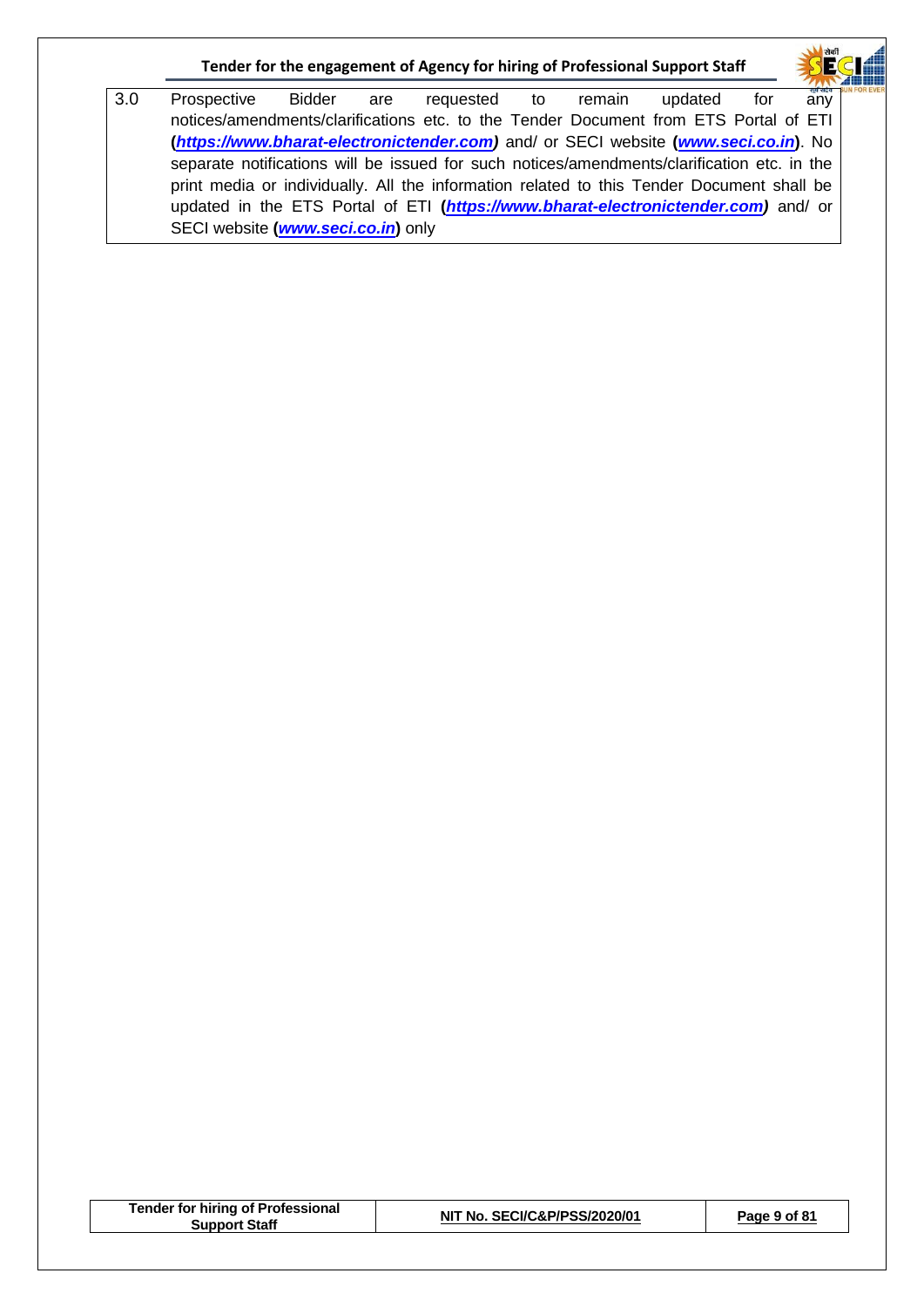

## **SECTION II**

# **SCOPE OF WORK AND TENDER SPECIFICATIONS**

**Tender for hiring of Professional Support Staff NIT No. SECI/C&P/PSS/2020/01 Page 10 of 81**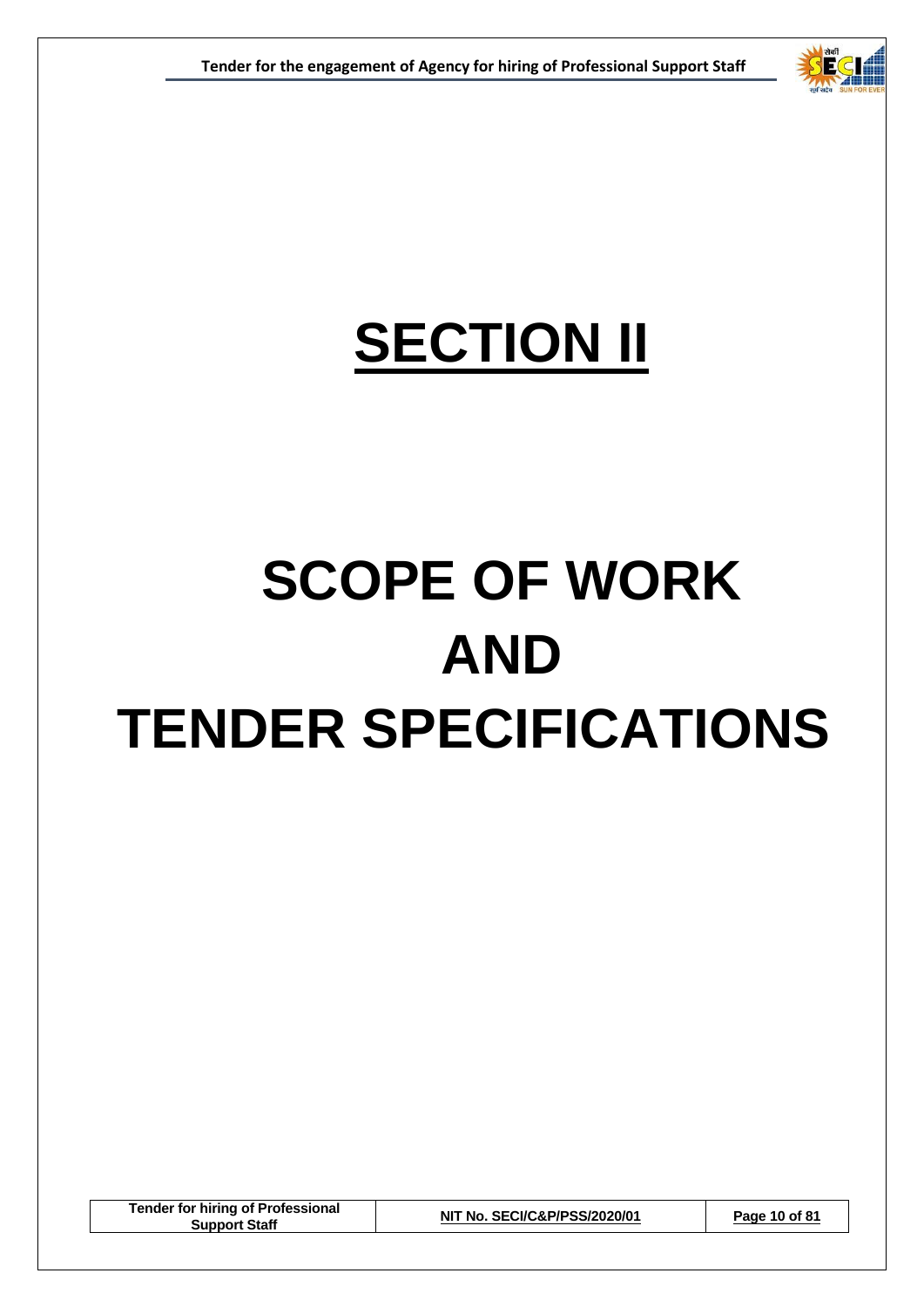

#### **1. WORK CONTENT**

The contractor is required to supply Professional Support Staff of various categories provided in the Tender Document. However, actual numbers of category wise requirement of the Professional Support Staff may vary from time to time and the contractor has to supply the Professional Support Staff as per actual requirement to be intimated to him from time to time by SECI. The contractor shall be responsible for the complete recruitment process of the Professional support staff to be deployed at SECI including receiving of CVs, shortlisting of candidates, conducting interviews, issuing of letter of appointment/Offer letter & then their deployment formalities at SECI. The contractor will perform the management of the Professional Support Staff supplied by him including arranging timely arrival at duty place, punctuality, payments to the Professional Support Staff in compliance with statutory requirements and other terms & conditions of the contract.

#### **2. CONTRACTOR'S SCOPE OF WORK**

- **2.1** SECI intends to hire Professional Support Staff from the agency/contractor in the area of Engineering, Accounting, Information Technology (IT), Human Resource & Office Administration. On an average basis, **SECI intends to deploy 100-150 Nos of Professional Support Staff on monthly basis. The manpower Nos are purely indicative and the Contractor has to provide the actual number of professional support staff as directed by SECI possessing requisite qualification, experience, etc**
- **2.2** The contractor shall be responsible for the entire end to end process of supply of professional support staff starting from the recruitment process till deployment at SECI. Contractor will conduct the diligent recruitment process of the Professional support staff to be deployed which inter alia includes receiving of requisite requirements from SECI, publishing of required manpower through print/online media, receiving of CVs, shortlisting of appropriate candidates, conducting interviews, selection of final candidates which are acceptable to SECI & issuing of letter of appointment/Offer letter to the selected candidates & then their final deployment formalities at SECI.
- **2.3** For any professional support staff requirement, the requirement along with staff detailed job description will be forwarded to the contractor by SEC's HR & Admin department. Thereafter, the shortlisted candidates by the contractor along with their CVs, qualifications details, antecedents check, police verification etc will be cross verified & checked by the contractor & a copy of all such documents will also be provided to SECI for further perusal. Furthermore, once the candidates are selected & finalized by the contractor, which are also acceptable to SECI, then the respective details of engagement, offer of appointment, salary, PF, ESI will be provided by the contractor to SECI. Then only, the candidates so selected will be considered for onward deputation at SECI office/sites & salary reimbursements accordingly
- **2.4** The Service provider /contractor will be responsible for the antecedents of the personnel deputed for work. It is the responsibility of the contractor to obtain 'Police verification' before

| <b>Tender for hiring of Professional</b><br>Support Staff | NIT No. SECI/C&P/PSS/2020/01 | Page 11 of 81 |
|-----------------------------------------------------------|------------------------------|---------------|
|                                                           |                              |               |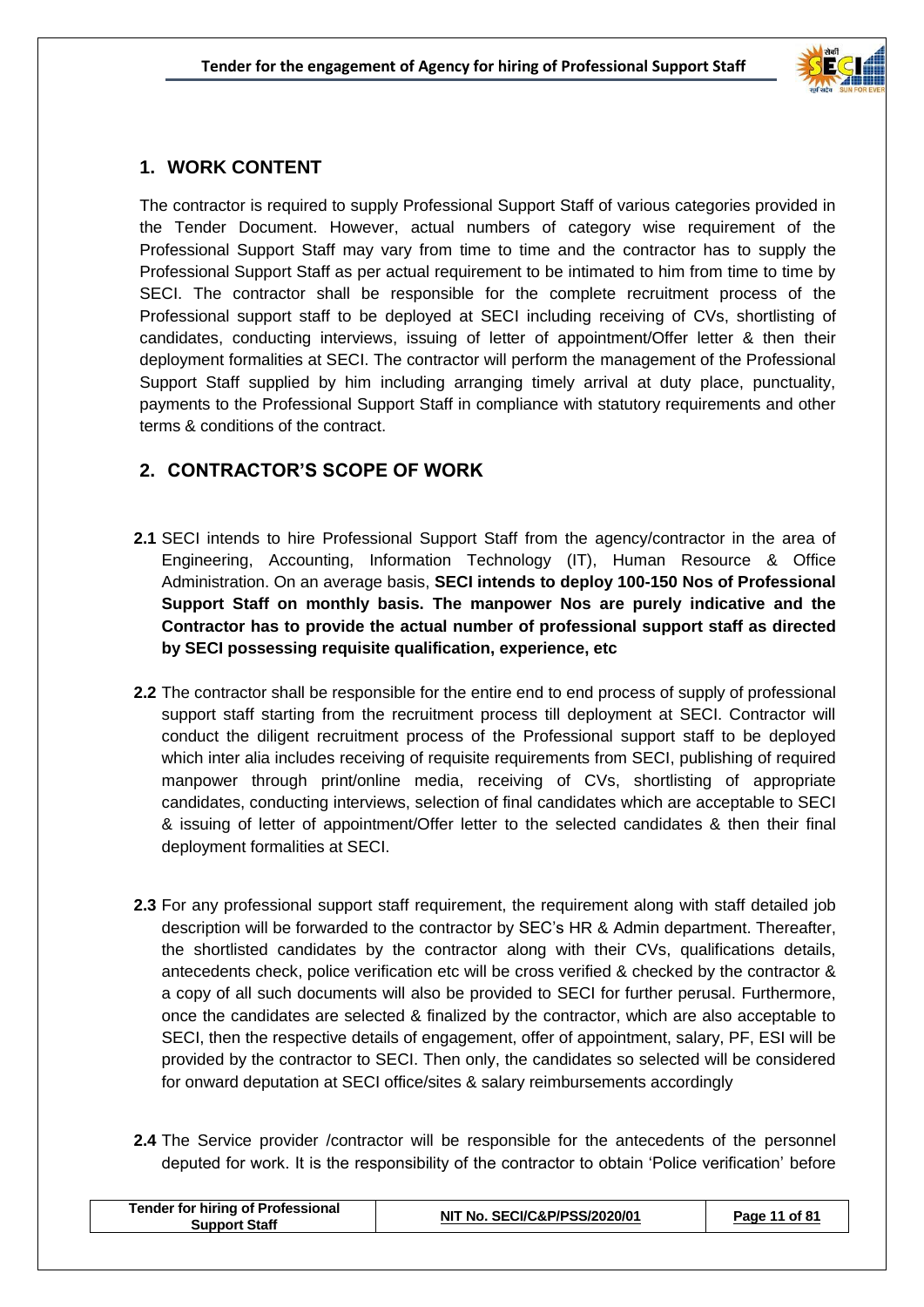deploying them in SECI. The contractor shall obtain all necessary regulations, licenses, approvals and sanctions under the labour laws and other statutory requirements as applicable from time to time.

- **2.5** All the outsourced persons must have the requisite qualification/eligibility/ experience for the specified work viz. drivers must have valid license for commercial vehicle LMV. CAD operators and Surveyors must have the requisite technical qualification for the same. Similarly, Site Engineers should possess Engineering / Diploma qualification as specified by **SECI**
- **2.6** Minimum payment to the staff by the Contractor would be as per the minimum wages notified by the Govt. of NCT of Delhi/ Appropriate Government,
	- **(i)** Pay 25% increase in minimum wages for existing contractual staff who are deployed at SECI as on the date of award of Contract along with applicable PF, ESI & Bonus components**.** However, the future increase in the minimum wages, if any, should be subsumed within the higher wages being paid at SECI. Thus, the wages of employees shall not increase till the minimum wages prescribed by the Competent Authority do not exceed the actual wages being paid at SECI. Employees who are posted newly at SECI should be paid the minimum wages.
	- **(ii)** The employees who are paid consolidated wages would be paid wages as advised by SECI. PF contribution as per the statute to be made for such employees also.
	- **(iii)** Payment of the mentioned amount to the staff should not be a constraint for the bidder & he should be able to manage this kind of liquidity of funds, anytime during the execution of this contract.
- **2.7** The contractor will accept full and exclusive liability for all the payments to be made by it to its staff in accordance with the laws of the land including any statutory obligations under the law imposed by the Central govt./State govt./ Govt. of local bodies.
- **2.8** SECI will have no liability whatsoever concerning the personnel deployed by the contractor and the contractor will keep SECI indemnified against all losses damages or liabilities arising out of or imposed in connection with the services provided by it. No relationship of Contractor and its employee shall be entertained between SECI and the persons deployed by Service provider / Contractor. The Service provider shall ensure that all persons employed by them shall be efficient, skilled, honest and conversant with the nature of work as required.
- **2.9** Penalties, if any, imposed by court for legal violation including third party liabilities, if any shall be recovered from the bills submitted for payment by the contractor
- **2.10**The service provider /contractor shall comply with all acts, labour laws or other statutory rules, regulations, byelaws or which might become applicable with regard to the performance of the work included herein or touching this contract but not limited to Minimum Wages Act 1948, Contract Labour (Regulation & Abolition Act 1970, Industrial Dispute Act, 1947, P.F & Misc Provision Acts, Employees State Insurance Act, Employees' Compensation Act, Labour Code, Industrial Relations Code, and other applicable Acts, Rules and Regulations. The contractor shall keep SECI and its officials indemnified from and against all actions, claims,

| <b>Tender for hiring of Professional</b><br><b>Support Staff</b> | NIT No. SECI/C&P/PSS/2020/01 | Page 12 of 81 |
|------------------------------------------------------------------|------------------------------|---------------|
|                                                                  |                              |               |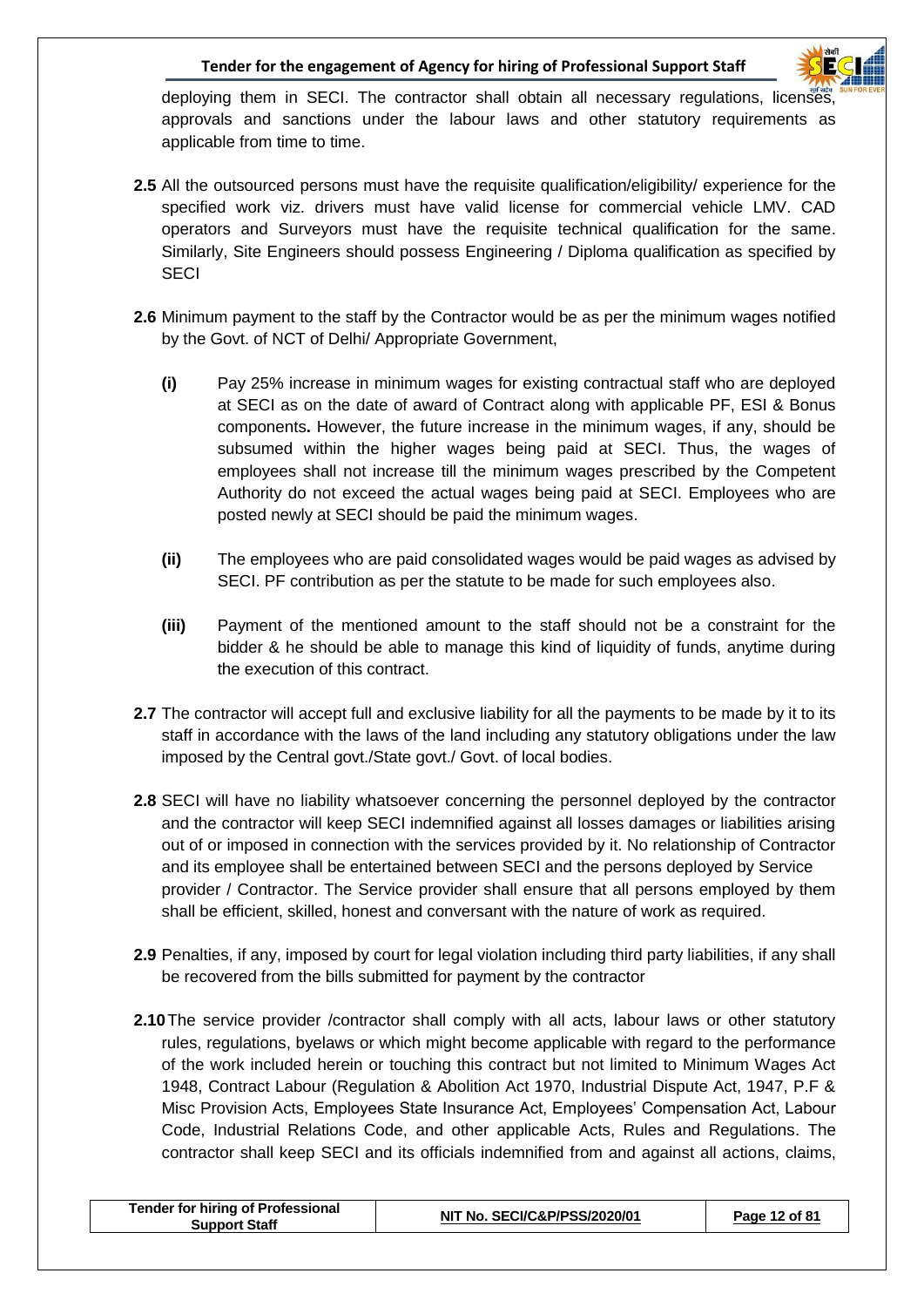

demands and liabilities whatsoever under and in respect of the breach of provision of  $\frac{1}{20}$ Acts, Rules and Regulations as may be applicable from time to time. Action also can be taken under section 406 of the IPC in cases where a Contractor deducts contributions from the wages of his employees but does not pay the same to the ESIC which amounts to criminal breach of trust.

- **2.11**The contractor can claim for the increase in minimum wages (subject to 2.4(i) above) and resultant increase in PF, ESI and Bonus components etc and any other increase in relation to wages/taxes announced by the GNCTD/Central Government/ Appropriate Government from time to time (whichever is higher) which will be compensated by the owner only for the actual amount increased so as to enable the contractor to meet the statutory obligation
- **2.12**For any infringement of these provision, SECI shall be at liberty to rescind the contract, without any liability to any compensation whatsoever to the contractor.
- **2.13**If SECI or its authorized officers are not satisfied with the manner or performance of the services provided by the contractor, then they will take such remedial measures as it may be called upon to do to the entire satisfaction of SECI.
- **2.14**In case of dispute the decision of the Controlling officer (Not below the rank of Dy. General Manager) will be final and binding upon the contractor. Any dispute or differences arising out of the agreement, which cannot be amicably settled, shall be resolved by the SECI, whose decision shall be final and binding on both the parties.
- **2.15**The Service Provider /Contractor shall make regular and full payments of wages/salaries and other payments to the employees and furnish necessary proof, as and when demanded by the officer-in-charge.
- **2.16**The service provider/contractor shall maintain all registers, returns, forms etc., required under various Acts which will be inspected by SECI as well as appropriate statutory authorities time to time. The engagement of outsourced person shall be purely on temporary basis. the service provider / contractor shall at all times make it absolutely clear to the staff hired by them.

SECI that such deputes have no claim whatsoever for any regular employment in SECI.

Any staff hired for SECI can be removed at any time by giving 30 days' notice to the service provider and he will have to provide suitable replacement acceptable to SECI within two working days of expiry of the notice period.

- **2.17**The Service Provider/Contractor shall ensure that only authorized employees enter the premises of SECI, with proper identity proofs/ ID Cards wherever required. All the Outsourced staff should always conspicuously display heir Id card issued by the Contractor while in SECI Premises
- **2.18**No escalation will be payable on the final quoted price during the validity of the contract (Excluding the statutory variations). However, for the purpose of payment to contractor, minimum wages plus 25% in minimum wages, will be taken as the rates prevailing in the concerned month notified by the Government of NCT of Delhi/Central Govt. of India /

| <b>Support Staff</b> | <b>Tender for hiring of Professional</b> | NIT No. SECI/C&P/PSS/2020/01 | Page 13 of 81 |
|----------------------|------------------------------------------|------------------------------|---------------|
|----------------------|------------------------------------------|------------------------------|---------------|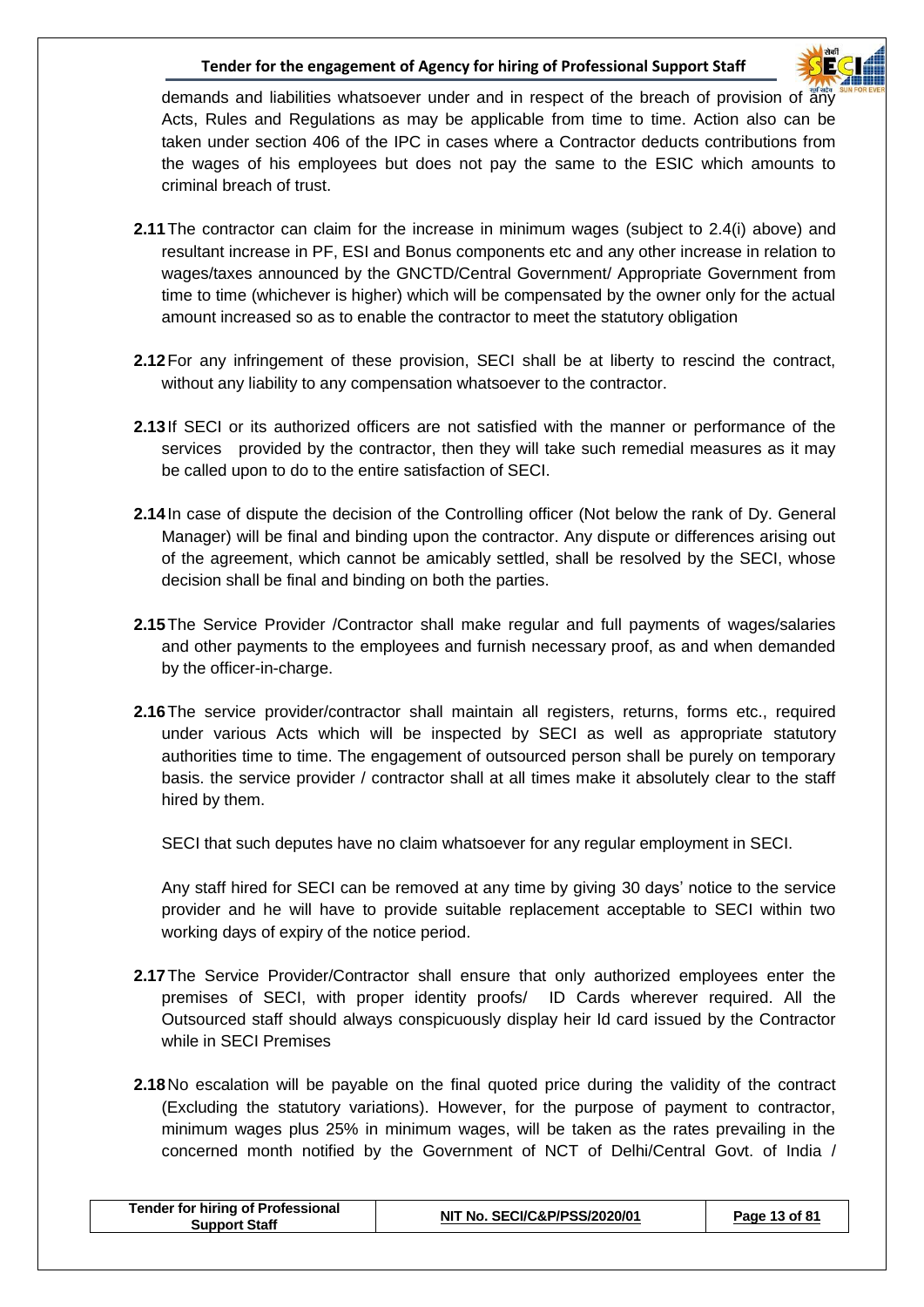

Appropriate Govt from time to time (whichever is higher) notwithstanding the rates mentioned in the BOQ above. The amount of statutory contributions e.g. PF, ESI & BONUS rates will also be suitably computed as per prevailing rates. The contractor has to pay to the Professional Support Staff by 05<sup>th</sup> calendar date of every month and maintain necessary records prescribed in the statutes and or as directed by the officer in charge.

- **2.19**The outsourced employees will be eligible for Leave as per the provisions of Delhi Shops and Establishments act or provisions applicable in the respect state, whichever is better
- **2.20**Contractor should maintain proper Leave and Attendance register of the Outsourced employees.
- **2.21**Contractor should ensure Pay/ wage slip to the outsourced employees every month
- **2.22**Contractor should nominate/appoint one of the outsourced employees as Supervisor who will be responsible for giving instructions to outsourced personnel, handle administrative issues like leave, absence, coordination with SECI, etc

|  | Tender for hiring of Professional<br><b>Support Staff</b> | NIT No. SECI/C&P/PSS/2020/01 | Page 14 of 81 |
|--|-----------------------------------------------------------|------------------------------|---------------|
|--|-----------------------------------------------------------|------------------------------|---------------|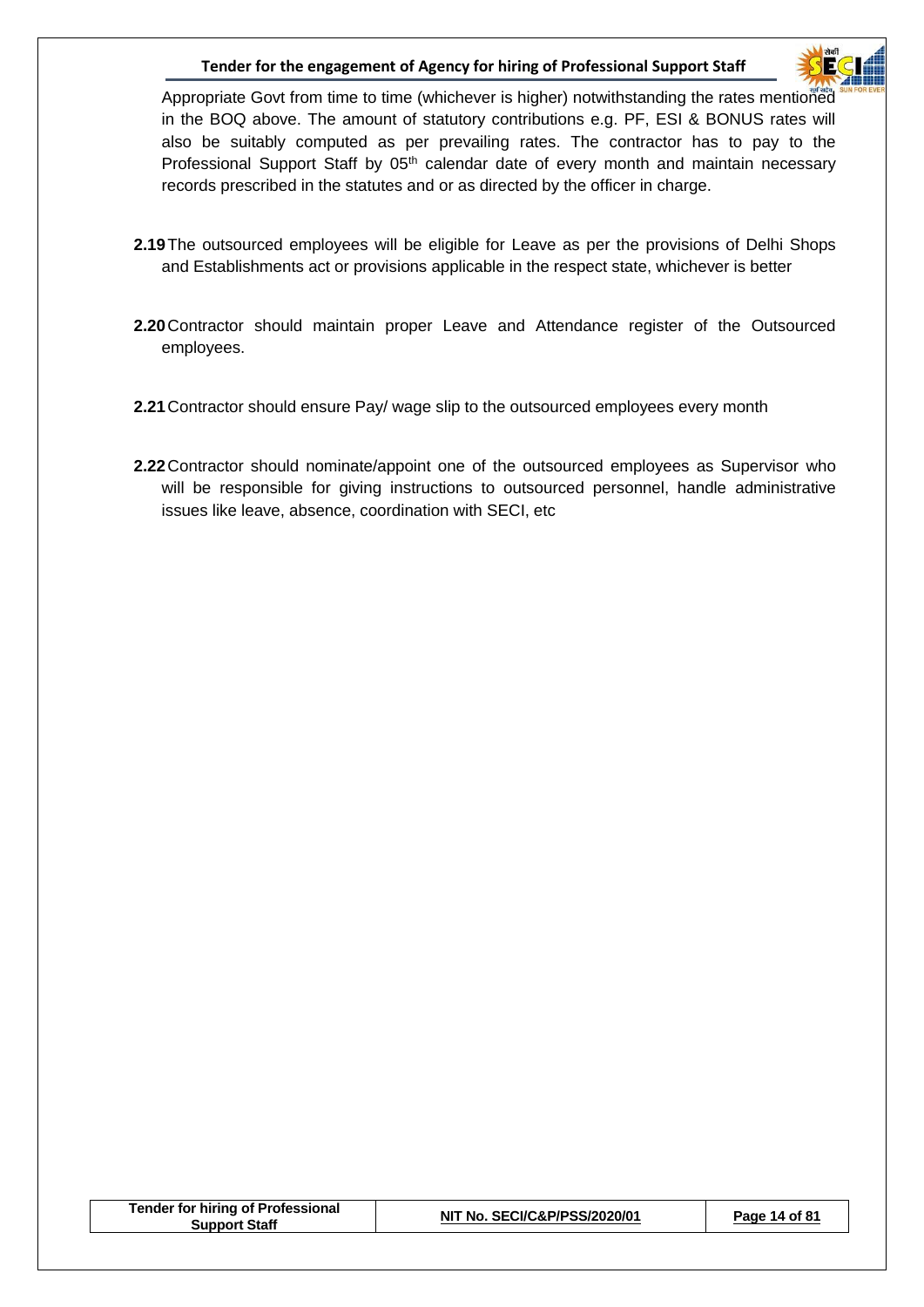

## **SECTION III**

# **INSTRUCTION TO BIDDERS AND ELIGIBILITY CRITERIA**

**Tender for hiring of Professional Support Staff NIT No. SECI/C&P/PSS/2020/01 Page 15 of 81**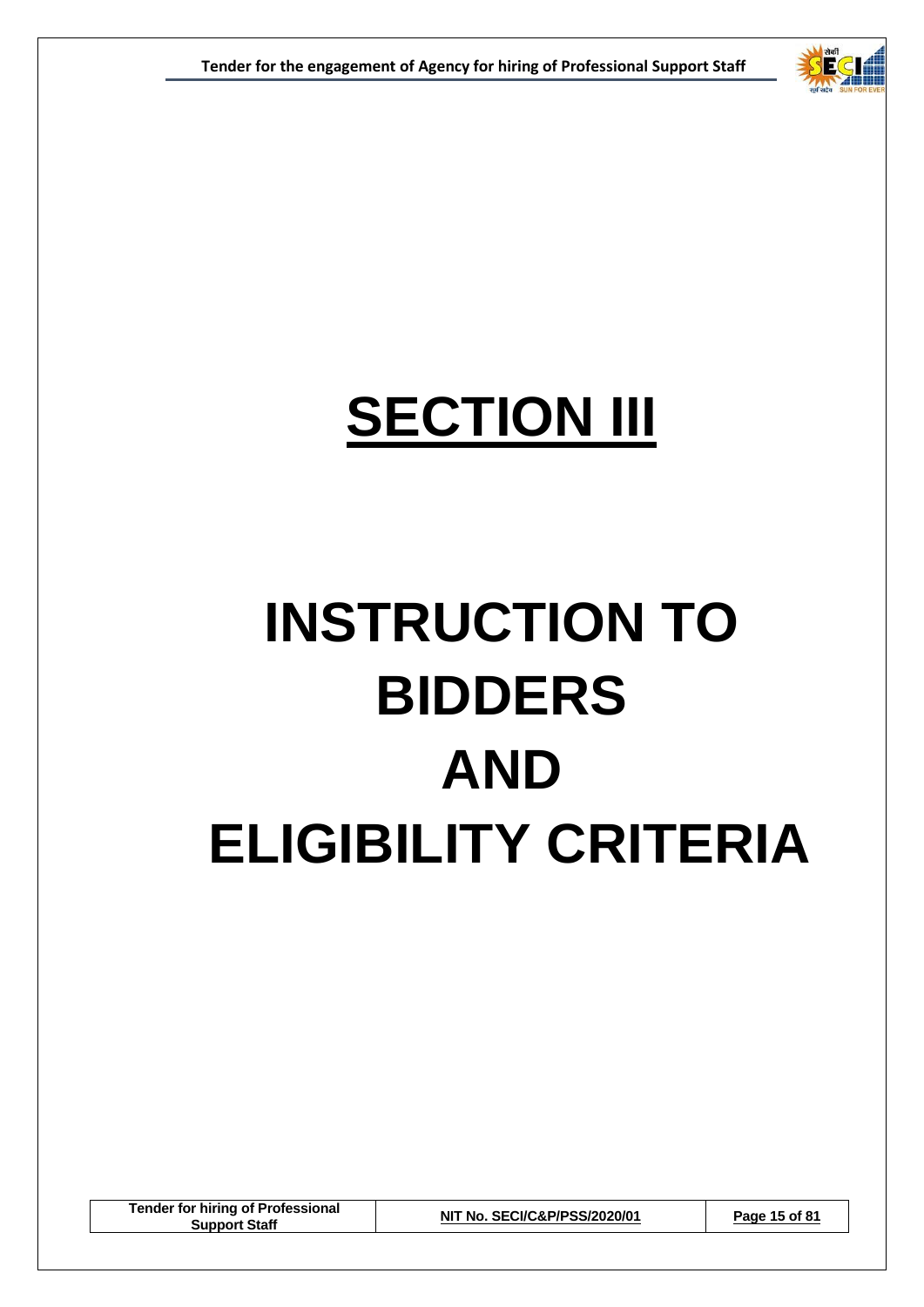

#### **1. Bid Information and Instructions to Bidders**

#### **1.1General**

- A. Bidders may download the complete bidding document along with its amendment(s) if any from ETS Portal of ETI (https://www.bharat-electronictender.com) and submit their Bid complete in all respect as per terms & conditions of Tender Document on or before the due date of bid submission as mentioned in the **Bid Information Sheet.**
- B. Prospective Bidders interested to participate in the bidding process are required to submit their Techno Commercial & Price Bid Proposals in response to this Tender Document along with a non-refundable Bid processing fee & Earnest Money deposit (EMD) as per the prescribed format mentioned in the **Bid Information Sheet**. A Bidding Company will be only eligible to participate in the bidding process on submission of Bid processing fee & EMD. In case of any inconformity or query, SECI may seek clarifications so as to get the genuine queries addressed & resolved. SECI may seek clarifications from the Bidders so as to ascertain the correctness of facts & documents as presented by the Bidder.
- C. It may be noted that SECI will not pay any amount / expenses / charges / fee / out of pocket expenses, regardless of the conduct or outcome of the Tendering process.

#### **1.2 Bid Submission date**

The bidding methodology adopted for this Project shall be Single Stage Two envelop system i.e. The Bidders shall submit their Project proposal (Both Techno-Commercial and Price Bid same time in separate sealed envelopes) in line with this Tender Document. The last date for submission of bids is as mentioned in the **Bid Information Sheet**. No bids shall be accepted after the date and time mentioned above. Techno-Commercial bids shall be opened for all the Bids submitted by the prospective bidders. Price bids shall be opened only for the short listed & eligible Bidders based on Techno-Commercial bid evaluation.

#### **1.3 Eligibility Criteria**

Qualification of the bidder(s) will be based on their meeting the minimum eligibility criteria specified below regarding the Bidder's General Standards, Technical Experience and Financial eligibility as demonstrated by the Bidder's responses in the corresponding Bid documents.

#### **1.3.1General Eligibility Criteria**

- A. The Bidder shall not be under a declaration of ineligibility by SECI for Corrupt/ Fraudulent/ Collusive/ Coercive practices, as defined under the bidding document
- B. The Bidder should have not been debarred by SECI/ Ministry of New & Renewable Energy (MNRE) for future bidding due to "poor performance" or "corrupt and fraudulent practices" or any other reason in the past. Further, neither bidder nor their allied agency (ies) should be on the banning list of SECI or the Ministry of New & Renewable Energy (MNRE).
- C. If the tender documents were issued inadvertently/ downloaded from website, offers submitted by such bidders shall not be considered for opening/ evaluation/ Award and will be returned immediately to such bidders.
- D. It shall be the sole responsibility of the bidder to inform SECI/ MNRE in case the bidder is debarred from bidding by SECI/ MNRE. Concealment of the facts shall tantamount to

| <b>Tender for hiring of Professional</b><br>Support Staff | NIT No. SECI/C&P/PSS/2020/01 | Page 16 of 81 |
|-----------------------------------------------------------|------------------------------|---------------|
|                                                           |                              |               |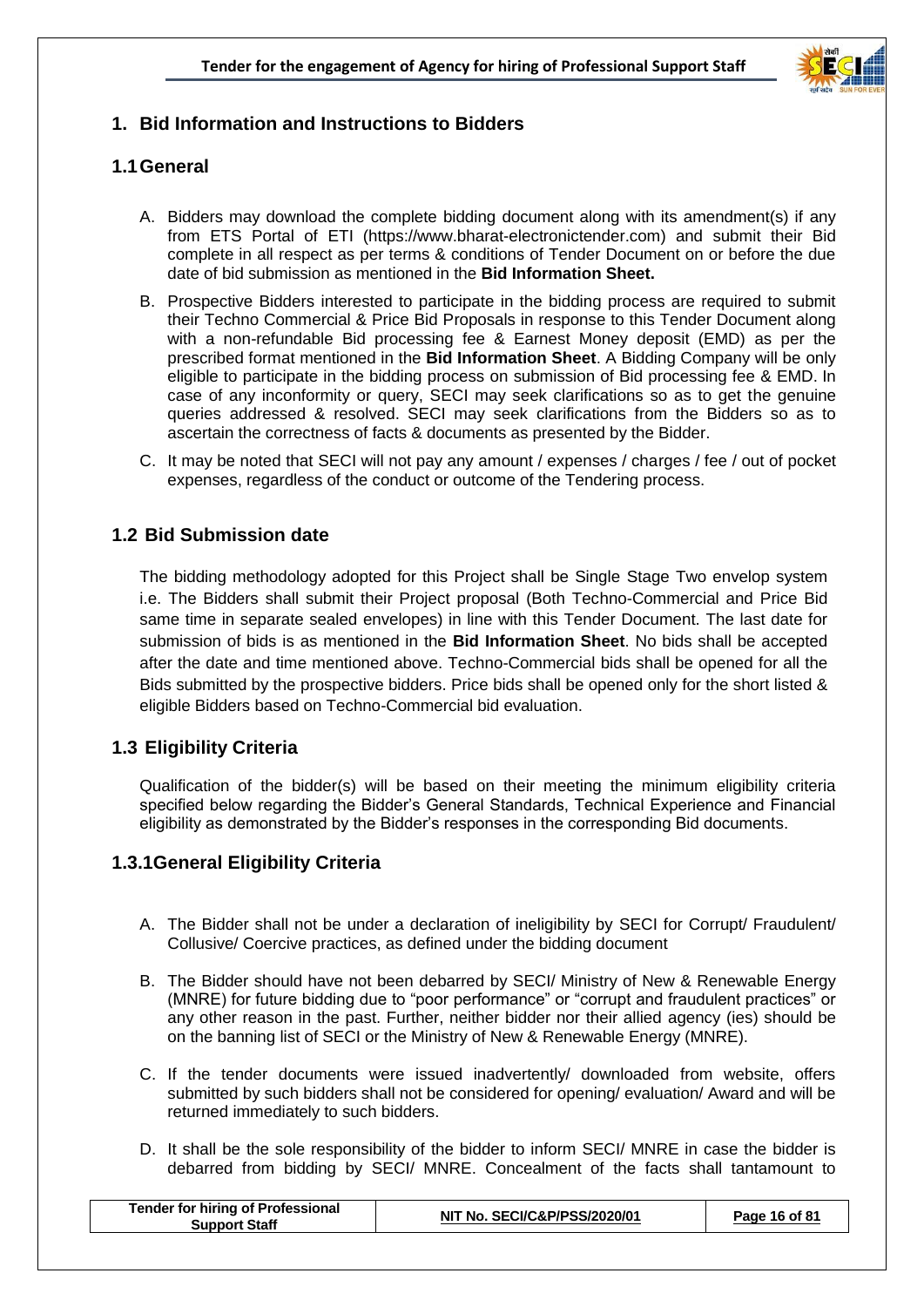

misrepresentation of facts and shall lead to action against such Bidders.

- E. The Bidder should not be under any liquidation court receivership or similar proceedings on due date of submission of bid.
- F. In case there is any change in status of the declaration prior to award of contract, the same has to be promptly informed to SECI by the bidder.
- G. The Bidder should be a body incorporated in India under the Companies Act, 2013 including any amendment thereto, Government owned Enterprises who are registered and incorporated in India, Limited Liability Companies, barring those companies against whom sanction for conducting business is imposed by the Government of India or SECI.
- H. Limited Liability Partnerships, Proprietorships, Partnerships, NGOs, Charitable Trusts, and Educational Societies are not allowed to participate in the bidding process (either individually or in Joint Venture/ Consortium).
- I. Any kind of Technical or Financial JV/Consortium is not allowed under this Tender Document.
- J. The Bid Processing Fees and EMD are exempted for MSME Vendors/ Developers registered under NSIC/ DIC/ Udyog Aadhaar Category only. As the Proprietorships, Partnerships, NGOs, Charitable Trusts, Educational Societies in any form are not allowed to participate in the tendering process, hence any Proprietorships, Partnerships, NGOs, Charitable Trusts, Educational Societies MSME vendor will also not be eligible to participate in the bidding process (either individually or in Joint Venture/ Consortium)

#### **1.3.2 Technical Eligibility Criteria:**

a) The bidder should have successfully executed contracts of similar nature in any of the last 07 (Seven) Financial years. Similar nature of work means, Supply of Skilled, Semi-Skilled & Unskilled Professional Support Staff to the Govt./Autonomous Bodies/PSUs/JVCs of PSUs/Private organizations/Companies on hiring basis.

#### **(Document Required: Proof of documentation conforming above experience details/Client work order/LOI/PO/Recommendation letter/ Successful Order execution confirmation from client side)**

b) The bidder should have successfully completed at least one single similar work order of value of **INR 9,06,65,600 (Indian Rupees Nine crores, six lakhs, sixty-five thousand & six hundred only) or more** during any of the last 07 (Seven) Financial years for any Govt./Autonomous Bodies/PSUs/JVCs of PSUs/Private organizations/Companies

**(Document Required: Proof of documentation conforming above experience details/Client work order/LOI/PO/Recommendation letter/ Successful Order execution confirmation from client side)**

**Oriented and the contract of the Contract of the Contract of the Contract of the Contract of the Contract of the Contract of the Contract of the Contract of the Contract of the Contract of the Contract of the Contract of** 

| <b>Tender for hiring of Professional</b><br><b>Support Staff</b> | NIT No. SECI/C&P/PSS/2020/01 | Page 17 of 81 |
|------------------------------------------------------------------|------------------------------|---------------|
|------------------------------------------------------------------|------------------------------|---------------|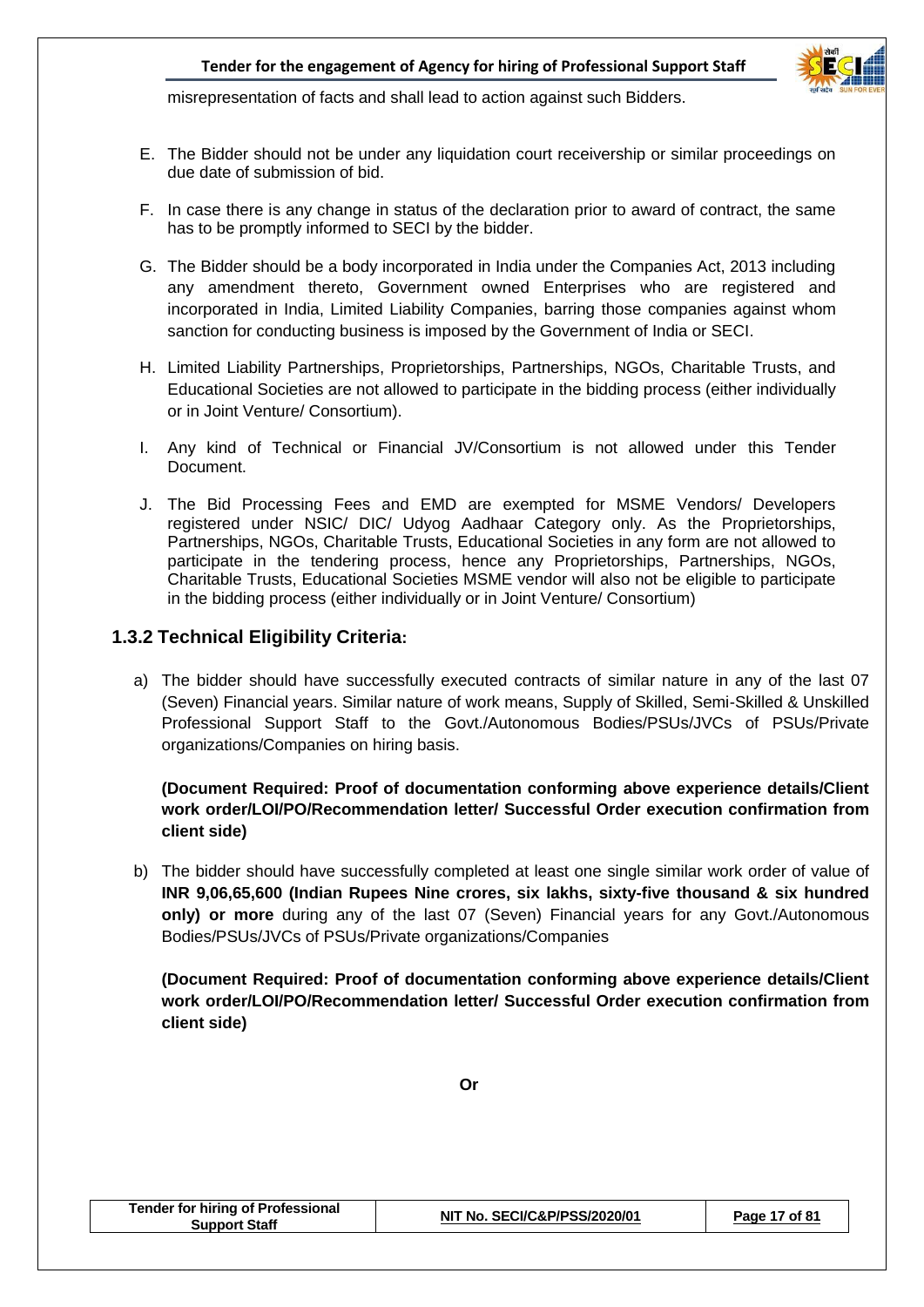

The bidder should have successfully completed at least two similar work orders of value of **INR 5,66,60,000 (Indian Rupees Five crores, sixty-six lakhs & sixty thousand only) or more**  during any of the last 07 (Seven) Financial years for any Govt./Autonomous Bodies/PSUs/JVCs of PSUs/Private organizations/Companies

**(Document Required: Proof of documentation conforming above experience details/Client work order/LOI/PO/Recommendation letter/ Successful Order execution confirmation from client side)**

#### **Oriented and the contract of the Contract of the Contract of the Contract of the Contract of the Contract of the Contract of the Contract of the Contract of the Contract of the Contract of the Contract of the Contract of**

The bidder should have successfully completed at least three similar work order of value of **INR 4,53,32,800 (Indian Rupees Four Crores, fifty-three lakhs, thirty-two thousand & eight hundred only) or more** during any of the last 07 (Seven) Financial years for any Govt./Autonomous Bodies/PSUs/JVCs of PSUs/Private organizations/Companies

**(Document Required: Proof of documentation conforming above experience details/Client work order/LOI/PO/Recommendation letter/ Successful Order execution confirmation from client side)**

- c) Is Registered with EPF, ESIC authorities
- d) Is a Goods & Service Tax Service Tax (GST) registered entity
- e) Possess valid Licence under Contract Labour Registration and Abolition Act or produce the licence within 45 days of commencement of Contract

#### **1.3.3 Financial Eligibility Criteria:**

#### **Minimum Average Annual Turn Over:**

The Minimum Average Annual Turnover (MAAT) of the bidder in the last three financial years (i.e. FY 2017-18, 2018-19 & 2019-20) should be **INR 4,53,32,800 (Indian Rupees Four crores, fifty-three lakhs, thirty-two thousand & eight hundred only).** MAAT shall mean Revenue from Operations as incorporated in the profit & loss account excluding other income, e.g. sale of fixed assets. This must be the individual Company's turnover and not that of any group of Companies. A summarized sheet of average turnover, certified by a practicing Chartered Accountant/Statutory Auditor should be compulsorily enclosed along with corresponding annual accounts. In case of tender having the submission deadline up to 30th September of the relevant financial year and audited financial results of immediate 3 preceding financial years being not available, the bidder has an option to submit the audited financial results of three years immediately prior to relevant financial year. In case the bid submission deadline is after 30th September of the relevant financial year, bidder has to compulsorily submit the audited financial results of immediately preceding three financial years.

Financial data for latest last three audited financial years has to be submitted by the bidder in Format VII under Section VI of Forms & Formats of NIT along with audited balance sheets. The financial data in the prescribed format shall be certified by Chartered

| Support Staff | <b>Tender for hiring of Professional</b> | NIT No. SECI/C&P/PSS/2020/01 | Page 18 of 81 |
|---------------|------------------------------------------|------------------------------|---------------|
|---------------|------------------------------------------|------------------------------|---------------|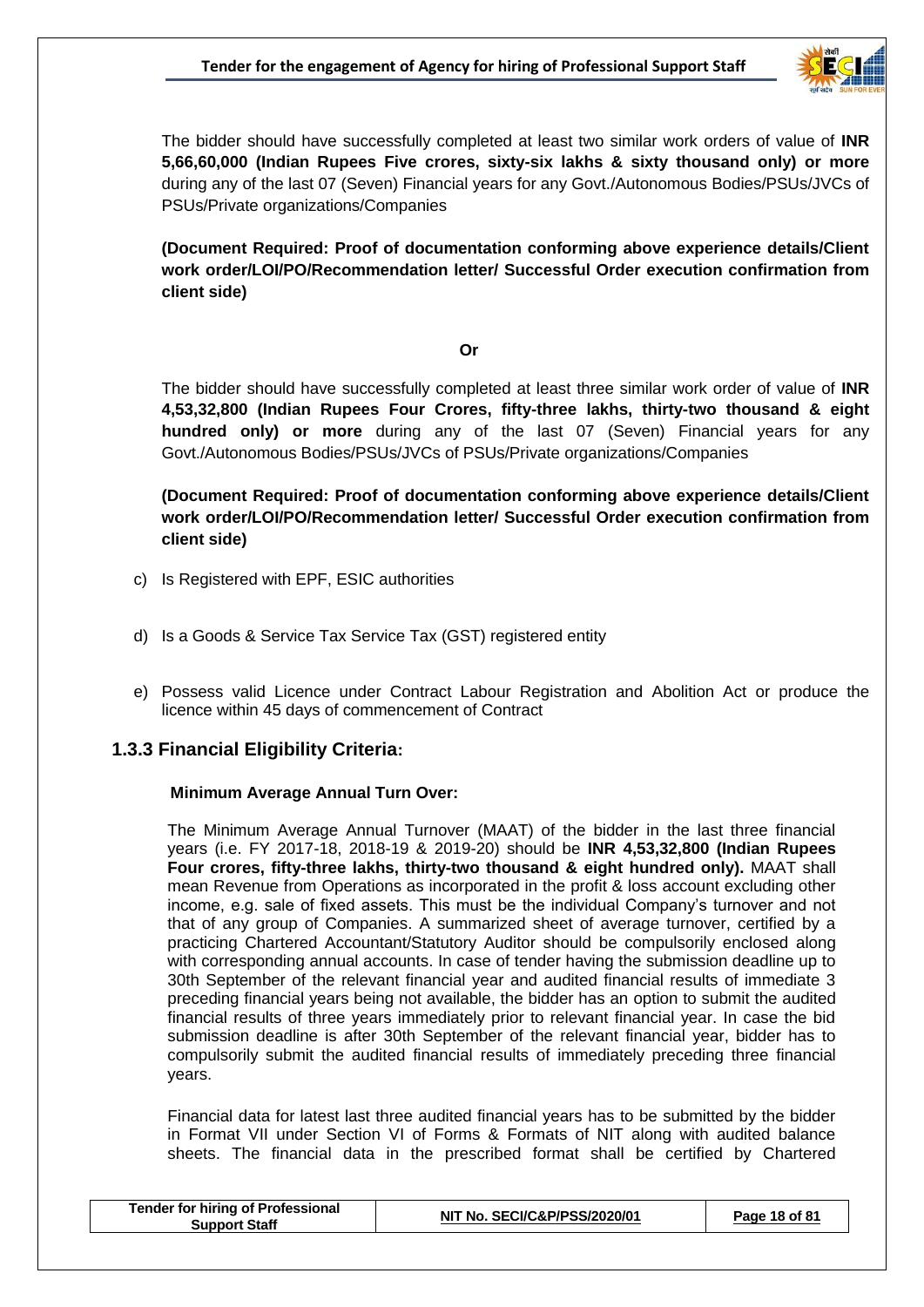

Accountant with his stamp and signature.

The tender submission of tenderers, who do not qualify the technical eligibility criteria & Financial criteria stipulated in the clauses 1.3 above, shall not be considered for further evaluation and therefore would be rejected. However, SECI may seek clarifications from the Bidders so as to ascertain the correctness of facts & documents as presented by the Bidder. The mere fact that the tenderer is qualified as mentioned in clause 1.3 shall not imply that his bid shall automatically be accepted. The same should contain all technical data as required for consideration of tender as prescribed.

Non- compliance of any of the above conditions will result in technical disqualification of the party. Financial bid of the technically disqualified party(s) will not be considered.

#### **2. General Documents in Support of Eligibility:**

- A. Copy GST Registration
- B. Copy of EPF & ESIC certificates
- C. Document Required: Proof of documentation conforming above experience details/Client work order/LOI/PO/Recommendation letter/ Successful Order execution confirmation from client side.
- D. Financial data for latest last three audited financial years has to be submitted by the bidder in Format VII
- E. Detailed Document list to be submitted along with the Tender is Tabulated under clause 17 of this Section

#### **3. Validity of the Response to Tender Document/ Bid Validity**

The Bidder shall submit the response to Tender Document which shall remain valid up to "**one hundred and eighty (180) days"** from the date of opening of tender ("Bid Validity"). SECI reserves the right to reject any response to Tender Document which does not meet the aforementioned validity requirement. SECI may solicit the bidders' consent to an extension of the validity period of the bid. The request and the response shall be made in writing.

| <b>Tender for hiring of Professional</b><br><b>Support Staff</b> | NIT No. SECI/C&P/PSS/2020/01 | Page 19 of 81 |
|------------------------------------------------------------------|------------------------------|---------------|
|------------------------------------------------------------------|------------------------------|---------------|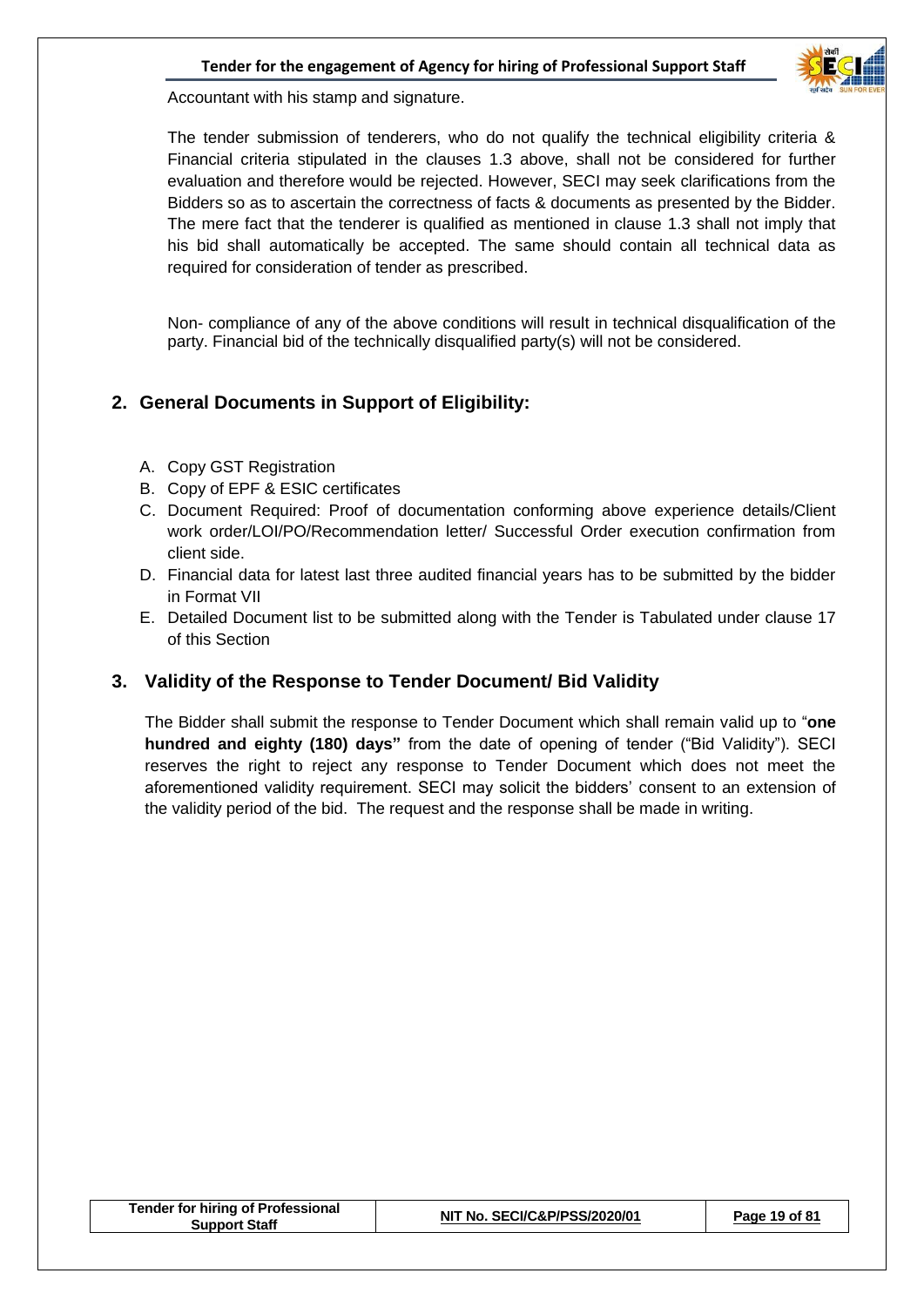

#### **4. Public Procurement Policy for Micro and Small Enterprises (MSES)**

- 4.1 As per the Public Procurement Policy for Micro and Small Enterprise (MSEs) order 2012, issued vide Gazette Notification number 503, dated 23.03.2012 by Ministry of Micro, Small and Medium Enterprise of Govt. of India, and specific to this tender, MSEs must be registered with any of the following agencies/ bodies shall be exempted from Tender Processing Fee and EMD submission upon production of valid registration certificate.
	- (i) District Industries Centre (DIC)
	- (ii) National Small Industries Corporation (NSIC)
	- (iii) Udyog Aadhaar Memorandum

MSEs participating in the tender must submit the certificate of registration with any one of the above agencies. The registration certificate issued from any of the above agencies must be valid as on close date of the tender.

The MSEs, who have applied for registration or renewal of registration with any of the above agencies/ bodies, but have not obtained the valid certificate as on close date of the tender, are not eligible for exemption/ preference.

**1.2** In case the bidder is falling under above category, the bidder shall submit the documentary evidence satisfying the same.

If the bidder does not provide the above confirmation or appropriate document or any evidence, then it will be presumed that they do not qualify for any preference admissible in the tender.

| <b>Tender for hiring of Professional</b><br><b>Support Staff</b> | NIT No. SECI/C&P/PSS/2020/01 | Page 20 of 81 |
|------------------------------------------------------------------|------------------------------|---------------|
|------------------------------------------------------------------|------------------------------|---------------|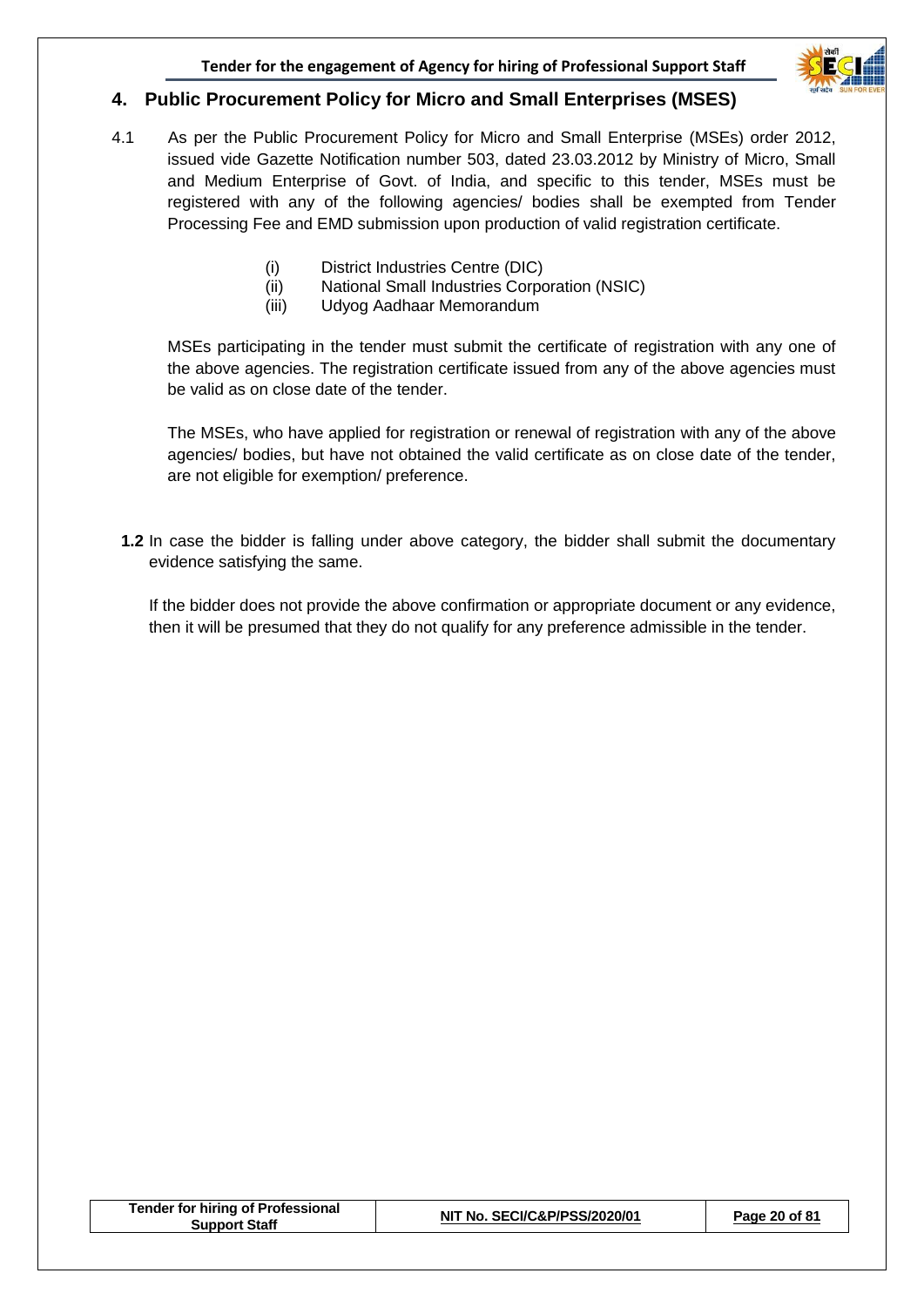

#### **5. Earnest Money Deposit (EMD)**

 Bids must be accompanied with **'Earnest Money Deposit (EMD)'** in the form of **'Demand Draft'** or **'Banker's Cheque' [**in favour of **Solar Energy Corporation of India limited, New Delhi payable at New Delhi]** or **'Bank Guarantee' as per the prescribed format in the bidding documents**. Bidders shall ensure that EMD, having a validity of at least 30 (Thirty) Days beyond the validity of the bid, must accompany the Bid in the format(s) made available in the Tender Document. In case of any extension in validity of bid, the EMD shall be extended suitably. The EMD shall be submitted in Indian Rupees only.

- 5.1 The **'EMD'** is required to protect Owner against the risk of Bidder's conduct, which would warrant the EMD's forfeiture, pursuant to subsequent EMD clauses.
- 5.2 Owner shall not be liable to pay any Bank charges, commission or interest etc. on the amount of 'EMD'. In case 'EMD' is in the form of a 'Bank Guarantee', the same shall be from any scheduled Bank as specified in the List of Banks enclosed under the Section VI, Forms and formats of Tender documents or a branch of an International Bank situated in India and registered with 'Reserve Bank of India' as Scheduled Foreign Bank.
- 5.3 Bid not accompanied with required amount of EMD or required validity or not in requisite format shall be liable for rejection.
- 5.4 'Earnest Money Deposit' of unsuccessful Bidders disqualified at the stage of Techno-Commercial evaluation will be discharged/ returned as promptly as possible, but not later than '30 [thirty] days' after intimation of their disqualification.
- 5.5 'Earnest Money Deposit' of unsuccessful Bidders excluding L-2 bidder will be discharged/ returned as promptly as possible, but not later than '30 [thirty] days' after issuance of NOA/ LOI/ LOA/CA to the successful bidder.
- 5.6 'Earnest Money Deposit' of L-2 bidder will be discharged against the acceptance and signing of Contract Agreement with successful bidder. This process shall be completed not later than '30 [thirty] days' after issuance of NOA/ LOI/ LOA/CA to the successful bidder.
- 5.7 The successful bidder's 'Earnest Money Deposit' will be discharged upon the Bidder's acknowledging the 'Award' and signing the 'Agreement' and furnishing the 'Performance Security'& receipt of confirmation of the Performance Security by the bank.
- 5.8 Notwithstanding anything contained herein, the 'EMD' may also be forfeited in any of the following cases:
	- (a) If a Bidder withdraws or varies his Bid during the 'Period of Bid Validity'
	- (b) If a Bidder has indulged in corrupt/ fraudulent/ collusive/ coercive practice
	- (c) If the Bidder modifies bids during the period of bid validity (after submission date).
	- (d) Violates any other condition, mentioned elsewhere in the tender document, which may lead to forfeiture of EMD.
	- (e) In the case of a successful Bidder, if the Bidder fails to:

| <b>Tender for hiring of Professional</b><br><b>Support Staff</b> | NIT No. SECI/C&P/PSS/2020/01 | Page 21 of 81 |
|------------------------------------------------------------------|------------------------------|---------------|
|                                                                  |                              |               |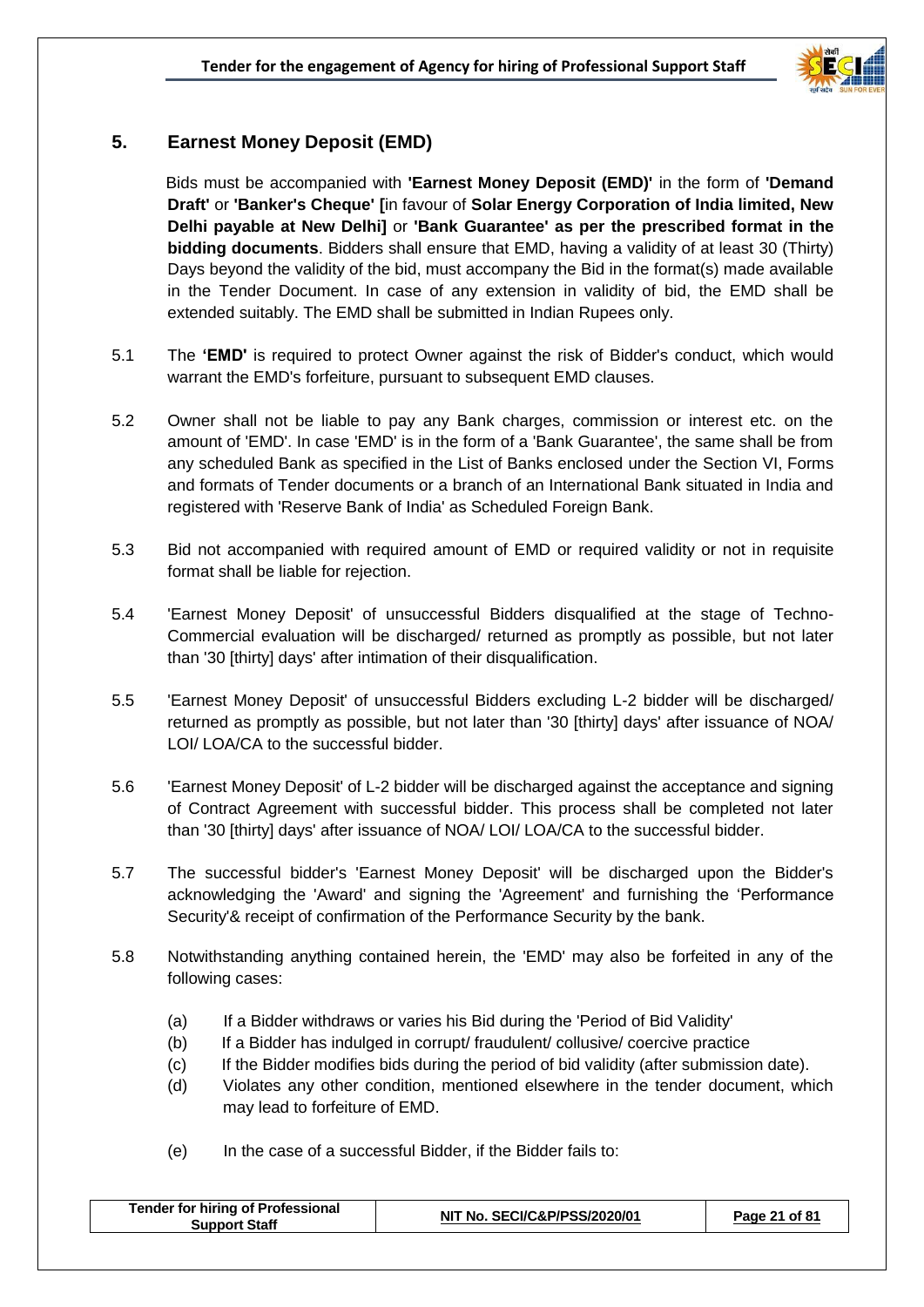

- (i) acknowledge receipt the NOA/ LOI/ LOA/CA within 15 (Fifteen) days from issuance of same.
- (ii) to furnish "Performance Security in accordance with the Bidding document"
- (iii) to accept 'arithmetical corrections' as per provision of the tender document.
- 5.9 In case EMD is in the form of 'Bank Guarantee', the same must indicate the Bid Document No. and the Work for which the Bidder is quoting. This is essential to have proper correlation at a later date. The 'EMD' should be in the form provided.
- 5.10 **MSMEs (Micro, Small and Medium Enterprises) registered under NSIC/ DIC/ Udyog Aadhar Only are exempted from submission of EMD. In order to avail the exemption in EMD in case of Consortium/ JV, all the members of the Consortium/ JV should be registered as MSME Vendors under NSIC/ DIC/ Udyog Aadhaar Category.**
- **Note:** Incase of extension(s) of last due date of the Tender submission, the latest extension issued shall be considered as the final due date of Tender submission and accordingly the Earnest Money Deposit validity should be calculated and sufficed. The validity of the submitted EMD need to be revised by respective bidders, in case the bids are already submitted prior to the last due date of the initial Tender submission deadline.

#### **6. Contract Performance Security**

 Against the Contract, within 30 (Thirty) days from the issuance of the Notification of Award/ Letter of Intent/ Letter of Allocation/Contract Agreement (CA) from the Owner side, the successful bidder shall furnish an unconditional and irrevocable Contract Performance Security. The Contract Performance Security shall be in the form of either Banker's Cheque or Demand Draft or Bank Guarantee and shall be in the currency of the Contract and will be issued in the name of the owner as **"Solar Energy Corporation of India Limited, New Delhi".** The Contract Performance Security shall be for an amount equal to **INR 56,66,600 (Indian Rupees fifty-six lakhs, sixty-six thousand & six hundred only),** BG validity of which should remain 90 days beyond the actual contract Period. The Performance Security is towards the faithful performance of the contractual obligations, performance of equipment and shall cover entire Contract.

6.1 Bank Guarantee towards Contract Performance Security shall be from any scheduled bank as specified in the List of Banks enclosed subsequently in the bidding documents under Forms and Formats or a branch of an International Bank situated in India and registered with Reserve Bank of India as scheduled foreign bank in case of Indian bidder.

The Contract Performance Security may also be submitted in the form of 'crossed payee accounts only' Demand Draft/ Banker's Cheque in favour of "**Solar Energy Corporation of India Limited, New Delhi, payable at New Delhi".**

- 6.2 In case of default or failure of the successful bidder to comply with the requirements of this article shall constitute sufficient grounds for the annulment of the award and forfeiture of the EMD.
- 6.3 *In case of default or failure of the Contractor to comply with the requirements of any of the Obligations covered under this Tender Document and/ or Contract Agreement*

| <b>Tender for hiring of Professional</b><br>NIT No. SECI/C&P/PSS/2020/01<br>Page 22 of 81<br><b>Support Staff</b> |
|-------------------------------------------------------------------------------------------------------------------|
|-------------------------------------------------------------------------------------------------------------------|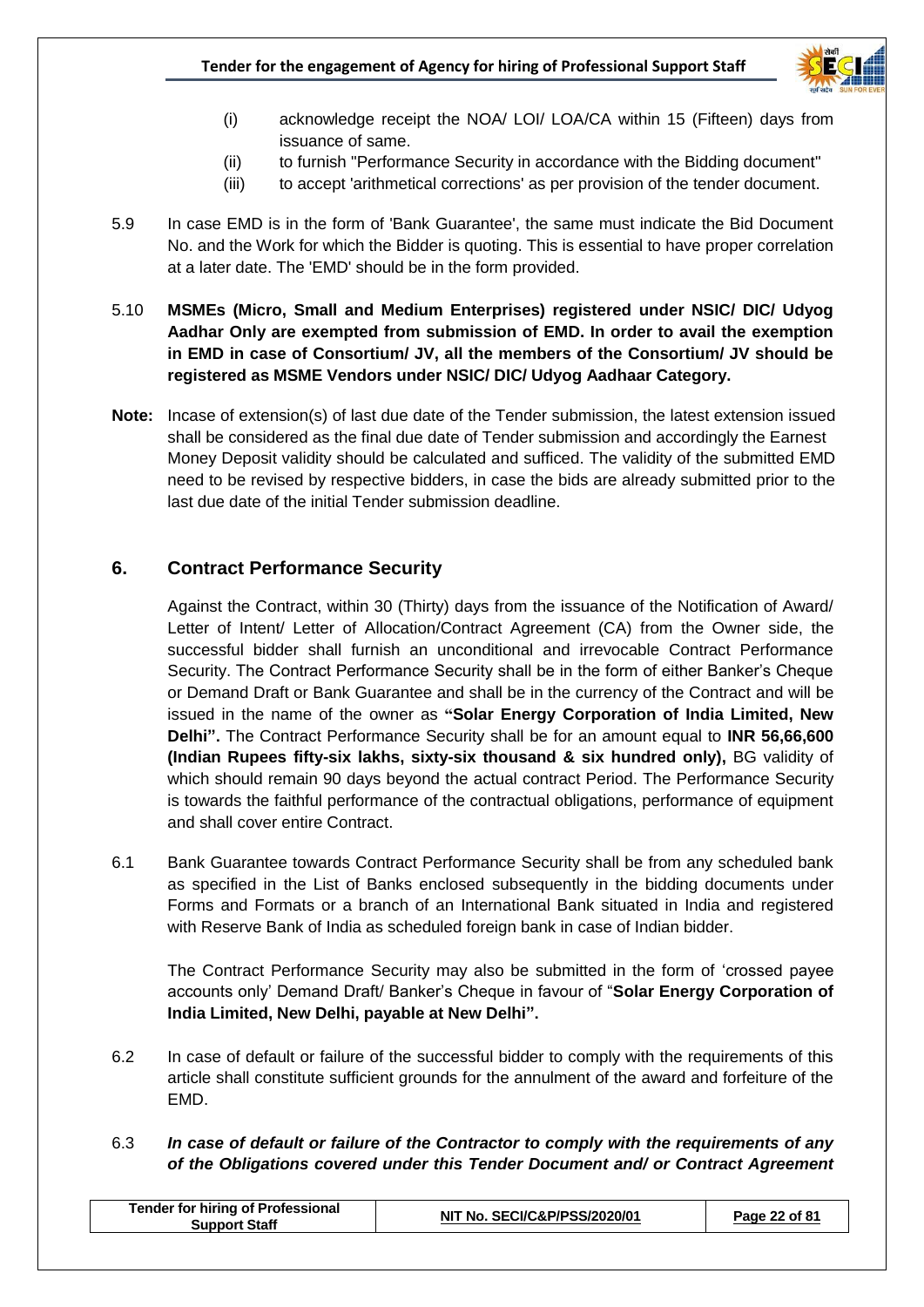

#### *shall constitute sufficient grounds for forfeiture of the Contract Performance Security.*

- 6.4 The Contract Performance Security has to cover the entire contract value including extra works/ services also. As long as the Contract Performance Security submitted at the time of award takes care the extra works/ services executed and total executed value are within the awarded contract price, there is no need for additional Contract Performance Security. As soon as the total executed value is likely to burst the ceiling of awarded contract price, the contractor should furnish additional Contract Performance Security on proportionate basis of the percentage as defined in the Special Conditions of Contract (SCC) for the additional amount in excess to the original contract value.
- 6.5 Further, any delay beyond 30 (Thirty) days shall attract interest @ 1.25% per month on the total Contract Performance Security amount, calculated on pro-rata basis accordingly. Owner at its sole discretion may cancel the Contract Agreement/ NOA/ LOI/ LOA/CA & forfeit 100% of EMD, in case Contract Performance Security is not submitted within 60 (Sixty) days from issuance of NOA/ LOI/ LOA. However, total project completion period shall remain same. Part Security shall not be accepted.
- 6.6 If the Contractor or their employees or the Contractor's agents and representatives shall damage, break, deface or destroy any property belonging to the owner or others during the execution of the Contract, the same shall be made good by the Contractor at his own expenses and in default thereof, the Engineer-in-Charge may cause the same to be made good by other agencies and recover expenses from the Contractor (for which the certificate of the Engineer-in-Charge shall be final).
- 6.7 All compensation or other sums of money payable by the Contractor to the Owner under terms of this Contract may be deducted from or paid by the encashment or sale of a sufficient part of his Contract Performance Security or from any sums which may be due or may become due to the Contractor by the Owner of any account whatsoever and in the event of his Contract Performance Security being reduced by reasons of any such deductions or sale of aforesaid, the Contractor shall within 10 (Ten) days thereafter make bank drafts as aforesaid any sum or sums which may have been deducted from or realized by sale of his Contract Performance Security, or any part thereof. No interest shall be payable by the Owner for sum deposited as Contract Performance Security

#### **7. Bid Processing Fee (Non –Refundable)**

A non- refundable, Tender Processing Fee, if applicable, is to be submitted in the form of 'crossed payee accounts only' Demand Draft/ Banker's Cheque in favour of "**Solar Energy Corporation of India Limited, New Delhi**" payable at New Delhi. The Bid Processing Fee is to be submitted along with the bid for the amount as mentioned in the Bid Information Sheet. Bids submitted without payment of requisite Bid Processing Fee will be treated as non-responsive and shall be liable for rejection.

#### 7.1 **The Bid Processing Fee is exempted for MSME Vendors registered under NSIC/ DIC/ Udyog Aadhaar Category only. In order to avail the exemption in Tender Processing Fee in case of consortium/ JV, all the members should be registered as MSME Vendors under NSIC/ DIC/ Udyog Aadhaar Category.**

7.2 In case of any discrepancy/ non-submission of either offline or online bid documents by the bidder, the Bid processing fee will be deemed as bidder's consent for participation in the

| <b>Tender for hiring of Professional</b><br><b>Support Staff</b> | NIT No. SECI/C&P/PSS/2020/01 | Page 23 of 81 |
|------------------------------------------------------------------|------------------------------|---------------|
|                                                                  |                              |               |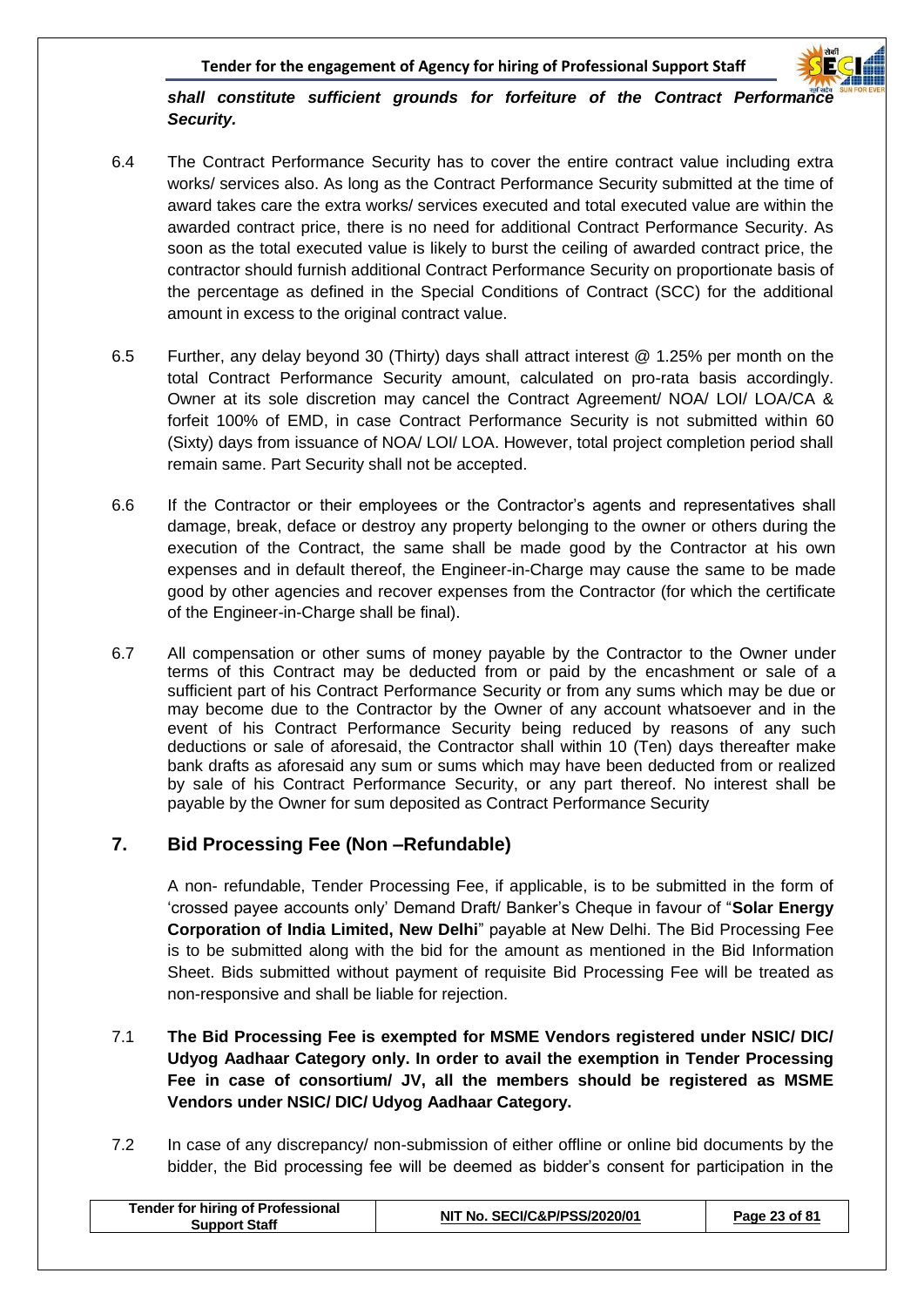

bidding process. Henceforth, the Bid processing fee shall be retained by owner and shall not be returned under any circumstances. No plea in this regard shall be entertained by the **Owner** 

7.3 In the event of a particular tender being cancelled, the Bid processing fee will be refunded to the concerned bidders without any interest charges within 30 days from the date of notification of cancellation of tender. No plea in this regard shall be entertained by the Owner.

#### **8. Price Bid**

- i) The prices quoted in the Price bid should be without any conditions.
- ii) The price bid must be filled in completely, without any error, erasures or alterations as per the specified format given in Schedule of Rates
- iii) The prices should be mentioned in Indian Rupees only in clearly readable format without any overwriting.
- iv) The Price bid shall be on a fixed price basis and, no price variation on any account shall be considered.
- v) Price quotation accompanied by vague and conditional expression such as "subject to immediate acceptance", "subject to confirmation before sales", etc. will be treated as being at variance and shall be liable for rejection.
- vi) Prices quoted will be firm for the entire period of Contract.
- vii) It is the responsibility of the Bidder to clearly identify all costs associated with any item or series of items in this Tender Document and submit the total cost in the Price bid.
- viii) The Price bid should include incidental charges and customization charges if any.
- ix) The bidder shall ensure that there is no discrepancy in the rates mentioned in figures and words. In case of any discrepancy, the unit rate mentioned in the words shall be taken as final and binding.
- x) In the event of arithmetic calculation mistake, the individual price in words shall be considered for calculation.
- xi) The bidder must fill and submit the rates as per instructions given above. If the bidder does not quote a price/rate for any item in the Form of Bid, his tender may be summarily rejected.
- xii) If there is a discrepancy in the Unit Rate mentioned against each individual item & the total price, then the unit rate for the items individually will be taken as final & binding.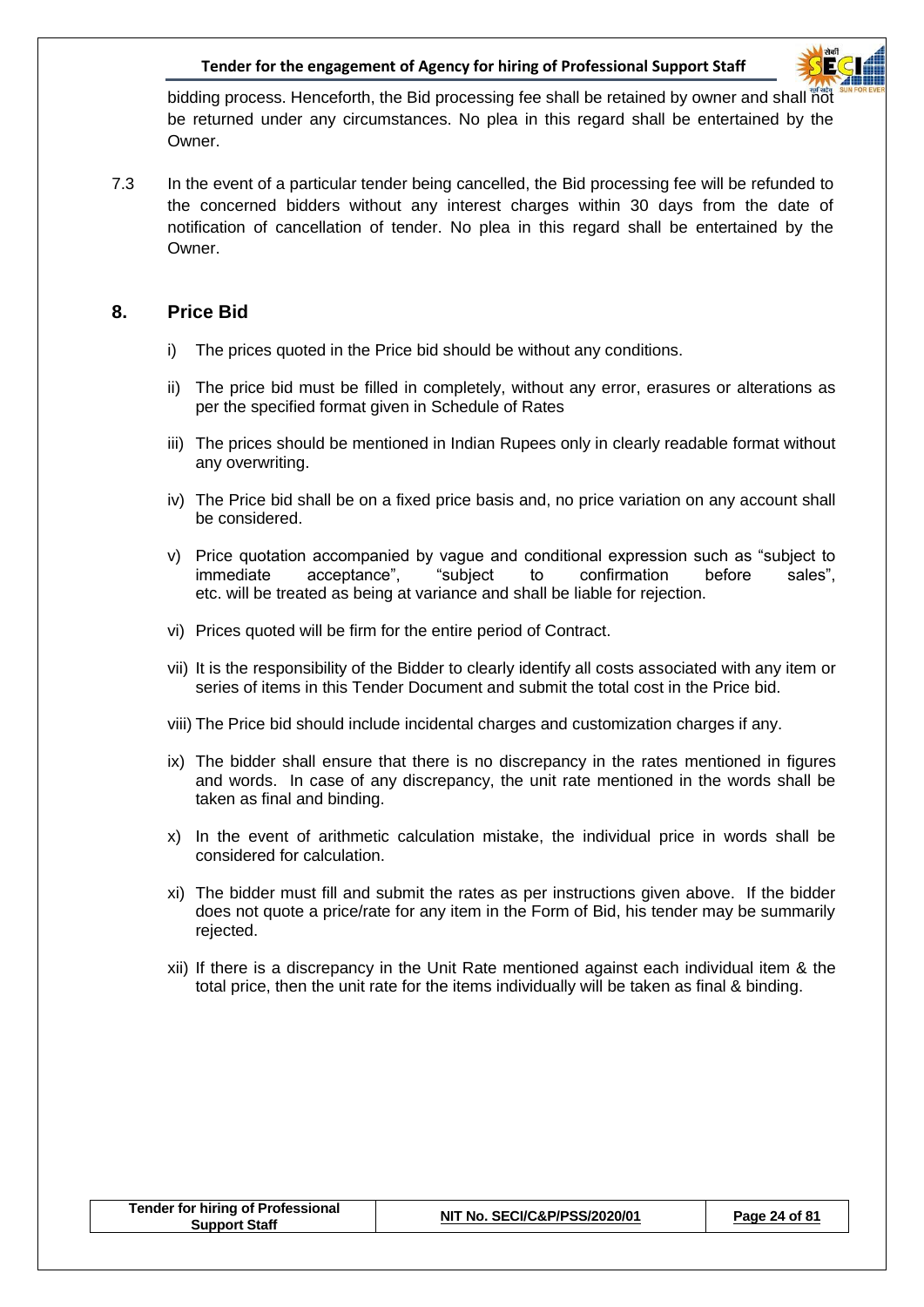

#### **9. Non-Transferable Bid**

Neither the contract nor any rights granted under the contract may be sold, leased/sublet, assigned, or otherwise transferred, in whole or in part, by the vendor, and any such attempted sale, lease, assignment or otherwise transfer shall be void and of no effect. The vendor shall not subcontract or permit anyone other than its personnel to perform any of the work, service or other performance required of the vendor under the contract.

#### **10. Deviations**

The bidder should clearly read and understand all the terms and conditions, specifications, etc. mentioned in the original Tender documents. If the bidder has any observations, the same may be indicated in his forwarding letter along with the bid. Bidders are advised not to make any corrections, additions or alterations in the original Tender documents. If this condition is not complied with, Tender is liable to be rejected.

#### **11. Deadline for submission of bid**

The bid duly filled must be received by SECI at the address specified not later than the date and time mentioned in the "**Bid Information Sheet**". Bid received later than the deadline prescribed for submission of tender by SECI will be summarily rejected.

#### **12. Withdrawal of bid**

No Tender can be withdrawn after techno commercial bid opening and during tender validity period. Submission of a tender by a bidder implies that he had read all the tender documents including amendments if any, visited the site and has made himself aware of the scope and specifications of the job to be done, local conditions and other factors having any bearing on the required job.

#### **13. Clarification of the bid**

To assist the examination, evaluation and comparison of the tenders, SECI may at his discretion ask the bidders for any clarifications as considered essential. All such correspondence shall be in writing and no change in price or substance of the tender shall be either sought or permitted. Above clarification and their response shall form part of the tender and shall be binding on the bidder.

#### **14. Examination of the bids**

SECI shall determine whether each bid is of acceptable quality, is generally complete and is substantially responsive to the bidding documents. For purposes of this determination, a substantially responsive bid is one that conforms to all the terms, conditions and specifications of the bidding documents without material deviations, objections, conditionally or reservation. If a bid is not substantially responsive, it shall be rejected by the SECI. However, SECI may seek clarifications to ascertain the actual facts & Technicalities. In case of tenders containing any conditions or deviations or reservations about contents of tender document, SECI may ask for withdrawal of such conditions/deviations/reservations. If the bidder does not withdraw such conditions/deviations/ reservations, the tender shall be treated as non-responsive. SECI's decision regarding responsiveness or non-

| <b>Tender for hiring of Professional</b><br><b>Support Staff</b> | NIT No. SECI/C&P/PSS/2020/01 | Page 25 of 81 |
|------------------------------------------------------------------|------------------------------|---------------|
|------------------------------------------------------------------|------------------------------|---------------|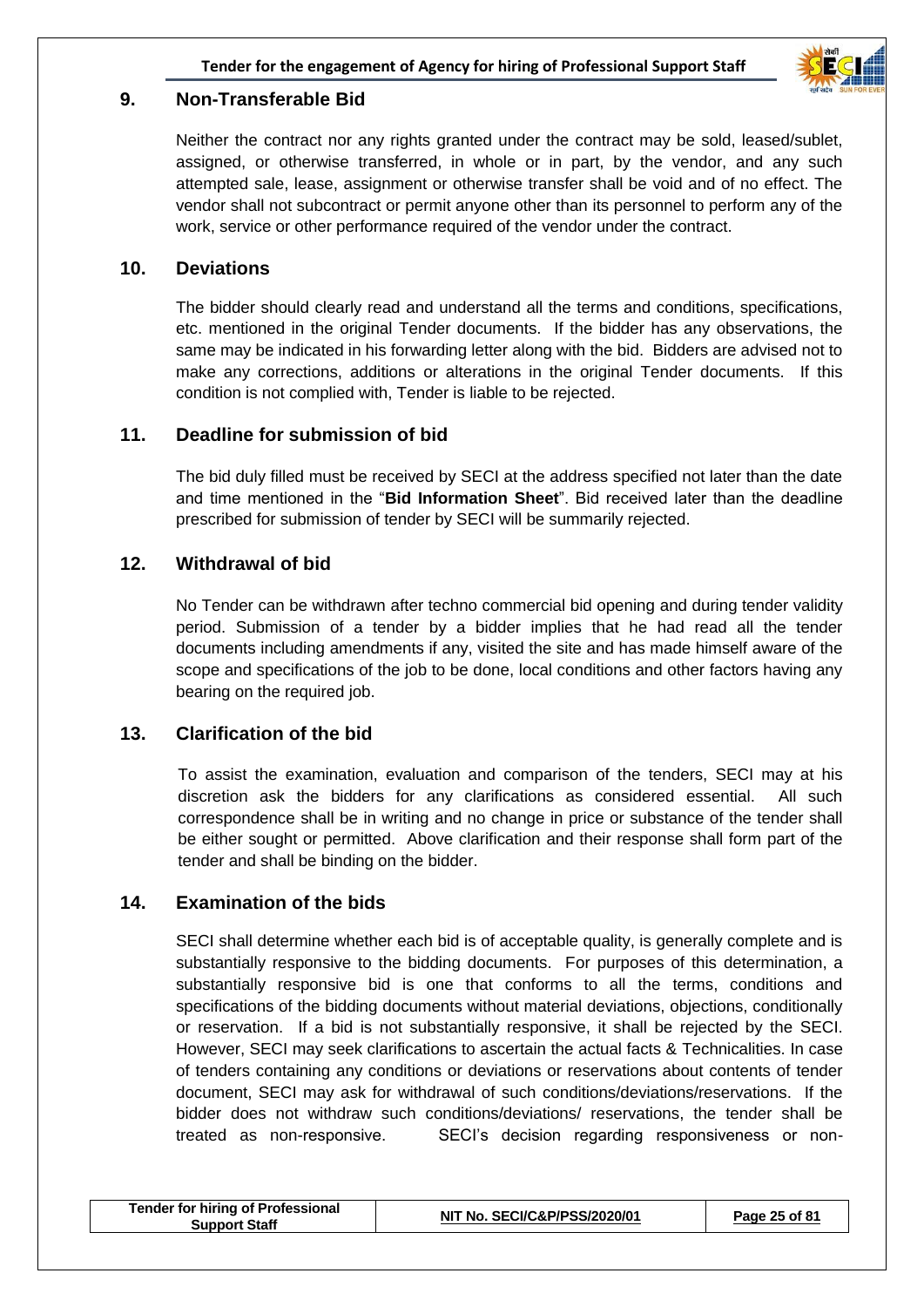

responsiveness of a tender shall be final and binding.

#### **15. Canvassing**

No bidder is permitted to canvass to SECI on any matter relating to this tender. Any bidder found doing so may be disqualified and his bid may be rejected.

#### **16. Right to accept any bid or reject all bids**

SECI reserves the right to accept, split, divide, cancel or reject any bid or to annul and reject all bids at any time prior to the award of the contract without incurring any liability to the affected bidders or any obligation to inform affected bidder, the grounds of such action. If the bidder, as individual or as a partner of partnership firm, expires after the submission of his bid but before award of services, the SECI shall deem such bid as invalid.

#### **REJECTION CRITERIA:**

 Notwithstanding the above, deviation to the following clauses of Tender document shall lead to summarily rejection of Bid:

- (a) Eligibility Criteria including General, Technical and Financial Qualifying Requirements
- (c) Tender Processing Fee and Earnest Money Deposit
- (d) Tender Document Fee, if applicable
- (e) Specifications & Scope of Work
- (f) Schedule of Rates (SOR)/ Price Schedule (PS)
- (g) Duration/ Period of Contract/ Completion schedule
- (h) Period of Validity of Bid
- (i) Warrantee/Guarantee/ Defect Liability Period
- (j) Arbitration/ Resolution of Dispute/ Jurisdiction of Court
- (k) Force Majeure & Applicable Laws
- (l) Any other condition specifically mentioned in the tender document elsewhere that noncompliance of the clause lead to rejection of bid

Note: Further, it is once again reminded not to mention any condition in the Bid which is contradictory to the terms and conditions of Tender document.

#### **17. Notification of Award (NOA)/Letter of Intent (LOI)/Letter of Allocation (LOA)**

- 17.1 Prior to the expiry of 'Period of Bid Validity', Owner will notify the successful bidder in writing, in the form of "Notification of Award (NOA)"/ "Letter of Intent (LOI)"/ "Letter of Allocation (LOA)" through e-mail/ courier/ registered post, that his Bid has been accepted. The notification of award will constitute the formation of the Contract.
- 17.2 Contract Period shall commence from the date of "Notification of Award"/ "Letter of Intent"/ "Letter of Allocation" or as mentioned in the Notification of Award/ Letter of Intent/ Letter of Allocation. The "Notification of Award"/ "Letter of Intent"/ "Letter of Allocation" will constitute the formation of a Contract, until the Contract has been effected pursuant to signing of Contract.
- 17.3 The "Notification of Award (NOA)"/ "Letter of Intent (LOI)"/ "Letter of Allocation (LOA)" shall

| <b>Tender for hiring of Professional</b><br><b>Support Staff</b> | NIT No. SECI/C&P/PSS/2020/01 | Page 26 of 81 |
|------------------------------------------------------------------|------------------------------|---------------|
|                                                                  |                              |               |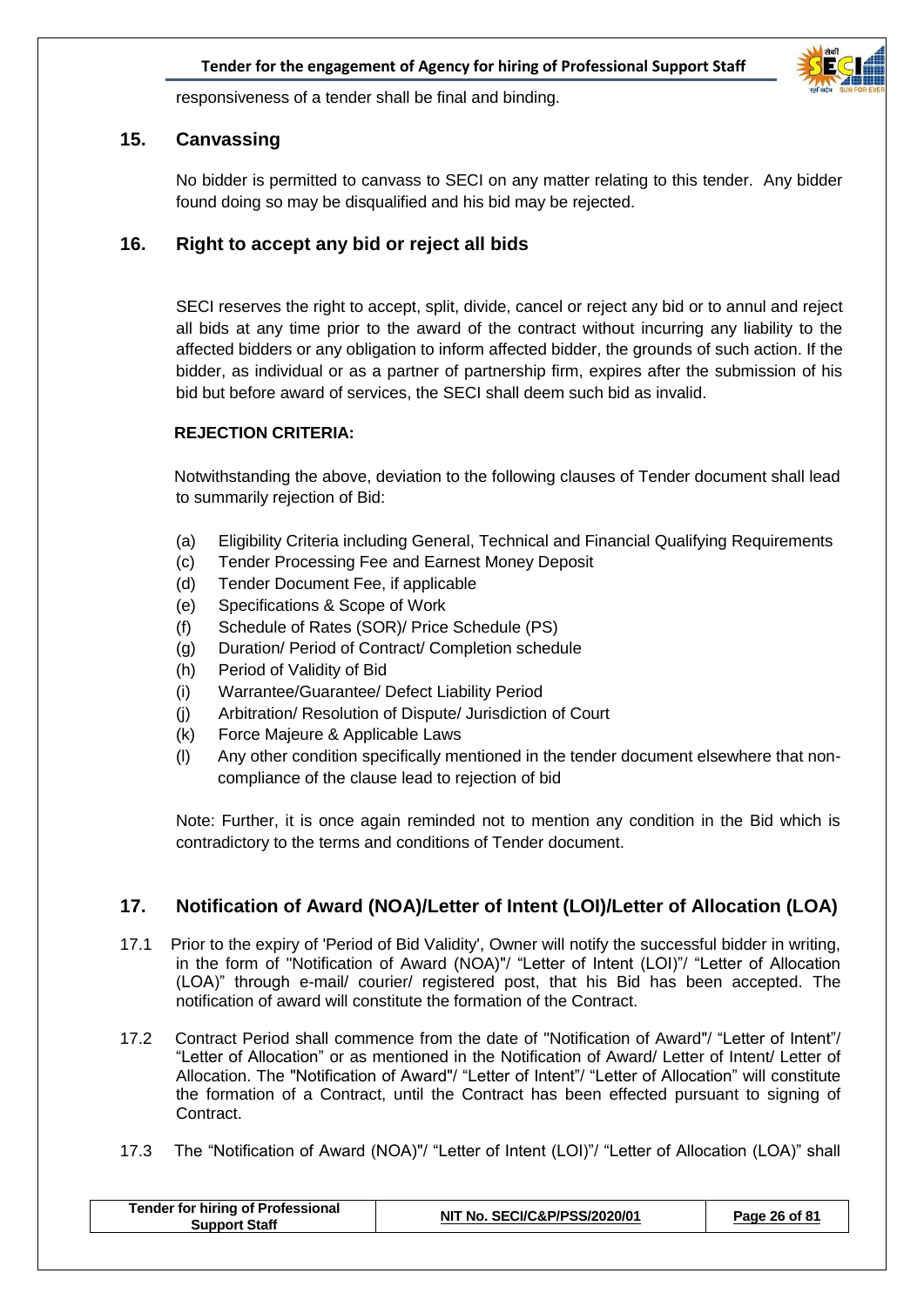

be issued to successful bidder in duplicate. The successful bidder is required to return its duplicate copy duly signed and stamped on each page including all the Appendix, Annexures as a token of acknowledgement within 15 (Fifteen) days from the date of its issuance.

17.4 Incase the successful bidder fails to acknowledge the acceptance of "Notification of Award (NOA)"/ "Letter of Intent (LOI)"/ "Letter of Allocation (LOA)" as mentioned above vide above clause, same will be treated as a case of non-responsiveness & default and Owner may take suitable action to get the project successfully executed.

 In case of Non-response/acceptance to the NOA or CA or non-submission of timely Performance Security by the successful bidder, SECI at its sole discretion may take appropriate actions by annulling the entire Tendering process & further can successfully execute the Tender by Re tendering.

#### **18. Signing of Contract Agreement**

- 18.1 The successful Bidder/ Contractor shall be required to execute the 'Contract Agreement' on a 'non-judicial stamp paper' of appropriate value [cost of the 'stamp-paper' shall be borne by the successful Bidder/ Contractor] within '30 [Thirty] days' of issuance of the "Notification of Award [NOA]"/ "Letter of Intent [LOI]/ "Letter of Allocation [LOA]". Owner may also directly place the Contract Agreement without going for NOA. In that's case, all the effective dates related to the contract will be applicable form the date of Contract Agreement (CA) only.
- 18.2 Incase the successful bidder fails to execute the 'Contract Agreement' as mentioned above vide clause no. 18.1, same will be treated as a case of non-responsiveness & default and Owner may take suitable action to get the project successfully executed. Same may constitute sufficient grounds for the forfeiture of EMD.

In case of Non-response/acceptance to the NOA or CA or non-submission of timely Performance Security by the successful bidder, SECI at its sole discretion may take appropriate actions by annulling the entire Tendering process & further can successfully execute the Tender by Re tendering.

#### **19. Documents comprising the bid**

The bid shall be submitted by the Bidder under "Single Stage - Two Envelope" procedure of bidding. Under this procedure, the bid submitted by the Bidder in two envelopes - First Envelope (also referred to as Techno - Commercial Part) and Second Envelope (also referred to as Price Part/ Schedule of Rates (SOR) shall comprise of the following documents:

#### **I. Hard Copy**

Hard copy of the bid shall comprise of following documents/ programmed file-Attachments to be submitted in sealed envelope, as part of First Envelope. **The envelope shall bear {the name of Tender, the Tender No. and the words 'DO NOT OPEN BEFORE' (due date & time)}**.

#### **Contact Persons Name: Sh Sandeep Kumar**

- (a) Original Non-Refundable Tender Processing Fee as per Bid Information Sheet
- (b) Earnest Money Deposit (EMD) as per the Tender Document
- (c) 'Covering Letter' on Bidder's 'Letterhead' (in Original) clearly specifying the enclosed contents, as per 'Format F-I'
- (d) Power of Attorney as per Format X & copy of Board Resolution for such

| NIT No. SECI/C&P/PSS/2020/01<br>Page 27 of 81<br>Support Staff | <b>Tender for hiring of Professional</b> |  |  |
|----------------------------------------------------------------|------------------------------------------|--|--|
|----------------------------------------------------------------|------------------------------------------|--|--|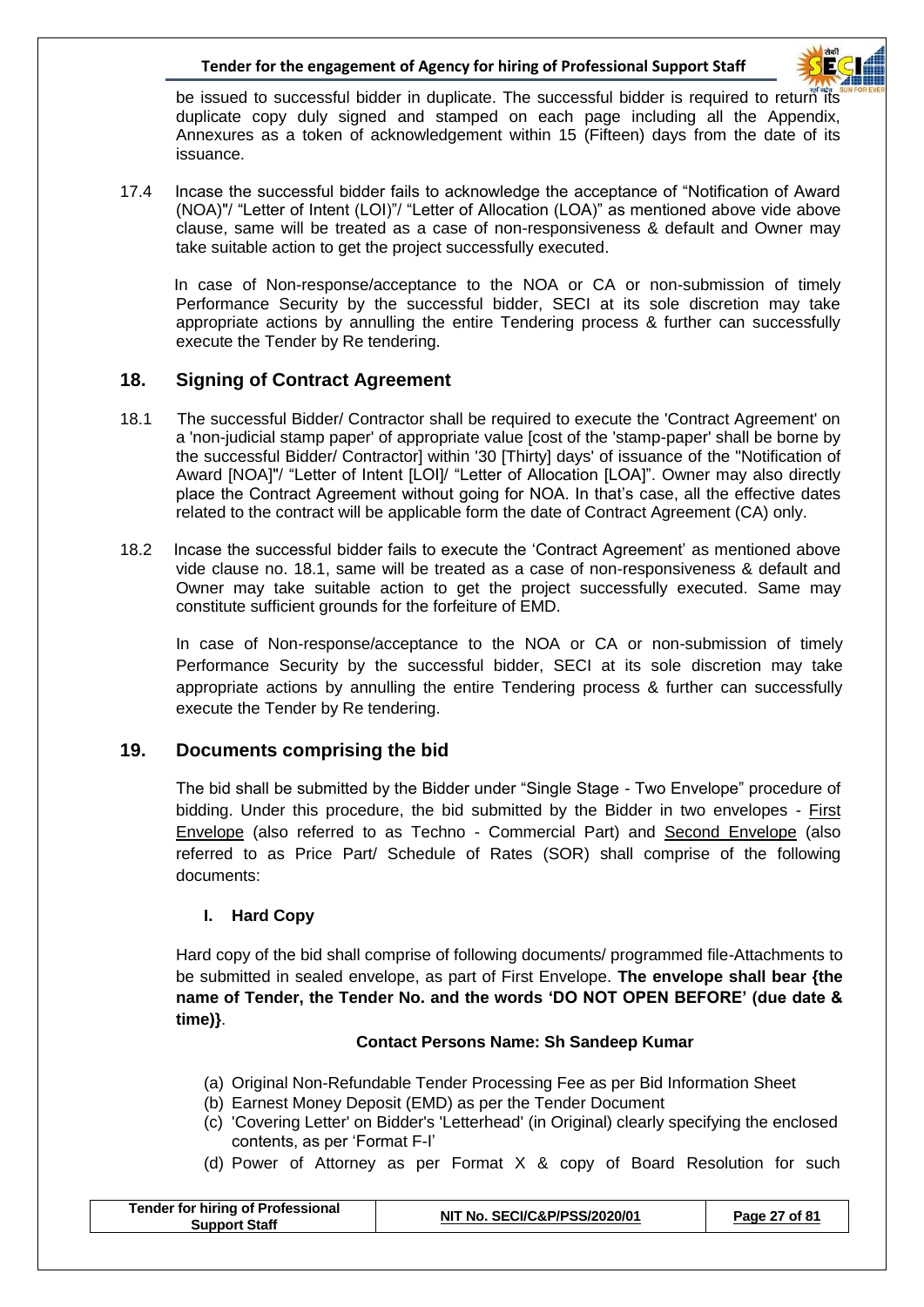

authorization

(e) The Pass-Phrase to decrypt the relevant Bid-Parts (for both Techno-Commercial and Financial) in separate sealed envelopes before the start date and time of the Tender Opening Event (TOE)

**Bidder shall also upload the scanned copies of all the above-mentioned original documents as Programmed File Attachments during online Bid Submission as a part of First envelope.**

#### **"Bidder should explicitly note that no hard copies are to be submitted as a part of Second envelope".**

#### II. **Soft Copy**

 Soft copy of the bid shall comprise of following documents to be uploaded on the ETI portal *[https://www.bharat-electronictender.com](https://www.il-electronictender.como/)* as per provisions therein.

- (a) As part of First Envelope
	- I. The Electronic Form of the bid for First Envelope (Techno-Commercial), as available on the ETI portal, shall be duly filled.
	- II. Programmed file Attachments and Bid Form for first envelope.
- III. General particulars of the Bidder as per the Format II
- IV. Turnover of last 03 years as per Format VII
- V. No Deviation Confirmation as per Format VIII
- VI. E Banking Mandate Form as per Format IX
- VII. Tender Document. (Only First and Last Pages of Original Tender Document duly sealed and signed/ digitally signed and all pages of amendments and clarifications to Tender Documents duly sealed and signed/ digitally signed by the Authorized Signatory).
- VIII. Declaration of the Relationship as per Format XII
- IX. Copy of GST Registration and PAN.
- X. Copy of registration under EPFO & ESIC
- XI. Income Tax Registration & DVAT registration certificate to be submitted
- XII. Certificate of Incorporation
- (b) As part of Second Envelope
- I. The Electronic Form of the bid for Second Envelope (Price Part), as available on the ETI portal, shall be duly filled. "Termed as **ELECTRONIC FORM**"
- II. Main Price Bid comprising of Schedule of Rates (SOR) of the Price Schedule duly completed, sealed and signed/ digitally signed shall be uploaded. "Termed as **MAIN BID**".

#### **SOR is the Price quoted by the bidder as the % of Service Charges / % Commission offered**

#### **20. Techno Commercial & Price Bids Proposal due date**

The Bidder should submit the Techno Commercial & Price Bid Proposals in online mode as defined under clause 19 above by **1400 HRS (IST) on or before 01/06/2020** in the name of

|  | <b>Tender for hiring of Professional</b><br><b>Support Staff</b> | NIT No. SECI/C&P/PSS/2020/01 | Page 28 of 81 |
|--|------------------------------------------------------------------|------------------------------|---------------|
|--|------------------------------------------------------------------|------------------------------|---------------|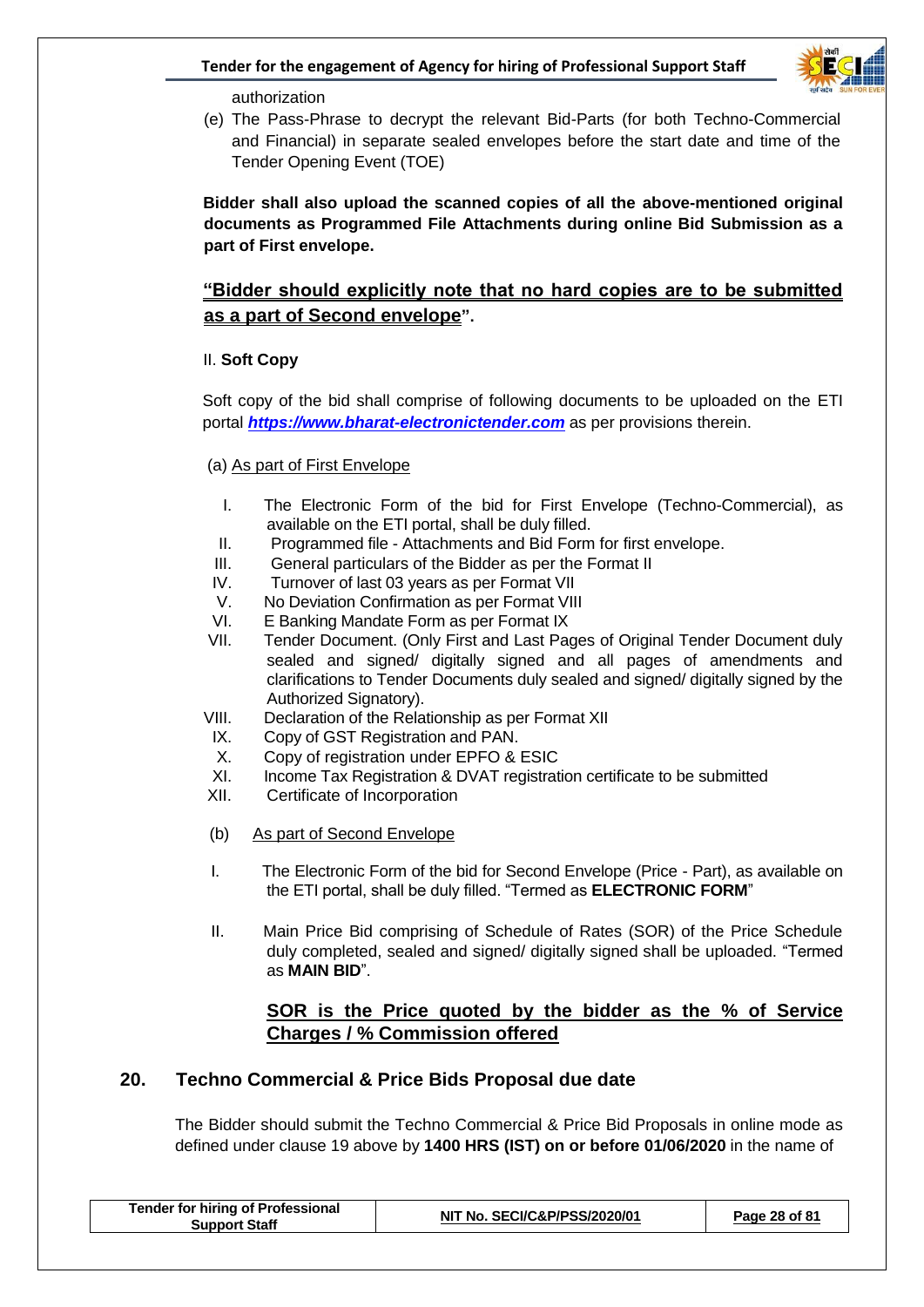

**Sh. Sandeep Kumar Manager (C&P) Solar Energy Corporation of India Limited 1 st floor, D-3, Wing A, Prius Platinum Building District Centre, Saket, New Delhi – 17 Telephone: 011 71989290, Extension 290 E mail**: **[contracts@seci.co.in](mailto:contracts@seci.co.in)**

#### **21. STICKER FOR THE BID ENVELOPE:**

The Sealed Techno-commercial Envelope of the documents to be sent under hard copy shall have the following Sticker details:

| Response to Tender Document for "Tender for engaging Agency for hiring of<br><b>Professional Support Staff".</b> |                                                                                                                                                        |  |
|------------------------------------------------------------------------------------------------------------------|--------------------------------------------------------------------------------------------------------------------------------------------------------|--|
| <b>Tender Document No.</b>                                                                                       |                                                                                                                                                        |  |
| <b>Last Date of Submission</b>                                                                                   |                                                                                                                                                        |  |
| <b>Bids Submitted by</b>                                                                                         | (Enter Full name and address of the Bidder)                                                                                                            |  |
| <b>Authorized Signatory</b>                                                                                      | (Signature of the Authorized Signatory)<br>(Name of the Authorized Signatory)<br>(Stamp of the Bidder)                                                 |  |
| <b>Bid Submitted to</b>                                                                                          | <b>Solar Energy Corporation of India Limited,</b><br>1 <sup>st</sup> Floor, A-Wing, D-3, District Centre<br>Saket, New Delhi-110017, Tel: 011-71989290 |  |

**Important Note:** The Bidders shall not deviate from the naming and the numbering formats mentioned above, in any manner.

#### **22. Clarifications/Enquires/ Amendments**

- i) Clarifications if any, on Tender Document may be sought at the address mentioned in the Bid Information Sheet not later than 20 days after publication of Tender Document & same may be sought during through E Mail/Letters.
- ii) Classification/Amendment/s if any will be uploaded in the website of SECI at **www.seci.co.in** & ETS Portal of ETI **(***[https://www.bharat-electronictender.com](https://www.tcil-india-electronictender.com/)***)** for information of all concerned. All of them are requested to remain updated with the website. No separate reply/intimation will be given for the above, elsewhere.

#### **23. Right to Reject**

SECI reserves the right to reject any or all of the responses to Tender Document or cancel

| <b>Tender for hiring of Professional</b><br><b>Support Staff</b> | NIT No. SECI/C&P/PSS/2020/01 | Page 29 of 81 |
|------------------------------------------------------------------|------------------------------|---------------|
|------------------------------------------------------------------|------------------------------|---------------|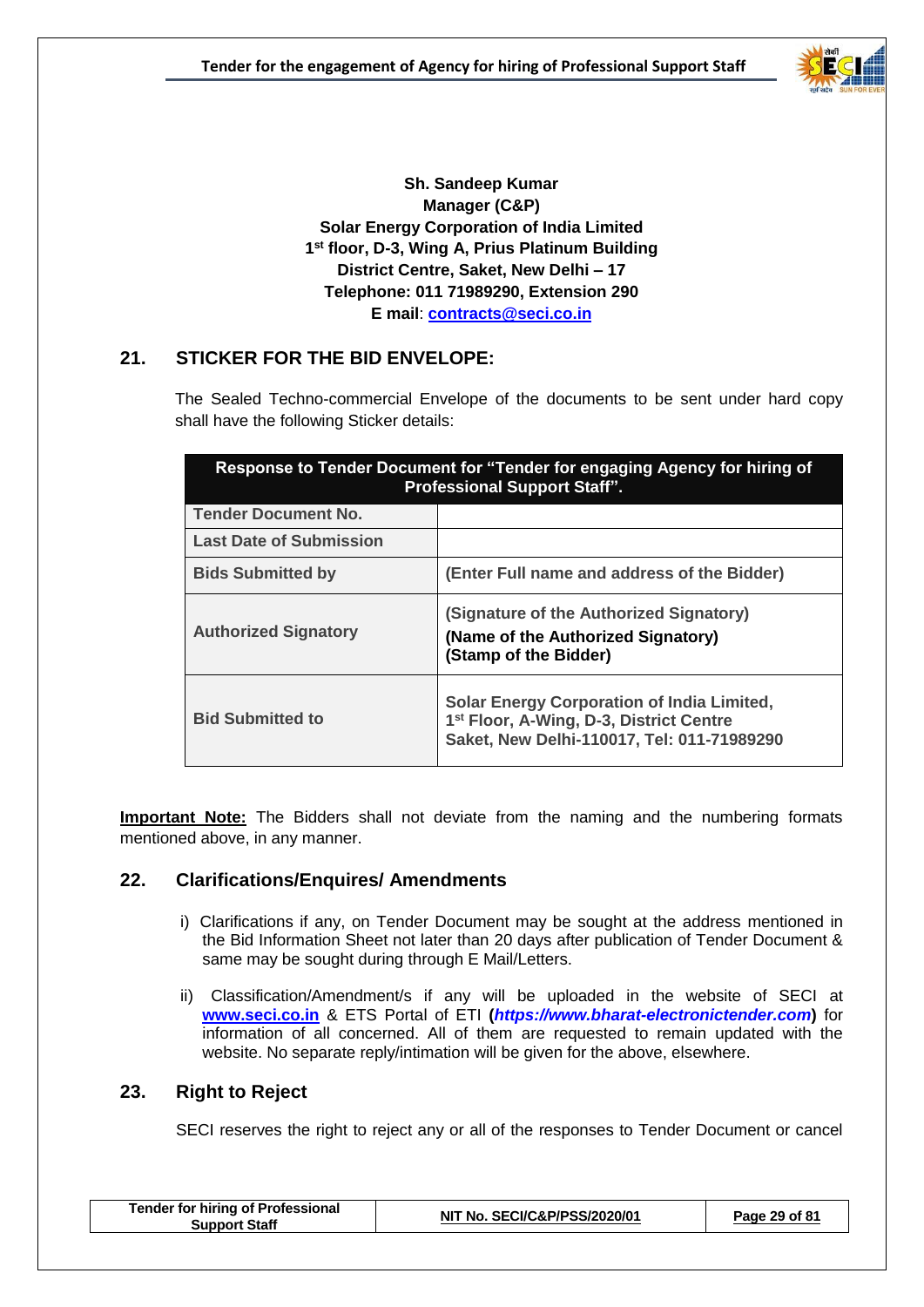

the Tender Document without assigning any reasons whatsoever and without any liability

#### **24. Cancellation of Contract**

SECI reserves the right to cancel the contract of the selected bidder and recover expenditure incurred by the SECI on the following circumstances:

- i) The bidder has made misleading or false representations in the forms, statements, and attachments submitted in proof of the eligibility requirements.
- ii) The selected bidder commits a breach of any of the terms and conditions of the bid/contract.
- iii) The bidder goes into liquidation voluntarily or otherwise during the execution of contract.
- iv) The progress regarding execution of the contract, made by the selected bidder is found to be unsatisfactory.
- v) After the award of the contract, if the selected bidder does not perform satisfactorily or delays execution of the contract, SECI reserves the right to get the balance contract executed by another party of its choice by giving one month's notice for the same. In this event, the selected bidder is bound to make good the additional expenditure, which the SECI may have to incur to carry out bidding process for the execution of the balance of the contract. This clause is applicable, if for any reason, the contract is cancelled.

#### **25. Important notes**

i) Wherever information has been sought in specified formats, the Bidders shall fill in the details as per the prescribed formats and shall refrain from any deviations and referring to any other document for providing any information required in the prescribed format.

ii) If the Bidder conceals any material information or makes a wrong statement or misrepresents facts or makes a misleading statement in its response to Tender Document, in any manner whatsoever, SECI reserves the right to reject such response to Tender Document and/or cancel the Contract Agreement, if issued and the EMD/Performance Security provided up to that stage shall be en-cashed. Bidder shall be solely responsible for disqualification based on their declaration in the submission of response to Tender Document

iii) SECI reserves the right to recover any dues payable by the selected bidder from any amount outstanding to the credit of the selected bidder, including the pending bills and/or invoking Bank Guarantee, if any, under this contract or any other contract/order.

iv) Response submitted by the Bidder shall become the property of the SECI and the SECI shall have no obligation to return the same to the Bidder. However, the EMDs submitted by unsuccessful Bidders shall be returned as per the clause mentioned in the Tender Document.

v) Bidders may carefully note that they are liable to be disqualified at any time during bidding process in case any of the information furnished by them is not found to be true. The decision of SECI in this respect shall be final and binding.

vi) The bidder must obtain for itself on its own responsibility and its own cost all the information including risks, contingencies & other circumstances in execution of the installation and commissioning. It shall also carefully read and understand all its obligations & liabilities given in tender documents.

vii) SECI may at its discretion extend the deadline for submission of the bids at any time before the time of submission of the bids.

viii) Bidders shall mention the name of the contact person and complete address of the Bidder in the covering letter.

ix) Response to Tender Document that are incomplete, which do not substantially meet the requirements prescribed in this Tender Document, will be liable for rejection by SECI.

x) Bidders delaying in submission of additional information or clarifications sought will be liable for rejection.

| <b>Tender for hiring of Professional</b><br><b>Support Staff</b> | NIT No. SECI/C&P/PSS/2020/01 | Page 30 of 81 |
|------------------------------------------------------------------|------------------------------|---------------|
|------------------------------------------------------------------|------------------------------|---------------|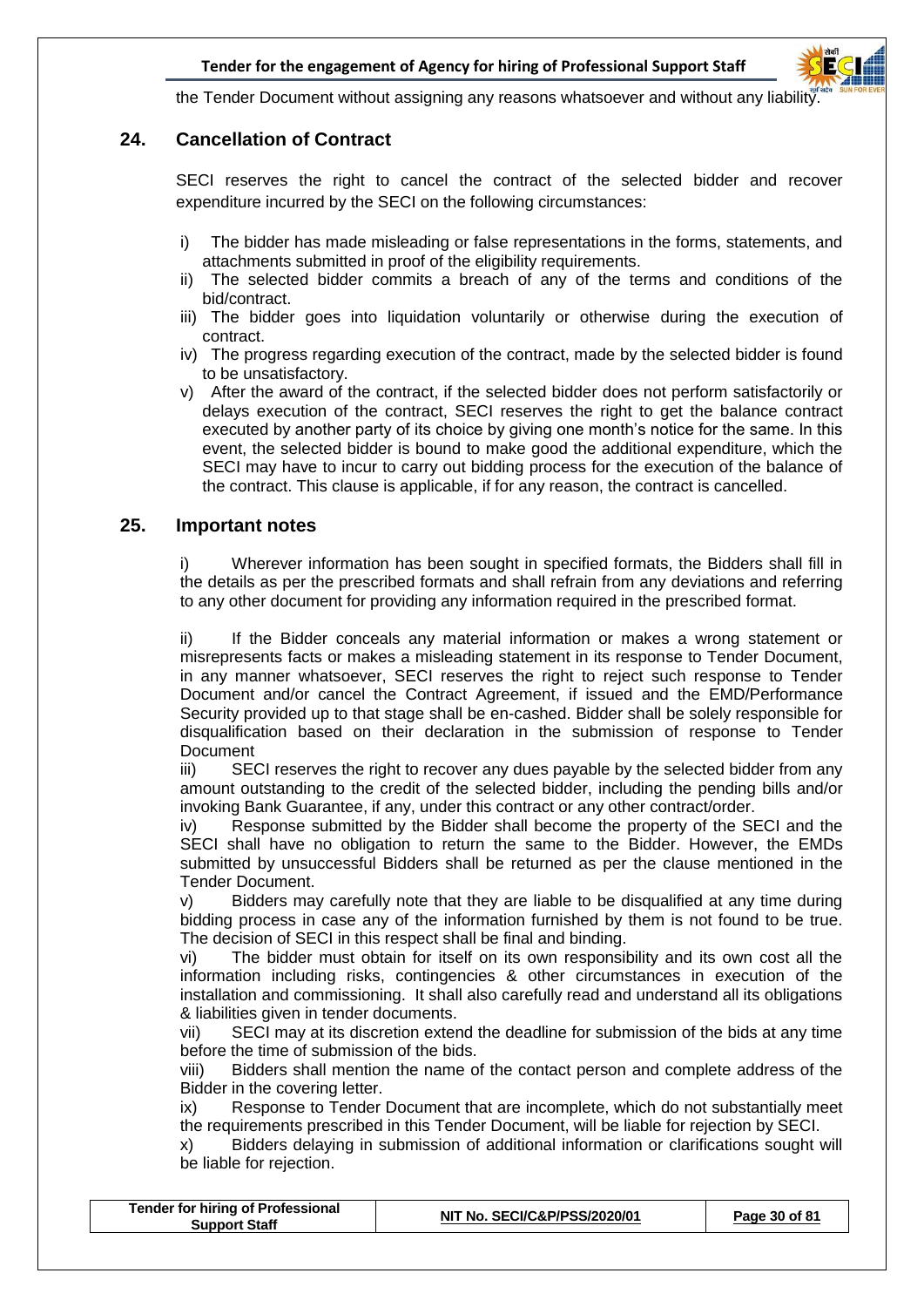

xi) Non submission and/or submission of incomplete data/ information required under the provisions of Tender Document shall not be construed as waiver on the part of SECI of the obligation of the Bidder to furnish the said data/information unless the waiver is in writing.

**xii) Only Delhi Courts shall have exclusive jurisdiction in all matters pertaining to this Tender.**

xiii) SECI reserves the right to delete items from the schedule of requirements specified in the tender. SECI also reserves the right to alter the quantity and vary specifications.

xiv) SECI reserves the right to make any changes in the terms and conditions of the tender.

xv) SECI shall be under no obligation to accept the lowest or any other offer, including those received late or incomplete offers, without assigning any reason whatsoever.

xvi) SECI will not be obliged to meet and have discussions with any bidder, and or to listen to any representations.

xvii) The bidder shall not make any addition or alteration in the tender documents. The requisite details should be filled in by the bidder wherever required in the documents. Incomplete tender or tender not submitted as per instructions is liable to be rejected.

#### **26. Clarification and Pre-Bid meeting**

- 26.1 SECI will not enter into any correspondence with the Bidder, except to furnish clarifications on Tender Document, if necessary. The Bidder may seek clarifications or suggest amendments to Tender Document online through E Mails or in the form of Letters addressed at the Email ID & registered office address as mention in the bidding document.
- 26.2 The Bidder(s) or their authorized representative(s) is /are invited to attend pre-bid meeting(s), which will take place on date(s) as specified in Bid information sheet, or any such other date as notified by SECI.
- 26.3 The purpose of the pre-bid meeting will be to clarify any issues regarding the Tender Document including in particular, issues raised in writing and submitted by the Bidder.
- 26.4 SECI is not under any obligation to entertain/ respond to suggestions made or to incorporate modifications sought for.

#### **27. ZERO DEVIATION**

This is a ZERO Deviation Process. Bidder is to ensure compliance of all provisions of the Tender Document and submit their Techno Commercial/ Price Proposal accordingly. Tenders with any deviation to the bid conditions shall be liable for rejection.

#### **28. CORRESPONDENCE**

Bidder requiring any Techno-Commercial clarification of the bid documents may contact in writing or by Fax /E Mail.

| Name | <b>Contact Number</b> | <b>Email id</b> |  |
|------|-----------------------|-----------------|--|
|      |                       |                 |  |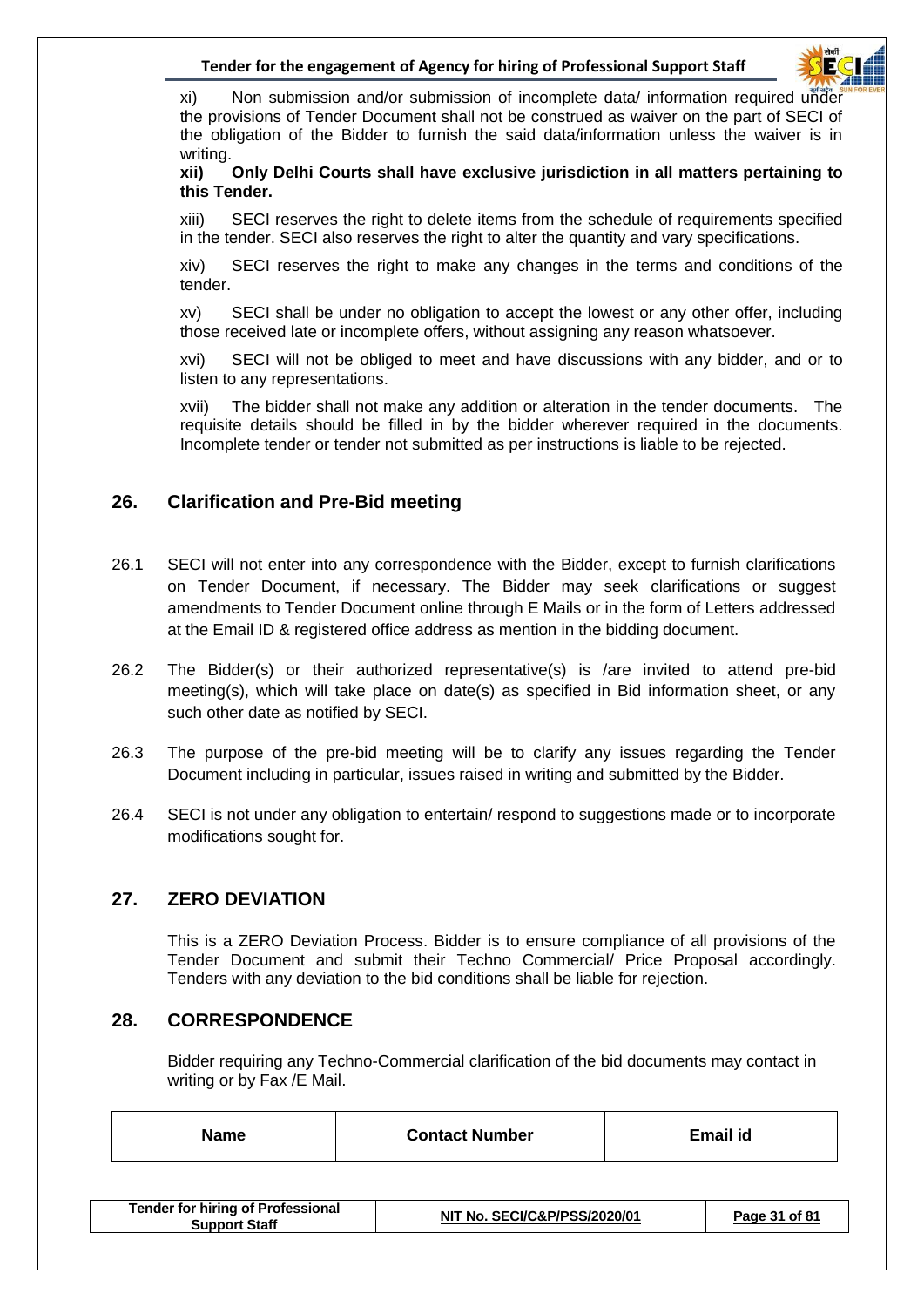|                   | Tender for the engagement of Agency for hiring of Professional Support Staff | सिकी<br>H               |
|-------------------|------------------------------------------------------------------------------|-------------------------|
| Sh. Sanjay Sharma | 011-71989256                                                                 | contracts@seci.co.in    |
| Sh. Kaushik Bhar  | 011-71989324                                                                 | kaushik.bhar@seci.co.in |
| Sh. Sandeep Kumar | 011-71989290                                                                 | contracts@seci.co.in    |

Verbal clarifications and information given by the SECI or its employees or its Representatives shall not be in any way entertained.

| <b>Tender for hiring of Professional</b> |
|------------------------------------------|
| <b>Support Staff</b>                     |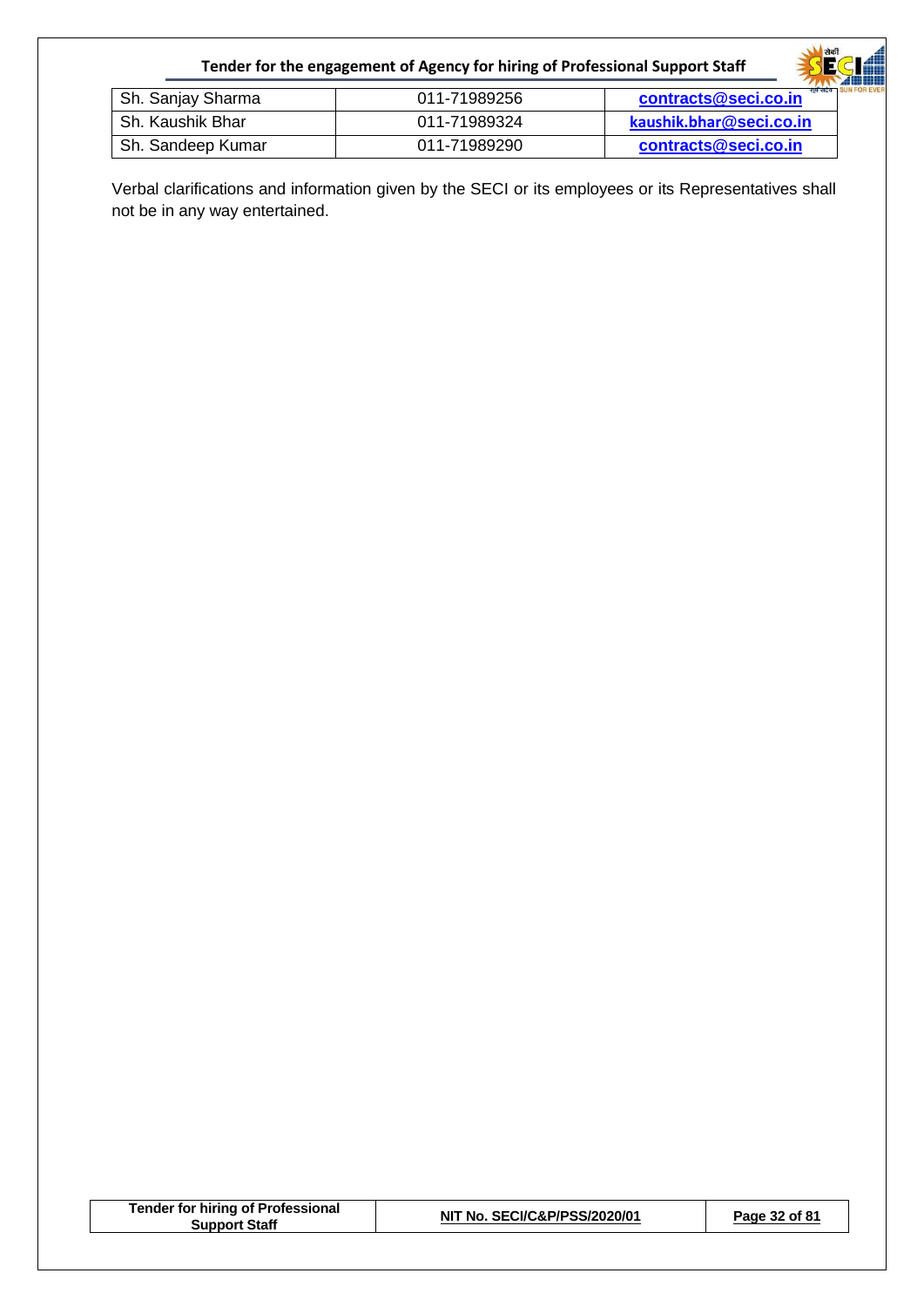

#### **ADDENDUM TO INSTRUCTIONS TO BIDDERS (INSTRUCTION FOR PARTICIPATION IN E-TENDER)**

#### **1. General**

Special Instructions (for e-Tendering).

#### **Submission of Online Bids is mandatory for this Tender.**

This section contains detailed instructions regarding bid submission procedure under etendering system (e-tender portal). Bidders are required to read the following instructions in addition to various instructions mentioned elsewhere in the bid document for e-tendering. The instructions mentioned herein related to bid submission procedure shall supersede and shall prevail over the conditions enumerated elsewhere in the bid/ tender document.

Bidders who wish to participate in e-tenders must go through the 'instructions in respect of e-Tendering essentially covering security settings required for bidder's PC/ Laptop, uploading and checking the status of digital signature in the bidder's PC/ Laptop, obtaining unique login ID and password, re-setting the password, downloading of Tender document and uploading of Offer/ Bid etc.

#### **2. About E-Tender Portal (Web)**

Solar Energy Corporation of India Limited (SECI) has adopted a secured and user friendly etender system enabling bidders to Search, View, Download tender document(s) directly from the ETS Portal of ETI **(***[https://www.bharat-electronictender.com](https://www.tcil-india-electronictender.com/)***)** (referred hereunder as "E-Tender Portal") and also enables the bidders to participate and submit online prices directly in the e-tender portal or uploading of SOR/ Price Schedule (Price Bid) in note and attachment folder, as applicable, and technical bids in secured and transparent manner maintaining absolute confidentiality and security throughout the tender evaluation process and award.

#### **2. Pre-requisite for participation in bidding process**

The following are the pre-requisite for participation in e-Tendering Process:

#### **3.1 PC/ Laptop with Windows OS, Internet Explorer**

Bidder must possess a PC/ Laptop with Windows 7 professional operating system and Internet Explorer 8 or 9 for hassle free bidding. Bidder is essentially required to effect the security settings as defined in the portal.

#### **3.2 Internet Broadband Connectivity**

 The Bidder must have a high-speed internet connectivity (preferably Broadband) to access ETI's e-Tender Portal for downloading the Tender document and uploading/ submitting the Bids.

#### **2.3 A valid e-mail Id of the Organization/ Firm**

2.4 E-Tendering is a new methodology for conducting Public Procurement in a transparent and secured manner. Now, the Government of India has made e-tendering mandatory.

| <b>Tender for hiring of Professional</b><br>Support Staff | NIT No. SECI/C&P/PSS/2020/01 | Page 33 of 81 |
|-----------------------------------------------------------|------------------------------|---------------|
|-----------------------------------------------------------|------------------------------|---------------|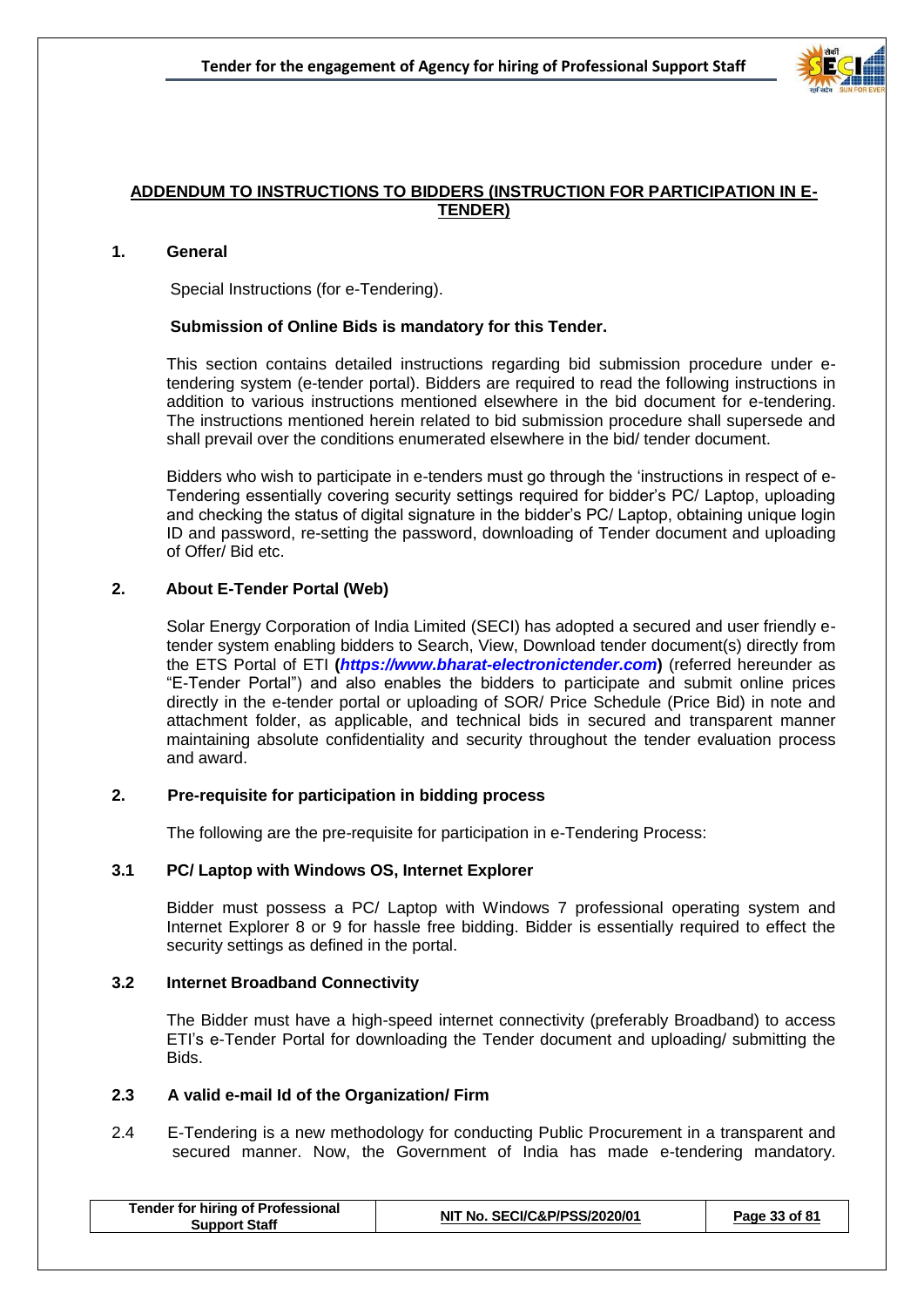

Suppliers/ Vendors will be the biggest beneficiaries of this new system of procurement. For conducting electronic tendering, SECI has decided to use the portal *[https://www.bharat](https://www.tcil-india-electronictender.com/)[electronictender.com](https://www.tcil-india-electronictender.com/)* through ETI. This portal is based on the world's most 'secure' and 'user friendly' software from Electronic Tender®. A portal built using Electronic Tender's software is also referred to as Electronic Tender System® (ETS).

Benefits to Suppliers are outlined on the Home-page of the portal.

#### **3. Tender Bidding Methodology under Sealed Bid System of Single Stage Two Envelop:**

- 4.1 Broad Outline of Activities from Bidder's Perspective:
- 4.1.1 Procure a Digital Signing Certificate (DSC)-Class II and above.
- 4.1.2 Register on Electronic Tendering System® (ETS)
- 4.1.3 Create Marketing Authorities (MAs), Users and assign roles on ETS
- 4.1.4 View Notice Inviting Tender (NIT) on ETS
- 4.1.5 For this tender -- Assign Tender Search Code (TSC) to a MA
- 4.1.6 Download Official Copy of Tender Documents from ETS
- 4.1.7 Clarification to Tender Documents on ETS
- a) Query to SECI (Optional)
- b) View response to queries posted by SECI
- 4.1.8 Bid-Submission on ETS
- 4.1.9 Respond to SECI Post-TOE queries
- 4.1.10 Participate in reverse auction if invited

For participating in this tender online, the following instructions are to be read carefully. These instructions are supplemented with more detailed guidelines on the relevant screens of the ETS.

#### **4.2 Digital Certificates**

For integrity of data and authenticity/ non-repudiation of electronic records, and to be compliant with IT Act 2000, it is necessary for each user to have a Digital Certificate (DC), also referred to as Digital Signature Certificate (DSC), of Class II or above, issued by a Certifying Authority (CA) licensed by Controller of Certifying Authorities (CCA) [refer *[http://www.cca.gov.in](http://www.cca.gov.in/)*]

#### **4.3 Registration**

To use the Electronic Tender portal *[https://www.bharat-electronictender.com](https://www.tcil-india-electronictender.com/)***,** vendors need to register on the portal. Registration of each organization is to be done by one of its senior persons who will be the main person coordinating for the e-tendering activities. In ETS terminology, this person will be referred to as the Super User (SU) of that organization. For further details, please visit the website/ portal, and click on the 'Supplier Organization' link under 'Registration' (on the Home Page), and follow further instructions as given on the site. Pay Annual Registration Fee as applicable.

After successful submission of Registration details and payment of Annual Registration Fee, please contact ETI/ ETS Helpdesk (as given below), to get your registration accepted/ activated.

#### **Important Note:**

1. Interested bidders have to download official copy of the RfS/ Tender & other documents after login into the ETS Portal of ETI (*[https://www.bharat-electronictender.com](https://www.tcil-india-electronictender.com/)*). If the official copy of the documents is not downloaded from ETS Portal of ETI within the specified period

| <b>Tender for hiring of Professional</b><br><b>Support Staff</b> | NIT No. SECI/C&P/PSS/2020/01 | Page 34 of 81 |
|------------------------------------------------------------------|------------------------------|---------------|
|                                                                  |                              |               |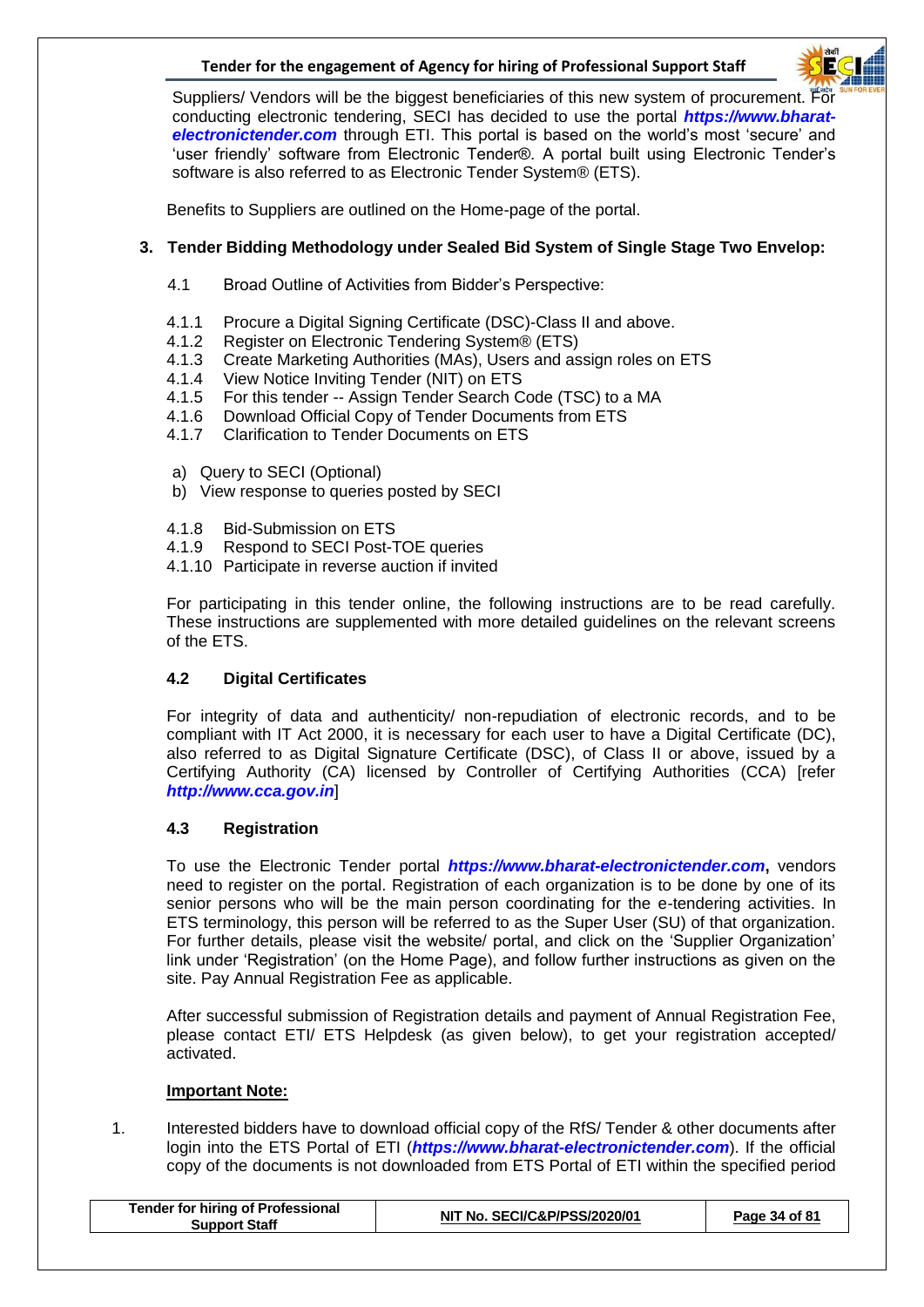

of downloading of RfS/ Tender and other documents, bidder will not be able to participate in the tender.

2. To minimize teething problems during the use of ETS (including the Registration process), it is recommended that the user should peruse the instructions given under 'ETS User-Guidance Centre' located on ETS Home Page, including instructions for timely registration on ETS. The instructions relating to 'Essential Computer Security Settings for Use of ETS' and 'Important Functionality Checks' should be especially taken into cognizance.

Please note that even after acceptance of your registration by the Service Provider, to respond to a tender you will also require time to complete activities related to your organization, such as creation of users, assigning roles to them, etc.

#### **ETS Helpdesk Phone +91-124-4229071, 4229072 E-mail support@isn-ets.com Remarks 1000 hrs to 1800 hrs on all working days ie from Monday to Friday except Government Holidays.**

#### **4. Some Bidding Related Information for this Tender (Sealed Bid)**

The bid shall be submitted by the Bidder under "Single Stage - Two Envelope" procedure of bidding. Under this procedure, the bid submitted by the Bidder in two envelopes - First Envelope (also referred to as Techno - Commercial Part) and Second Envelope (also referred to as Price Part) shall comprise of the following documents:

#### **5.1 Hard Copy**

Hard copy of the bid shall comprise of following documents/ programmed file-Attachments to be submitted in sealed envelope, as part of First Envelope. **The envelope shall bear {the name of Tender, the Tender No. and the words 'DO NOT OPEN BEFORE' (due date & time)}**.

#### **Contact Persons Name: Shri Sandeep Kumar**

- a) Original Non-Refundable Tender Processing Fee as per Bid Information Sheet
- b) Earnest Money Deposit (EMD) as per the Tender Document
- c) 'Covering Letter' on Bidder's 'Letterhead' (in Original) clearly specifying the enclosed contents, as per 'Format F-I'
- d) Power of Attorney as per Format  $X & copy$  of Board Resolution for such authorization
- e) The Pass-Phrase to decrypt the relevant Bid-Parts (for both Techno-Commercial and Financial) in separate sealed envelopes before the start date and time of the Tender Opening Event (TOE)

**Bidder shall also upload the scanned copies of all the above-mentioned original documents as Programmed File Attachments during online Bid Submission as a part of First envelope.**

#### **"Bidder should explicitly note that no hard copies are to be submitted as a part of Second envelope".**

II. **Soft Copy**

| <b>Tender for hiring of Professional</b><br><b>Support Staff</b> | NIT No. SECI/C&P/PSS/2020/01 | Page 35 of 81 |
|------------------------------------------------------------------|------------------------------|---------------|
|------------------------------------------------------------------|------------------------------|---------------|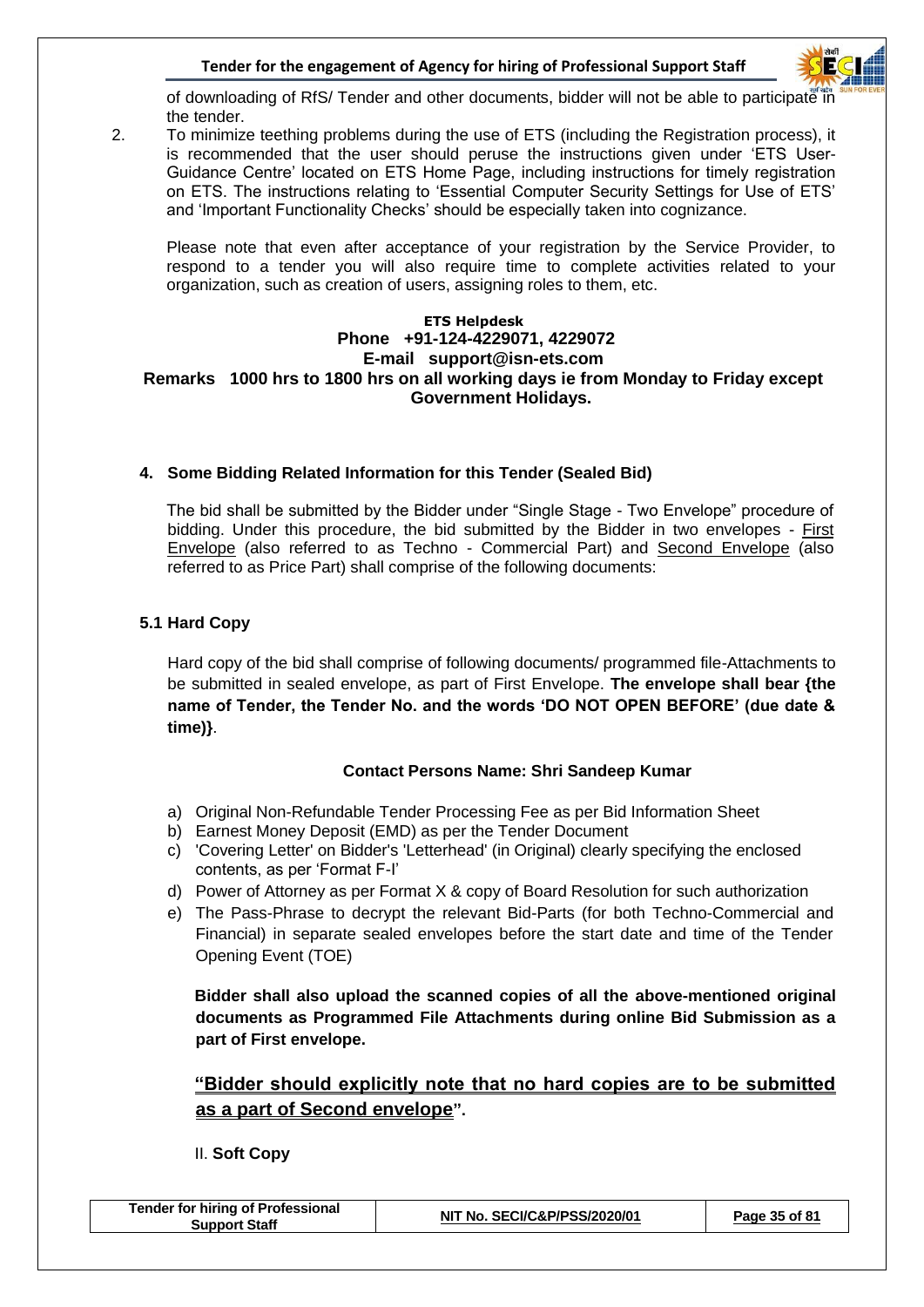

 Soft copy of the bid shall comprise of following documents to be uploaded on the ETI portal *[https://www.bharat-electronictender.com](https://www.il-electronictender.como/)* as per provisions therein.

- a) As part of First Envelope
	- I. The Electronic Form of the bid for First Envelope (Techno-Commercial), as available on the ETI portal, shall be duly filled.
	- II. Programmed file Attachments and Bid Form for first envelope.
	- III. General particulars of the Bidder as per the Format II
	- IV. Turnover of last 03 years as per Format VII
	- V. No Deviation Confirmation as per Format VIII
	- VI. E Banking Mandate Form as per Format IX
	- VII. Tender Document. (Only First and Last Pages of Original Tender Document duly sealed and signed/ digitally signed and all pages of amendments and clarifications to Tender Documents duly sealed and signed/ digitally signed by the Authorized Signatory).
	- VIII. Declaration of the Relationship as per Format XII
	- IX. Copy of GST Registration and PAN.
	- X. Copy of registration under EPFO & ESIC
	- XI. Income Tax Registration & DVAT registration certificate to be submitted
	- XII. Certificate of Incorporation
- b) As part of Second Envelope
- i. The Electronic Form of the bid for Second Envelope (Price Part), as available on the ETI portal, shall be duly filled. "Termed as **ELECTRONIC FORM**"
- ii. Main Price Bid comprising of Schedule of Rates (SOR) of the Price Schedule duly completed, sealed and signed/ digitally signed shall be uploaded. "Termed as **MAIN BID**".

#### **SOR is the Price quoted by the bidder as the % of Service Charges / % Commission offered**

| <b>Tender for hiring of Professional</b> |
|------------------------------------------|
| <b>Support Staff</b>                     |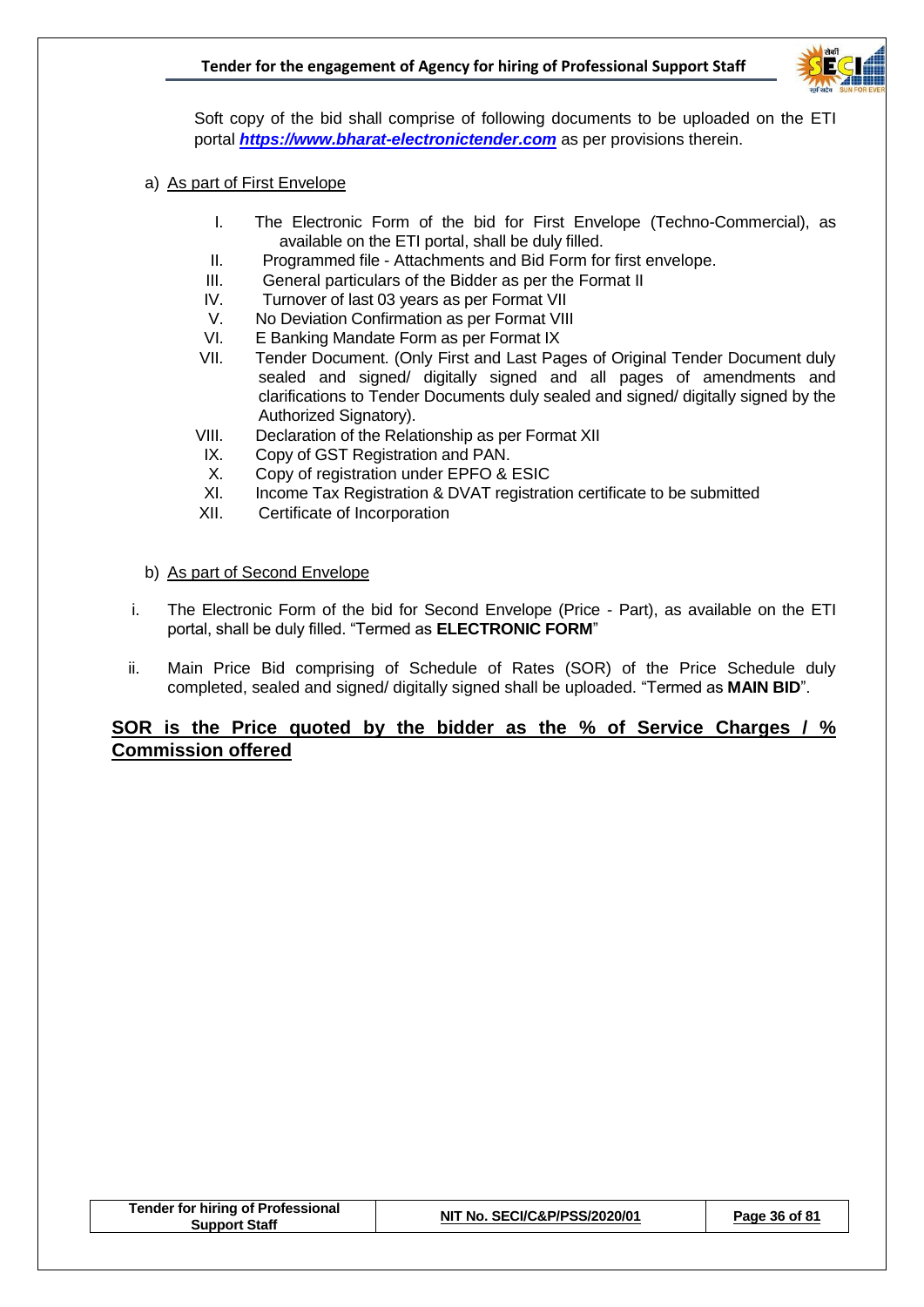

#### **4.3 Special Note on Security and Transparency of Bids**

Security related functionality has been rigorously implemented in ETS in a multidimensional manner. Starting with 'Acceptance of Registration by the Service Provider', provision for security has been made at various stages in Electronic Tender's software. Specifically, for Bid Submission, some security related aspects are outlined below:

As part of the Electronic Encrypted™ functionality, the contents of both the 'Electronic Forms' and the 'Main-Bid' are securely encrypted using a Pass-Phrase created by the Bidder himself. Unlike a 'password', a Pass-Phrase can be a multi-word sentence with spaces between words (e.g. I love this World). A Pass-Phrase is easier to remember, and more difficult to break. It is mandatory that a separate Pass-Phrase be created for each Bid-Part. This method of bid-encryption does not have the security and data-integrity related vulnerabilities which are inherent in e-tendering systems which use Public-Key of the specified officer of a Buyer organization for bid-encryption. Bid-encryption in ETS is such that the Bids cannot be decrypted before the Public Online Tender Opening Event (TOE), even if there is connivance between the concerned tender-opening officers of the Buyer organization and the personnel of e-tendering service provider.

**CAUTION:** All bidders must fill Electronic Form™ for each bid-part sincerely and carefully, and avoid any discrepancy between information given in the Electronic Form™ and the corresponding Main-Bid.

**If any variation is noted between the price mentioned in the Electronic Form™ and the Main Bid, the price mentioned in the Main Bid shall prevail.**

**In case of any discrepancy between the values mentioned in figures and in words, the value mentioned in words will prevail.** 

*The bidder shall make sure that the Pass-Phrase to decrypt the relevant Bid-Part is submitted into the 'Time Locked Electronic Key Box (EKB)' after the deadline of Bid Submission and before the commencement of the Online TOE of Technical*  **Bid**. The process of submission of this Pass-Phrase in the 'Time Locked Electronic Key Box' is done in a secure manner by first encrypting this Pass-Phrase with the designated keys provided by the Owner.

Additionally, the bidder shall make sure that the Pass-Phrase to decrypt the relevant Bid-Part is submitted to Owner in a sealed envelope before the start date and time of the Tender Opening Event (TOE).

There is an additional protection with SSL Encryption during transit from the client-end computer of a Supplier organization to the e-tendering server/ portal.

#### **4.4 Other Instructions**

For further instructions, the vendor should visit the home-page of the portal *[https://www.bharat-electronictender.com](https://www.il-electronictender.como/)*, and go to the User-Guidance Centre

The help information provided through 'ETS User-Guidance Centre' is available in three categories – Users intending to Register/ First-Time Users, Logged-in users of Buyer organizations, and Logged-in users of Supplier organizations. Various links (including links for User Manuals) are provided under each of the three categories.

**Important Note:** It is strongly recommended that all authorized users of Supplier organizations should thoroughly peruse the information provided under the relevant links,

| <b>Tender for hiring of Professional</b><br><b>Support Staff</b> | NIT No. SECI/C&P/PSS/2020/01 | Page 37 of 81 |  |
|------------------------------------------------------------------|------------------------------|---------------|--|
|                                                                  |                              |               |  |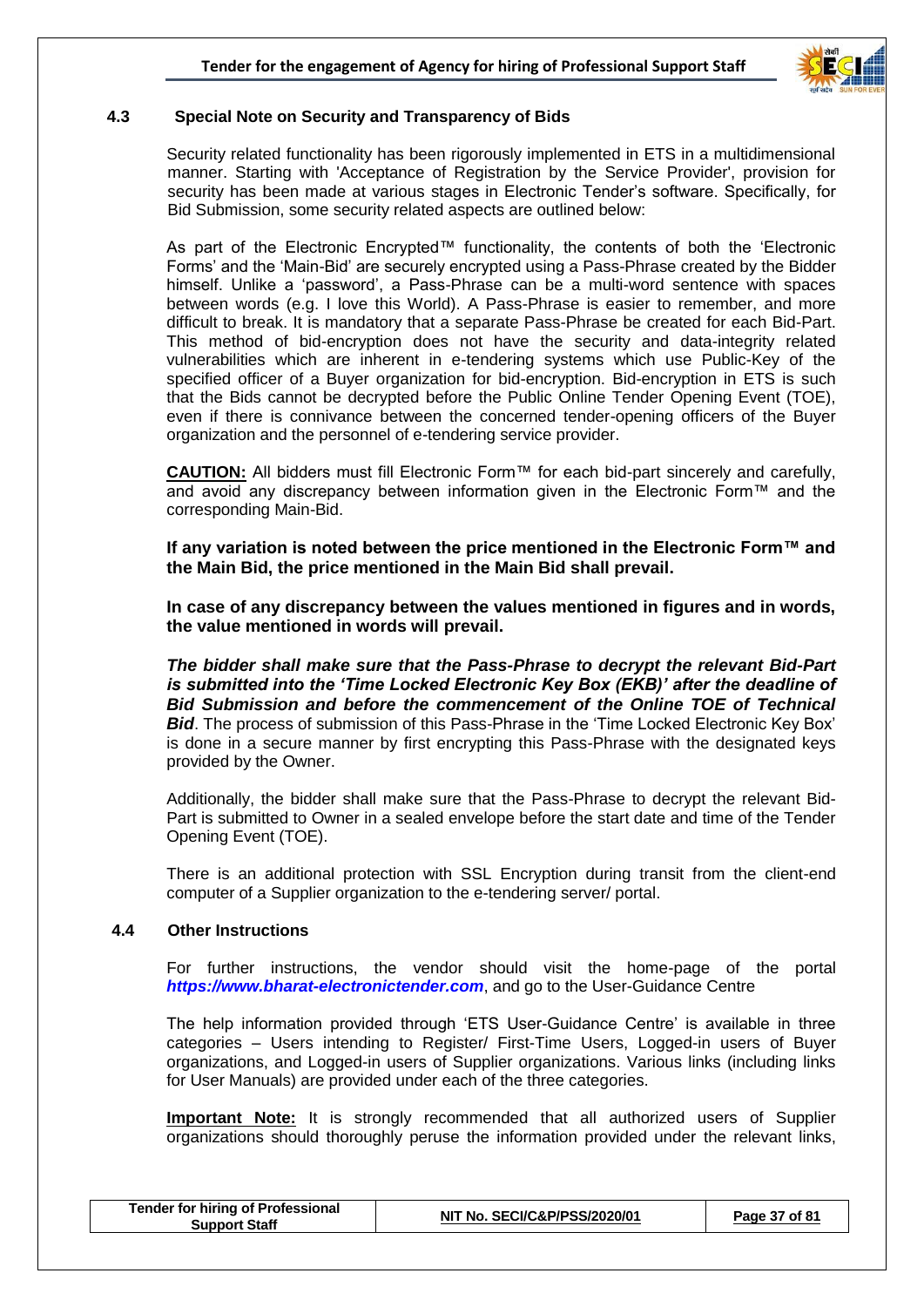

and take appropriate action. This will prevent hiccups, and minimize teething problems during the use of ETS.

#### **4.5 SIX CRITICAL DO'S AND DON'TS FOR BIDDERS**

Specifically, for Supplier organizations, the following 'SIX KEY INSTRUCTIONS for BIDDERS' must be assiduously adhered to:

- 1. Obtain individual Digital Signing Certificate (DSC or DC) of Class II or above well in advance of your tender submission deadline on ETS.
- 2. Register your organization on ETS well in advance of the important deadlines for your first tender on ETS viz 'Date and Time of Closure of Procurement of Tender Documents' and 'Last Date and Time of Receipt of Bids'. Please note that even after acceptance of your registration by the Service Provider, to respond to a tender you will also require time to complete activities related to your organization, such as creation of users, assigning roles to them, etc.
- 3. Get your organization's concerned executives trained on ETS well in advance of your first tender submission deadline on ETS
- 4. Submit your bids well in advance of tender submission deadline on ETS (There could be last minute problems due to internet timeout, breakdown, etc)
- 5. It is the responsibility of each bidder to remember and securely store the Pass-Phrase for each Bid-Part submitted by that bidder. The bidders are required to submit correct, valid and operative Pass-Phrase to decrypt either Technical Bid Part or Price Bid Part in a separate sealed envelope before due date and time of submission of bid. In the event, the bids are not opened with the pass-phrase submitted by bidder, Owner may ask for resubmission/ clarification for correct pass-phrase. If bidder fails to submit correct passphrase immediately as requested by Owner, the Tender Processing Fee and Tender Document Fee, if applicable, shall be forfeited and bid shall not be opened, as EMD shall be refunded. No request on this account shall be entertained by Owner.
- 6. Bids will be made available for opening during the Online Public Tender Opening Event (TOE) 'ONLY IF' the status pertaining Overall Bid-Submission is 'COMPLETE'. For the purpose of record, the bidder can generate and save a copy of 'Final Submission Receipt'. This receipt can be generated from 'Bid-Submission Overview Page' only if the status pertaining overall Bid-Submission' is 'COMPLETE'

#### **4.6 NOTE:**

*While the first three instructions mentioned above are especially relevant to first-time users of ETS, the fourth, fifth and sixth instructions are relevant at all times.* 

#### **5. Content of Bid**

**6.1 Un-Priced Bid**

The Un-Priced Bid (i.e. Part I - Technical Bid, refer ITB of tender for details) to be uploaded using Link "TECHNICAL DOCUMENT". *Bidders are advised to not upload duly filled Schedule of Rates (SOR)/ Price Schedule (PS) at this link.*

Before the bid is uploaded, the bid comprising of all relevant documents mentioned in the tender document should be digitally signed in accordance with the Indian IT Act 2000. If any modifications are required to be made to a document thereafter the modified documents shall be again digitally signed before uploading.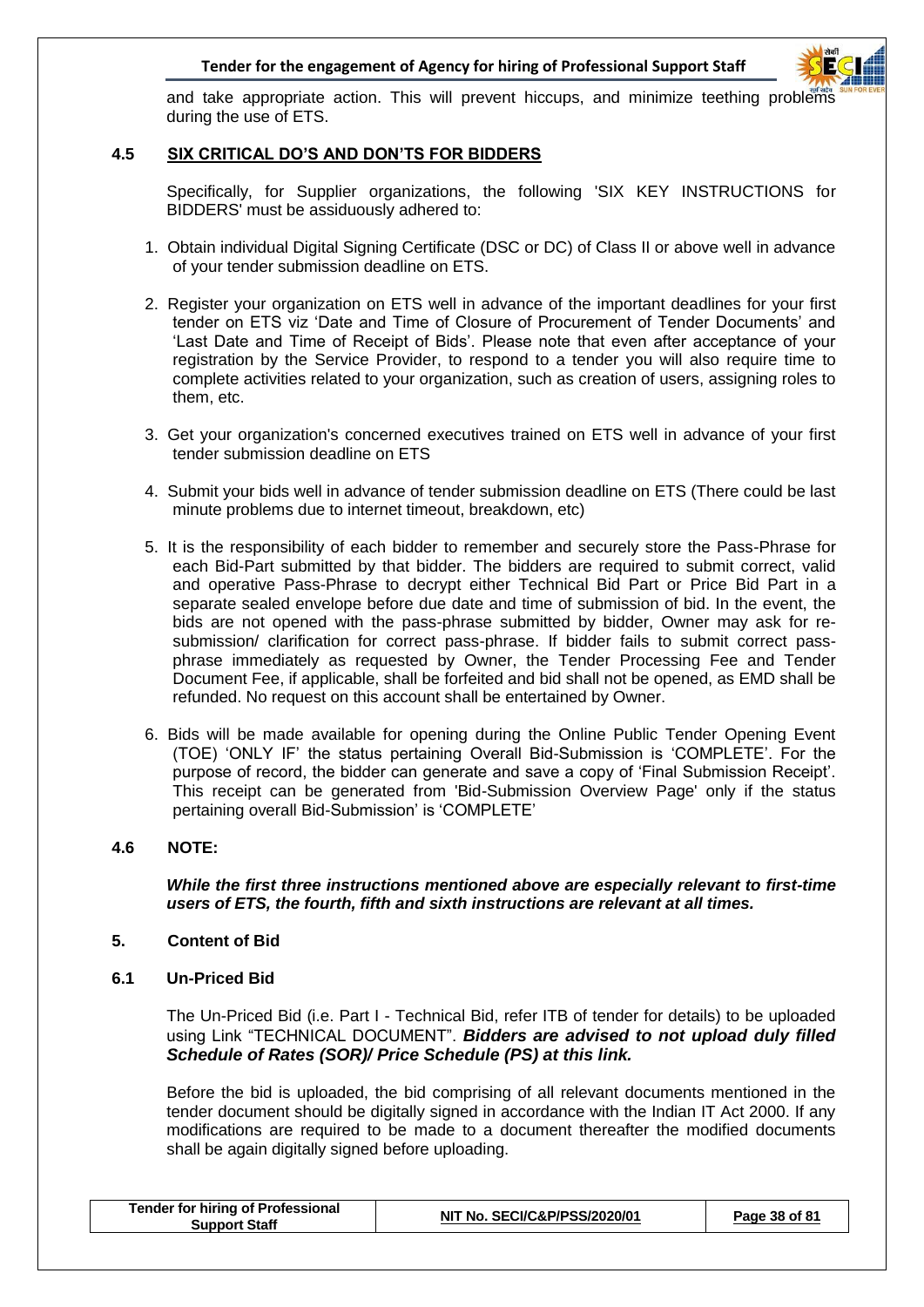

Bidders are required to upload all Tender forms and supporting documents which form part of the bid/ tender in the Collaboration Folder (C-Folder) under tender document of e-tender portal.

Uploading the documents relevant to bid before the bid submission date and time is the sole responsibility of the bidder.

The complete bid (each page) shall be continuously numbered in sequence, from start till end i.e. 1, 2, 3… n. The bid shall be uploaded along with proper index and indicating page numbers against each category of documents. A sample is suggested as under:

| <b>Sub-folder in C-Folder</b> | <b>Documents</b>                                                                              | Page nos. (for ref.) |  |
|-------------------------------|-----------------------------------------------------------------------------------------------|----------------------|--|
| 1. INDEX                      | Index<br>1 to a                                                                               |                      |  |
| 2. TENDER DOC                 | Tender Document, Corrigendum etc.                                                             | $a+1$ to b           |  |
| l3. B.E.C                     | BEC documents (including order,<br>completion/ execution certificate, balance<br>sheet, etc.) | $b+1$ to c           |  |
| 4. UN-PRICED COMMERCIAL       | Un-priced Commercial offer/bid                                                                | $c+1$ to d           |  |
| 5. EMD/POA                    | Scanned copy of EMD/POA                                                                       | $d+1$ to $e$         |  |
| 6. FORMATS                    | Formats of tender duly filed-in, signed and<br>stamped and other                              | $e+1$ to f           |  |
| l7. TENDER FEE                | Scanned copy of Tender Fee/ Integrity Pact<br>(I.P.)                                          | $f+1$ to f           |  |
| 8. OTHERS                     | Any other document                                                                            | $q+1$ to n           |  |

The above shall ensure that there are no missing documents and traceability of relevant section is ensured.

#### **Note:**

- **i)** Bidder may save/ store the bid documents in the PC/ Laptop before submitting the bid into in e-tender portal.
- **ii)** Bidder is required to fill up the price(s)/ rate(s) strictly in the Schedule of Rate (SOR)/ Price Schedule (PS) attached with the tender.

Inadvertently, if a document is uploaded in Collaboration Folder (C Folder) by the bidders, such document can be deleted by the bidder and can be replaced by a digitally signed new/ modified document prior to due date & time.

Un-priced techno-commercial bid document should be placed in the private area earmarked in the C-folder of Tender Document in e-tender portal.

#### **6.2 Price Bid**

The Price Bid (i.e. Part II - Price Bid, refer ITB for details) to be uploaded using Link given under ETI portals & and NOT using link "TECHNICAL DOCUMENT". *Bidders are advised not to upload any other documents and same shall be ignored*. For detailed instructions, refer tender document and instructions as given above.

Owner shall not be responsible for any failure on the part of the bidder in submission of Priced Bid.

Instructions mentioned under "PRICE BID [Online]" shall be applicable in case Bidders have been asked to quote their prices on-line directly in the ETI's e-tender portal in addition to uploading of scanned copy of SOR/ PS or only the on-line price submission in the portal, as the case may be.

| <b>Tender for hiring of Professional</b><br>NIT No. SECI/C&P/PSS/2020/01<br>Page 39 of 81<br><b>Support Staff</b> |
|-------------------------------------------------------------------------------------------------------------------|
|-------------------------------------------------------------------------------------------------------------------|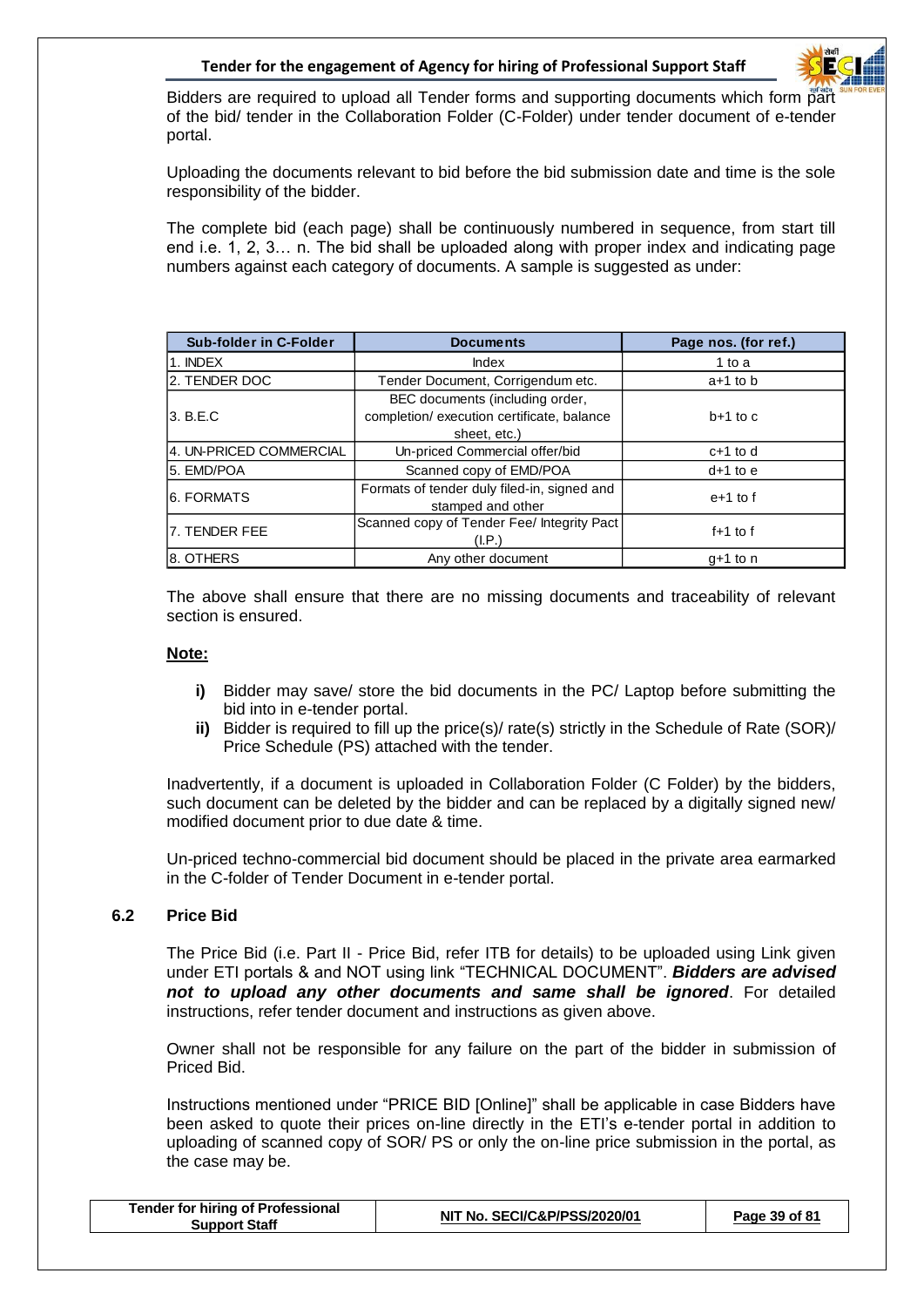

#### **7 Submission of documents**

Bidders are requested to upload small sized documents preferably (upto 20 MB) at a time to facilitate easy uploading into e-tender portal. Owner shall not be responsible in case of failure of the bidder to upload documents/ bids within specified time of tender submission.

#### **8 Last date for submission of bids**

System does not allow for submission or modification of bids beyond the deadline for bid submission. However, if the bidder for some reason intends to change the bid already entered, he may change/ revise the same on or before the last date and time of submission. The system time displayed on ETI's e-tender webpage shall be final and binding on the bidders for all purposes pertaining to various events of the subject tender and no other time shall be taken into cognizance.

Bidders are advised in their own interest to ensure that bids are uploaded in e-tender system well before the closing date and time of bid.

#### **9 Internet connectivity**

If bidders are unable to access ETI's e-tender portal or Bid Documents, the bidders may please check whether they are using proxy to connect to internet or their PC is behind any firewall and may contact their system administrator to enable connectivity. Please note that Port SSL/ 443 should be enabled on proxy/firewall for HTTPS connectivity. Dial-up/ Broad band internet connectivity without Proxy settings is another option.

| <b>Tender for hiring of Professional</b><br><b>Support Staff</b> | NIT No. SECI/C&P/PSS/2020/01 | Page 40 of 81 |
|------------------------------------------------------------------|------------------------------|---------------|
|------------------------------------------------------------------|------------------------------|---------------|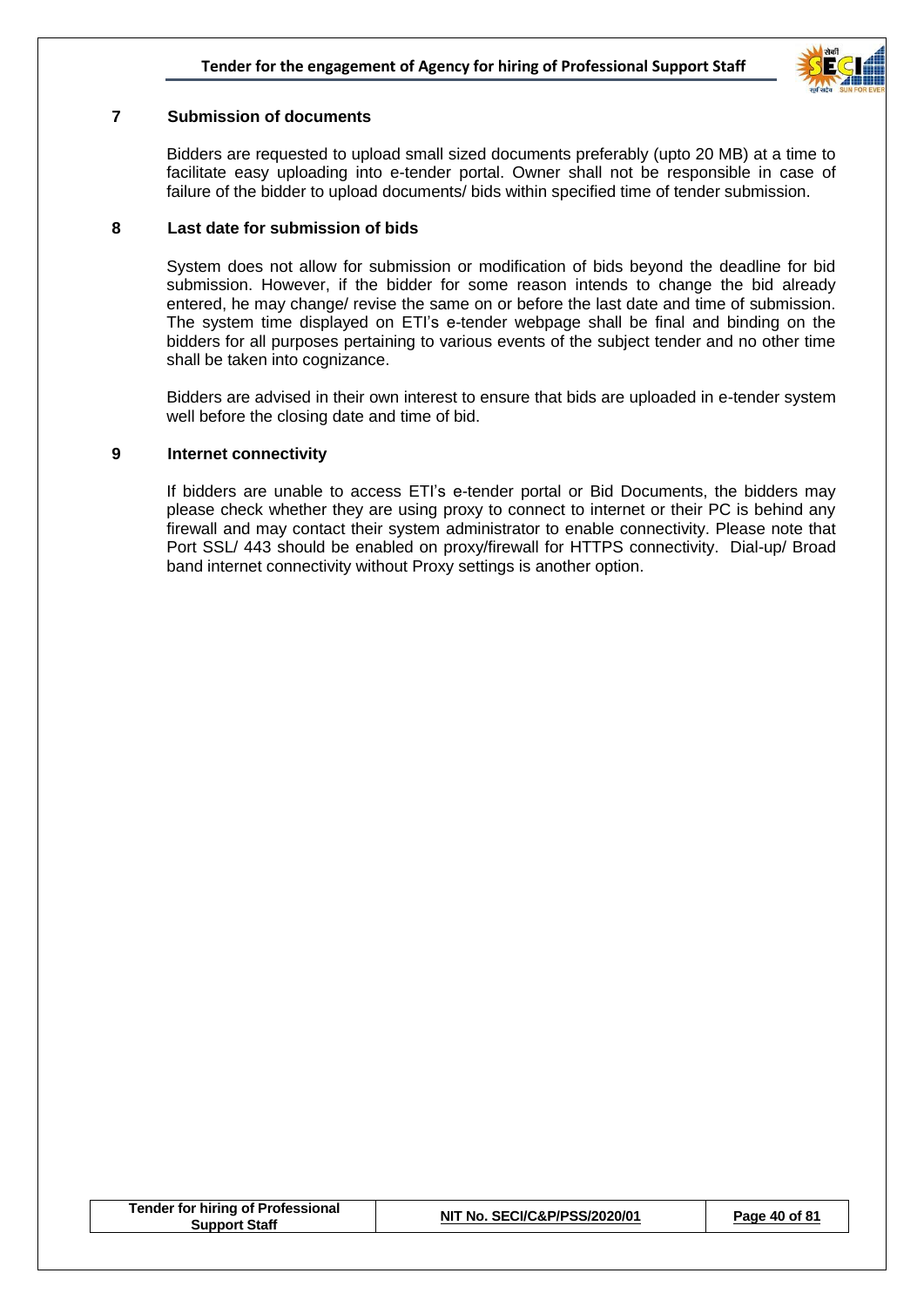

## **SECTION IV**

## **EVALUATION CRITERIA**

**Tender for hiring of Professional Support Staff NIT No. SECI/C&P/PSS/2020/01 Page 41 of 81**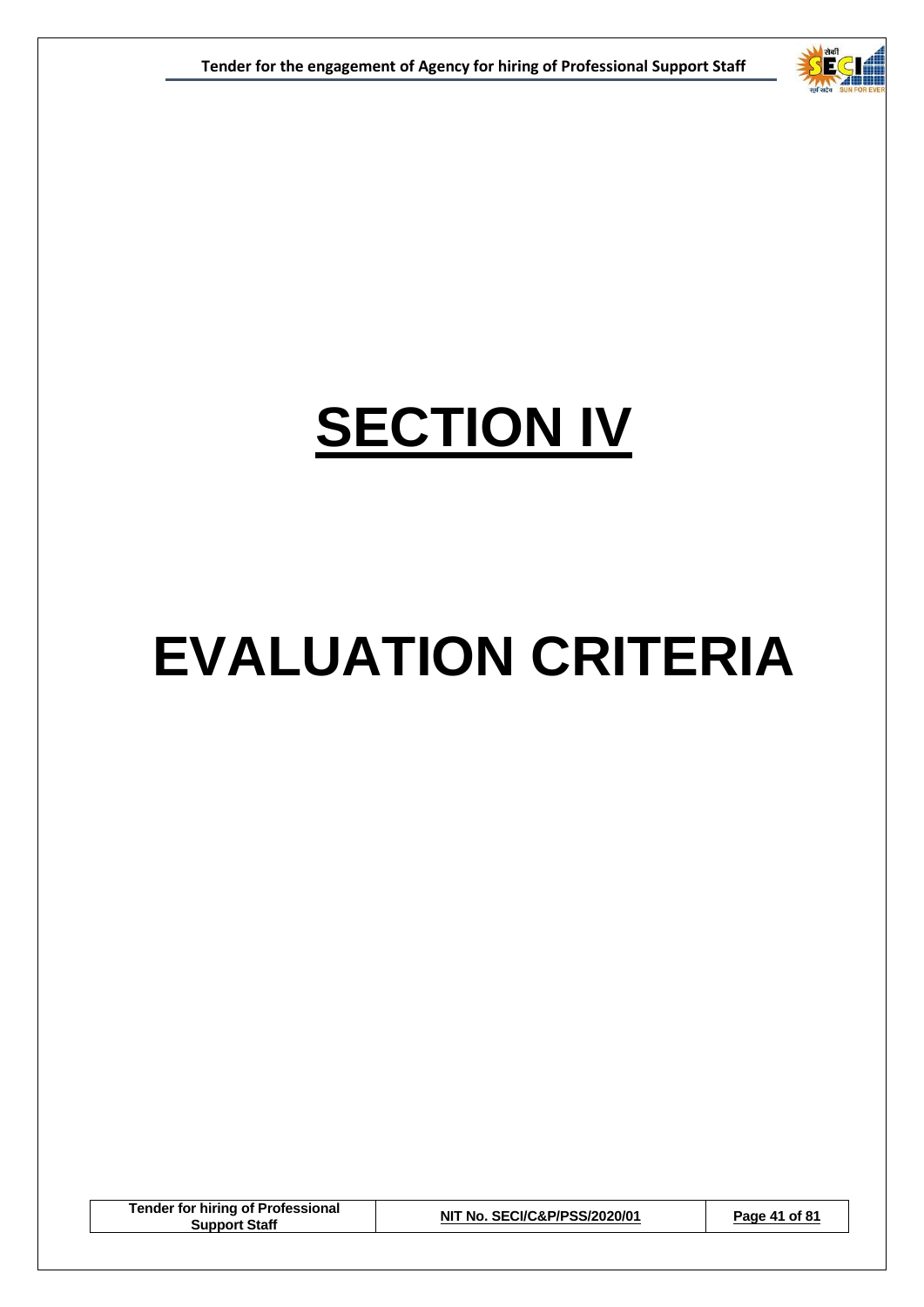

**1.1 General Evaluation**: First of all, it will be determined whether each tender is accompanied with the valid Bid Processing Fee & Earnest Money Deposit (EMD) i.e. the required amount and in an acceptable form. Tenders not accompanied with the valid Bid Processing Fee & EMD shall be liable for rejection and may not be evaluated further. In case of incorrect amount of Bid Processing Fee or EMD, SECI at its sole discretion may seek clarifications from the Bidders for the submission of correct amount of such Bid Processing Fee or EMD.

The owner will determine whether each tenderer is substantially responsive to the requirements of the Tender Documents i.e. it conforms to all terms, conditions and specifications of the tender document. In case of any inconformity or query, SECI may seek clarifications so as to get the genuine queries addressed & resolved. However, even after the clarifications sought, if inconformity persists then the Bids will be liable to be rejected.

- **1.2** The Bidders are required to submit their Price quotes on **"% of Service Charges / % Commission offered (Exclusive of GST) as given under the Schedule of Rates (SOR) of Forms & Formats**. Quoted Prices should be exclusive of Goods & Service Tax (GST) which shall be reimbursed by SECI on actual against documentary proof based on tax invoices raised by the contractor.
- **1.3** The Technical Proposal (TP) will be evaluated by the Consultancy Evaluation Committee (CEC) to be set up by SECI for the purpose. While evaluating the proposals, the CEC will allot weightage for the Technical Proposal as under:

| <b>Tender for hiring of Professional</b><br>Support Staff | NIT No. SECI/C&P/PSS/2020/01 | Page 42 of 81 |
|-----------------------------------------------------------|------------------------------|---------------|
|-----------------------------------------------------------|------------------------------|---------------|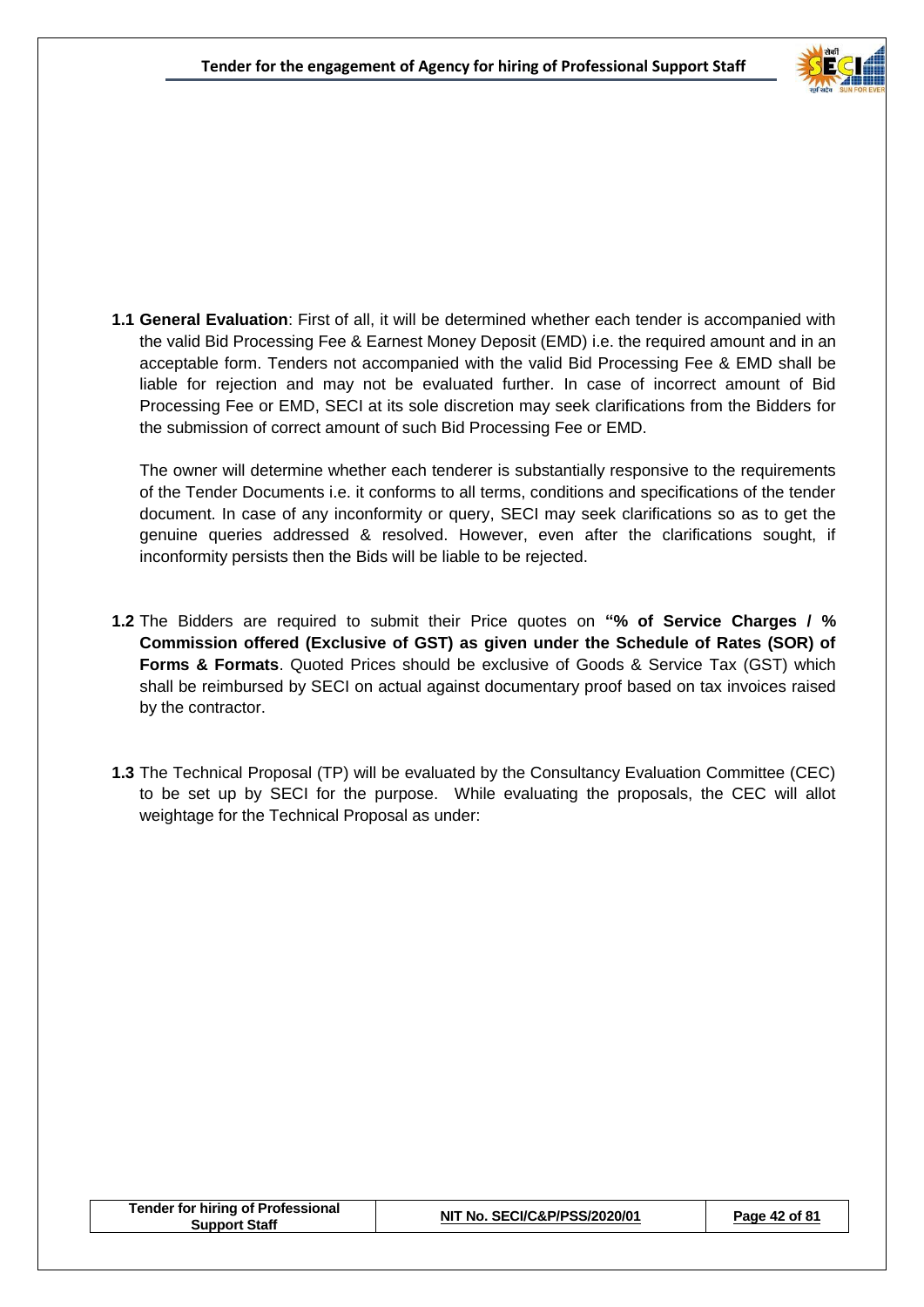

|                 | <b>ZANY ZIDEDE</b>                                                                                                                                                                                                                                                                                             |                             |                |
|-----------------|----------------------------------------------------------------------------------------------------------------------------------------------------------------------------------------------------------------------------------------------------------------------------------------------------------------|-----------------------------|----------------|
| S <sub>No</sub> | <b>Parameter</b>                                                                                                                                                                                                                                                                                               | <b>Marks</b>                |                |
| 1               | Total number of Years in operation in service for similar<br>nature of contracts also described under Section III, Clause<br>1.3.2 {Proof of documentation conforming above experience<br>details/Client work order/LOI/PO/Recommendation letter/<br>Successful Order execution confirmation from client side} | <b>No of Years</b>          | <b>Marks</b>   |
|                 |                                                                                                                                                                                                                                                                                                                | Upto 7                      | 3              |
|                 |                                                                                                                                                                                                                                                                                                                | > 7 upto 12                 | 6              |
|                 |                                                                                                                                                                                                                                                                                                                | > 12 upto 17                | 9              |
|                 |                                                                                                                                                                                                                                                                                                                | >17                         | 12             |
| 2               | Minimum Average Annual Turn Over in last 03 Preceding<br>Financial Years {Requires documents in line with Section III,<br>Clause 1.3.2 for validation}                                                                                                                                                         | <b>MAAT in Crs</b>          | <b>Marks</b>   |
|                 |                                                                                                                                                                                                                                                                                                                | 4.53 to less than 6.53      | 3              |
|                 |                                                                                                                                                                                                                                                                                                                | 6.53 to less than 8.53      | 6              |
|                 |                                                                                                                                                                                                                                                                                                                | 8.53 to less than 10.53     | 9              |
|                 |                                                                                                                                                                                                                                                                                                                | 10.53 and above             | 12             |
| 3               | No of contractual Manpower on Payroll/Staff strength {Attach<br>certificate from clients/Proof of documentation conforming<br>above Manpower on payroll of the bidder}                                                                                                                                         | No of Manpower              | <b>Marks</b>   |
|                 |                                                                                                                                                                                                                                                                                                                | Upto 25000                  | 5              |
|                 |                                                                                                                                                                                                                                                                                                                | >25000 to 35000             | 10             |
|                 |                                                                                                                                                                                                                                                                                                                | >35000 to 45000             | 15             |
|                 |                                                                                                                                                                                                                                                                                                                | >45000                      | 20             |
| $\overline{4}$  | Total number of branch/Regional offices in India {Details of<br>the Branch/regional offices}                                                                                                                                                                                                                   | <b>No of States</b>         | <b>Marks</b>   |
|                 |                                                                                                                                                                                                                                                                                                                | Upto 5                      | 1              |
|                 |                                                                                                                                                                                                                                                                                                                | $> 5$ upto 10               | 3              |
|                 |                                                                                                                                                                                                                                                                                                                | > 10 upto 15                | 5              |
|                 |                                                                                                                                                                                                                                                                                                                | $>15$                       | 10             |
| 5               | Number of years in providing similar service contracts of<br>rendering Manpower services in any Govt. Department /<br>Public Sector Undertaking / Autonomous Bodies / Statutory<br><b>Bodies</b>                                                                                                               | <b>No of Years</b>          | <b>Marks</b>   |
|                 |                                                                                                                                                                                                                                                                                                                | Upto 3                      | 1              |
|                 |                                                                                                                                                                                                                                                                                                                | $>$ 3 upto 5                | $\overline{3}$ |
|                 |                                                                                                                                                                                                                                                                                                                | $> 5$ upto $7$              | 5              |
|                 |                                                                                                                                                                                                                                                                                                                | > 7                         | 10             |
| 6               | Compliance with QMS/Quality certification Ex ISO 9001<br>{Attach relevant certification of all the concerned years}                                                                                                                                                                                            | <b>Certification Status</b> | <b>Marks</b>   |
|                 |                                                                                                                                                                                                                                                                                                                | Yes                         | 5              |
|                 |                                                                                                                                                                                                                                                                                                                | > 5 continuous years        | 15             |
|                 |                                                                                                                                                                                                                                                                                                                | > 10 continuous years       | 25             |
| $\overline{7}$  | Technology Capability (Employee Portal, Attendance & leave<br>management through Mobile App) {Attach relevant<br>documentation/Proof for all such Technological platforms}                                                                                                                                     | <b>Status</b>               | <b>Marks</b>   |
|                 |                                                                                                                                                                                                                                                                                                                | No                          | 0              |
|                 |                                                                                                                                                                                                                                                                                                                | Yes                         | 11             |
|                 | <b>Maximum Marks</b>                                                                                                                                                                                                                                                                                           |                             | 100            |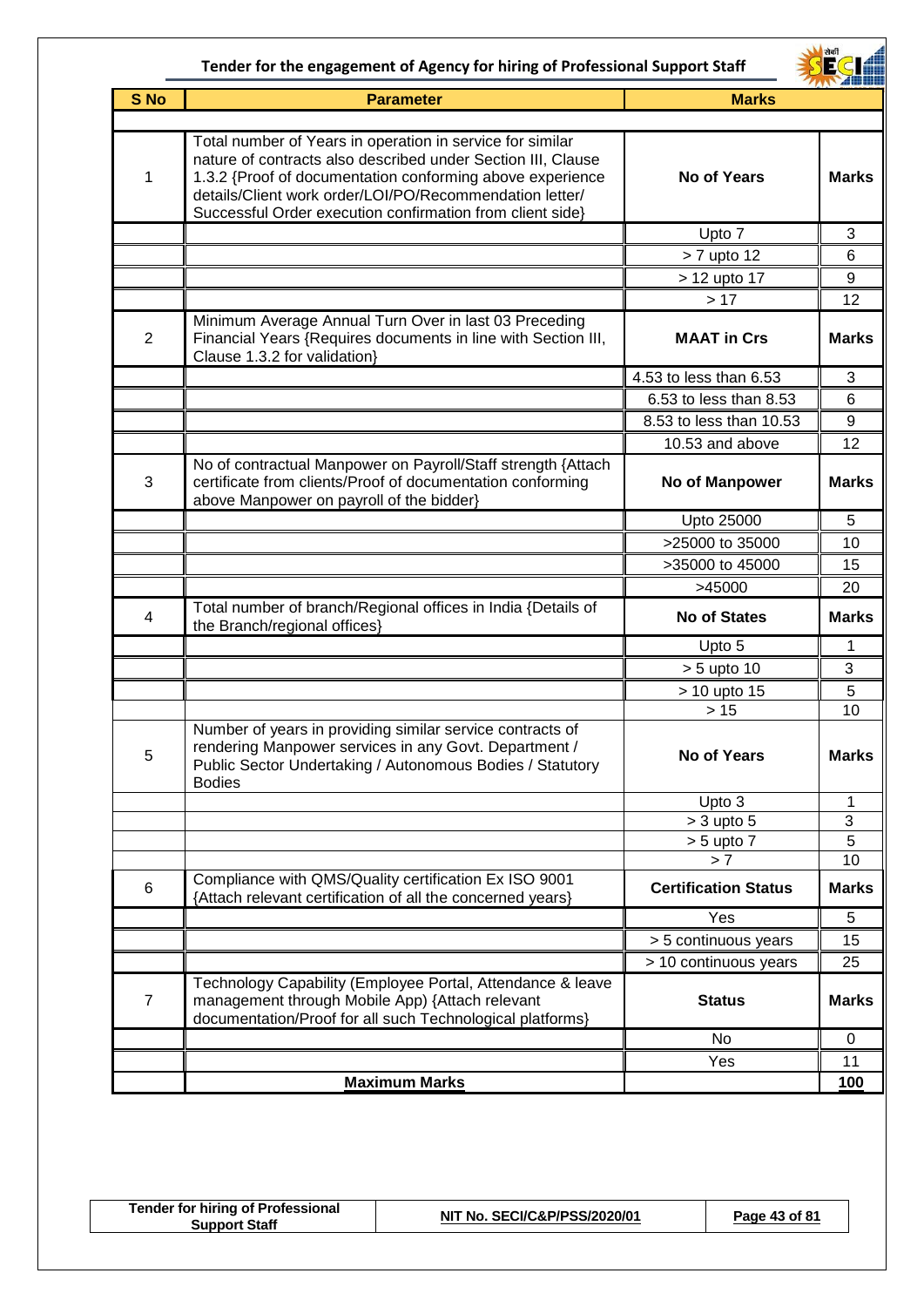

- **1.4** The minimum cut off for the marks in Technical Proposal above will be **50% (Fifty Percent). Bidders scoring less than 50% will not be considered for further evaluation process.**
- **1.5** The CEC will adopt a Quality & Cost based Selection (QCBS) approach for evaluating technical and financial bids. Under QCBS, the technical proposals will be allotted weightage of 70% while the financial proposals will also be allotted weightages of 30%. Proposal with the lowest cost will be given a financial score of 100 and other proposals given financial scores that are inversely proportional to their prices. The total score, both technical and financial, shall be obtained by weighing the quality and cost scores and adding them up. On the basis of the combined weighted for quality and cost, the consultant shall be ranked in terms of the total score obtained. The proposal obtaining the highest total combined Technical & Financial score (CTFS) in **evaluation** of quality and cost will be ranked as H-1 followed by the proposals securing lesser

marks as H-2, H-3 etc. The proposal securing the highest total combined Technical & Financial score (CTFS) and ranked H-1 shall be recommended for Notification of Award (NOA)/Contract Agreement (CA).

**An illustrative Example of Evaluation in Quality & Cost based Selection (QCBS) is given below:**

| <b>Bidder details</b> | <b>Technical Marks</b><br><b>Obtained</b> |
|-----------------------|-------------------------------------------|
| Bidder1               | 80                                        |
| Bidder <sub>2</sub>   | 60                                        |
| Bidder <sub>3</sub>   | 25                                        |
| Bidder4               | 50                                        |

#### **STAGE 1: TECHNICAL BIDS EVALUATION**

#### **STAGE 2: CONVERSION OF TECHNICAL MARKS TO TECHNICAL SCORES**

| <b>Bidder details</b> | <b>Technical Score</b> |
|-----------------------|------------------------|
| Bidder1               | 80                     |
| Bidder <sub>2</sub>   | 60                     |
| Bidder <sub>3</sub>   | Rejected *             |
| Bidder4               | 50                     |

| <b>Tender for hiring of Professional</b><br><b>Support Staff</b> | NIT No. SECI/C&P/PSS/2020/01 | Page 44 of 81 |
|------------------------------------------------------------------|------------------------------|---------------|
|------------------------------------------------------------------|------------------------------|---------------|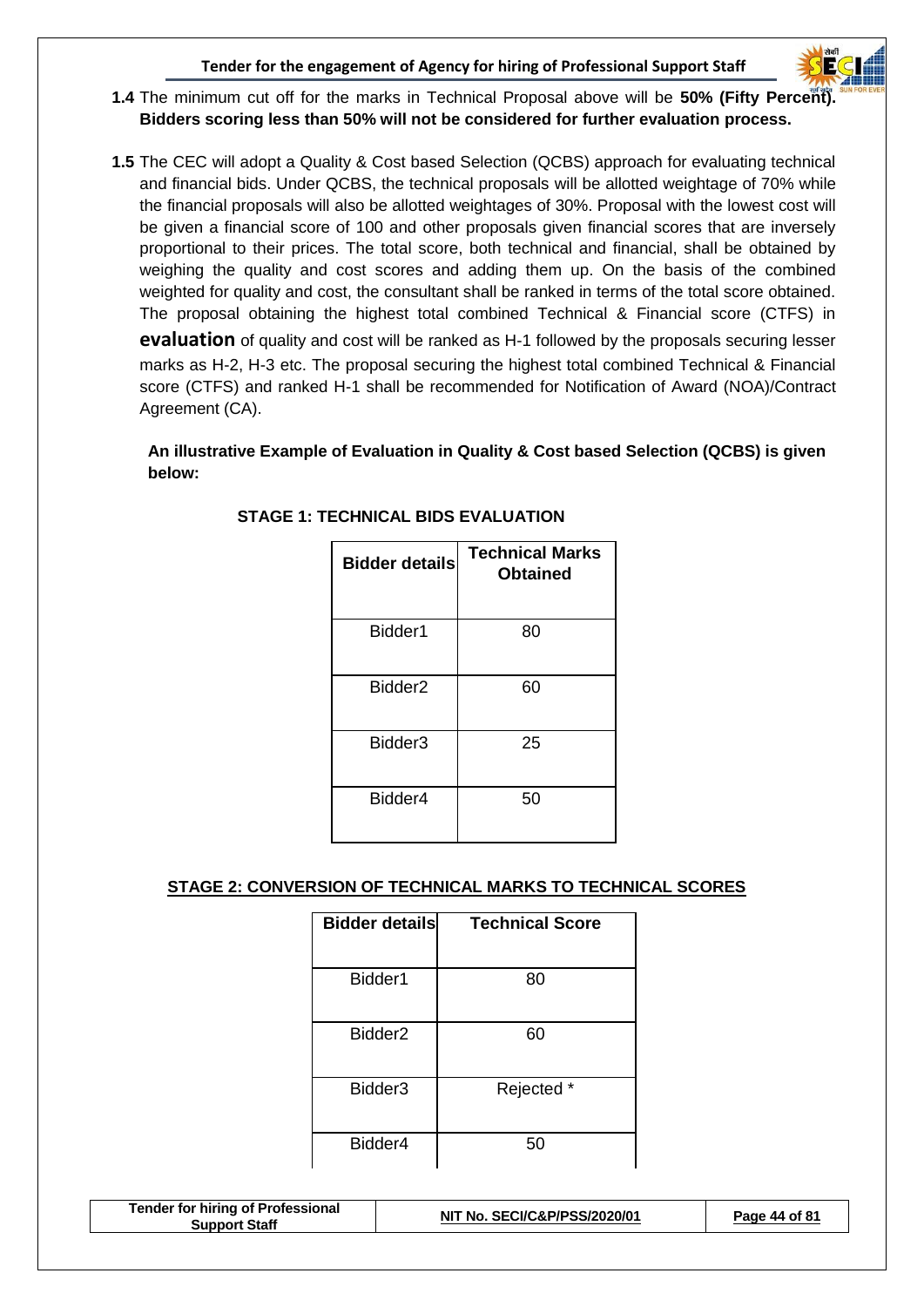

**\*Since the eligible technical score should be 50 & above, bidder 3 is rejected**

#### **STAGE 3: FINANCIAL BID EVALUATION**

 $\blacksquare$ 

| <b>Bidder details</b> | <b>Financial Bid</b><br>"% of Service Charges / %<br>Commission offered<br>(Exclusive of GST) |
|-----------------------|-----------------------------------------------------------------------------------------------|
| Bidder1               |                                                                                               |
| Bidder <sub>2</sub>   |                                                                                               |
| Bidder4               |                                                                                               |

#### **Stage 4: CONVERSION OF FINANCIAL BID AMOUNT TO SCORE**

| <b>Bidder</b><br><b>Details</b> | <b>Financial Bid</b><br>"% of Service<br>Charges / %<br><b>Commission</b><br>offered (Exclusive<br>of GST) | <b>Financial Score</b><br>(LFB/F*100) |
|---------------------------------|------------------------------------------------------------------------------------------------------------|---------------------------------------|
| Bidder1                         | 5                                                                                                          | $2/5*100=40$                          |
| Bidder <sub>2</sub>             | 4                                                                                                          | $2/4*100=50$                          |
| Bidder4                         | 2                                                                                                          | 100                                   |

**LFB** = Lowest Financial Bid in %, **F** = Quoted Financial Bid in %,

#### **CONSOLIDATED TECHNICAL & FINANCIAL SCORE**

| <b>Bidder Details</b> | <b>Technical Score</b> | <b>Financial Score</b> |
|-----------------------|------------------------|------------------------|
| Bidder 1              | ЗC                     |                        |
| Bidder 2              |                        |                        |
| Bidder 4              |                        |                        |

## **Stage 5: COMBINED TECHNICAL AND FINANCIAL SCORE (CTFS) With Weightage 70:30**

| <b>Bidder Details</b> |               | Applying weights for the<br><b>Technical Score &amp; Financial Score</b> | <b>CTFS</b> | <b>Rank of the Bidder</b> |
|-----------------------|---------------|--------------------------------------------------------------------------|-------------|---------------------------|
| Bidder1               |               | $80*(70/100) + 40*(30/100)$                                              | $68(56+12)$ | Η1                        |
| Bidder <sub>2</sub>   | 60*(70/100)   | $+50*(30/100)$                                                           | $57(42+15)$ | H3                        |
| Bidder4               | $50*(70/100)$ | $+100*(30/100)$                                                          | $65(35+30)$ | H <sub>2</sub>            |

| <b>Tender for hiring of Professional</b><br><b>Support Staff</b> | NIT No. SECI/C&P/PSS/2020/01 | Page 45 of 81 |
|------------------------------------------------------------------|------------------------------|---------------|
|                                                                  |                              |               |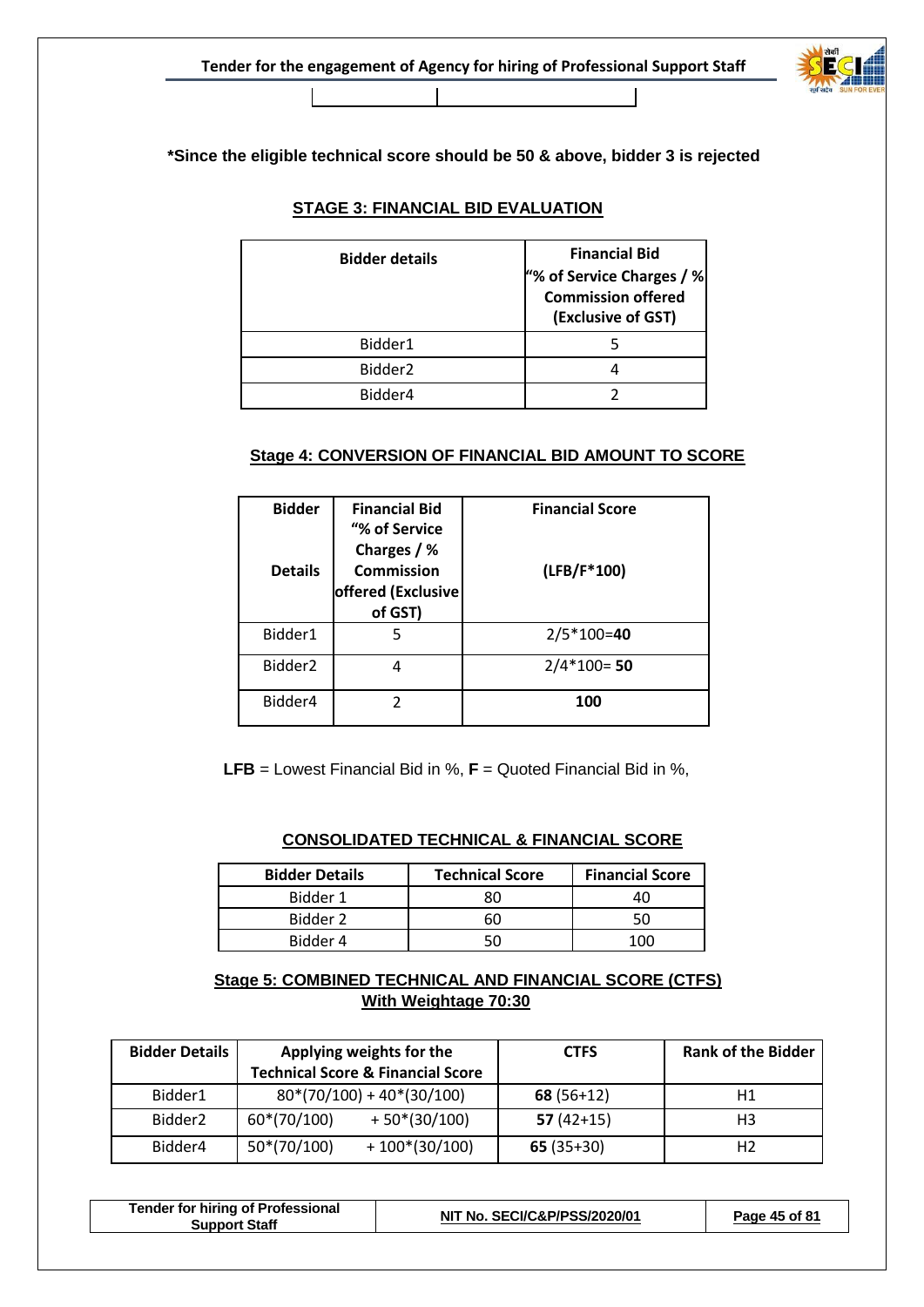

- **1.6** Contract for the Agency for hiring of the Professional Support Staff as per the scope of Work mentioned in the tender document will be awarded to the Bidder, whose "**proposal has secured the highest total combined Technical & Financial score (CTFS) and is ranked H-1 (As per clause 1.6 above)"** after evaluating the Techno Commercial & Financial Bids.
- **1.7** The prices quoted by the Bidders will be exclusive of Goods & Service Tax (GST) as clearly mentioned in the Financial Bid Formats also.
- **1.8** Goods & Service Tax (GST) [applicable for both Centre and state] and other levies [if any] payable by the Bidder under the Contract, or for any other cause, shall be excluded in the rates / prices and the total Bid-price submitted by the Bidder. Applicable Goods & Service Tax (GST) will be required to indicate separately as mentioned in the format, so that accordingly Contract Agreement (CA) can be signed off with the successful Bidder.
- **1.9** Prices must be filled in Schedule of Rates Format for the Financial Bid enclosed as part of Tender documents. If quoted in separate typed sheets and any variation in item description, unit or quantity is noticed, the Bid is liable to be rejected.
- **1.10** Prices quoted by the Bidder, shall remain firm and fixed and valid until completion of the Contract and will not be subject to variation on any account.
- **1.11** The Bidder shall quote the prices in 'figures' & words. There should not be any discrepancy between the prices indicated in figures and the price indicated in words.
- **1.12** Bidders are required to ascertain the correctness of amount related to all the applicable taxes/ duties/ levies as mentioned in the Price Bid while submitting the Price Bids as it will largely impact during the L1 Price assessment at the time of evaluation of price bid.

## **2. Goods & Service Tax (GST)**

2.1 Contractor shall mandatorily obtain the registration under GST Law at Central level and/or in respective State as may be required. Further, Contractor shall mandatorily file returns under GST before their due date & comply with the requirements of the Law within timelines. Before releasing the payment to the Contractor, SECI shall ensure that the Contractor has complied with all the required statutory requirements under GST. SECI shall not be responsible for any delay in payment release to the contractor in case the GST compliance is not fulfilled from the contractor side in any manner.

Contractor shall be responsible to comply with all the requirements of applicable provisions of GST. Contractor has to mandatorily get registered under GST at Central and relevant State(s). Contractor shall file all the returns on timely basis and upload all the Invoices and acceptance thereof as may be required under the provisions of GST. In case, it is found that Owner is not able to take CENVAT benefit of the taxes due to fault of the Contractor, Owner shall be constrained to deduct the amount from the payments to be made to the Contractor or recover the same in any other manner

2.2 Bidders are required to submit a copy of the GST Registration Certificate or GST provisional certificate while submitting the bids wherever GST is applicable.

| <b>Tender for hiring of Professional</b><br>Support Staff | NIT No. SECI/C&P/PSS/2020/01 | Page 46 of 81 |
|-----------------------------------------------------------|------------------------------|---------------|
|                                                           |                              |               |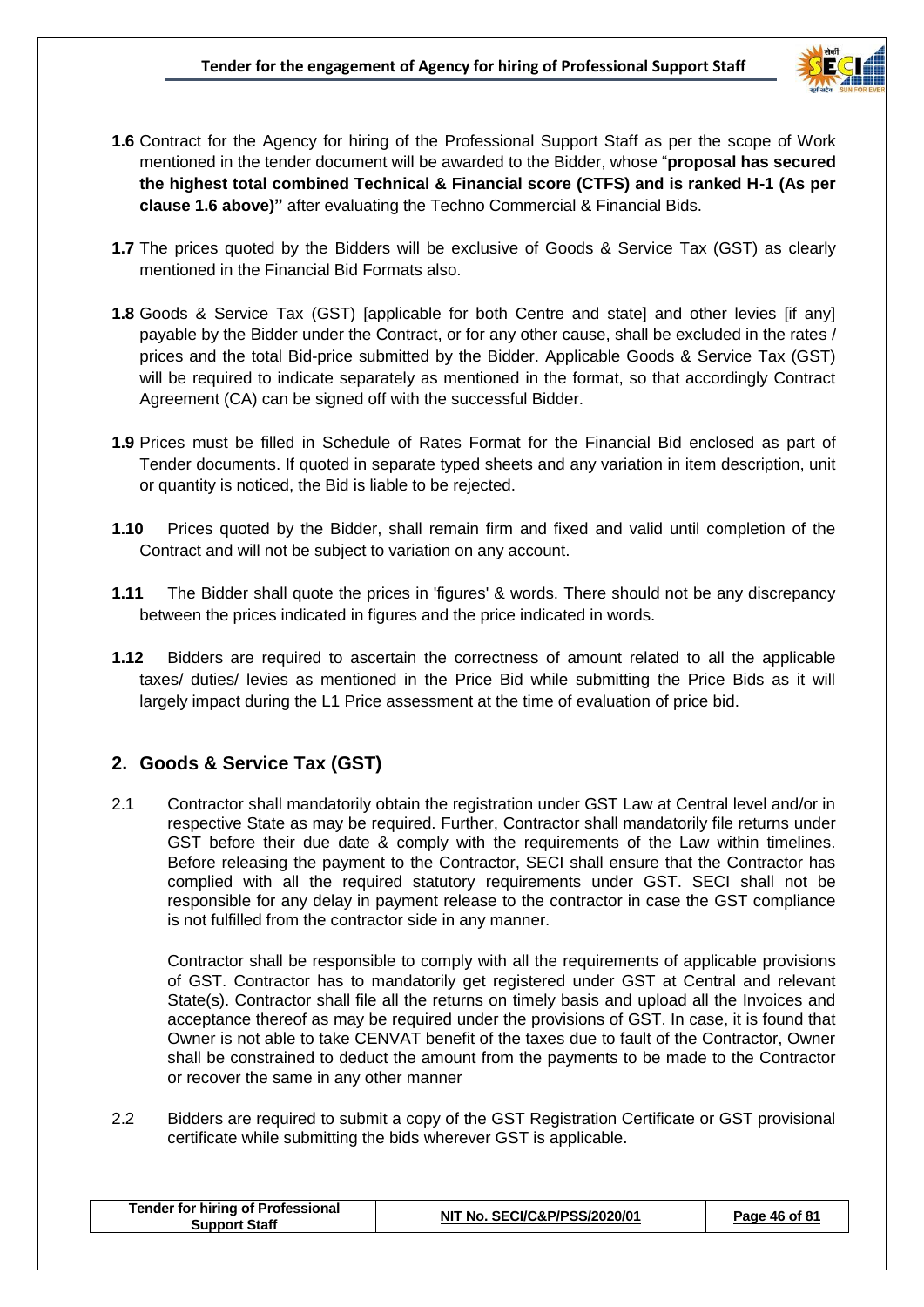

- 2.3 The responsibility of payment of GST lies with the Service Provider only. Contractor providing taxable service shall issue an Invoice, a Bill or as the case may be, a Challan which is signed, serially numbered and in accordance with rule GST Law. The invoice shall also contain the following:
- (a) Name, Address & Registration No. of such Person/ Contractor
- (b) Name & Address of the Person/ Contractor receiving Taxable Service
- (c) Description, Classification & Value of Taxable Service provided
- (d) GST Amount, if any.
- (e) HSN code of the Goods/Services.

Payments to Service Provider for claiming GST amount will be made provided the above formalities are fulfilled. Further, Owner may seek copies of challan and certificate from Chartered Accountant for deposit of GST collected from Owner.

- 2.4 In case CBIC (Central Board of Indirect Taxes) brings to the notice of Owner that the contractor has not remitted the amount towards GST collected from Owner to the government exchequer, then, that contractor may be debarred from bidding in future tenders of Owner for given period as per the sole discretion of Owner.
- 2.5 In case of statutory variation in GST during currency of the Contract, the Contractor shall submit a copy of the 'Government Notification' to evidence the rate as applicable on the date of submission of Bid and on the date of revision. Claim for payment of GST / Statutory variation in GST, should be raised within two [02] months from the date of issue of 'Government Notification' for payment of differential (in %) GST, otherwise claim in respect of above shall not be entertained for payment of arrears. The following may also be noted: -
- a) Any increase in the rate of non-cenvatable GST beyond the contractual completion period shall be to contractor's account whereas any decrease in the rate shall be passed on to the Owner.
- b) The base date for the purpose of applying statutory variation shall be the date of technocommercial bid opening.

| <b>Tender for hiring of Professional</b><br><b>Support Staff</b> | NIT No. SECI/C&P/PSS/2020/01 | Page 47 of 81 |
|------------------------------------------------------------------|------------------------------|---------------|
|                                                                  |                              |               |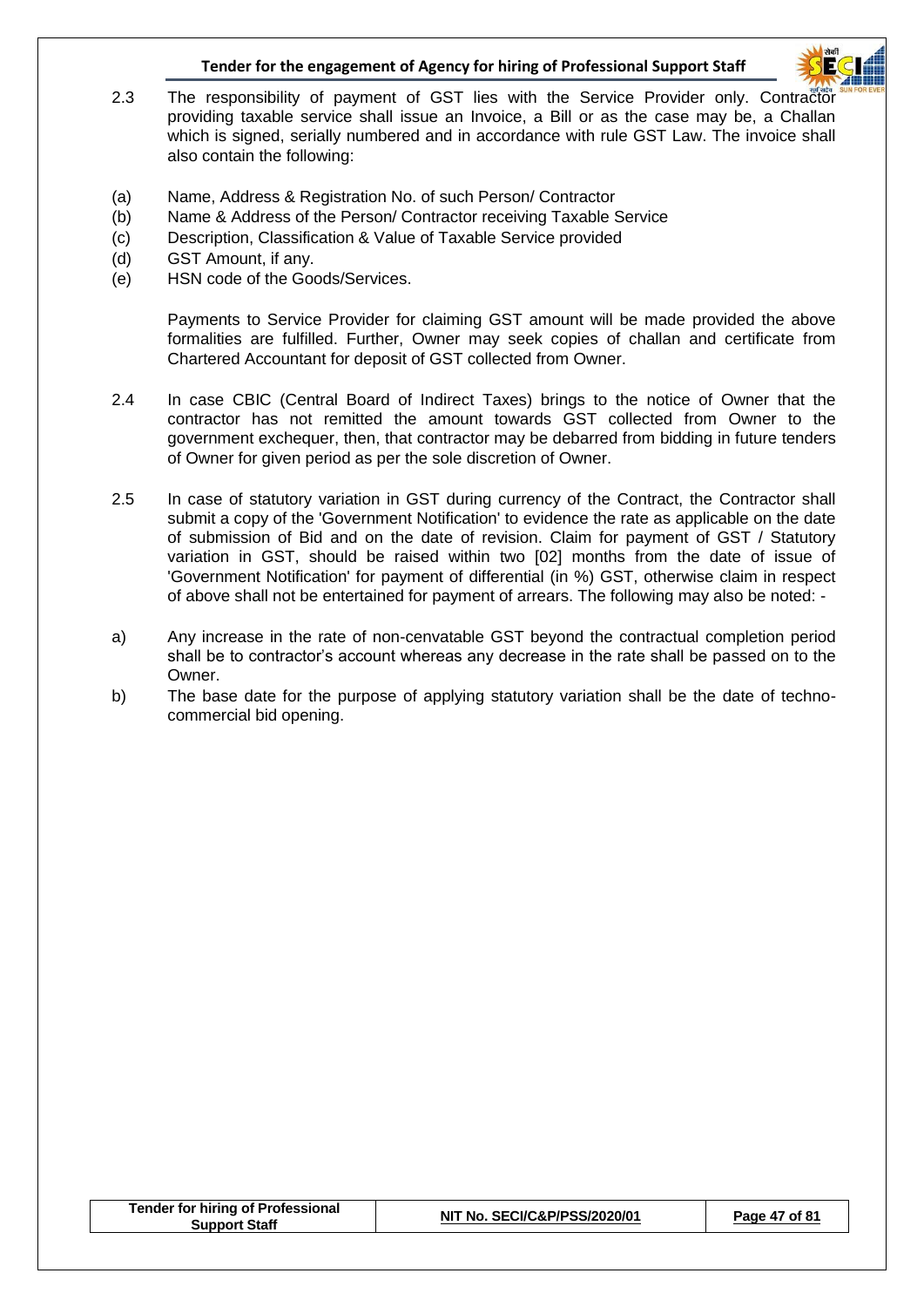

## **SECTION V**

# **GENERAL CONDITIONS OF CONTRACT (GCC)**

**Tender for hiring of Professional Support Staff NIT No. SECI/C&P/PSS/2020/01 Page 48 of 81**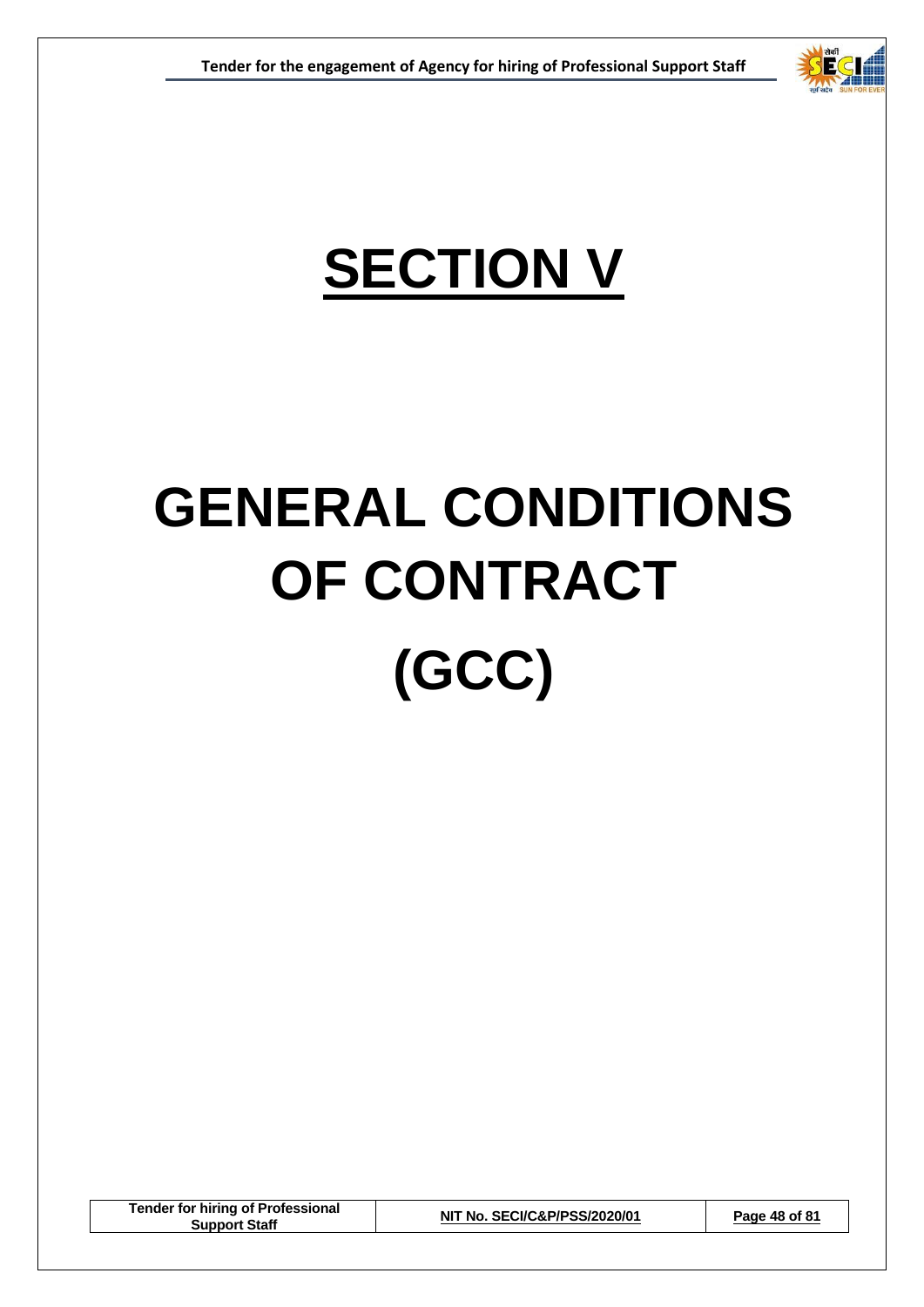

## **1. DEFINITIONS & ABBREVIATIONS**

In this "Tender Document" the following words and expression will have the meaning as herein defined where the context so admits:

#### **Definition of Terms:**

- 1.1 In this TENDER (as here-in-after defined) the following words and expressions shall have the meanings hereby assigned to them except where the context otherwise required.
- 1.1.1 **APPROVED** shall mean approved in writing including subsequent written confirmation of previous verbal approval and "APPROVAL" means approval in writing including as aforesaid.
- 1.1.2 **ARBITRATOR** means the person or persons appointed by agreement between the owner and the Contractor to make a decision on or to settle any dispute or difference between the owner and the Contractor referred to him or her by the parties.
- 1.1.3 **BID** means the Techno Commercial and Price Bid submitted by the Bidder along with all documents/ credentials/ attachments/ annexure etc., in response to the Tender, in accordance with the terms and conditions hereof.
- 1.1.4 **BIDDER** means Bidding Company/ Expert submitting the Bid. Any reference to the Bidder includes Bidding Company/ Experts including its successors, executors and permitted assigns as the context may require.
- 1.1.5 **CHARTERED ACCOUNTANT** means a person practicing in India or a firm whereof all the partners practicing in India as a Chartered Accountant(s) within the meaning of the Chartered Accountants Act, 1949.
- 1.1.6 **COMPANY** means a body incorporated in India under the Companies Act, 1956 or Companies Act, 2013 including any amendment thereto.
- 1.1.7 **CONTRACT** shall mean the Agreement between the Owner and the Contractor for the execution of the works including therein all contract documents.
- 1.1.8 **CONTRACTOR / AGENCY/ SERVICE PROVIDER/ SUCCESSFUL BIDDER** means the person or the persons, firm or Company or corporation whose tender has been accepted by the Owner and includes the Contractor's legal representatives his/ her successors and permitted assigns.
- 1.1.9 **CONTROLLING OFFICER** means the authorized Controlling Person/body of the contract from Human Resource P&A Department of designation not below the rank of General manager or as suitably appointed by Solar Energy Corporation of India Limited to perform the duties delegated by the Owner
- 1.1.10 **DAY** means a day of 24 hours from midnight to midnight irrespective of the number of hours worked in that day.
- 1.1.11 **EARNEST MONEY DEPOSIT (EMD)** means the unconditional and irrevocable Tender Security in the form of Demand Draft/ Banker's Cheque/ Bank Guarantee to be submitted along with the Bid by the Bidder as prescribed in the Tender.

| <b>Tender for hiring of Professional</b><br>NIT No. SECI/C&P/PSS/2020/01<br><b>Support Staff</b> | Page 49 of 81 |
|--------------------------------------------------------------------------------------------------|---------------|
|--------------------------------------------------------------------------------------------------|---------------|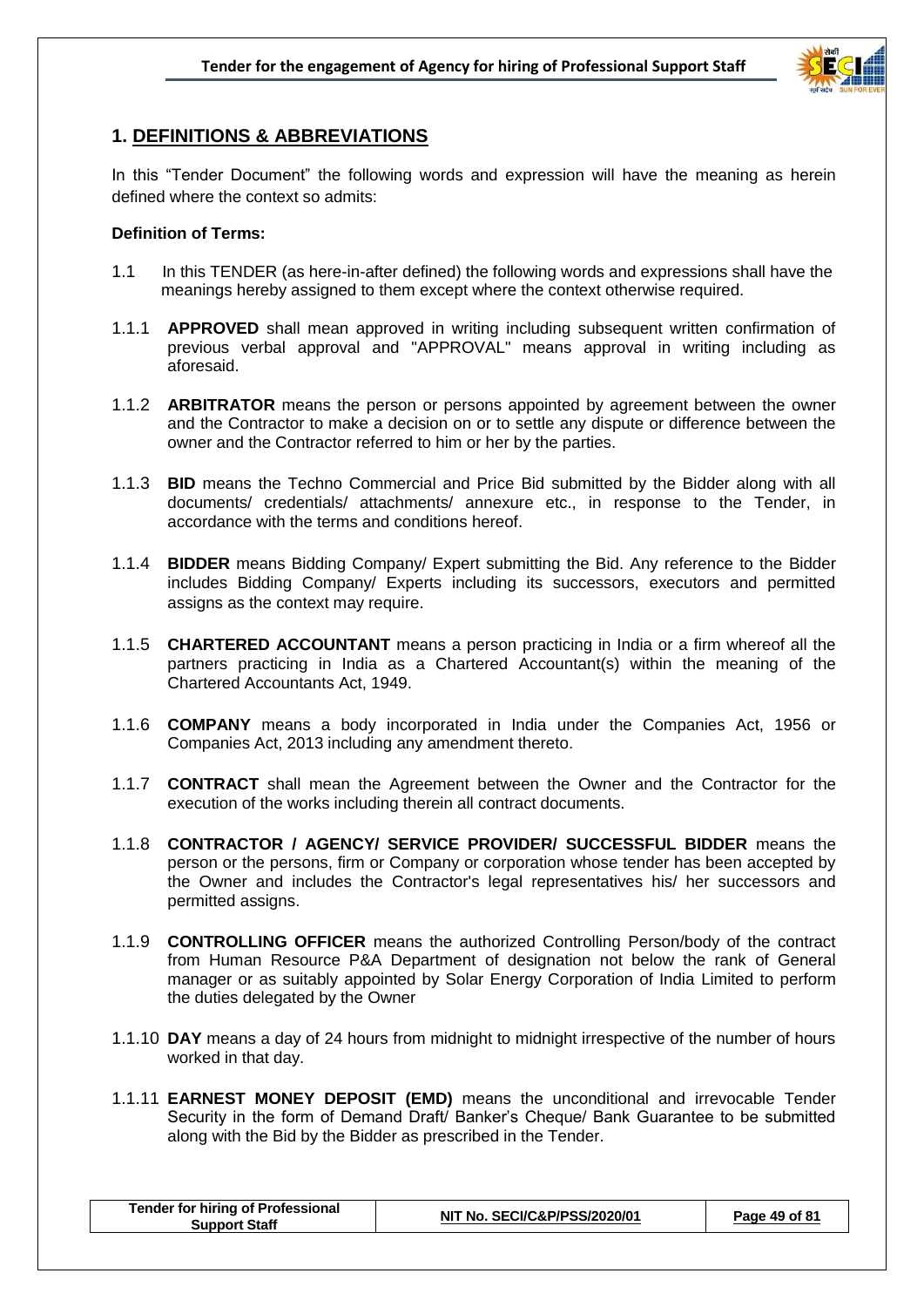

- 1.1.12 **EFFECTIVE DATE** means the date of issuance of Notification of Award/ Letter of Allocation from which the Time for Completion shall be determined.
- 1.1.13 **NOTIFICATION OF AWARD (NOA)** means the official notice issued vide Letter/ E-mail by the owner notifying the Contractor that his bid has been accepted.
- 1.1.14 **OFFICER IN CHARGE** means the authorized representative appointed by Solar Energy Corporation of India Limited to perform the duties delegated by the Owner.
- 1.1.15 **OWNER** means here in the context of this Tender Document as Solar Energy Corporation of India Limited, New Delhi shall include the legal successors or permitted assigns of the **Owner**
- 1.1.16 **SECI** means Solar Energy Corporation of India Limited, New Delhi (A Government of India Enterprise) under MNRE.
- 1.1.17 **TENDER** means the process whereby Owner invite bids for Projects/ Works/ Facilities that are submitted within a finite deadline by the Bidder/ Contractor.
- 1.1.18 **WEEK** means a period of any consecutive seven days.
- 1.1.19 **WORKING DAY** means any day which is not declared to be holiday or rest day by the Owner.

#### **INTERPRETATIONS**

- 1. Words comprising the singular shall include the plural & vice versa
- 2. An applicable law shall be construed as reference to such applicable law including its amendments or re-enactments from time to time.
- 3. A time of day shall save as otherwise provided in any agreement or document be construed as a reference to Indian Standard Time.
- 4. Different parts of this contract are to be taken as mutually explanatory and supplementary to each other and if there is any differentiation between or among the parts of this contract, they shall be interpreted in a harmonious manner so as to give effect to each part.
- 5. The table of contents and any headings or sub headings in the contract has been inserted for case of reference only & shall not affect the interpretation of this agreement

| <b>Tender for hiring of Professional</b><br>Support Staff | NIT No. SECI/C&P/PSS/2020/01 | Page 50 of 81 |
|-----------------------------------------------------------|------------------------------|---------------|
|-----------------------------------------------------------|------------------------------|---------------|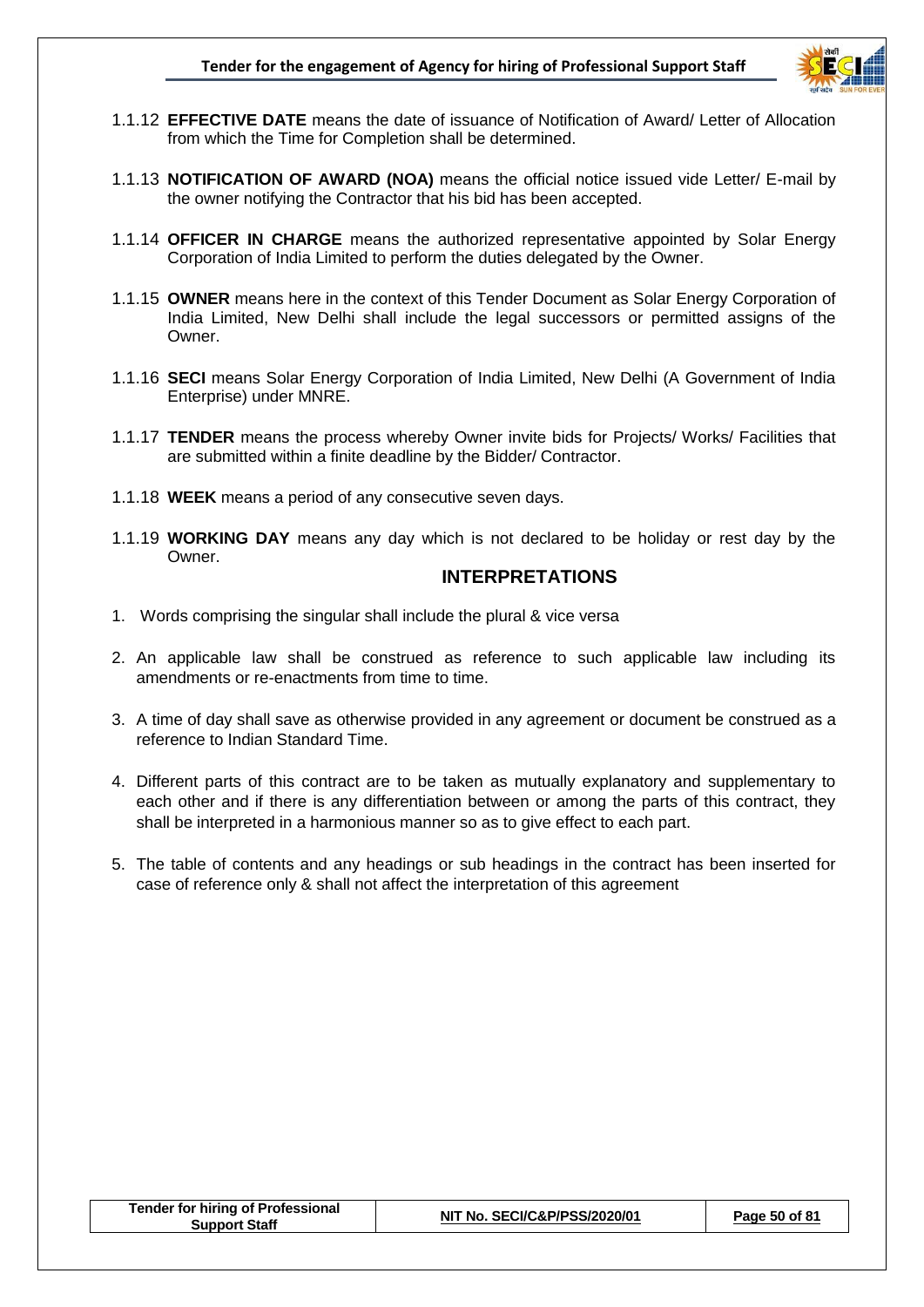

## **1. Application**

These General Conditions shall apply to the extent that they are not superseded by provisions in other parts of the Contract.

## **2. Language of Bid**

The Bid prepared by the Bidder, as well as all correspondence and documents relating to the Bid exchanged by the Bidder and SECI, shall be written in English language only. Supporting documents and printed literature furnished by the Bidder may be in another language provided they are accompanied by an accurate translation of the relevant passages in the English language duly certified by the bidder, in which case, for purposes of interpretation of the Bid, the translation shall govern.

## **3. Contractors liability**

- 3.1The contractor shall maintain adequate Professional Support Staff as per requirement. The contractor shall provide the required personnel for a shorter period also, in case of any exigencies as per the requirement of the SECI office.
- 3.2Contractor shall, on award of the contract, furnish the list containing names and address of the Professional Support Staff which he proposes to deploy with SECI along with their Police Verification reports.
- 3.3Contractor shall, on day to day basis, find out whether the deployment is full and in case of absentees he shall make replacement immediately. The payment in respect of the overlapping period of replacement / substitute shall be the responsibility of the survive provider / contractor.

## 4 **Contractors Tax liability**

Contractor is liable to pay all royalties, statutory minimum payments/contributions to be paid to and/or on behalf of the Professional Support Staff supplied by the tenderer, overheads etc. except Goods & Service Tax (GST) which shall be reimbursed by SECI on actual against documentary proof based on tax invoices raised by the tenderer. In case of any variation (positive/ negative) in existing rates of taxes/ duties/ levies or a new tax/ duty/ levy is introduced or any existing tax/ duty/ levy is abolished or any change in application of any Tax in the course of the performance of this Contract, which will/ may impact the overall pricing in connection with performance of the Contract, an equitable adjustment of the Contract Price shall be made to factor any such change by addition to the Contract Price or deduction therefrom, as the case may be. All these adjustments would be carried out by considering the base price of taxes equivalent to the amount mentioned under taxes and duties.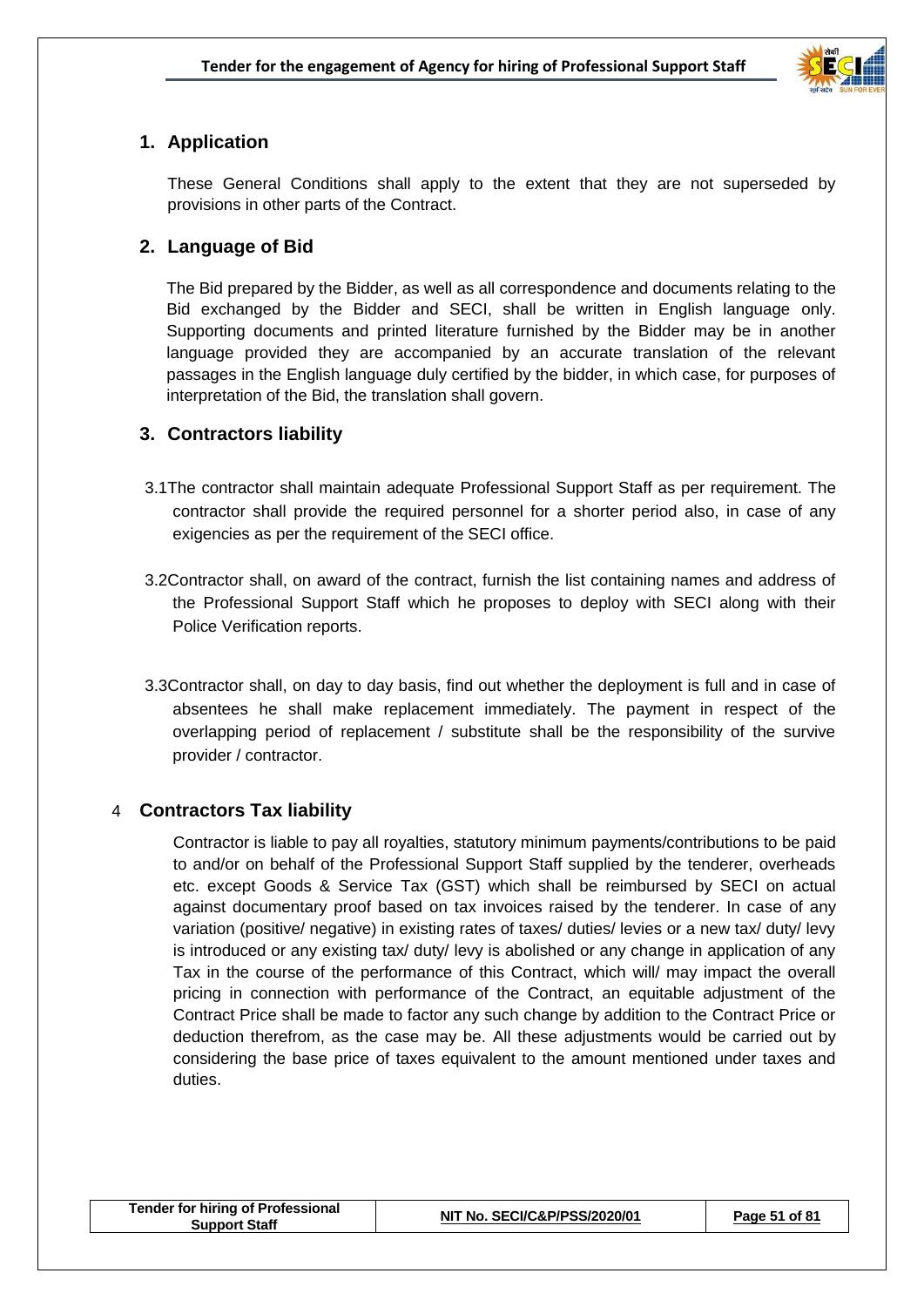

## **5 Contract Period**

The period of the Contract shall be 02 (Two) years from the date of Notification of Award (NOA) or Contract Agreement (CA). SECI may extend the contract beyond the original period for one more year based on it's the sole discretion subject to the satisfactory performance of the contractor. The Contractor Zero date shall start from the date of NOA/CA by SECI.

## **6 Duty Hours**

The duty hours of the staff deployed will be 8 hrs per day and 26 days in a month with 4 rest days. Working hours will be between 9.30 AM to 06.00 pm including half an hour lunch break. However, the duty of the deployed staff will commence from such time as may be directed by officer-in-charge and may vary from site to site. The personnel may be called on and after beyond working/office hours as required by Officer-In-charge. In case of sites/location working 5 days a week, salary will be payable for such working days only

## **7 Payment Terms**

- 7.1 The payment shall be made by SECI at the end of every month's billing period within 30 days of bills submission based on the actual duties performed by the contractor and based on the documentary proof jointly signed by the Controlling Office or his representative / personnel authorized by him. The same shall be verified by the deputed Officer in Charge/Project Manager. No other claim on whatsoever account shall be entertained by SECI. The payments made by SECI shall, however, be subject to necessary deductions on account of penalty imposed by SECI, if any, on the contractor, TDS, etc.
- 7.2 The contractor shall arrange to submit the monthly bills to SECI within 15 days from the close of billing period and with the monthly bills the contractor shall be required to submit the following:
- i. The Placement Agency shall make all payments including wages to its personnel on or before 5th of every month through NEFT / RTGS. After making the payment, the Placement Agency shall raise the bill / claim to SECI for payment / reimbursement of such amount along with payment of proof
- ii. Details of deployment along with the detailed "**Deployment Sheet**" of all the professional support staff deployed at SECI & its various sites, shall be duly verified by executive concerned and forwarded by Officer in Charge/Project Manager. Further a summary of the bill shall be attached.
- iii. Invoice, duly considering deployment as prescribed.
- iv. Bank Transfer details to corroborate the payment.
- V. Copy of previous month's contract specific EPF Challan.
- vi. Copy of previous month's contract specific ESI Challan.
- vii. Details of Bonus paid to all terminated / resigned contracted employees, employee wise, of the previous month/ year.
- viii. Certified Attendance Register and leave register/records
- ix. Confirmation that payslips/ wage slips have been provided to all employees
- x. Necessary undertakings, if applicable.

| <b>Tender for hiring of Professional</b><br>NIT No. SECI/C&P/PSS/2020/01<br>Page 52 of 81<br><b>Support Staff</b> |
|-------------------------------------------------------------------------------------------------------------------|
|-------------------------------------------------------------------------------------------------------------------|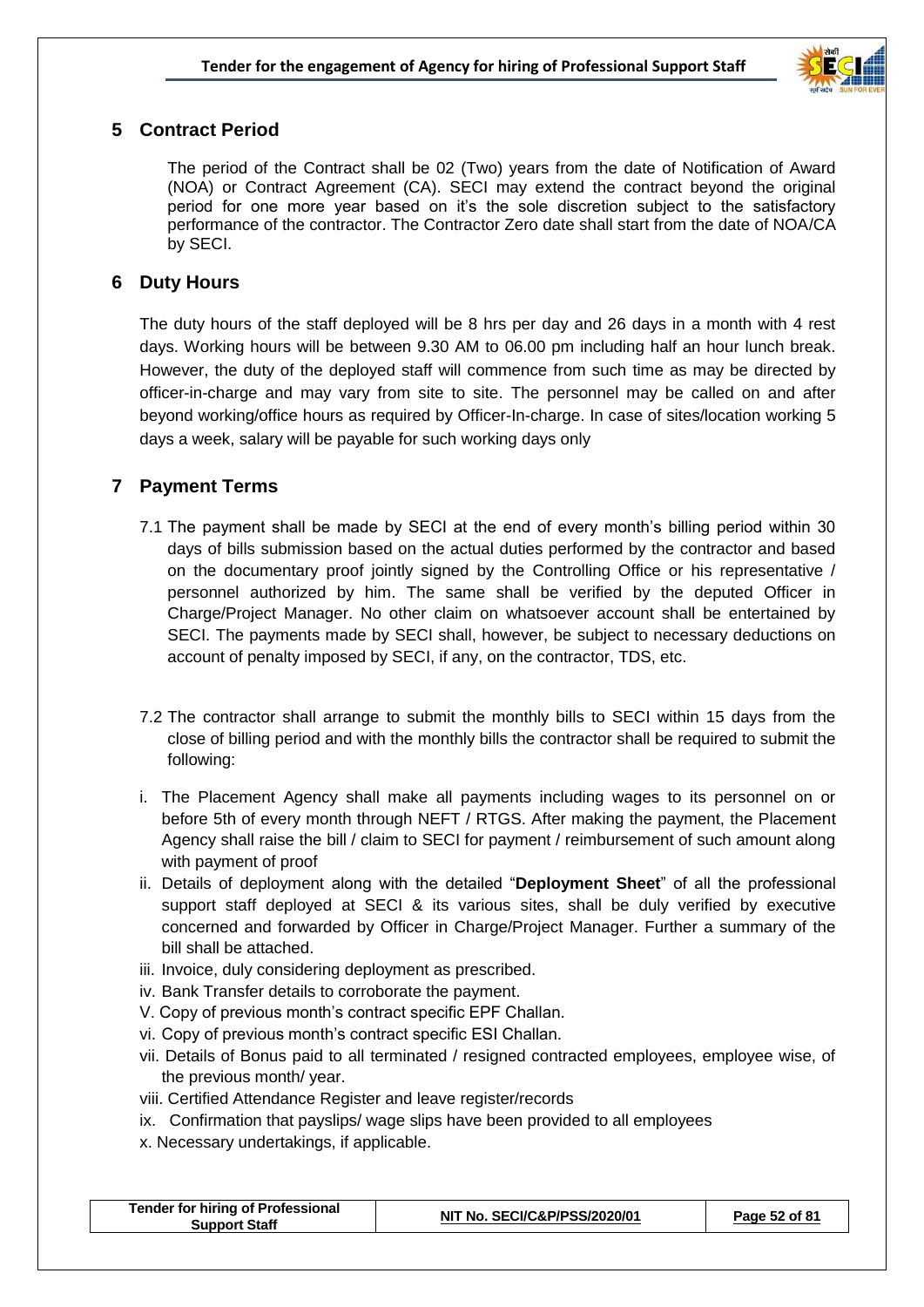

xi. Any other supporting document as demanded by SECI for the Contractor's payment purposes.

## **8 Contractors liability towards indemnity**

- 8.1 The service provider /Contractor shall indemnity and hold harmless SECI, its Directors & employees against any claims demands, losses damages, penalties, any claim under the payment of Wages Act, 1936, and/or the Minimum Wages Act, 1948 or any statutory obligation arising out of any other Act or Acts or on behalf of any person employed by him.
- 8.2 The service provider /Contractor shall also indemnify SECI and every member, officer and employees of the Company against all actions, proceedings, claims, cost and expenses whatsoever in respect of or arising out of any failure by the Contractor or arising from any breach or non- compliance whatsoever by the service provider or any of the persons deployed by it in the performance of the obligations under this contract.

#### **9 Assignment**

The Successful Bidder shall not assign, in whole or in part, its obligations to perform under the Contract, except with SECI's prior written consent.

#### **10 Default in Contracts obligation**

In case of any default or delay in performing any of the contract obligation, SECI reserves the right to forfeit the Performance Security/recover the actual damages/loss from the successful bidder but in any case, total liability of the Successful Bidder under this contract shall not exceed total contract value/price.

In addition to above clause, SECI may, without prejudice to any other remedy for breach of contract, by written notice of default sent to the Successful Bidder, terminate the Contract in whole or part as following.

if the Successful Bidder fails to deliver any or all of the Work as required by SECI or

if the Successful Bidder fails to perform any other obligation(s)/duties under the Contract or

If the Successful Bidder, in the judgment of SECI has engaged in corrupt or fraudulent practices in competing for or in executing the Contract.

## **11 Discrepancies between instructions:**

Should any discrepancy occur between the various instructions furnished to the Successful Bidder, his agent or staff or any doubt arises as to the meaning of any such instructions or should there be any misunderstanding between the Successful Bidder's staff and the Officerin-Charge's staff, the Successful Bidder shall refer the matter immediately in writing to the Officer-in-Charge whose decision thereon shall be final and conclusive and no claim for

| Tender for hiring of Professional<br><b>Support Staff</b> | NIT No. SECI/C&P/PSS/2020/01 | Page 53 of 81 |
|-----------------------------------------------------------|------------------------------|---------------|
|                                                           |                              |               |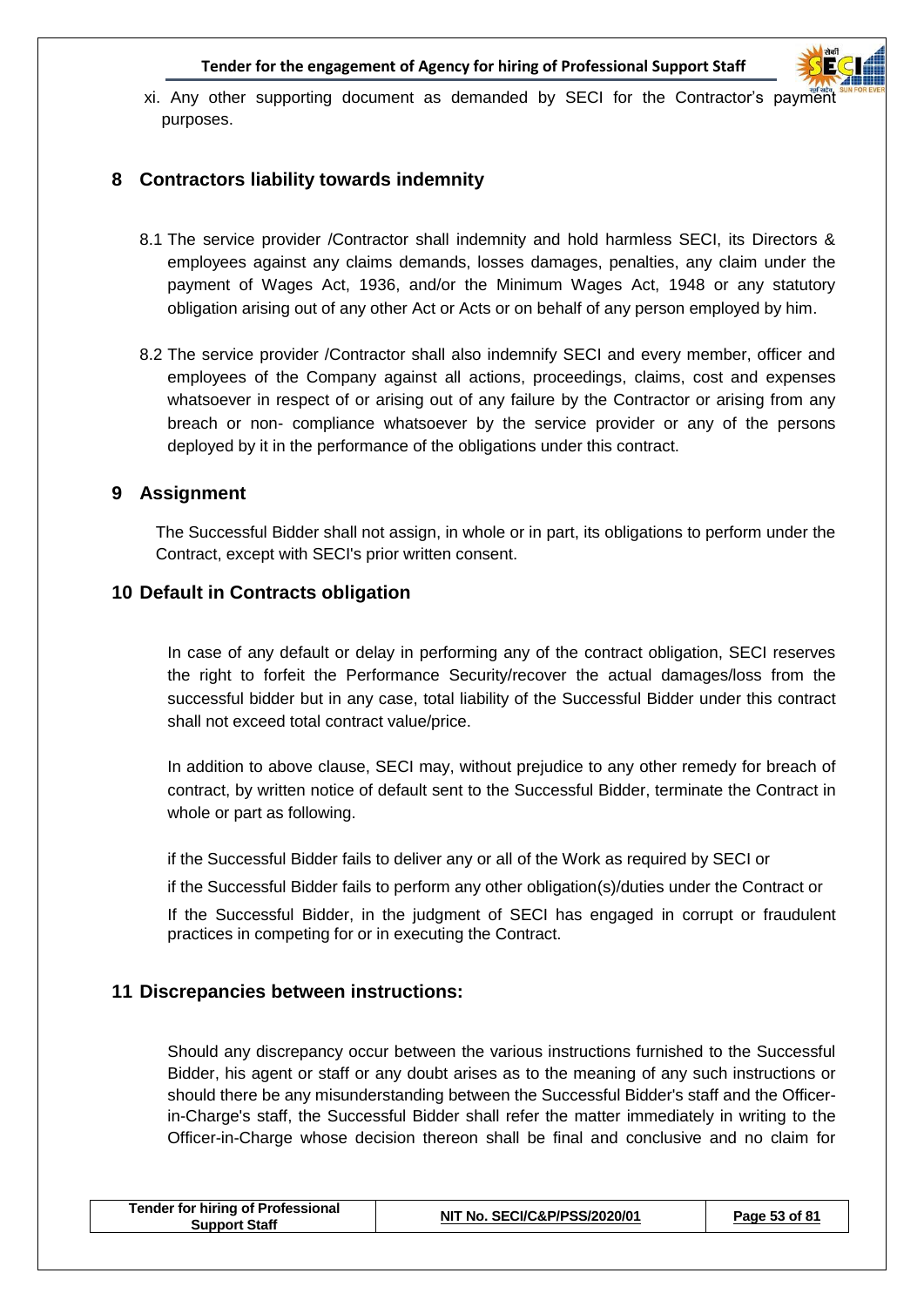

losses alleged to have been caused by such discrepancies between instructions, doubts, or misunderstanding shall in any event be admissible.

## **12 Force Majeure**

- 12.1 Notwithstanding the provisions of tender, the Successful Bidder shall not be liable for forfeiture of its performance security, Liquidated Damages or termination for default, if and to the extent that, its delay in performance or other failure to perform its obligations under the Contract is the result of an event of Force Majeure.
- 12.2 For purpose of this clause, "Force majeure" means an event beyond the control of the Successful Bidder and not involving the Successful Bidder's fault or negligence and not foreseeable, either in its sovereign or contractual capacity. Such events may include but are not restricted to Acts of God, wars or revolutions, fires, floods, epidemics, quarantine restrictions and freight embargoes etc. Whether a "Force majeure" situation exists or not, shall be decided by SECI and its decision shall be final and binding on the Successful Bidder and all other concerned.
- 12.3 In the event that the Successful Bidder is not able to perform his obligations under this contract on account of force majeure, he will be relieved of his obligations during the force majeure period. In the event that such force majeure extends beyond six months, SECI has the right to terminate the contract in which case, the contractual guarantees and warrantees shall be refunded to him.
- 12.4 If a force majeure situation arises, the Successful Bidder shall notify SECI in writing promptly, not later than 14 days from the date such situation arises. The Successful Bidder shall notify SECI not later than 3 days of cessation of force majeure conditions. After examining the cases, SECI shall decide and grant suitable additional time for the completion of the Work, if required.

## **13 Termination for Insolvency**

SECI may at any time terminate the Contract by giving written notice to the Successful Bidder, if the Successful Bidder becomes bankrupt or otherwise insolvent. In this event, termination will be without compensation to the Successful Bidder, provided that such termination will not prejudice or affect any right of action or remedy which has accrued or will accrue thereafter to SECI.

## **14 Termination for Convenience**

SECI, by written 3 months' notice sent to the Contractor, may terminate the Contract, in whole or in part, at any time for its convenience. The notice of termination shall specify that termination is for SECI's convenience, the extent to which performance of the Successful Bidder under the Contract is terminated, and the date upon which such termination becomes effective.

## **15 Successful Bidder Integrity**

| <b>Tender for hiring of Professional</b><br>Support Staff | NIT No. SECI/C&P/PSS/2020/01 | Page 54 of 81 |
|-----------------------------------------------------------|------------------------------|---------------|
|-----------------------------------------------------------|------------------------------|---------------|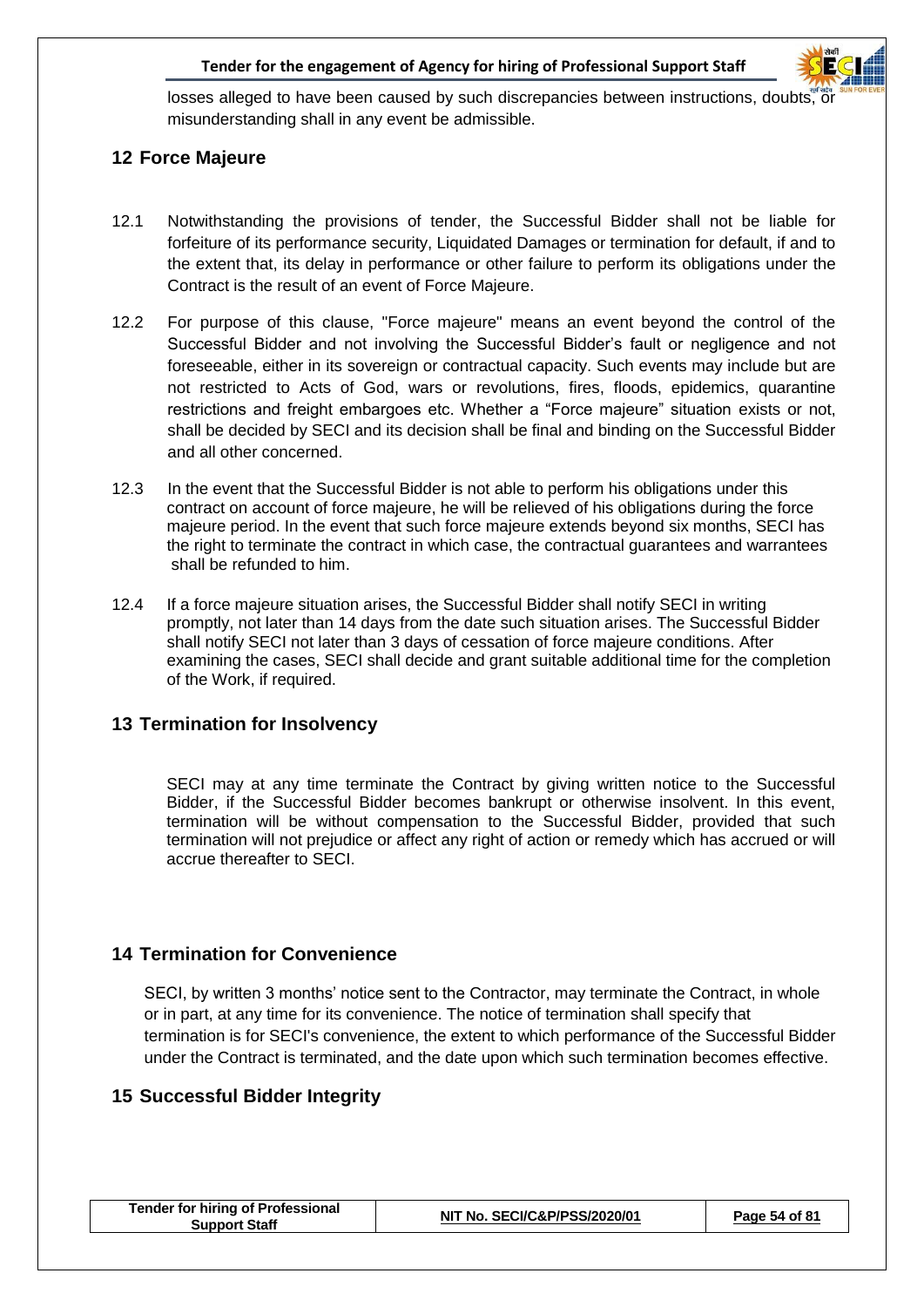

The Successful Bidder is responsible for and obliged to conduct all contracted activities in accordance with the Contract using state-of-the-art methods and economic principles and exercising all means available to achieve the performance specified in the Contract.

## **16 Settlement of Disputes**

- 16.1If any dispute of any kind whatsoever shall arise between SECI and Successful Bidder in connection with or arising out of the contract including without prejudice to the generality of the foregoing, any question regarding the existence, validity or termination, the parties shall seek to resolve any such dispute or difference by mutual consultation.
- 16.2If the parties fail to resolve, such a dispute or difference by mutual consent, within 45 days of its arising, then the dispute shall be referred by either party by giving notice to the other party of its intention to commence arbitration as hereafter provided, as to the matter in dispute, & no arbitration may be commenced unless such notice is given. Any dispute in respect of which a notice of intention to commence arbitration has been given shall be finally settled by arbitration.

## **17 In case the Successful Bidder is a Public-Sector Enterprise or a Government Department**

In case the Successful Bidder is a Public-Sector Enterprise or a Government Department, the dispute shall be referred for resolution in Permanent Machinery for Arbitration (PMA) of the Department of Public Enterprise, Government of India. Such dispute or difference shall be referred by either party for Arbitration to the sole Arbitrator in the Department of Public Enterprises to be nominated by the Secretary to the Government of India in-charge of the Department of Public Enterprises. The award of the Arbitrator shall be binding upon the parties to the dispute, provided, however, any party aggrieved by such award may make a further reference for setting aside or revision of the award to the Law Secretary, Department of Legal Affairs, Ministry of Law & Justice, Government of India. Upon such reference the dispute shall be decided by the Law Secretary or the Special Secretary / Additional Secretary, when so authorized by the Law Secretary, whose decision shall bind the Parties finally? The Parties to the dispute will share equally the cost of arbitration as intimated by the Arbitrator.

## **18 In case the Successful Bidder is not a Public-Sector Enterprise or a Government Department.**

In the event of any question dispute or difference whatsoever arising under this contract or in connection therewith including any question relating to existence, meaning and interpretation of this contract or any alleged breach thereof, the same shall be referred to the Sole Arbitrator, the MD of SECI or to a person appointed by him for the purpose. The arbitration shall be conducted in accordance with the provision of the Indian Arbitration and Conciliation Act, 1996.

- 18.1The Arbitrator may from the time to time, with the consent of all parties extend the time in making the award
- 18.2The cost incidental to the arbitration shall be at the discretion of the Arbitrator. The arbitration shall be conducted at New Delhi.
- 18.3Notwithstanding any dispute between the parties Successful Bidder shall not be entitled to withhold, delay or defer his obligation under the contract and same shall be carried out strictly in accordance with the terms & conditions of the contract.

| <b>Tender for hiring of Professional</b><br><b>Support Staff</b> | NIT No. SECI/C&P/PSS/2020/01 | Page 55 of 81 |
|------------------------------------------------------------------|------------------------------|---------------|
|                                                                  |                              |               |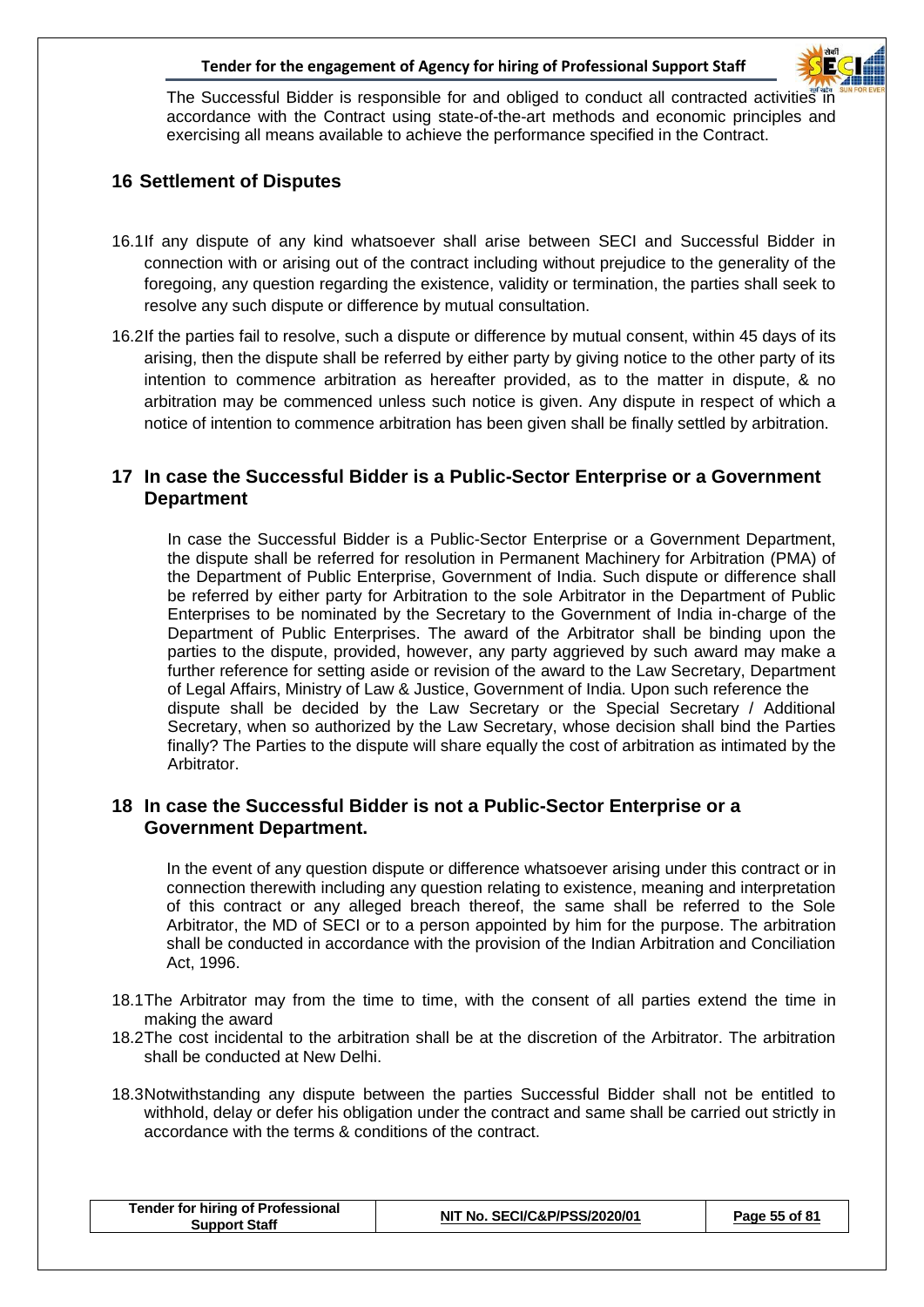

- 18.4The arbitrator shall give his speaking or reasoned award with respect to the disputes referred to him by either of the parties.
- 18.5If for any reason an arbitrator is unable to perform its function, the mandate of the Arbitrator shall terminate in accordance with the provisions of applicable laws as mentioned in GCC and a substitute shall be appointed in the same manner as the original arbitrator.
- 18.6Arbitration proceedings shall be conducted with The Arbitration and Conciliation Act, 1996. The venue or arbitration shall be New Delhi.
- 18.7Notwithstanding any reference to the arbitration herein, the parties shall continue to perform their respective obligations under the agreement unless otherwise agreed mutually.

#### **19 Limitation of Liability**

The aggregate liability of the Successful Bidder to SECI, whether under the Contract, in tort or otherwise, shall not exceed the total Contract Price/Value.

#### **20 Applicable Law**

The Contract shall be interpreted in accordance with the laws of the Union of India. **Only Delhi Courts shall have exclusive jurisdiction in all matters pertaining to this Tender.**

#### **21 Successors and Assigns**

In case SECI or Successful Bidder undergoes any merger or amalgamation or a scheme of arrangement or similar re-organization by a order / decree of court & this contract is assigned to any entity (ies) partly or wholly, the contract shall be binding mutatis mutandis upon the successor entities & shall continue to remain valid with respect to obligation of the successor entities.

#### **22 Severability**

It is stated that each paragraph, clause, sub-clause, schedule or annexure of this contract shall be deemed severable & in the event of the unenforceability of any paragraph, clause sub-clause, schedule or the remaining part of the paragraph, clause, sub-clause, schedule annexure & rest of the contract shall continue to be in full force & effect.

## **23 Penalty Clause**

At the sole description of Controlling Officer/ Officer in charge, Penalty for deficiency in services may be imposed & recovered from the Contractor, if required. Details of deficiencies are given as under

| S. No | <b>Offence</b>                                                                                                     | <b>Penalty (with or without</b><br>warning) applicable on<br>each occasion basis |
|-------|--------------------------------------------------------------------------------------------------------------------|----------------------------------------------------------------------------------|
|       | Poor dress code                                                                                                    | $Rs.200/-$                                                                       |
| 2     | Undue use of Mobile Phones on duty/Listening of Music on<br>Mobile/ other devices on duty/ accessing social media, | $Rs.200/-$                                                                       |

| <b>Tender for hiring of Professional</b><br><b>Support Staff</b> | NIT No. SECI/C&P/PSS/2020/01 | Page 56 of 81 |
|------------------------------------------------------------------|------------------------------|---------------|
|                                                                  |                              |               |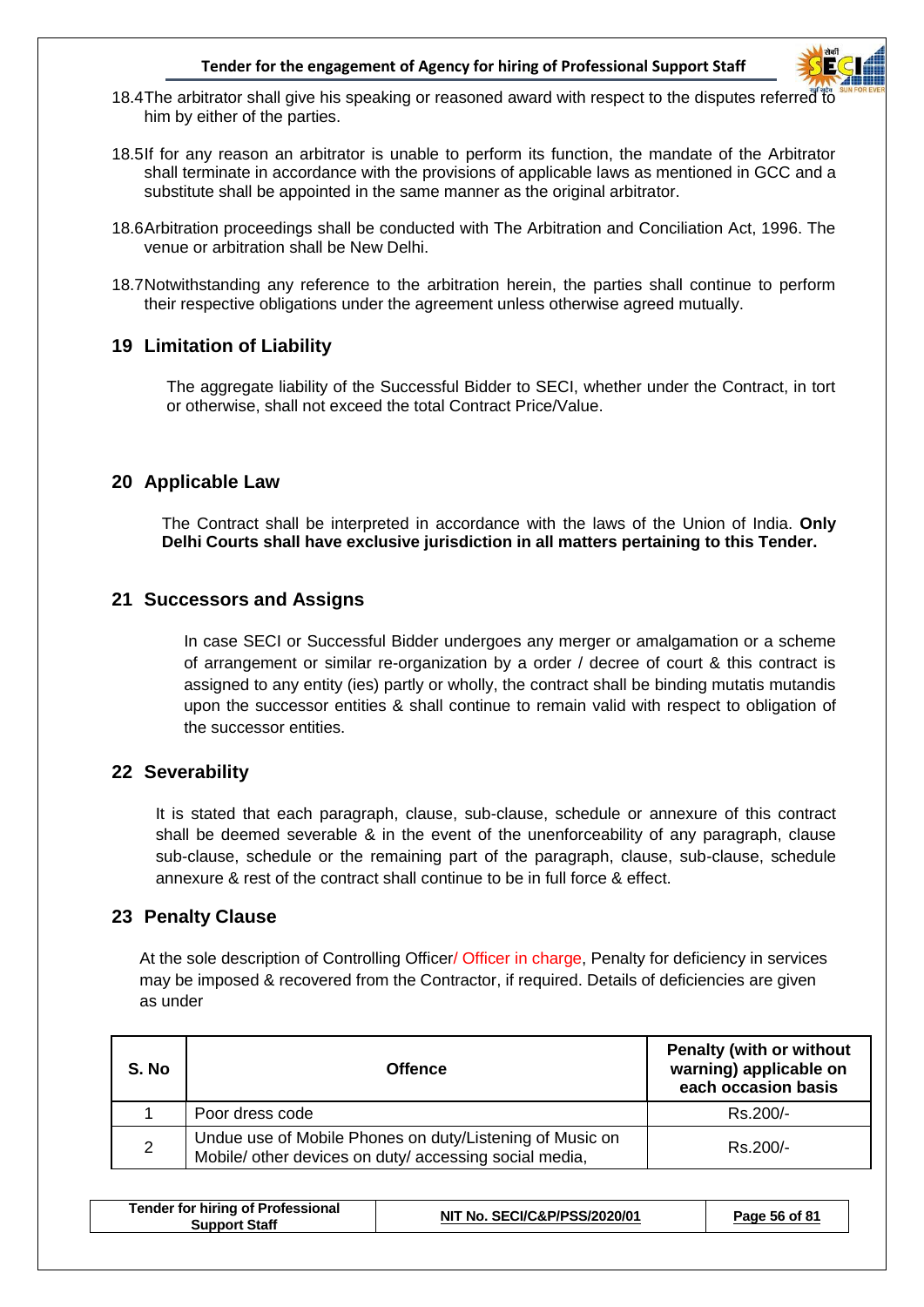|                | Tender for the engagement of Agency for hiring of Professional Support Staff                                   | सेकी                                |
|----------------|----------------------------------------------------------------------------------------------------------------|-------------------------------------|
|                | messaging services on duty                                                                                     |                                     |
| 3              | Improper cleanliness near their deputed work place                                                             | Rs.200/-                            |
| 4              | Less number of personnel deployed wrt prescribed<br>requirement                                                | Rs.250/- Per Person Per<br>Occasion |
| 5              | Absent, Late reporting, leaving place of duty before schedule<br>Time or without informing                     | Rs.500/-                            |
| 6              | Public Complaint on any account                                                                                | Rs.500/-                            |
| $\overline{7}$ | Officer/Employee complaint                                                                                     | Rs.500/-                            |
| 8              | Non-compliance(s) of any other provision of Agreement,<br>labour laws, ESI, PF or as pointed out by owner/SECI | Rs.1000/-                           |

This contract may be executed in one or more counterparts, each of which shall be deemed an original & all of which collectively shall be deemed one of the same instrument.

## **24 Rights & remedies under the contract only for the parties**

This contract is not intended & shall not be construed to confer on any person other than SECI & Successful Bidder hereto, any rights and / or remedies herein.

#### **25 Statutory Acts**

- 25.1 All legal formalities are to be obtained prior to and or during the commencement of work by the Successful Bidder for the successful execution of the said Work.
- 25.2 The Successful Bidder shall comply with the all the Acts & rules and regulations, laws and bylaws framed by State/ Central Government/ organization. SECI shall have no liabilities in this regard.

## **26 Bidder to Inform himself**

The bidder shall be deemed to have satisfied himself about the detailed job content, the conditions and circumstances affecting the contract prices and the possibility of executing the works as shown and described in the tender.

## **27 Successful Bidder Liability**

Successful Bidder hereby accepts full responsibility and indemnifies SECI and shall hold SECI harmless from all acts of omissions and commissions on the part of the Successful Bidder, his agents and employees in execution of the work. The Successful Bidder also agrees to defend and hereby undertakes to indemnify SECI and also hold him harmless from any and all claims arising out of or in connection with the performance of the work under the Notification of Award.

#### **28 Indemnity Damages and Insurance**

The bidder shall indemnify and make harmless the owner or the Officer, their agents or employees from and against all losses and all claims, demands, payments, suits, actions, recoveries and judgments of every nature and description brought or recovered against him

| <b>Tender for hiring of Professional</b> | NIT No. SECI/C&P/PSS/2020/01 |
|------------------------------------------|------------------------------|
| <b>Support Staff</b>                     | Page 57 of 81                |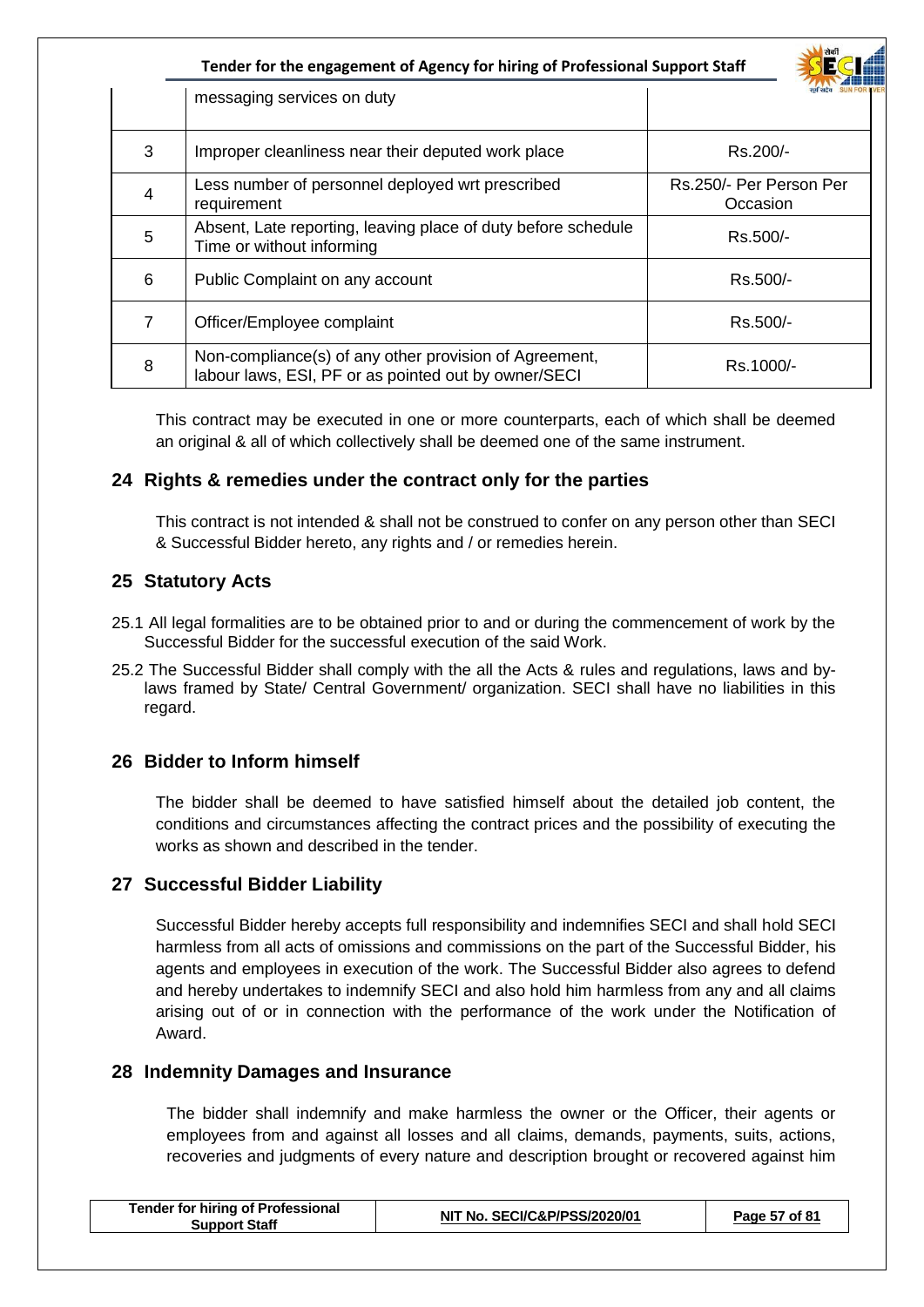

or the owner by reason or any act or commission of the said bidder, his agents or employees in the execution of the work.

### **29 Other Conditions**

a) Any deduction by SECI on the amount of bill due to any pending issue related to the bill period will be paid after receipt of written confirmation by the contractor that the pending issue has been satisfactory attended to. If the pending issue is not resolved till the subsequent bill is submitted, the same shall not be entertained and adjustments made from further payments of the contractor for which he will be responsible.

b) The contractor shall be liable for any breach, non-performance or delay in carrying out any obligation contained in the contract. In case a job is not attended within one week of reporting, it may be carried out through some other source at the risk and cost of the contractor, after issue of one written warning.

c) If contractor or their employee shall damage or destroy any Computer and accessories, cable, electric lines etc. at SECI premises, the contractor shall make good the damages at their expenses or in default SECI can deduct the expense from any sums that may be due, or at any time thereafter become due to the contractor under the contract or otherwise.

d) The SECI shall allow the contractor personnel full access to the hardware, and notify any potential safety or health hazards at the site. SECI would provide suitable working space, communication facilities and storage location for the software, documents and spares.

e) The contract specifically excludes any damages due to theft, fire, riots, earthquake, floods, accidents etc.

f) On successful completion of the work and handing over of the systems in perfect working condition to SECI, a Certificate of Completion shall be issued by the Engineer/SECI.

g) Manuals and Recovery CD etc. if supplied by OEM should also be provided along with the product along with freebies.

h) The deliverable report shall be either on paper or via email as convenient. Either review or time stamped messages shall authenticate validity.

## **30 DEBARRED FROM PARTICIPATING IN SECI'S TENDER**

SECI reserves the right to carry out the performance review of each Bidder from the time of submission of Bid onwards. In case it is observed that a Bidder has not fulfilled its obligations in meeting the various timelines envisaged, in addition to the other provisions of the Tender Document, such Bidder may be debarred from participating in SECI's any future tender for a period as decided by the competent authority of SECI.

## **31 PROCEDURE FOR ACTION IN CASE CORRUPT/ FRAUDULENT/ COLLUSIVE/ COERCIVE PRACTICES**

| <b>Tender for hiring of Professional</b> |
|------------------------------------------|
| <b>Support Staff</b>                     |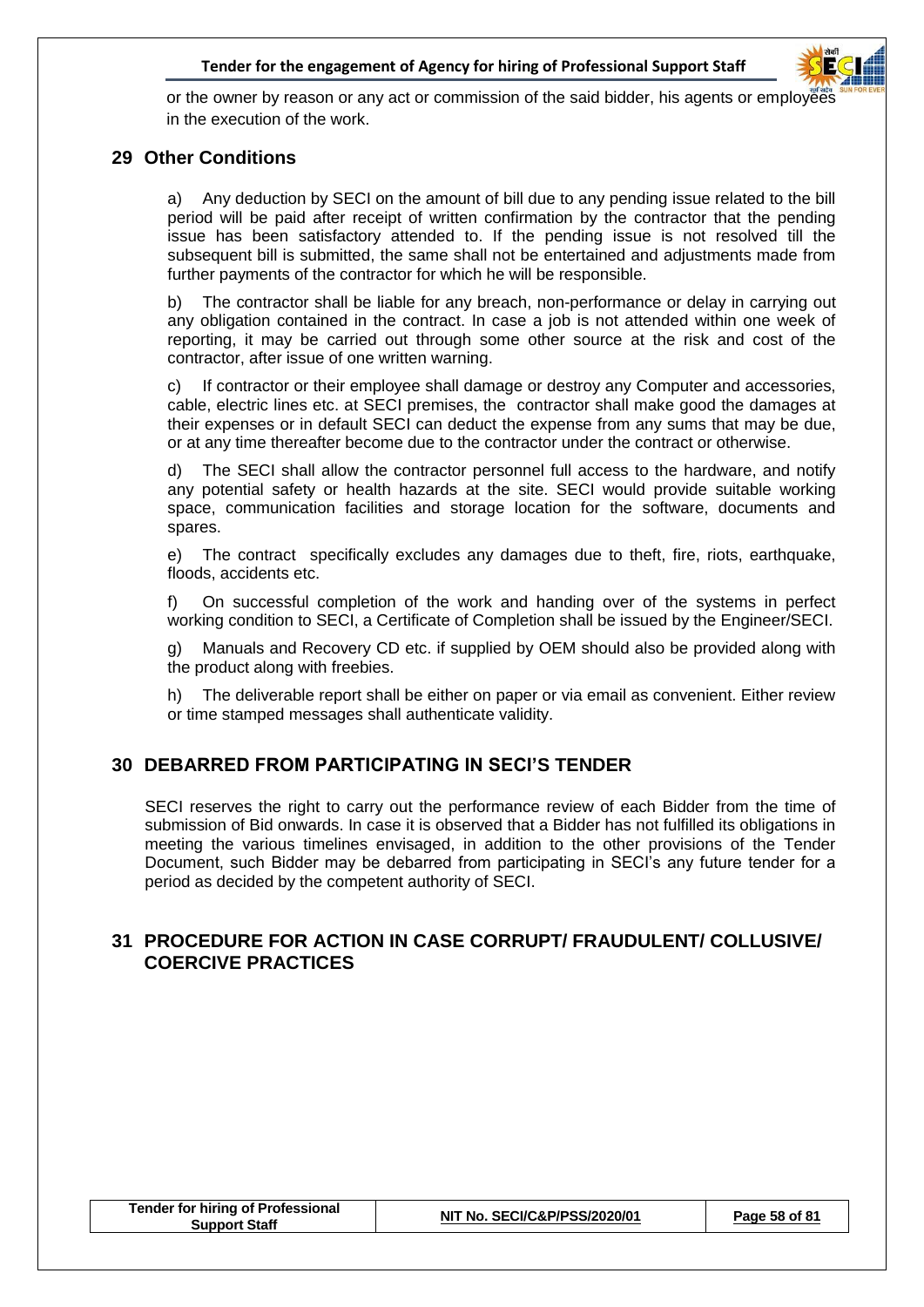

## **A Definitions:**

A.1 "Corrupt Practice" means the offering, giving, receiving or soliciting, directly or indirectly, anything of value to improperly influence the actions in selection process or in contract execution.

"Corrupt Practice" also includes any omission for misrepresentation that may mislead or attempt to mislead so that financial or other benefit may be obtained or an obligation avoided.

- A.2 "Fraudulent Practice" means and include any act or omission committed by an agency or with his connivance or by his agent by misrepresenting/ submitting false documents and/ or false information or concealment of facts or to deceive in order to influence a selection process or during execution of contract/ order.
- A.3 "Collusive Practice amongst bidders (prior to or after bid submission)" means a scheme or arrangement designed to establish bid prices at artificial non-competitive levels and to deprive the Employer of the benefits of free and open competition.
- A.4 "Coercive practice" means impairing or harming or threatening to impair or harm directly or indirectly, any agency or its property to influence the improperly actions of an agency, obstruction of any investigation or auditing of a procurement process.
- A.5 "Vendor/ Supplier/ Contractor/ Consultant/ Bidder" is herein after referred as "Agency"
- A.6 "Competent Authority" shall mean the authority, who is competent to take final decision for Suspension of business dealing with an Agency/ (ies) and Banning of business dealings with Agency/ (ies) and shall be the "Committee" concerned.
- A.7 "Allied Agency" shall mean all the concerns within the sphere of effective influence of banned/ suspended agencies. In determining this, the following factors may be taken into consideration:
	- (a) Whether the management is common;
	- (b) Majority interest in the management is held by the partners or directors of banned/ suspended firm.
	- (c ) substantial or majority shares are owned by banned/ suspended agency and by virtue of this it has a controlling voice.
- A.8 "Investigating Agency" shall mean any department or unit of Employer/ Owner investigating into the conduct of Agency/ party and shall include the Vigilance Department of the Employer/ Owner, Central Bureau of Investigation, State Police or any other agency set up by the Central or state government having power to investigate.

## **B Actions against bidder(s) indulging in corrupt /fraudulent/ collusive/ coercive practice**

| <b>Tender for hiring of Professional</b><br>Support Staff | NIT No. SECI/C&P/PSS/2020/01 | Page 59 of 81 |
|-----------------------------------------------------------|------------------------------|---------------|
|                                                           |                              |               |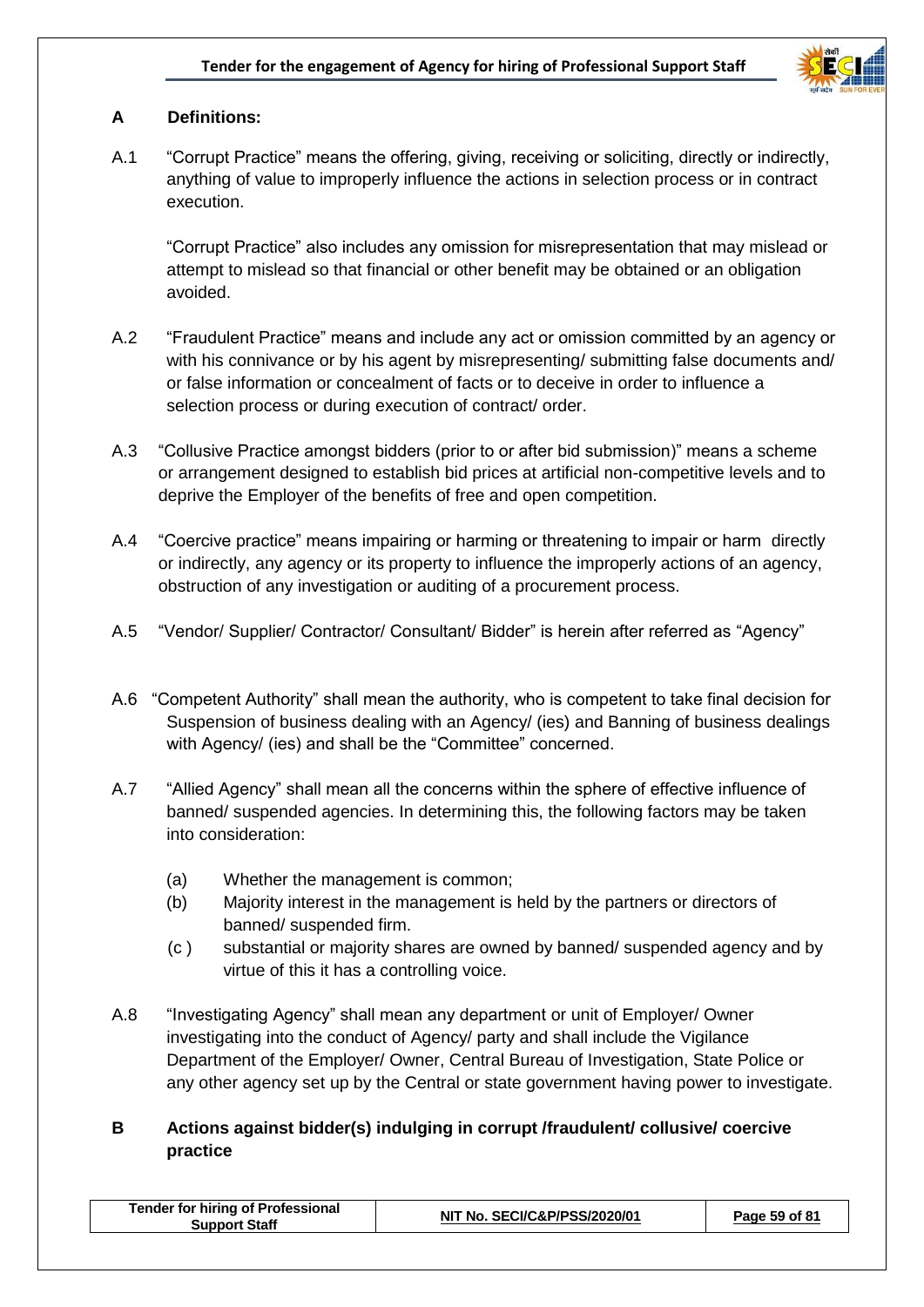

## **B.1 Irregularities noticed during the evaluation of the bids**:

If it is observed during bidding process/ bids evaluation stage that a bidder has indulged in corrupt/ fraudulent/ collusive/ coercive practice, the bid of such Bidder (s) shall be rejected and its Earnest Money Deposit (EMD) shall be forfeited.

Further, such agency shall be banned for future business with Employer/ Owner for a period specified in para B 2.2 below from the date of issue of banning order.

#### **B.2 Irregularities noticed after award of contract**

#### (i) **During execution of contract:**

If an agency, is found to have indulged in corrupt/ fraudulent/ collusive/ coercive practices, during execution of contract, the agency shall be banned for future business with Employer/ Owner for a period specified in para B 2.2 below from the date of issue of banning order.

The concerned order(s)/ contract(s) where corrupt/ fraudulent/ collusive practices are observed, shall be suspended with immediate effect by Engineer-in-Charge (EIC)/ Employer/ Owner whereby the supply/ work/ service and payment etc. will be suspended. The action shall be initiated for putting the agency on banning list.

After conclusion of process, the order(s)/ contract(s) where it is concluded that such irregularities have been committed shall be terminated and Contract Performance Security submitted by agency against such order(s)/ contract(s) shall also be forfeited. The amount that may have become due to the contractor on account of work already executed by him shall be payable to the contractor and this amount shall be subject to adjustment against any amounts due from the contractor under the terms of the contract.

No risk and cost provision will be enforced in such cases.

## **(ii) After execution of contract and during Defect liability period (DLP)/ Warranty/ Guarantee Period:**

If an agency is found to have indulged in corrupt/ fraudulent/ collusive/ coercive practices, after execution of contract and during DLP/ Warranty/ Guarantee Period/O&M Period, the agency shall be banned for future business with Employer/ Owner for a period specified in para B 2.2 below from the date of issue of banning order.

Further, the Contract Performance Security submitted by agency against such order(s)/ contract(s) shall be forfeited.

## **(iii) After expiry of Defect liability period (DLP)/ Warranty/ Guarantee Period**

| <b>Tender for hiring of Professional</b><br><b>Support Staff</b> | NIT No. SECI/C&P/PSS/2020/01 | Page 60 of 81 |
|------------------------------------------------------------------|------------------------------|---------------|
|                                                                  |                              |               |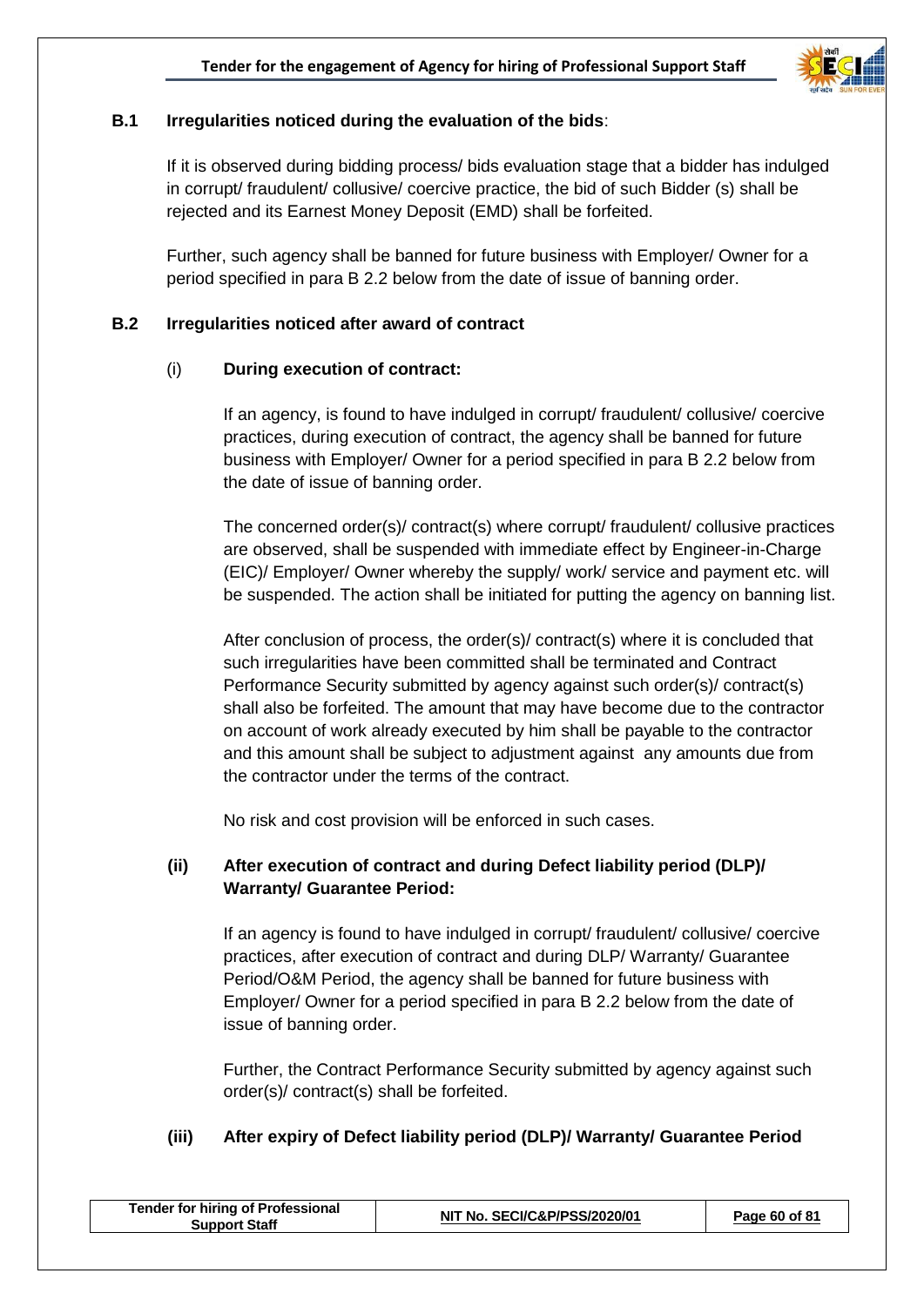

If an agency is found to have indulged in corrupt/ fraudulent/ collusive/ coercive practices, after expiry of Defect liability period (DLP)/ Warranty/ Guarantee Period, the agency shall be banned for future business with Employer/ Owner for a period specified in para B 2.2 below from the date of issue of banning order.

## **B.2.2 Period of Banning**

Banning period shall be reckoned from the date of issuance of banning order and shall be for a period as may be decided by the Employer/ Owner based on specific case basis. However, minimum period of ban shall be 06 (Six) months from the date of issuance of banning order.

In exceptional cases where the act of vendor/ contractor is a threat to the National Security, the banning shall be for indefinite period.

## **C Effect of banning on other ongoing contracts/ tenders**

- C.1 If an agency is banned, such agency shall not be considered in ongoing tenders/ future tenders.
- C.2 However, if such an agency is already executing other order(s)/ contract(s) where no corrupt/ fraudulent/ collusive/ coercive practice is found, the agency shall be allowed to continue till its completion without any further increase in scope except those incidental to original scope mentioned in the contract.
- C.3 If an agency is banned during tendering and irregularity is found in the case under process:
- C.3.1 after issue of the enquiry/ bid/ tender but before opening of Technical bid, the bid submitted by the agency shall be ignored.
- C.3.2 after opening Technical bid but before opening the Price bid, the Price bid of the agency shall not be opened and EMD submitted by the agency shall be returned to the agency.
- C.3.3 after opening of price bid, EMD made by the agency shall be returned; the offer/Bid of the agency shall be ignored & will not be further evaluated. If the agency is put on banning list for fraud/ mis-appropriation of facts committed in the same tender/ other tender where errant agency emerges as the lowest (L1), then such tender shall also be cancelled and re-invited.

## **D. Procedure for Suspension of Bidder**

## **D.1 Initiation of Suspension**

Action for suspension business dealing with any agency/(ies) shall be initiated by C&P Department when

(i) Vigilance Department based on the fact of the case gathered during investigation

| <b>Tender for hiring of Professional</b><br><b>Support Staff</b> | NIT No. SECI/C&P/PSS/2020/01 | Page 61 of 81 |
|------------------------------------------------------------------|------------------------------|---------------|
|------------------------------------------------------------------|------------------------------|---------------|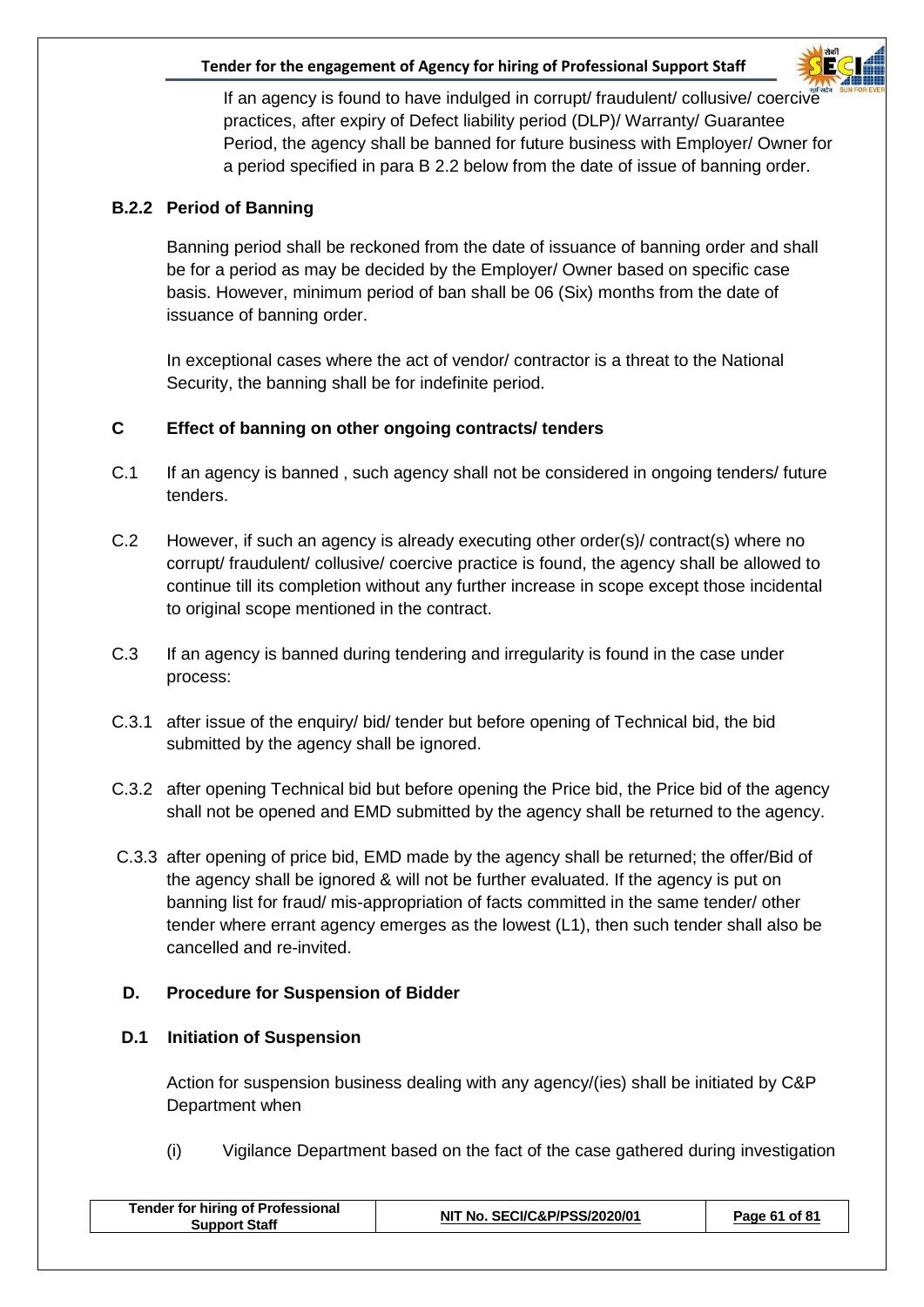

by them recommend for specific immediate action against the agency.

- (ii) Vigilance Department based on the input from Investigating agency, forward for specific immediate action against the agency.
- (iii) Nonperformance of Vendor/ Supplier/ Contractor/ Consultant leading to termination of Contract/ Order.

### **D.2 Suspension Procedure:**

- D.2.1 The order of suspension would operate initially for a period not more than six months and is to be communicated to the agency and also to Vigilance Department. Period of suspension can be extended with the approval of the Competent Authority by one month at a time with a ceiling of six months pending a conclusive decision to put the agency on banning list.
- D.2.2 During the period of suspension, no new business dealing may be held with the agency.
- D.2.3 Period of suspension shall be accounted for in the final order passed for banning of business with the agency.
- D.2.4 The decision regarding suspension of business dealings should also be communicated to the agency.
- D.2.5 If a prima-facie, case is made out that the agency is guilty on the grounds which can result in banning of business dealings, proposal for issuance of suspension order and show cause notice shall be put up to the Competent Authority. The suspension order and show cause notice must include that (i) the agency is put on suspension list and (ii) why action should not be taken for banning the agency for future business from Employer/ Owner.

The competent authority to approve the suspension will be same as that for according approval for banning.

| NIT No. SECI/C&P/PSS/2020/01<br>Page 62 of 81<br><b>Support Staff</b> | <b>Tender for hiring of Professional</b> |  |  |
|-----------------------------------------------------------------------|------------------------------------------|--|--|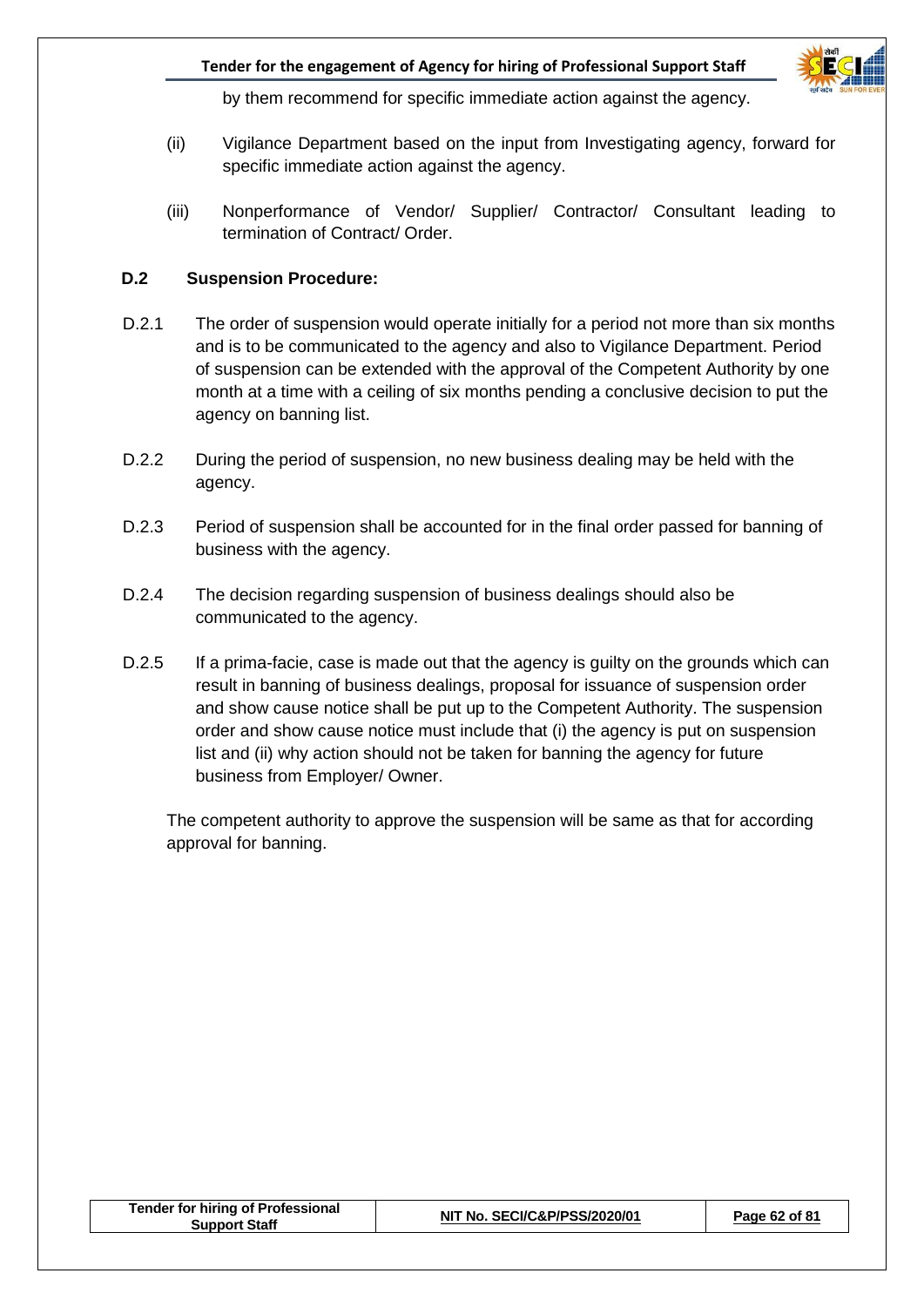

#### **D 3 Effect of Suspension of business:**

Effect of suspension on other on-going/ future tenders will be as under:

- D.3.1 No enquiry/ bid/ tender shall be entertained from an agency as long as the name of agency appears in the Suspension List.
- D.3.2 If an agency is put on the Suspension List during tendering:
- D.3.2.1 after issue of the enquiry/ bid/ tender but before opening of Technical bid, the bid submitted by the agency shall be ignored.
- D.3.2.2 after opening Technical bid but before opening the Price bid, the Price bid of the agency shall not be opened and EMD submitted by the agency shall be returned to the agency.
- D.3.3 The existing contract(s)/ order(s) under execution shall continue.
- D.3.4 Tenders invited for procurement of goods, works and services shall have provision that the bidder shall submit a undertaking to the effect that (i) neither the bidder themselves nor their allied agency/(ies) are on banning list of Employer/ Owner or the Ministry of New & Renewable Energy (ii) bidder is not banned by any Government Department/ Public Sector.

| <b>Tender for hiring of Professional</b><br><b>Support Staff</b> | NIT No. SECI/C&P/PSS/2020/01 | Page 63 of 81 |
|------------------------------------------------------------------|------------------------------|---------------|
|                                                                  |                              |               |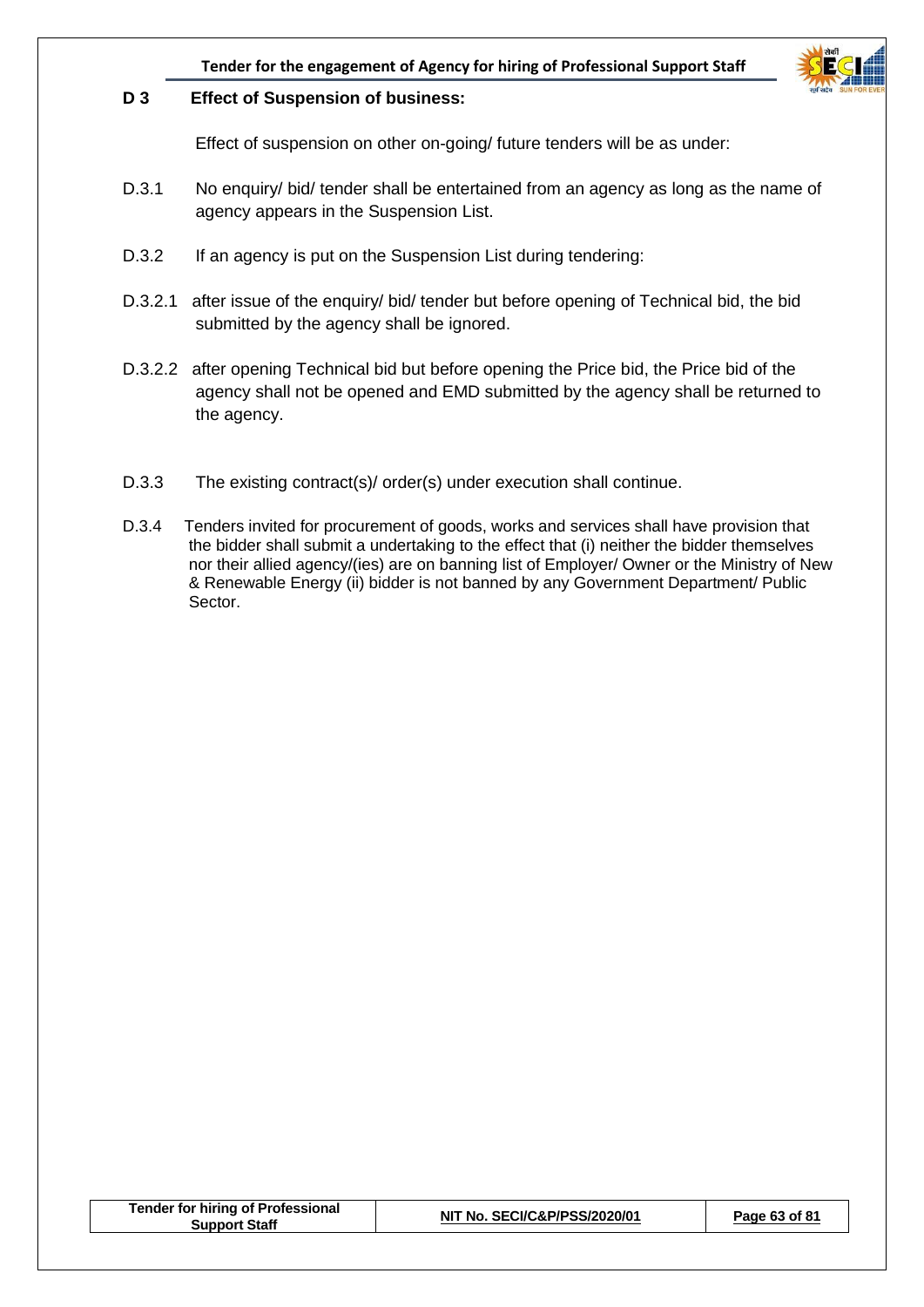



## **SECTION VI**

## **FORMS & FORMATS**

**Tender for hiring of Professional Support Staff NIT No. SECI/C&P/PSS/2020/01 Page 64 of 81**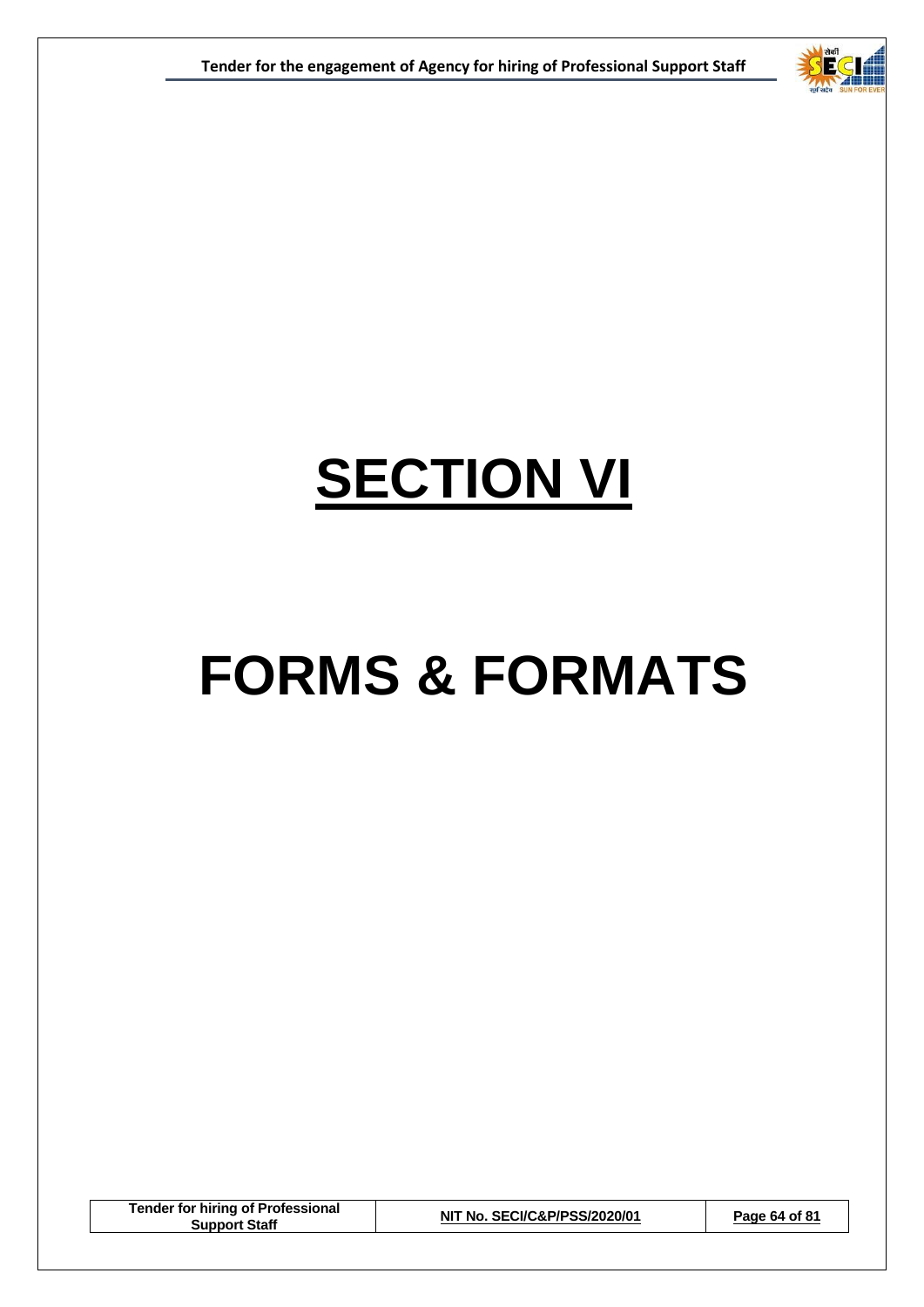

## **Format-I**

## **Covering Letter**

#### **(The covering letter should be on the Letter Head of the Bidding Company)**

Date: Reference No: \_\_\_\_\_\_\_\_\_\_\_\_\_\_\_\_\_\_\_\_\_ From: \_\_\_\_\_\_\_\_\_\_\_\_\_\_\_\_\_\_\_\_ (Insert name and address of Bidding Company)

Tel $#$ : Fax#: E-mail address# To

**Solar Energy Corporation of India Limited 1st Floor, D-3, Wing A, Prius Platinum Building, District Centre, Saket, New Delhi – 17**

Sub: Response to Tender Document No--------------dated ----- for the engagement of Agency for the hiring of Professional Support Staff at SECI, New Delhi and at its sites in various locations of the country

Dear Sir,

We, the undersigned ……. *[insert name of the 'Bidder']* having read, examined and understood in detail the Tender Document hereby submit our response to Tender Document. We confirm that in response to the aforesaid Tender Document, we including have not submitted more than one response to Tender Document including this response to Tender Document. We are submitting application for Agency for the hiring of Professional Support Staff at SECI.

- 1. We give our unconditional acceptance to the Tender Document, dated ……………..…. *[Insert date in dd/mm/yyyy]*, issued by SECI. In token of our acceptance to the Tender Document, the same have been initialled by us and enclosed with the response to Tender Document.
- 2. We have enclosed Bid Processing Fees of Rs….., in the form of DD/ Bankers Cheque ………….[Insert DD/Bankers Cheque number] dated ………. [Insert date of DD/Bankers Cheque].
- 3. We have enclosed Earnest Money Deposit of Rs….., in the form of DD/ Bankers Cheque………….[*Insert DD/Bankers Cheque No*] dated ………. [*Insert date of DD/Bankers Cheque*].
- 4. We have submitted our response to Tender Document strictly as per Section V (Forms & Formats) of this Tender Document, without any deviations, conditions and without mentioning any assumptions or notes in the said Formats.
- 5. We hereby unconditionally and irrevocably agree and accept that the decision made by SECI in respect of any matter regarding or arising out of the Tender Document shall be binding on us.

| <b>Tender for hiring of Professional</b><br><b>Support Staff</b> | NIT No. SECI/C&P/PSS/2020/01 | Page 65 of 81 |
|------------------------------------------------------------------|------------------------------|---------------|
|                                                                  |                              |               |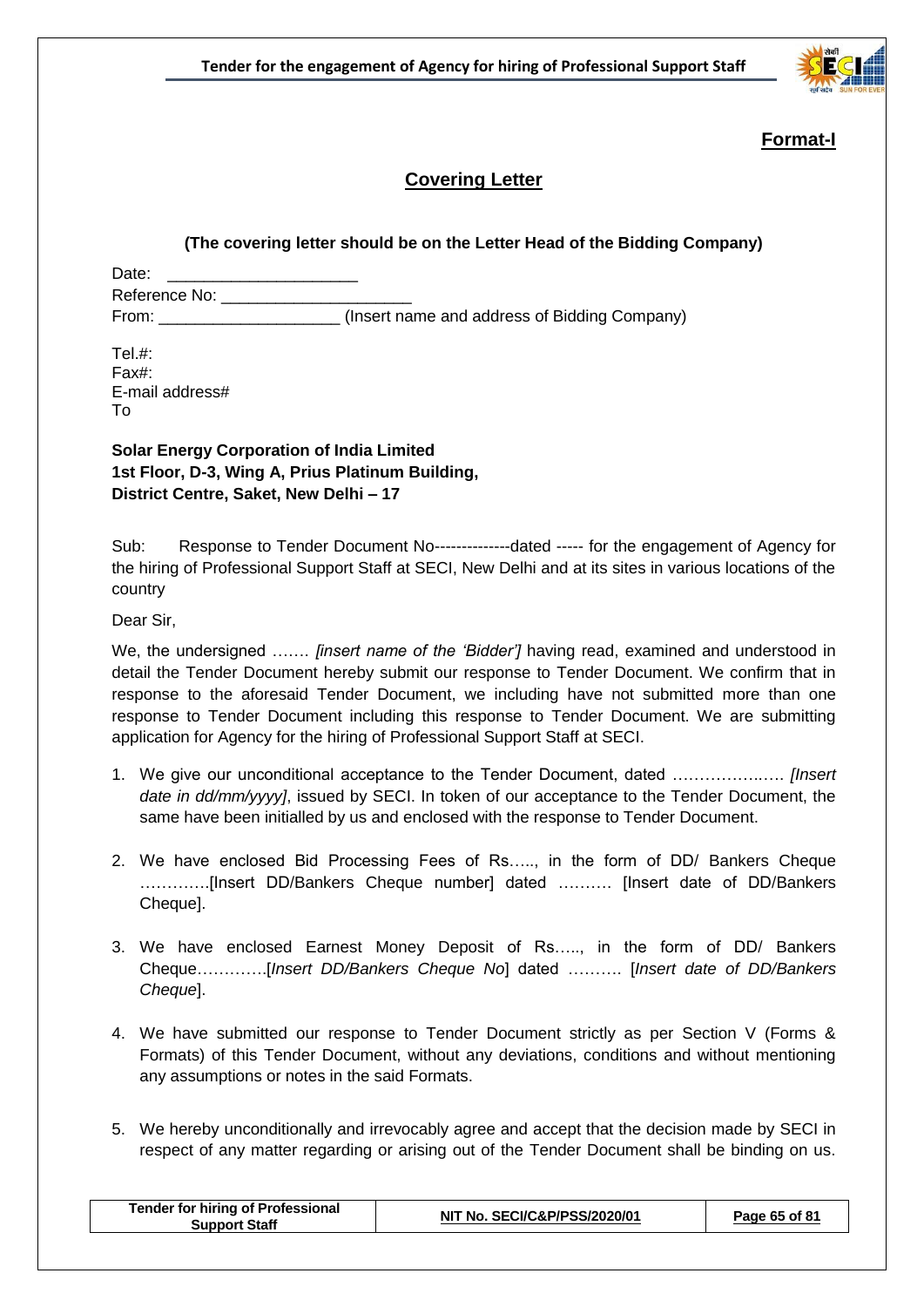

We hereby expressly waive and withdraw any deviations and all claims in respect of this process.

- 6. Familiarity with Relevant Indian Laws & Regulations: We confirm that we have studied the provisions of the relevant Indian laws and regulations as required to enable us to submit this response to Tender Document, in the event of our selection as Successful Bidder.
- 7. We are enclosing herewith our response to the Tender Document with formats duly signed as desired by you in the Tender Document for your consideration.
- 8. It is confirmed that our response to the Tender Document is consistent with all the requirements of submission as stated in the Tender Document and subsequent communications from SECI.
- 9. The information submitted in our response to the Tender Document is correct to the best of our knowledge and understanding. We would be solely responsible for any errors or omissions in our response to the Tender Document.
- 10. We hereby declare that our company has not been debarred / black listed by any Central/State Govt. Ministry or Department/Public Sector company/Government autonomous body.
- 11. We confirm that all the terms and conditions of our Bid are valid for a period of one hundred and eighty days (180) days from the date of opening of tender.
- 12. Contact Person

Details of the representative to be contacted by SECI are furnished as under:

| Name                |  |  |  |  |  |  |  |  |  |  |  |
|---------------------|--|--|--|--|--|--|--|--|--|--|--|
| Designation:        |  |  |  |  |  |  |  |  |  |  |  |
| Company<br>$\sim$ 1 |  |  |  |  |  |  |  |  |  |  |  |
| Address             |  |  |  |  |  |  |  |  |  |  |  |
|                     |  |  |  |  |  |  |  |  |  |  |  |
| Mobile Nos.:        |  |  |  |  |  |  |  |  |  |  |  |
| Fax Nos.            |  |  |  |  |  |  |  |  |  |  |  |
| E-mail address:     |  |  |  |  |  |  |  |  |  |  |  |

………………………………………

13. We have neither made any statement nor provided any information in this Bid, which to the best of our knowledge is materially inaccurate or misleading. Further, all the confirmations, declarations and representations made in our Bid are true and accurate. In case this is found to be incorrect after our selection as Successful Bidder, we agree that the same would be treated as a Seller's event of default.

Dated the \_\_\_\_\_\_\_\_\_\_ day of \_\_\_\_\_\_\_\_\_\_ , 20...

Thanking you,

Yours faithfully,

(Name, Designation and Signature of Authorized Person)

| <b>Tender for hiring of Professional</b><br>NIT No. SECI/C&P/PSS/2020/01<br>Page 66 of 81<br><b>Support Staff</b> |
|-------------------------------------------------------------------------------------------------------------------|
|-------------------------------------------------------------------------------------------------------------------|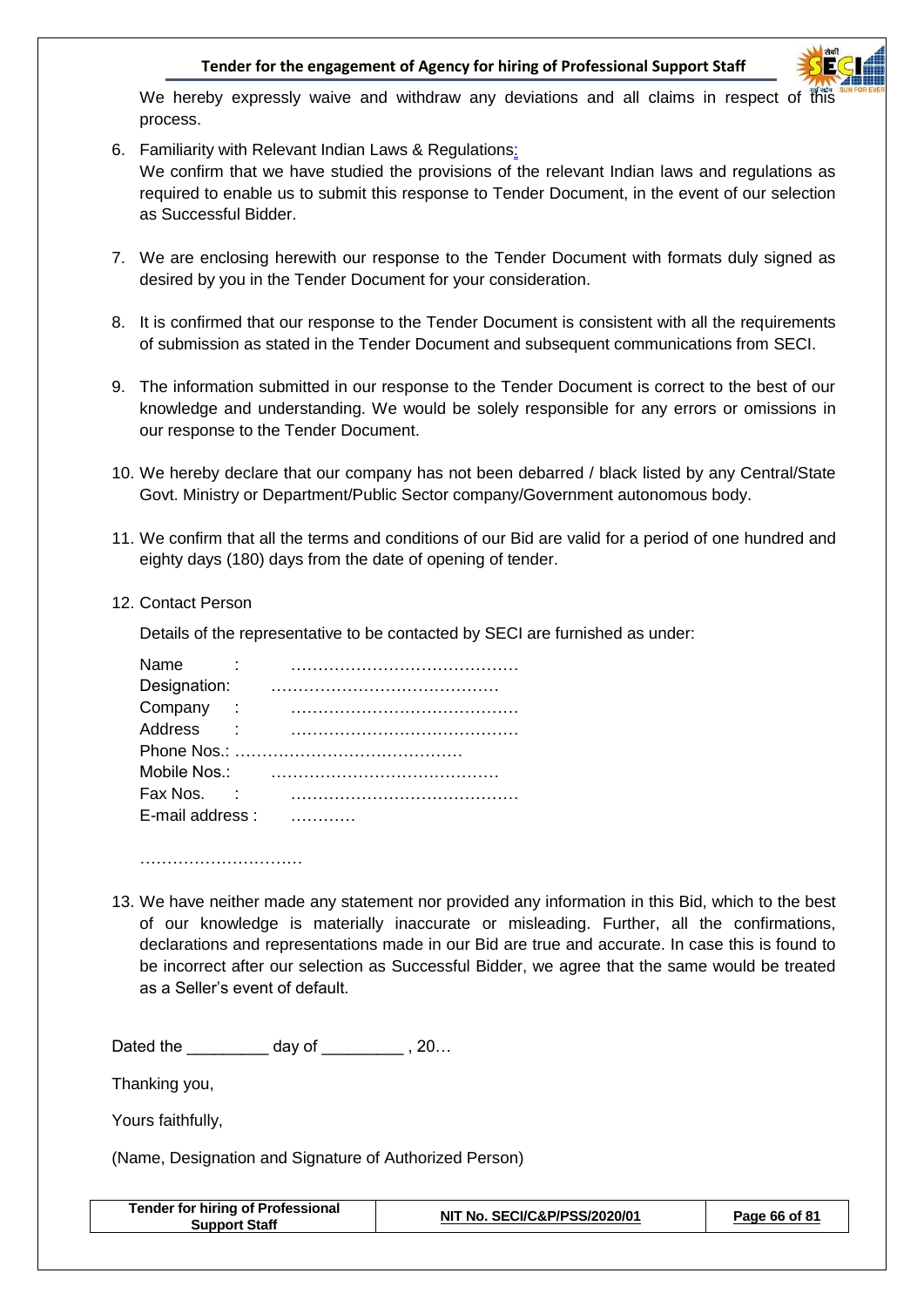

## **Format-II**

## **GENERAL PARTICULARS OF THE BIDDER**

| Name of the Company/Bidder                                                                                                                                                              |                                                                                                                                                                               |
|-----------------------------------------------------------------------------------------------------------------------------------------------------------------------------------------|-------------------------------------------------------------------------------------------------------------------------------------------------------------------------------|
| Registered Office Address in case of Company                                                                                                                                            |                                                                                                                                                                               |
| Address of the Bidder                                                                                                                                                                   |                                                                                                                                                                               |
| E-mail                                                                                                                                                                                  |                                                                                                                                                                               |
| Web site                                                                                                                                                                                |                                                                                                                                                                               |
| Authorized Contact Person(s) with name, designation<br>Address and Mobile Phone No., E-mail address/ Fax<br>No. to whom all references shall be made                                    |                                                                                                                                                                               |
| Year of Incorporation                                                                                                                                                                   |                                                                                                                                                                               |
| Have the Bidder/Company ever been debarred By any<br>Govt. Dept. / Undertaking for undertaking any work.                                                                                |                                                                                                                                                                               |
| Reference of any document information attached by<br>the Bidder other than specified in the Tender<br>Document                                                                          |                                                                                                                                                                               |
| Bank Details (Name, Account No, IFSC Code)                                                                                                                                              |                                                                                                                                                                               |
|                                                                                                                                                                                         |                                                                                                                                                                               |
| Whether the Vendor is registered/ Likely to be<br>registered under GST                                                                                                                  | <b>Yes</b><br><b>No</b><br>If Yes, then customer will be treated as registered<br>customer & he will have to provide further details<br>as stated on the below left hand side |
| GST ID (Proof to be submitted - GST No<br>acknowledgement OR Email from Gol)                                                                                                            |                                                                                                                                                                               |
| <b>GSTN Address</b>                                                                                                                                                                     |                                                                                                                                                                               |
| Total number of Years in operation in service for<br>similar nature of contracts also described under<br>Section III, Clause 1.3.2 (a){Attach experience<br>certificate for validation} |                                                                                                                                                                               |
| No of Manpower on Payroll {Attach certificate from<br>client}                                                                                                                           |                                                                                                                                                                               |
| Govt./Autonomous<br>Total<br>in<br>experience<br><b>PSUs</b><br>Bodies/PSUs/JVCs<br>relevant<br>of<br>{Attach<br>certificates}                                                          |                                                                                                                                                                               |

(Signature of Authorized Signatory)

| <b>Tender for hiring of Professional</b> |  |  |  |
|------------------------------------------|--|--|--|
| <b>Support Staff</b>                     |  |  |  |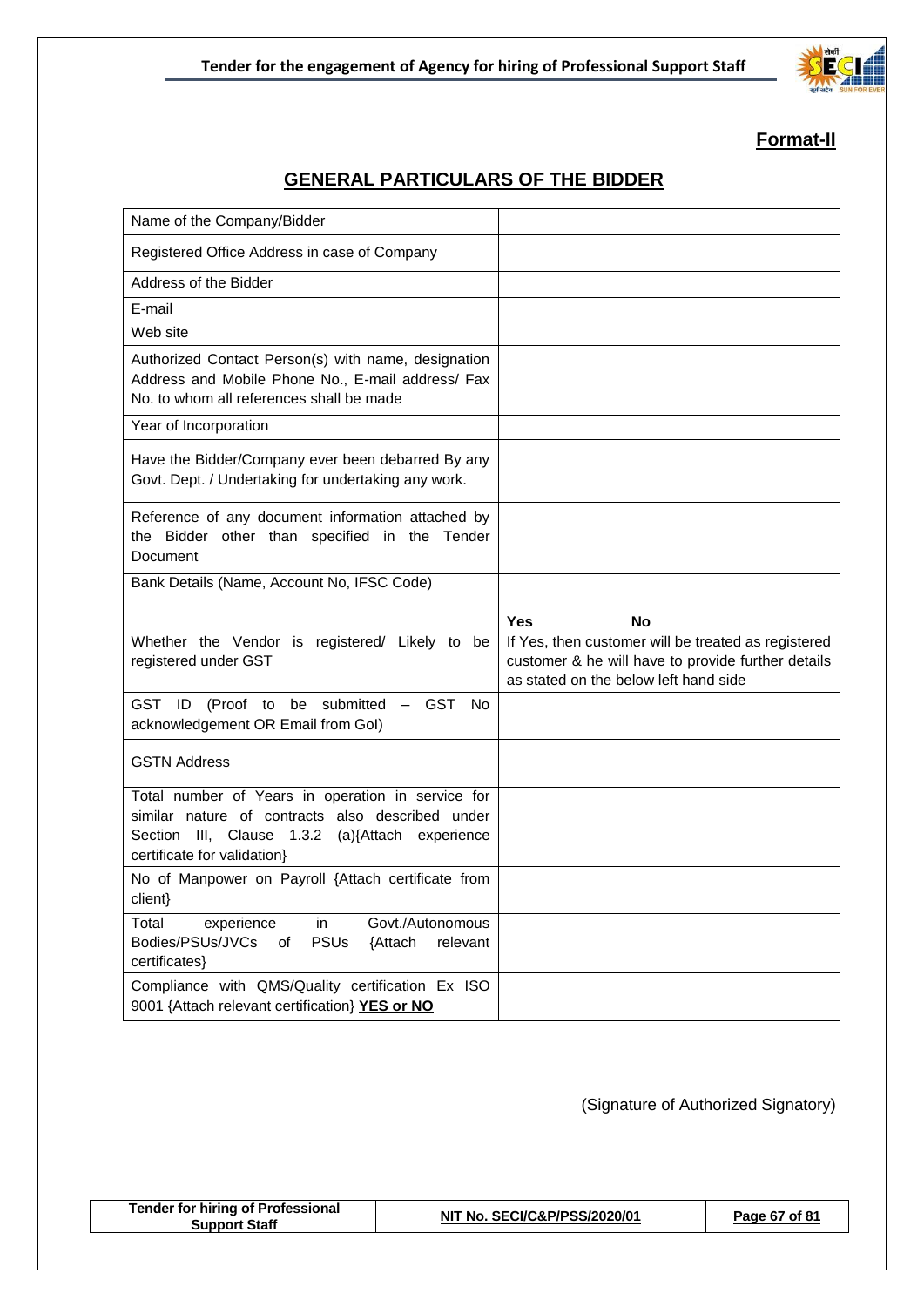

**Format-III**

## **FORMAT FOR PERFORMANCE SECURITY BANK GAURANTEE**

#### **(To be on non-judicial stamp paper of appropriate value as per Stamp Act relevant to place of execution.)**

In consideration of the ----- [Insert name of the Bidder] (hereinafter referred to as selected Bidder') submitting the response to Bid inter alia for "Tender for engaging Agency for hiring of Professional Support Staff at Solar Energy Corporation of India Limited (SECI)" in response to the Tender dated………… issued by Solar Energy Corporation of India Limited (hereinafter referred to as SECI) and SECI considering such response to the Tender of ………[insert the name of the selected Successful Bidder] (which expression shall unless repugnant to the context or meaning thereof include its executers, administrators, successors and assignees) and selecting Successful Bidder/Trader and issuing Letter of award No ------- to (Insert Name of selected Successful Bidder) as per terms of Bid and the same having been accepted by the selected Successful Bidder, M/s ----- --------, if applicable ]. As per the terms of the tender, the tender and a linsert name, branch code & address of bank] hereby agrees unequivocally, irrevocably and unconditionally to pay to SECI at [Insert Name of the Place from the address of SECI] forthwith on demand in writing from SECI or any Officer authorised by it in this behalf, any amount up to and not exceeding Rupees----- [Total Value] only, on behalf of M/s \_\_\_\_\_\_\_\_\_\_ [Insert name of the selected Successful Bidder]

This guarantee shall be valid and binding on this Bank up to and including……….. and shall not be terminable by notice or any change in the constitution of the Bank or the term of contract or by any other reasons whatsoever and our liability hereunder shall not be impaired or discharged by any extension of time or variations or alternations made, given, or agreed with or without our knowledge or consent, by or between parties to the respective agreement.

Our liability under this Guarantee is restricted to Rs. \_\_\_\_\_\_\_\_\_\_\_ (Rs.  $\_$  only).

Our Guarantee shall remain in force until…………….. SECI shall be entitled to invoke this Guarantee till ……….

The Guarantor Bank hereby agrees and acknowledges that SECI shall have a right to invoke this BANK GUARANTEE in part or in full, as it may deem fit.

The Guarantor Bank hereby expressly agrees that it shall not require any proof in addition to the written demand by SECI, made in any format, raised at the above-mentioned address of the Guarantor Bank, in order to make the said payment to SECI.

The Guarantor Bank shall make payment hereunder on first demand without restriction or conditions and notwithstanding any objection by ------------- [Insert name of the selected Successful Bidder] and/or any other person. The Guarantor Bank shall not require SECI to justify the invocation of this BANK GUARANTEE, nor shall the Guarantor Bank have any recourse against SECI in respect of any payment made hereunder

| <b>Tender for hiring of Professional</b><br><b>Support Staff</b> | NIT No. SECI/C&P/PSS/2020/01 | Page 68 of 81 |
|------------------------------------------------------------------|------------------------------|---------------|
|------------------------------------------------------------------|------------------------------|---------------|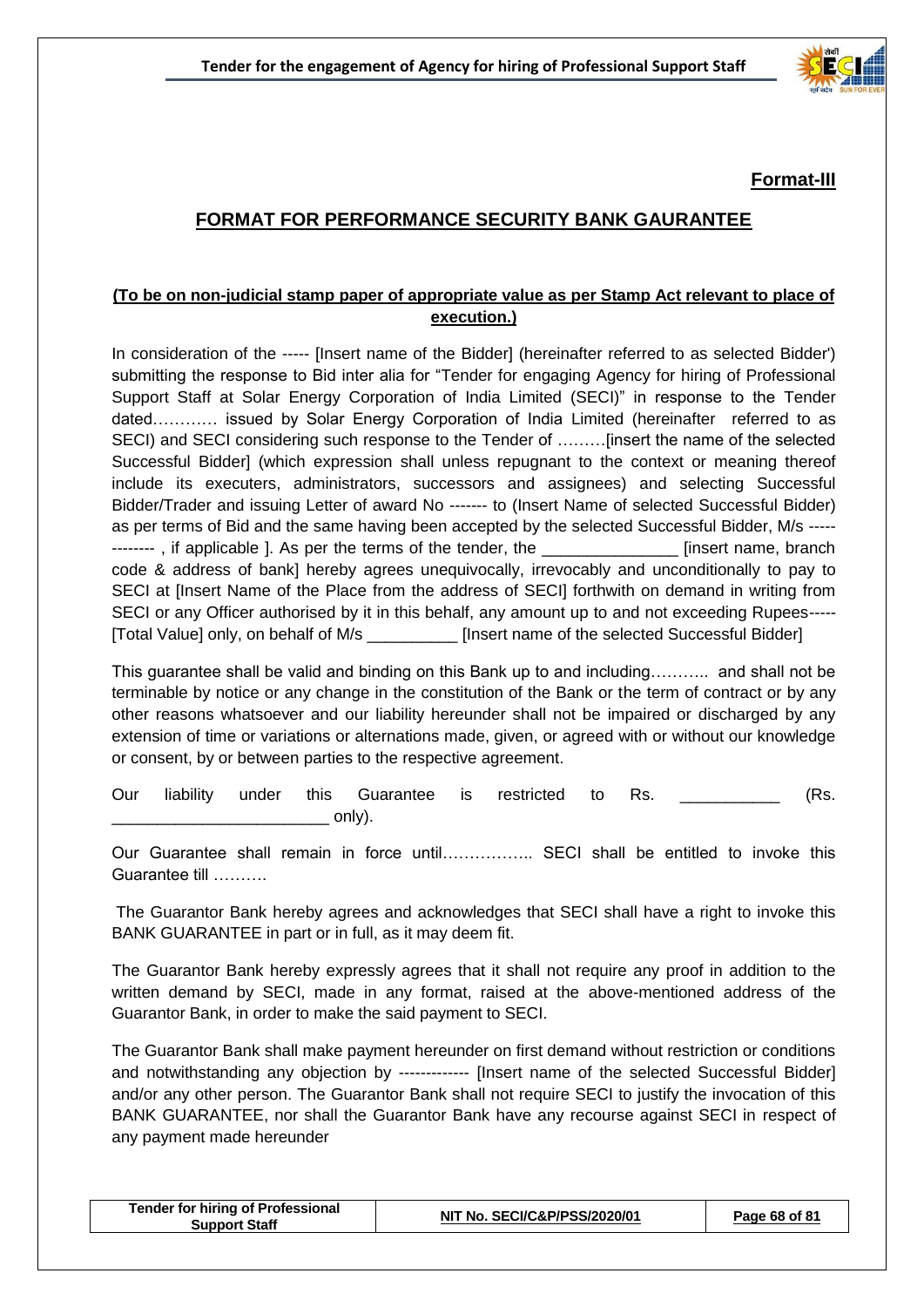

This BANK GUARANTEE shall be interpreted in accordance with the laws of India and the courts at Delhi shall have exclusive jurisdiction.

The Guarantor Bank represents that this BANK GUARANTEE has been established in such form and with such content that it is fully enforceable in accordance with its terms as against the Guarantor Bank in the manner provided herein.

This BANK GUARANTEE shall not be affected in any manner by reason of merger, amalgamation, restructuring or any other change in the constitution of the Guarantor Bank.

This BANK GUARANTEE shall be a primary obligation of the Guarantor Bank and accordingly SECI shall not be obliged before enforcing this BANK GUARANTEE to take any action in any court or arbitral proceedings against the selected Successful Bidder , to make any claim against or any demand on the selected Successful Bidder or to give any notice to the selected Successful Bidder or to enforce any security held by SECI or to exercise, levy or enforce any distress, diligence or other process against the selected Successful Bidder

Notwithstanding anything contained hereinabove, our liability under this Guarantee is restricted to Rs. \_\_\_\_\_\_\_\_\_\_\_ (Rs. \_\_\_\_\_\_\_\_\_\_\_\_\_\_\_\_\_\_\_\_\_\_\_\_ only) and it shall remain in force until .................. We are liable to pay the guaranteed amount or any part thereof under this Bank Guarantee only if SECI serves upon us a written claim or demand.

| Signature             |  |
|-----------------------|--|
| Name                  |  |
| Power of Attorney No. |  |

For

\_\_\_\_\_\_[Insert Name of the Bank]\_\_

| Banker's Stamp and Full Address. Dated this day of 30 Witness: |  |
|----------------------------------------------------------------|--|
| 1.                                                             |  |
| Signature                                                      |  |
| Name and Address                                               |  |
|                                                                |  |

| 2.               |  |  |  |
|------------------|--|--|--|
| Signature        |  |  |  |
| Name and Address |  |  |  |

Notes:

1. The Stamp Paper should be in the name of the Executing Bank and of appropriate value.

2. The Performance Bank Guarantee shall be executed by any of the Bank from the List of Banks enclosed.

3. **Bank Contact Details & E Mail ID is to be provided**

| <b>Tender for hiring of Professional</b> |
|------------------------------------------|
| <b>Support Staff</b>                     |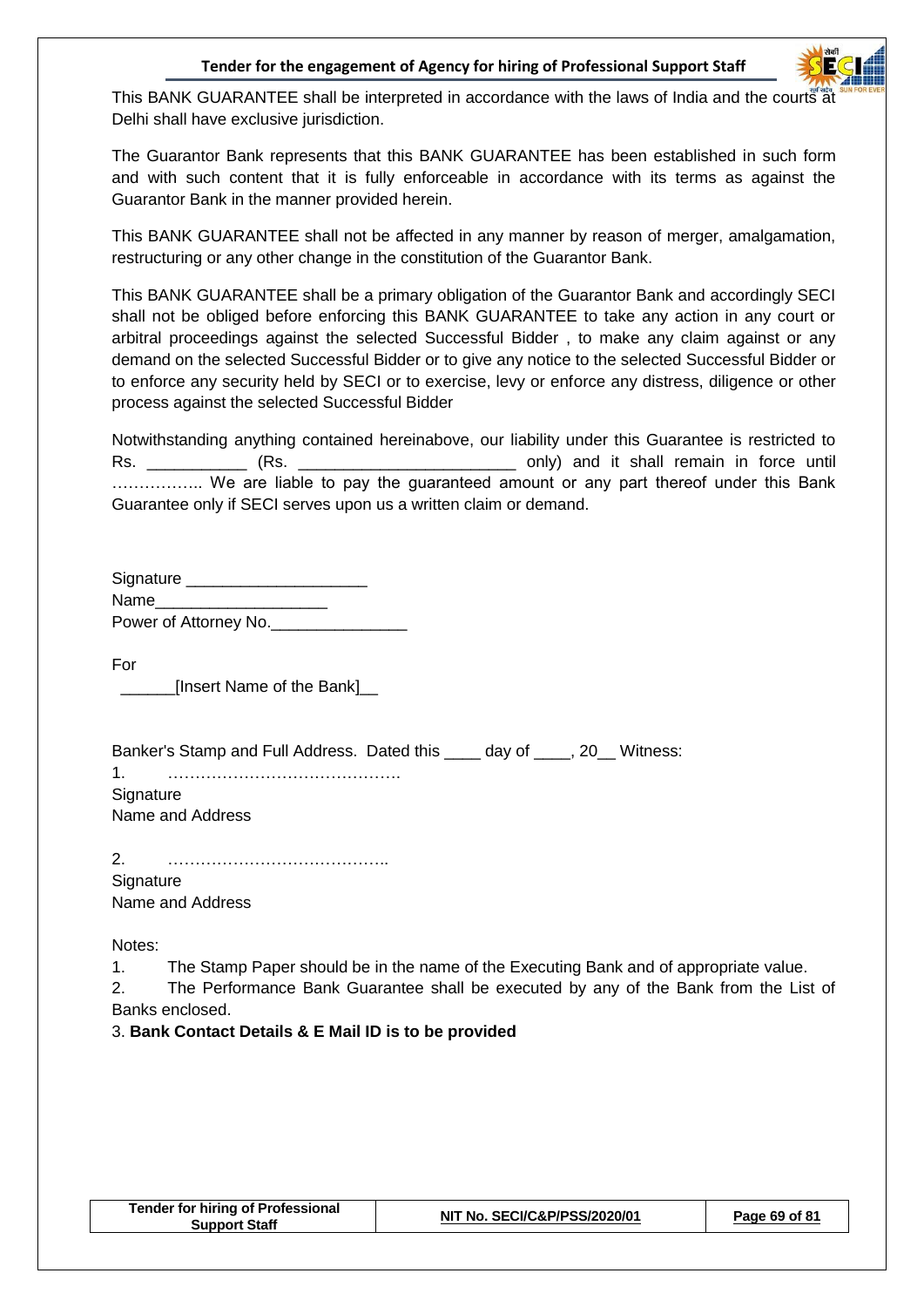

## **Format-IV**

## **FORMAT FOR EARNEST MONEY DEPOSIT**

## **(To be on non-judicial stamp paper of appropriate value as per Stamp Act relevant to place of execution.)**

Ref.\_\_\_\_\_\_\_\_\_\_\_\_ Bank Guarantee No.\_\_\_\_\_\_\_\_\_\_\_\_\_

Date:

In consideration of the -----[Insert name of the Bidder] (hereinafter referred to as 'Bidder') submitting the response to NIT inter alia for selection of the Project in response to the NIT No.\_\_\_\_\_\_\_\_\_\_\_\_dated \_\_\_\_ issued by Solar Energy Corporation of India Limited (hereinafter referred to as SECI) and SECI considering such response to the NIT of ………[*insert the name of the Bidder*] as per the terms of the NIT, the \_\_\_\_\_\_\_\_\_\_\_\_\_\_\_ [*insert name & address of bank*] hereby agrees unequivocally, irrevocably and unconditionally to pay to SECI at [*Insert Name of the Place from the address of SECI]* forthwith on demand in writing from SECI *or* any Officer authorized by it in this behalf, any amount upto and not exceeding Rupees ------[*Insert amount*[only, on behalf of M/s.  $\blacksquare$  **ight** [*Insert name of the Bidder*].

This guarantee shall be valid and binding on this Bank up to and including \_\_\_\_\_\_\_\_\_\_\_[*insert date of validity in accordance with NIT]* and shall not be terminable by notice or any change in the constitution of the Bank or the term of contract or by any other reasons whatsoever and our liability hereunder shall not be impaired or discharged by any extension of time or variations or alternations made, given, or agreed with or without our knowledge or consent, by or between parties to the respective agreement.

Our liability under this Guarantee is restricted to Rs. **Example 18** (Rs. only). Our Guarantee shall remain in force until \_\_\_\_\_\_\_\_\_\_\_\_\_\_\_\_ *[insert date of validity in accordance with NIT]*. SECI shall be entitled to invoke this Guarantee till \_\_\_\_\_ [*Insert date which is 30 days after the date in the preceding sentence*].

The Guarantor Bank hereby agrees and acknowledges that the SECI shall have a right to invoke this BANK GUARANTEE in part or in full, as it may deem fit.

The Guarantor Bank hereby expressly agrees that it shall not require any proof in addition to the written demand by SECI, made in any format, raised at the above-mentioned address of the Guarantor Bank, in order to make the said payment to SECI.

The Guarantor Bank shall make payment hereunder on first demand without restriction or conditions and notwithstanding any objection by ------------- [*Insert name of the Bidder*] and/or any other person. The Guarantor Bank shall not require SECI to justify the invocation of this

| NIT No. SECI/C&P/PSS/2020/01<br>Page 70 of 81<br><b>Support Staff</b> | <b>Tender for hiring of Professional</b> |  |  |
|-----------------------------------------------------------------------|------------------------------------------|--|--|
|-----------------------------------------------------------------------|------------------------------------------|--|--|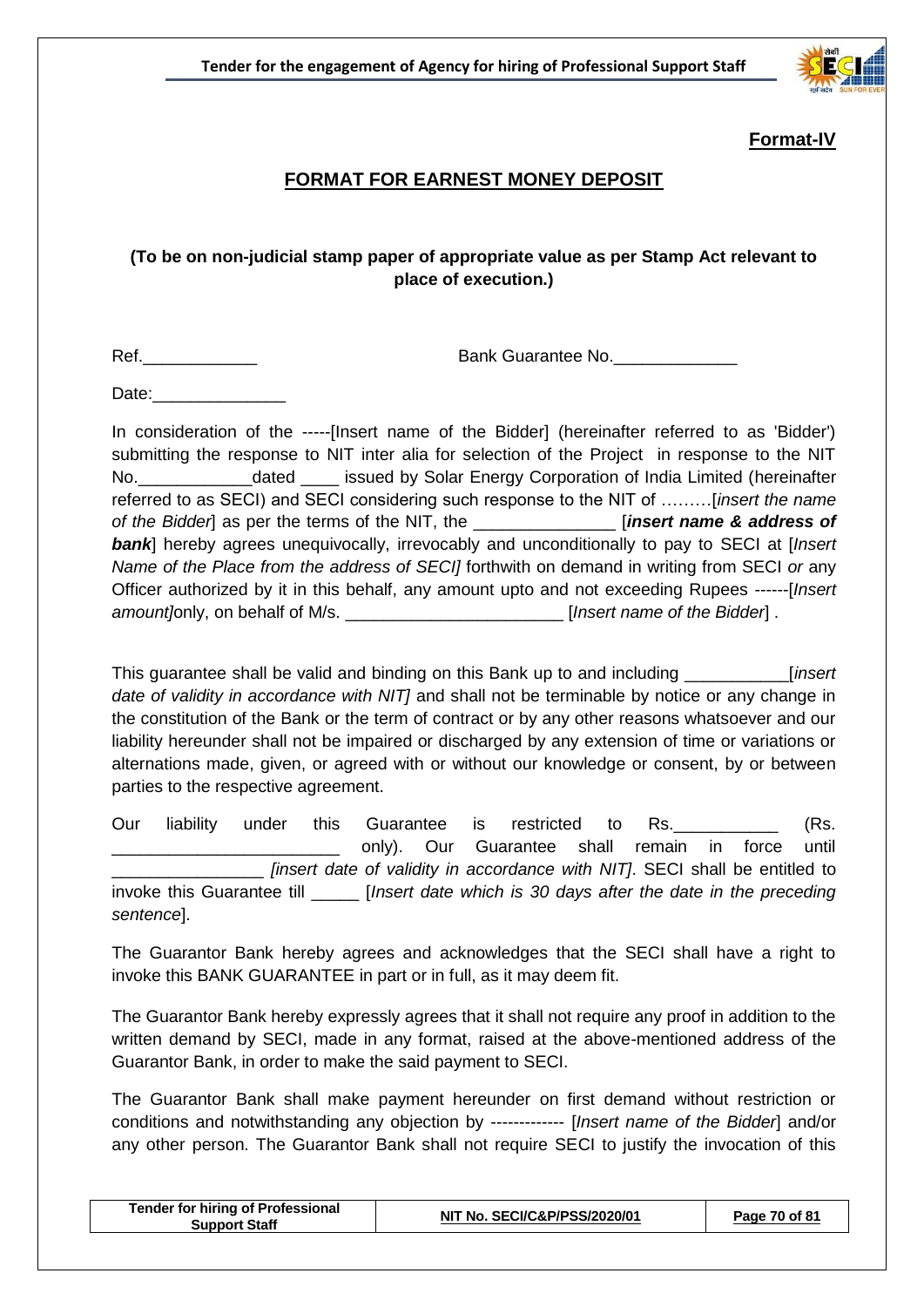

BANK GUARANTEE, nor shall the Guarantor Bank have any recourse against SECI in respect of any payment made hereunder.

This BANK GUARANTEE shall be interpreted in accordance with the laws of India and the courts at Delhi shall have exclusive jurisdiction.

The Guarantor Bank represents that this BANK GUARANTEE has been established in such form and with such content that it is fully enforceable in accordance with its terms as against the Guarantor Bank in the manner provided herein.

This BANK GUARANTEE shall not be affected in any manner by reason of merger, amalgamation, restructuring or any other change in the constitution of the Guarantor Bank.

This BANK GUARANTEE shall be a primary obligation of the Guarantor Bank and accordingly SECI shall not be obliged before enforcing this BANK GUARANTEE to take any action in any court or arbitral proceedings against the Bidder, to make any claim against or any demand on the Bidder or to give any notice to the Bidder or to enforce any security held by SECI or to exercise, levy or enforce any distress, diligence or other process against the Bidder.

Notwithstanding anything contained hereinabove, our liability under this Guarantee is restricted to Rs. \_\_\_\_\_\_\_\_\_\_\_\_ (Rs. \_\_\_\_\_\_\_\_\_\_\_\_\_\_\_\_\_\_\_\_\_\_\_\_\_\_\_\_\_\_\_\_\_\_ only) and it shall remain in force until \_\_\_\_\_\_\_\_\_\_\_ [*Date to be inserted on the basis of this NIT*] with an additional claim period of thirty (30) days thereafter. We are liable to pay the guaranteed amount or any part thereof under this Bank Guarantee only if SECI serves upon us a written claim or demand.

Signature \_\_\_\_\_\_\_\_\_\_\_\_\_\_\_\_\_\_\_\_

 $Name$ 

Power of Attorney No.\_\_\_\_\_\_\_\_\_\_\_\_\_\_\_

For

\_\_\_\_\_\_[Insert Name of the Bank]\_\_

Banker's Stamp and Full Address.

Dated this \_\_\_\_ day of \_\_\_\_, 20\_\_

## **Bank Contact Details & E Mail ID is to be provided**

| <b>Tender for hiring of Professional</b><br><b>Support Staff</b> | NIT No. SECI/C&P/PSS/2020/01 | 71 of 81<br>$P$ age. |
|------------------------------------------------------------------|------------------------------|----------------------|
|------------------------------------------------------------------|------------------------------|----------------------|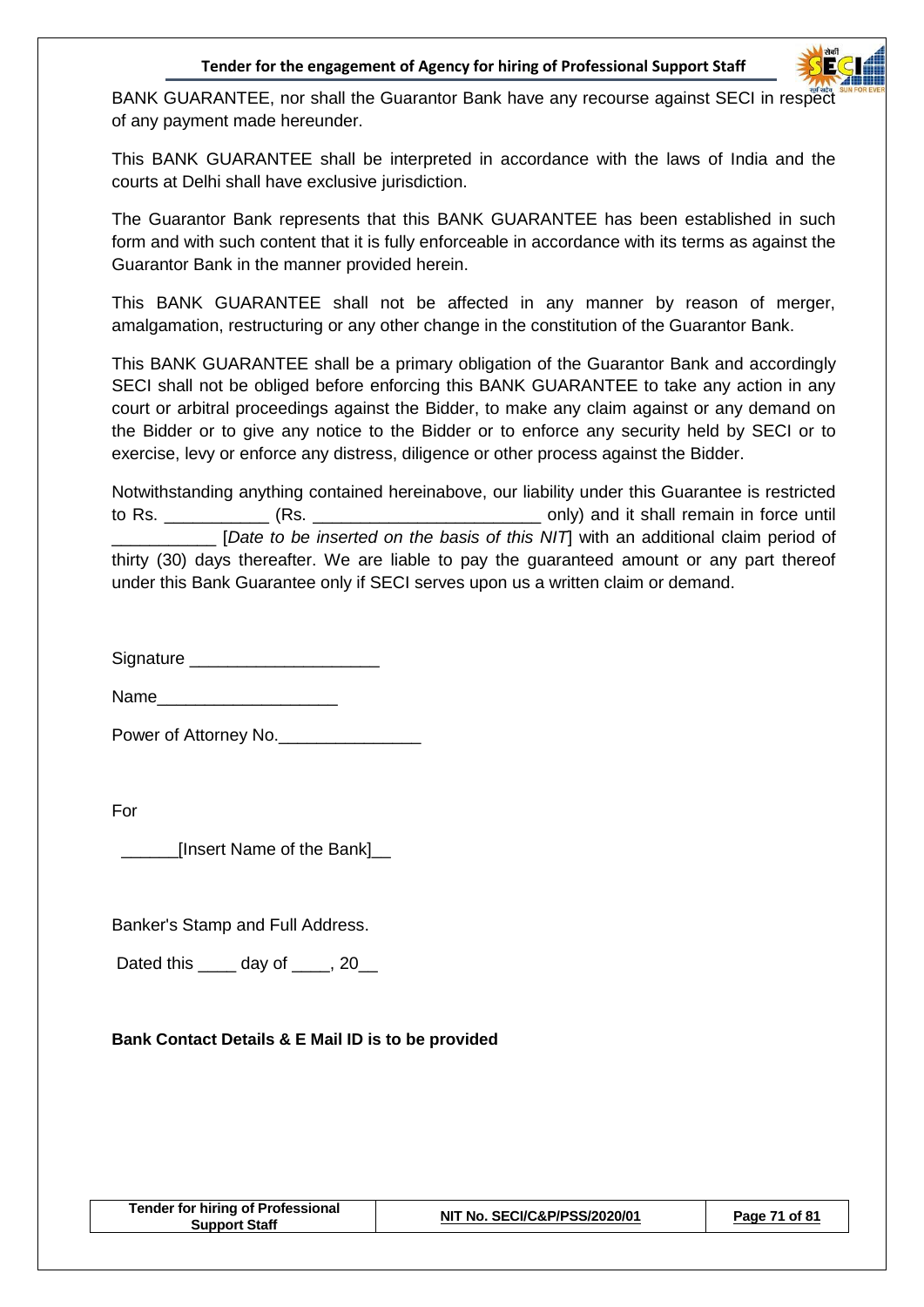

## **Format-VII**

## **Format for Turnover for last 03 (Three) financial years**

(i.e. Current financial year up to date of submission of tender & 3 preceding financial years)

| S No | <b>Financial Year</b> | <b>Turnover</b> | <b>Remarks</b> |
|------|-----------------------|-----------------|----------------|
|      |                       |                 |                |
| 2    |                       |                 |                |
| 3    |                       |                 |                |

**In addition to the above, the Bidder has to submit the following documents / information:**

i) Copy of audited balance sheet(s) for last 3 Financial Years ending on 31<sup>st</sup> March 2019.

Date:

Accountant with Seal

Signature of Chartered Signature of Tenderer

Witnesses:

| <b>Tender for hiring of Professional</b><br><b>Support Staff</b> | NIT No. SECI/C&P/PSS/2020/01 | Page 72 of 81 |
|------------------------------------------------------------------|------------------------------|---------------|
|                                                                  |                              |               |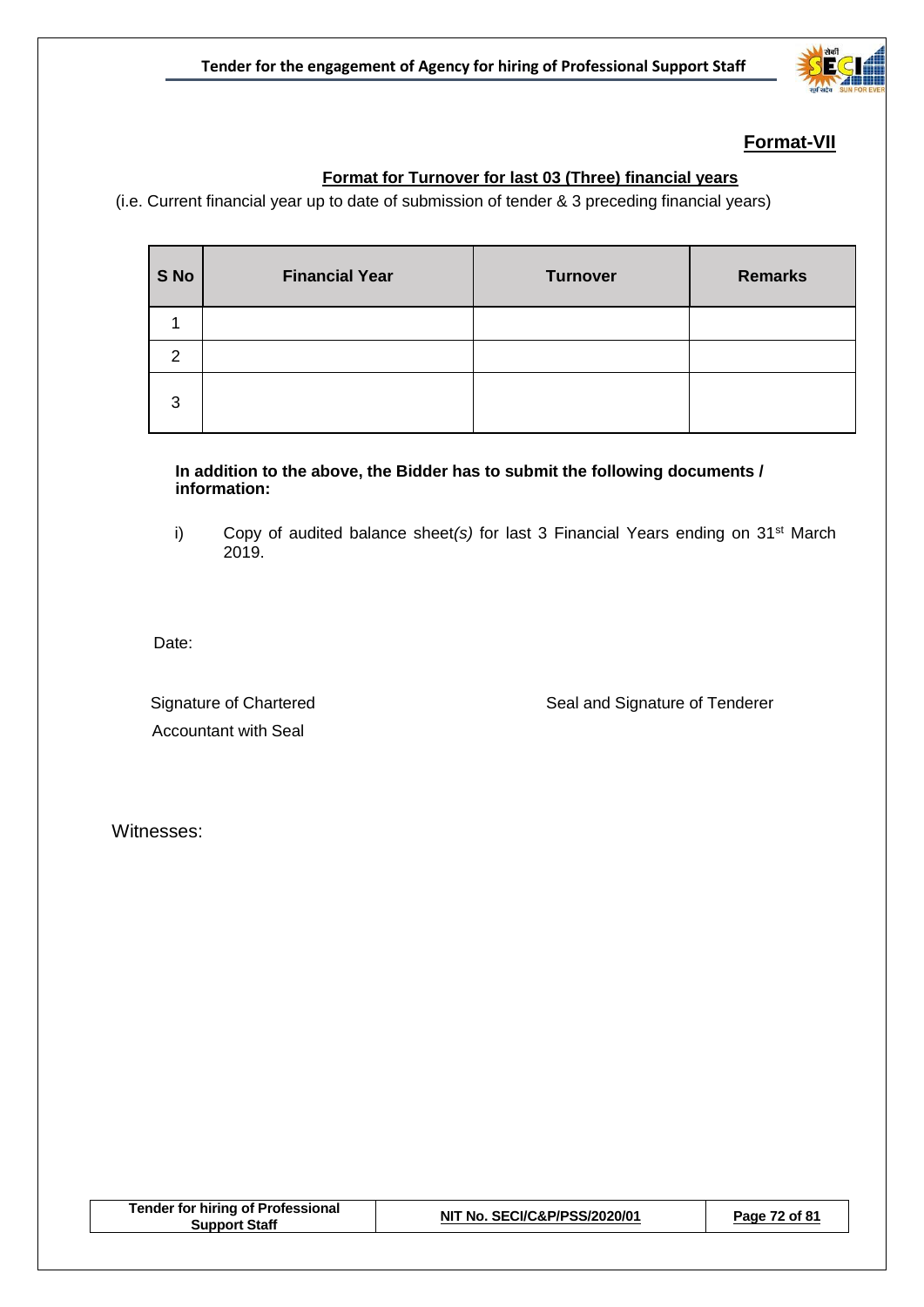

### **Format VIII**

## **"NO DEVIATION" CONFIRMATION**

To,

M/s SOLAR ENERGY COPRORATION OF INDIA LIMITED \_\_\_\_\_\_\_\_\_\_\_\_\_\_\_\_\_\_\_

SUB: TENDER NO:

#### **Dear Sir,**

We understand that any 'deviation / exception' in any form may result in rejection of Bid. We, therefore, certify that we have not taken any 'exception / deviation' anywhere in the Bid and we agree that if any 'deviation / exception' is mentioned or noticed, our Bid may be rejected.

Place: [Signature of Authorized Signatory of Bidder] Date: Name: Designation: Seal:

| <b>Tender for hiring of Professional</b><br>Support Staff | NIT No. SECI/C&P/PSS/2020/01 | Page 73 of 81 |
|-----------------------------------------------------------|------------------------------|---------------|
|                                                           |                              |               |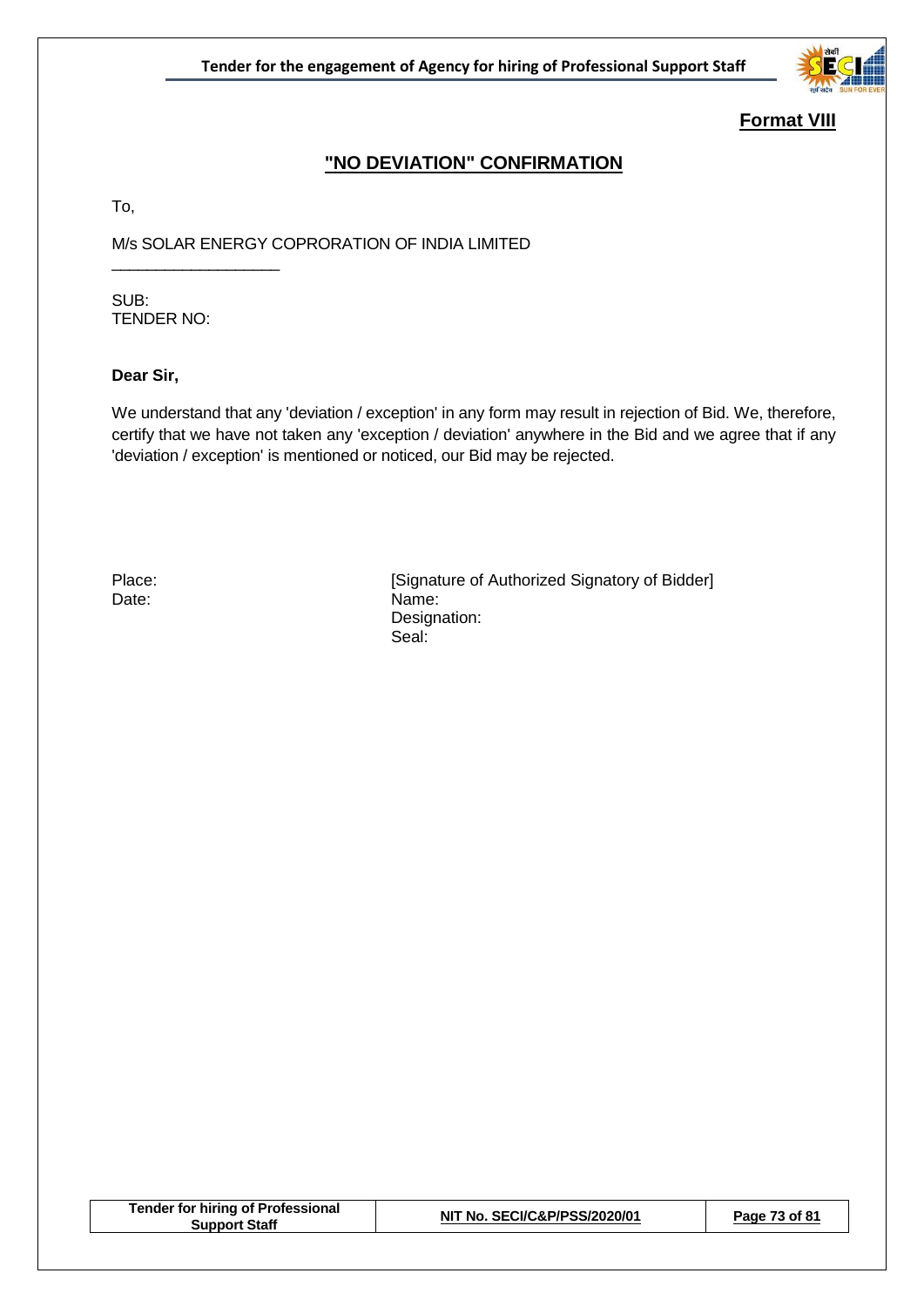

# **FORMAT -IX**

### **E-Banking Mandate Form** (To be issued on Bidder letter head)

- 1. Vendor/customer Name :
- 2. Vendor/customer Code:
- 3. Vendor /customer Address:
- 4. Vendor/customer e-mail id:
- 5. Particulars of bank account
	- a) Name of Bank
	- b) Name of branch
	- c) Branch code:
	- d) Address:
	- e) Telephone number:
	- f) Type of account (current/saving etc.)
	- g) Account Number:
	- h) RTGS IFSC code of the bank branch
	- i) NEFT IFSC code of the bank branch
	- j) 9 digit MICR code

I/We hereby authorize SECI to release any amount due to me/us in the bank account as mentioned above. I/We hereby declare that the particulars given above are correct and complete. If the transaction is delayed or lost because of incomplete or incorrect information, we would not hold the SECI responsible.

(Signature of vendor/customer)

| <b>Tender for hiring of Professional</b><br><b>Support Staff</b> | NIT No. SECI/C&P/PSS/2020/01 | Page 74 of 81 |
|------------------------------------------------------------------|------------------------------|---------------|
|------------------------------------------------------------------|------------------------------|---------------|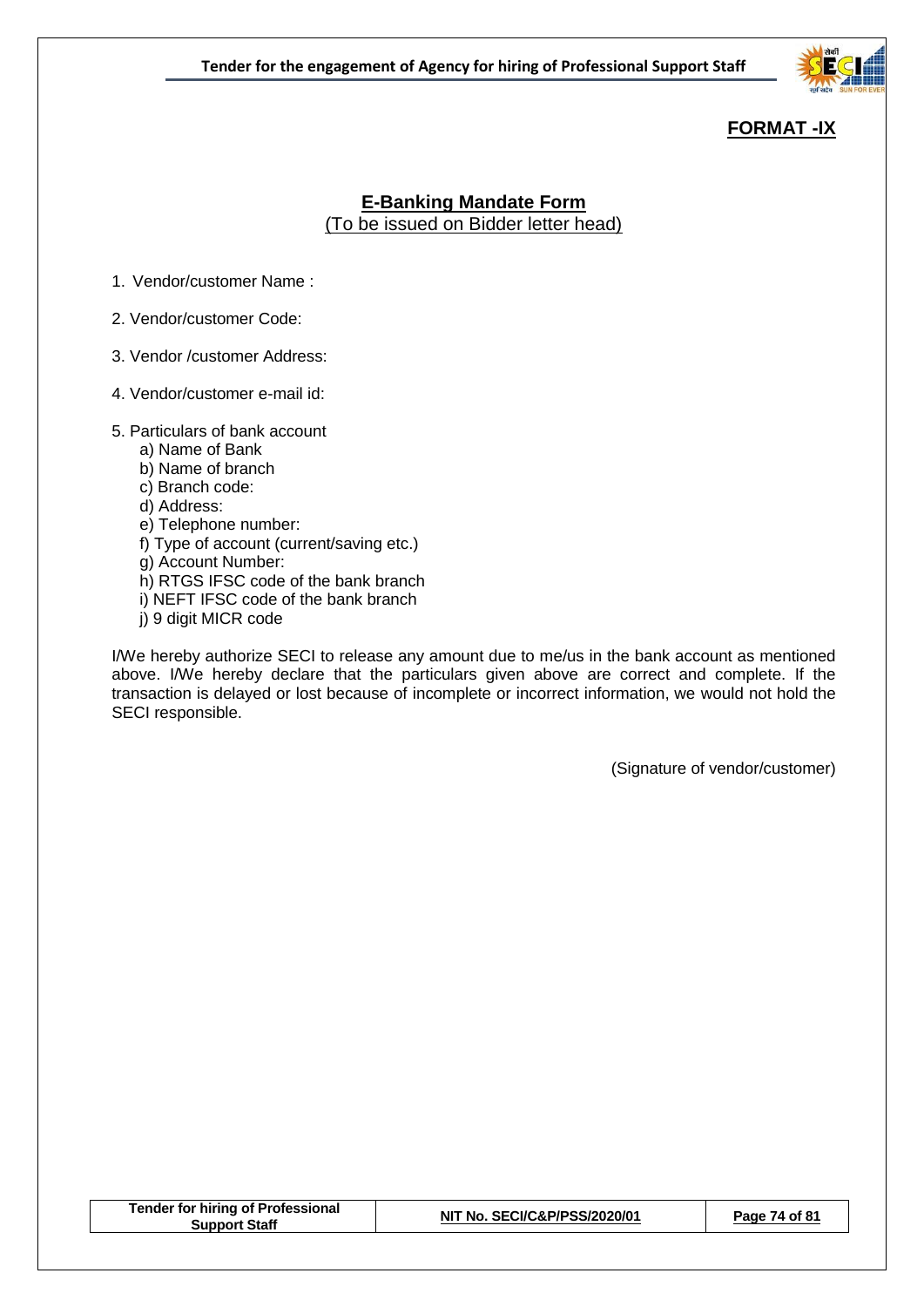

### **Format-X**

### **POWER OF ATTORNEY**

**(To be on non-judicial stamp paper of appropriate value as per Stamp Act relevant to place of execution.)**

#### **Power of Attorney to be provided by the Bidding Company in favour of its representative as evidence of authorized signatory's authority.**

Know all men by these presents, We ……………………………………………………. (name and address of the registered office of the Bidding Company as applicable) do hereby constitute, appoint and authorize Mr./Ms. …………………………….. (name & residential address) who is presently employed with us and holding the position of ……………………………………… as our true and lawful attorney, to do in our name and on our behalf, all such acts, deeds and things necessary in connection with or incidental to submission of our Bid in response to the NIT No ………………………………… dated ………….. issued by **Solar Energy Corporation of India Limited (SECI), New Delhi** including signing and submission of the Bid and all other documents related to the Bid, including but not limited to undertakings, letters, certificates, acceptances, clarifications, guarantees or any other document which the SECI may require us to submit. The aforesaid Attorney is further authorized for making representations to the Solar Energy Corporation of India Limited, New Delhi and providing information / responses to SECI, New Delhi representing us in all matters before SECI, New Delhi and generally dealing with SECI, New Delhi in all matters in connection with Bid till the completion of the bidding process as per the terms of the above mentioned NIT.

We hereby agree to ratify all acts, deeds and things done by our said attorney pursuant to this Power of Attorney and that all acts, deeds and things done by our aforesaid attorney shall be binding on us and shall always be deemed to have been done by us.

All the terms used herein but not defined shall have the meaning ascribed to such terms under the NIT.

#### **Signed by the within named**

**……………………………………………….. (Insert the name of the executant company)**

**through the hand of**

**Mr. …………………………………………………duly authorized by the Board to issue such Power of Attorney**

**Dated this ………………………………… day of …………………**

**Accepted**

| <b>Tender for hiring of Professional</b><br>Support Staff | NIT No. SECI/C&P/PSS/2020/01 | Page 75 of 81 |
|-----------------------------------------------------------|------------------------------|---------------|
|-----------------------------------------------------------|------------------------------|---------------|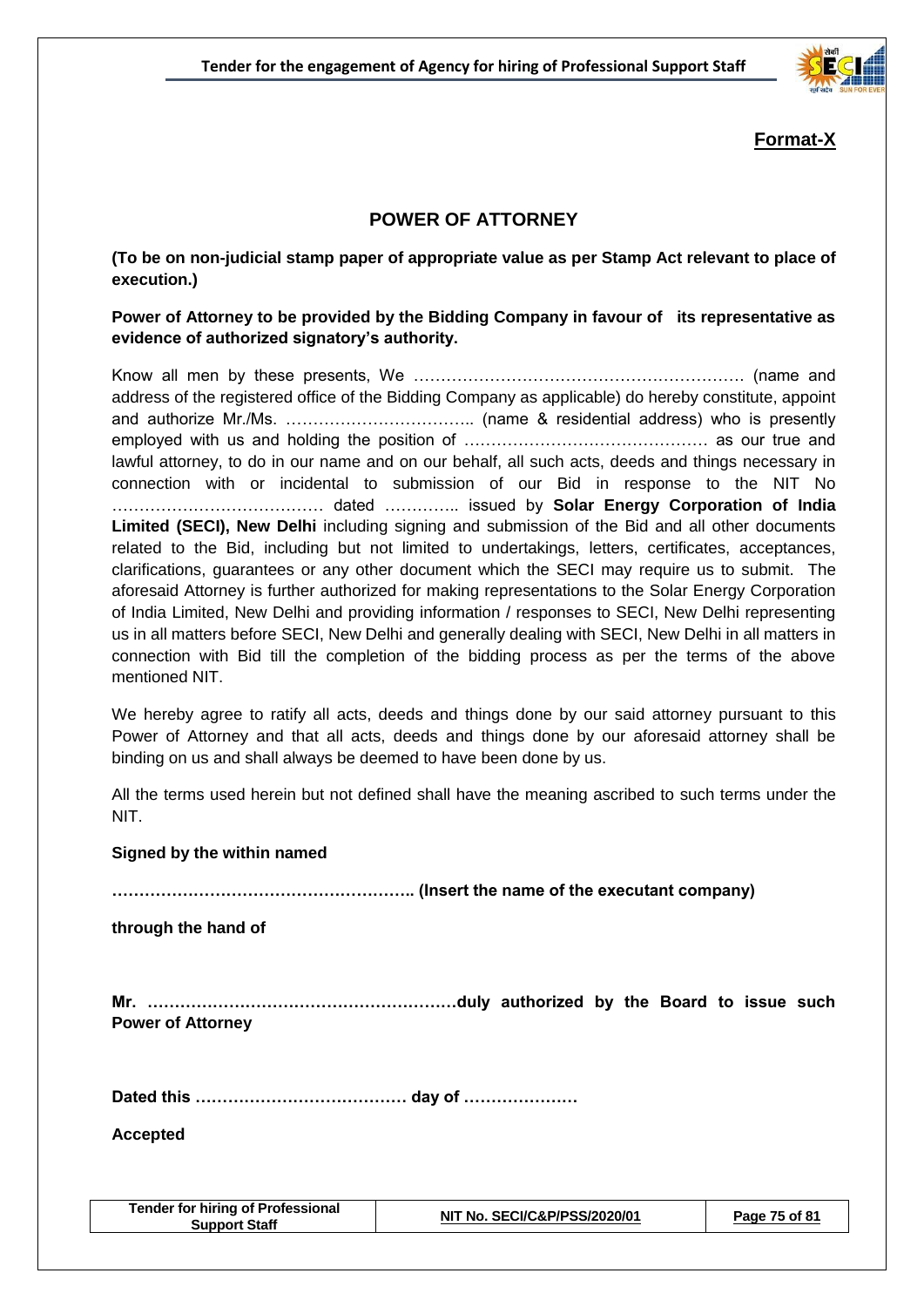#### **Tender for the engagement of Agency for hiring of Professional Support Staff**



………………………………………………………

Signature of Attorney

(Name, designation and address of the Attorney)

**…………………………………………………**

**(Signature of the executant)**

**(Name, designation and address of the executant)**

**………………………………………………**

**Signature and stamp of Notary of the place of execution**

**Common seal of ……………………… has been affixed in my/our presence pursuant to Board of Director's Resolution dated……………**

#### **WITNESS**

**1. …………………………………………………………..**

**(Signature)**

**Name………………………………………………… Designation ………………………………………**

**2. …………………………………………………………. (Signature) Name………………………………………………… Designation ………………………………………**

#### **Notes:**

| <b>Tender for hiring of Professional</b><br>Support Staff | NIT No. SECI/C&P/PSS/2020/01 | Page 76 of 81 |
|-----------------------------------------------------------|------------------------------|---------------|
|                                                           |                              |               |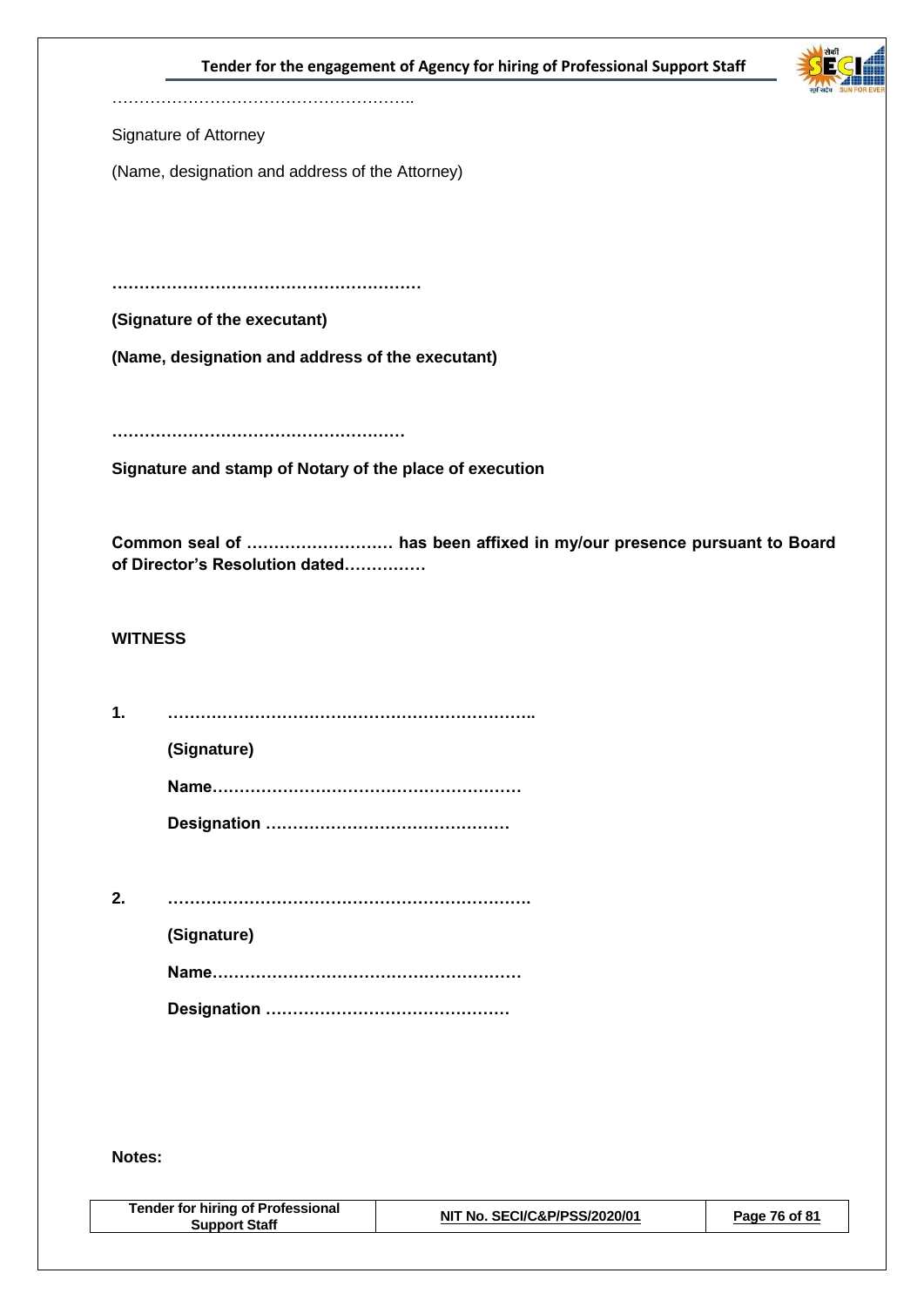#### **Tender for the engagement of Agency for hiring of Professional Support Staff**



The mode of execution of the power of attorney should be in accordance with the procedure, if any, laid down by the applicable law and the charter documents of the executant(s) and the same should be under common seal of the executant affixed in accordance with the applicable procedure. Further, the person whose signatures are to be provided on the power of attorney shall be duly authorized by the executant(s) in this regard.

The person authorized under this Power of Attorney, in the case of the Bidding Company / Lead Member being a public company, or a private company which is a subsidiary of a public company, in terms of the Companies Act, 1956, with a paid up share capital of more than Rupees Five crores, should be the Managing Director / whole time director/manager appointed under section 269 of the Companies Act, 1956. In all other cases the person authorized should be a director duly authorized by a board resolution duly passed by the Company.

Also, wherever required, the executant(s) should submit for verification the extract of the chartered documents and documents such as a Board resolution / power of attorney, in favour of the person executing this power of attorney for delegation of power hereunder on behalf of the executant(s).

| <b>Tender for hiring of Professional</b><br>Support Staff | NIT No. SECI/C&P/PSS/2020/01 | 7 of 81<br>Раае |
|-----------------------------------------------------------|------------------------------|-----------------|
|                                                           |                              |                 |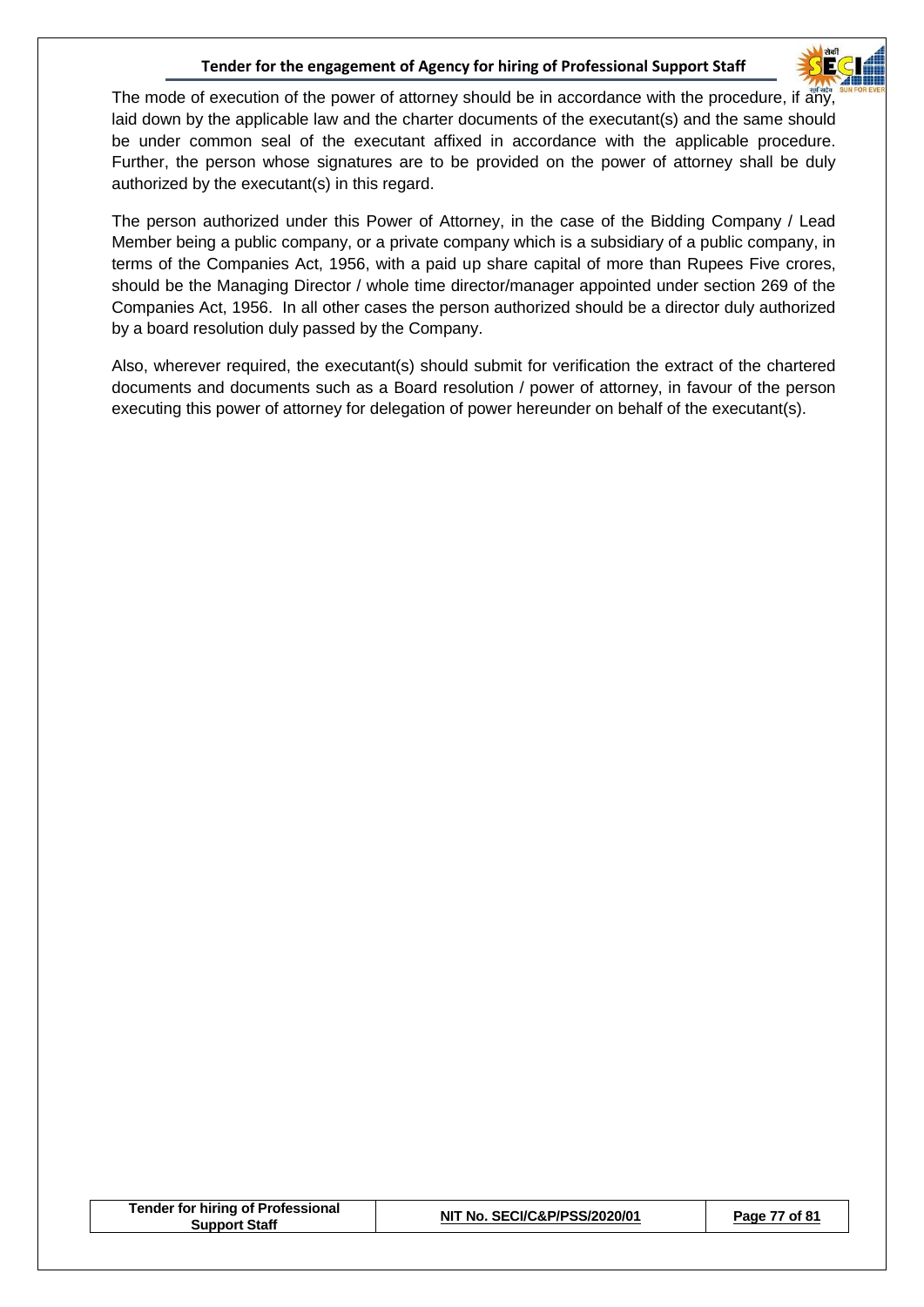

# **Format-XI**

# **List of Banks**

| <b>1. SCHEDULED COMMERCIAL BANKS</b> | 2. OTHER PUBLIC SECTOR BANKS                           |
|--------------------------------------|--------------------------------------------------------|
| <b>SBI AND ASSOCIATES</b>            | 1. IDBI Bank Ltd.                                      |
| 1. State Bank of India               | <b>FOREIGN BANKS</b><br>3.                             |
| 2. State Bank of Indore              | 1. Bank of America NA                                  |
|                                      | 2. Bank of Tokyo Mitsubishi UFJ Ltd.                   |
|                                      | 3. BNP Paribas                                         |
|                                      | 4. Calyon Bank                                         |
|                                      | 5. Citi Bank N.A.                                      |
|                                      | 6. Deutsche Bank A.G                                   |
| <b>NATIONALISED BANKS</b>            | 7. The HongKong and Shanghai Banking<br>Corpn.<br>Ltd. |
| 1. Allahabad Bank                    | 8. Standard Chartered Bank                             |
| 2. Andhra Bank                       | 9. Societe Generale                                    |
| 3. Bank of India                     | 10. Barclays Bank                                      |
| 4. Bank of Maharashtra               | 11. Royal Bank of Scotland                             |
| 5. Canara Bank                       | 12. Bank of Nova Scotia                                |
| 6. Central Bank of India             | 13. Development Bank of Singapore (DBS, Bank Ltd.)     |
| 7. Corporation Bank                  | 14. Credit Agricole Corporate and Investment Bank      |
| 8. Dena Bank                         | <b>4. SCHEDULED PRIVATE BANKS</b>                      |
| 9. Indian Bank                       | 1. Federal Bank Ltd.                                   |
| 10. Indian Overseas Bank             | 2. ING Vysya Bank Ltd.                                 |
| 11. Oriental Bank of Commerce        | 3. Axis Bank Ltd.                                      |
| 12. Punjab National Bank             | 4. ICICI Bank Ltd.                                     |
| 13. Punjab & Sind Bank               | 5. HDFC Bank Ltd.                                      |

| Tender for hiring of Professional<br>Support Staff | NIT No. SECI/C&P/PSS/2020/01 | Page 78 of 81 |  |
|----------------------------------------------------|------------------------------|---------------|--|
|                                                    |                              |               |  |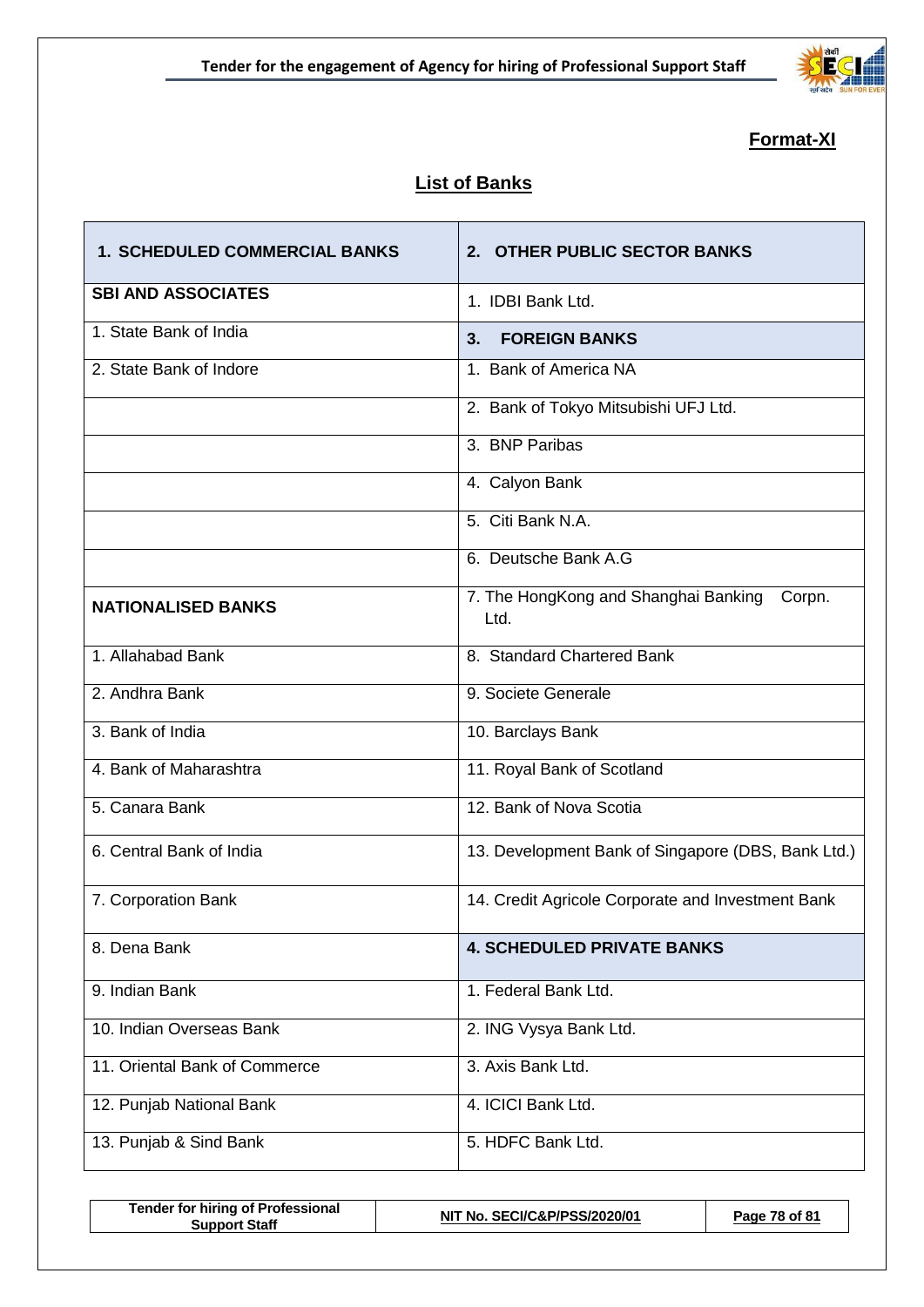| Tender for the engagement of Agency for hiring of Professional Support Staff |                        |  |
|------------------------------------------------------------------------------|------------------------|--|
| 14. Syndicate Bank                                                           | 6. Yes Bank Ltd.       |  |
| 15. Union Bank of India                                                      | 7. Kotak Mahindra Bank |  |
| 16. United Bank of India                                                     | 8. IndusInd Bank Ltd   |  |
| 17. UCO Bank                                                                 | 9. Karur Vysya Bank    |  |
| 18. Vijaya Bank                                                              | 10. RBL                |  |
| 19. Bank of Baroda                                                           | <b>11. IDFC</b>        |  |

| <b>Tender for hiring of Professional</b><br><b>Support Staff</b> | NIT No. SECI/C&P/PSS/2020/01 | Page 79 of 81 |
|------------------------------------------------------------------|------------------------------|---------------|
|                                                                  |                              |               |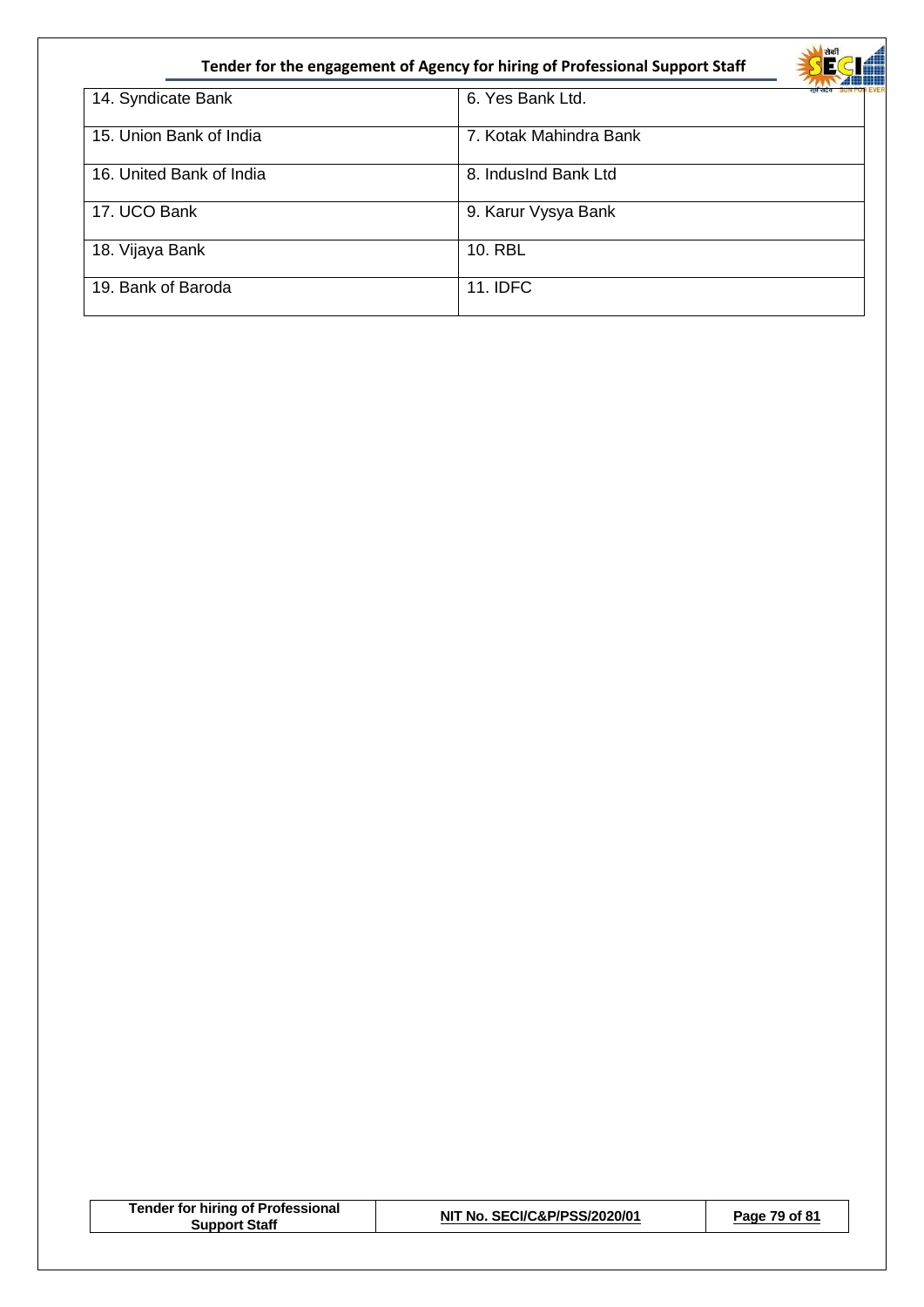

# **Format XII**

#### **Declaration on Bidder's relation to Directors**

**(On bidders' Letter head)**

This has reference to Tender/NIT No **SECI/C&P/CM/2017/02** for engaging Agency for the hiring of Professional Support Staff at Solar Energy Corporation of India Limited, New Delhi

We certify & endorse that to the best of my/our knowledge;

- I/We am/are not a relative of any Director of SECI;
- I/We am/are not a firm in which a Director of SECI or its relative is a partner;
- I/We am/are not a partner in a firm in which a Director of SECI, or its relative is a partner;
- I/We am/are not a private company in which a Director SECI is a member or director;
- I/We am/are not a company in which Directors of SECI hold more than 2% of the paid-up share capital of our company or vice-versa.

Authorised Signatory of the Contracting Party

\_\_\_\_\_\_\_\_\_\_\_\_\_\_\_\_\_\_\_\_\_\_\_\_\_\_\_\_\_\_\_\_\_\_\_\_

Place & Date

| <b>Tender for hiring of Professional</b><br><b>Support Staff</b> | NIT No. SECI/C&P/PSS/2020/01 | Page 80 of 81 |
|------------------------------------------------------------------|------------------------------|---------------|
|                                                                  |                              |               |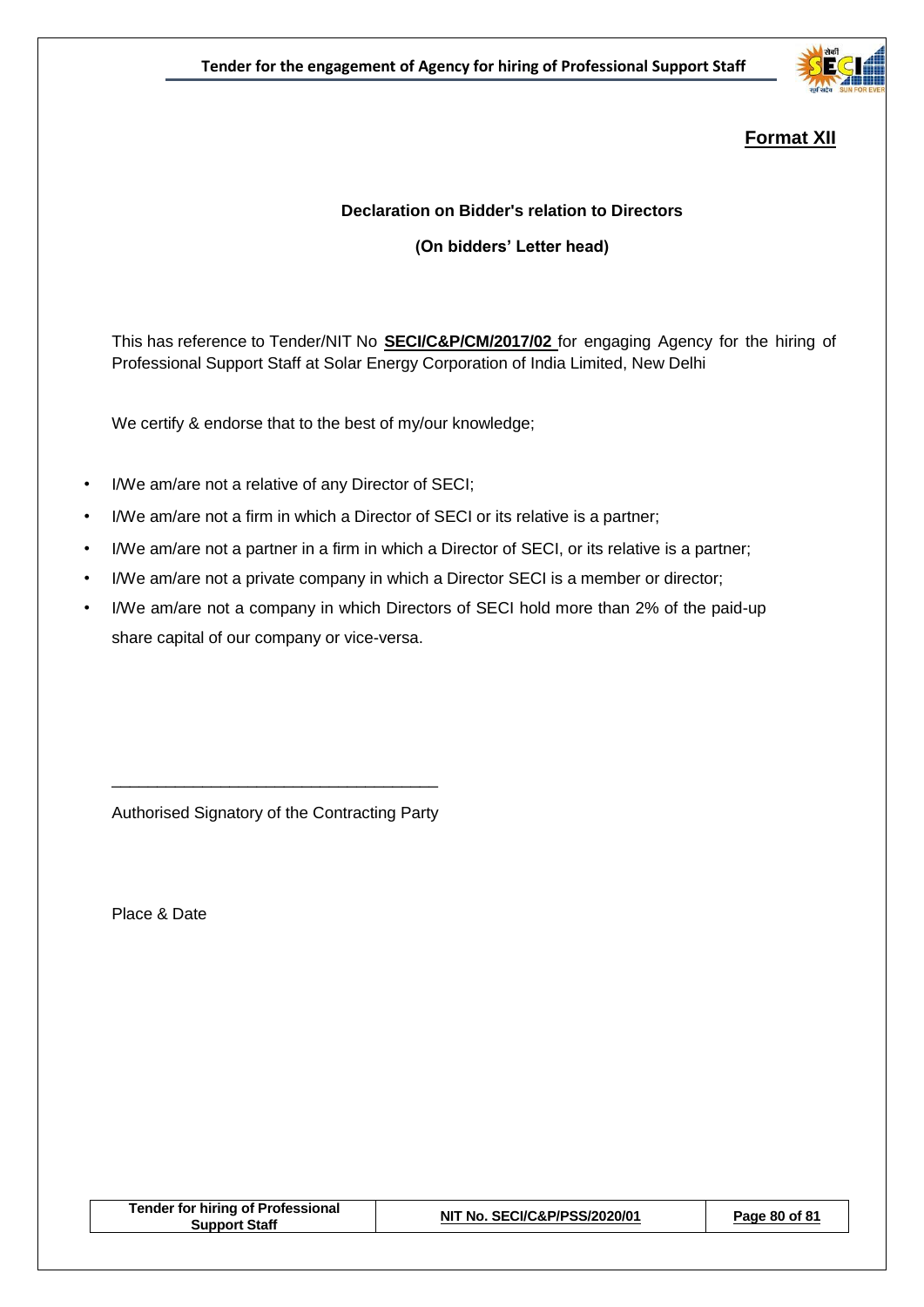

# **CHECK LIST FOR BANK GUARANTEES**

| SI. no. | <b>Details of Checks</b>                                                                                                                                                                                                                                                                                                                                                                                   | Yes/No |
|---------|------------------------------------------------------------------------------------------------------------------------------------------------------------------------------------------------------------------------------------------------------------------------------------------------------------------------------------------------------------------------------------------------------------|--------|
| 1.      | Is the BG on non-judicial Stamp paper of appropriate value, as<br>per applicable Stamp Act of the place of execution                                                                                                                                                                                                                                                                                       |        |
| 2.      | Whether date, purpose of purchase of stamp paper and name of<br>the purchaser are indicated on the back of Stamp Paper under the<br>Signature of Stamp vendor? (The date of purchase of stamp<br>paper should be not later than the date of execution of BG and the<br>stamp paper should be purchased either in the name of the<br>executing Bank or the party on whose behalf the BG has been<br>issued. |        |
| 3.      | In case of BGs from Banks abroad, has the BG been executed on<br>Letter Head of the Bank endorsed by the Indian branch of the<br>same bank or SBI, India?                                                                                                                                                                                                                                                  |        |
| 4.      | Has the executing Officer of BG indicated his name, designation<br>and Power of Attorney No./ Signing Power no. on the BG?                                                                                                                                                                                                                                                                                 |        |
| 5.      | Is each page of BG duly signed/ initialed by executant and<br>whether stamp of Bank is affixed thereon? Whether the last page<br>is signed with full particulars including two witnesses under seal of<br>Bank as required in the prescribed proforma?                                                                                                                                                     |        |
| 6.      | Do the Bank Guarantees compare verbatim with the Proforma<br>prescribed in the NIT Documents?                                                                                                                                                                                                                                                                                                              |        |
| 7.      | Are the factual details such as Bid Document No./ Specification<br>No./ LOI No. (if applicable)/ Amount of BG and Validity of BG<br>correctly mentioned in the BG                                                                                                                                                                                                                                          |        |
| 8.      | Whether overwriting/ cutting, if any, on the BG have been properly<br>authenticated under signature & seal of executant?                                                                                                                                                                                                                                                                                   |        |
| 9.      | Whether the BG has been issued by a Bank in line with the<br>provisions of NIT documents?                                                                                                                                                                                                                                                                                                                  |        |
| 10.     | In case BG has been issued by a Bank other than those specified<br>in NIT Document, is the BG confirmed by a Bank in India<br>acceptable as per NIT documents?                                                                                                                                                                                                                                             |        |